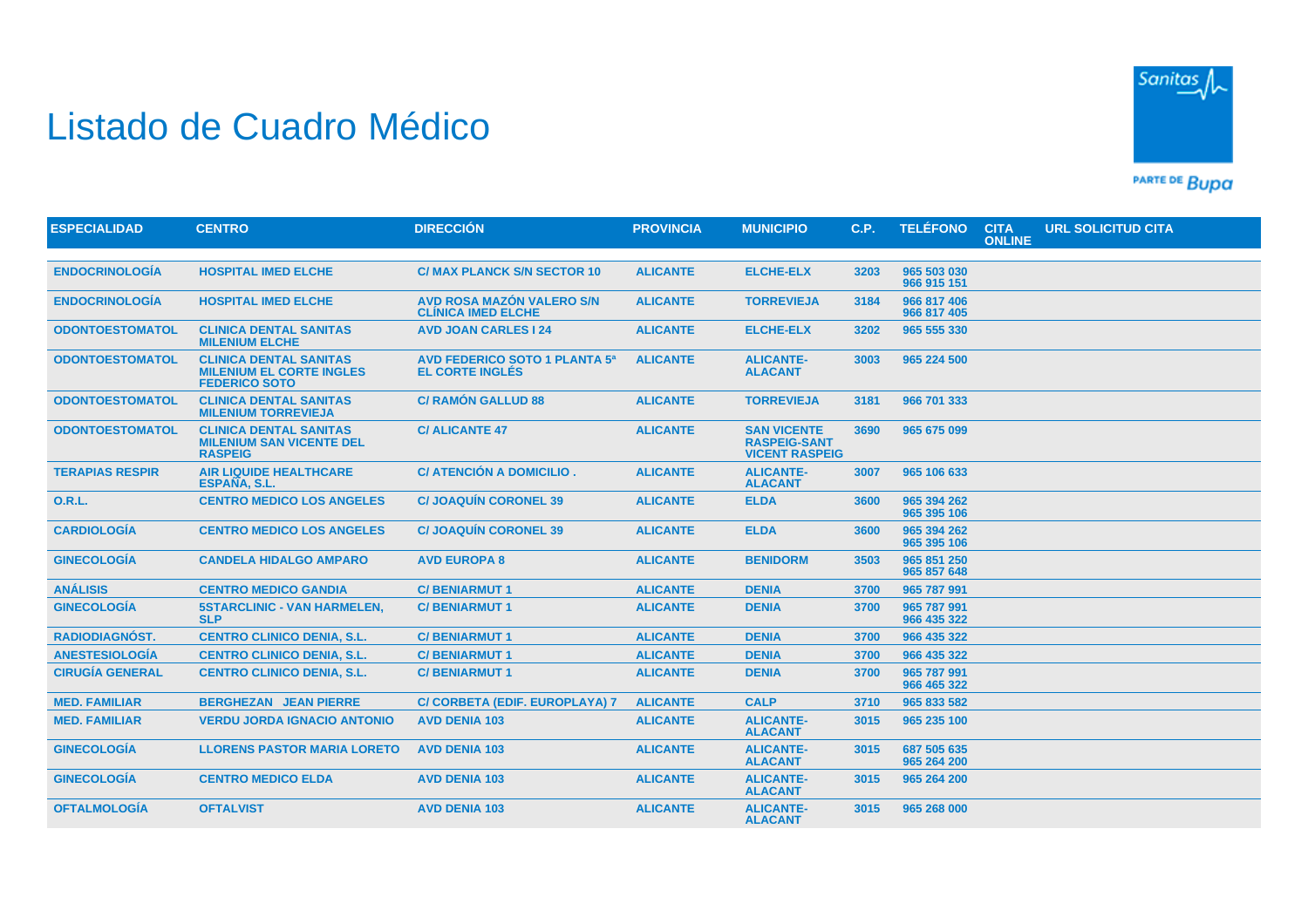| <b>O.R.L.</b>          | <b>FERRANDIZ GARCIA MARIA</b><br><b>ROSARIO</b>         | <b>AVD DENIA 78</b>             | <b>ALICANTE</b> | <b>ALICANTE-</b><br><b>ALACANT</b> | 3016 | 965 162 200                |           |                                      |  |
|------------------------|---------------------------------------------------------|---------------------------------|-----------------|------------------------------------|------|----------------------------|-----------|--------------------------------------|--|
| <b>DIGESTIVO</b>       | <b>ALONSO MAILLO GERMAN</b>                             | <b>AVD DENIA 78</b>             | <b>ALICANTE</b> | <b>ALICANTE-</b><br><b>ALACANT</b> | 3016 | 965 162 200                |           |                                      |  |
| <b>TRAUMATOLOGIA</b>   | <b>JORDA GISBERT FERNANDO</b>                           | <b>AVD DENIA 78</b>             | <b>ALICANTE</b> | <b>ALICANTE-</b><br><b>ALACANT</b> | 3016 |                            |           |                                      |  |
| <b>HOSP. GENERAL</b>   | <b>HOSPITAL VITHAS MEDIMAR</b><br><b>INTERNACIONAL</b>  | <b>AVD DENIA 78</b>             | <b>ALICANTE</b> | <b>ALICANTE-</b><br><b>ALACANT</b> | 3016 | 965 162 200                |           |                                      |  |
| <b>UROLOGÍA</b>        | <b>LLORET JIMENEZ BARTOLOME</b>                         | <b>AVD DENIA 78</b>             | <b>ALICANTE</b> | <b>ALICANTE-</b><br><b>ALACANT</b> | 3016 |                            |           |                                      |  |
| <b>ENDOCRINOLOGÍA</b>  | <b>LOPEZ PENABAD LUIS</b>                               | <b>AVD DENIA 78</b>             | <b>ALICANTE</b> | <b>ALICANTE-</b><br><b>ALACANT</b> | 3016 | 965 162 200                |           |                                      |  |
| <b>REUMATOLOGÍA</b>    | <b>MEDRANO LE QUEMENT CRISTINA</b>                      | <b>AVD DENIA 78</b>             | <b>ALICANTE</b> | <b>ALICANTE-</b><br><b>ALACANT</b> | 3016 | 656 692 861<br>965 269 106 | <b>SI</b> | Pulsa aquí para pedir tu cita online |  |
| <b>DIGESTIVO</b>       | <b>ALONSO MAILLO GERMAN</b>                             | <b>AVD DENIA 78</b>             | <b>ALICANTE</b> | <b>ALICANTE-</b><br><b>ALACANT</b> | 3016 |                            |           |                                      |  |
| <b>MED. FAMILIAR</b>   | <b>HOSPITAL VITHAS MEDIMAR</b><br><b>INTERNACIONAL</b>  | <b>AVD DENIA 78</b>             | <b>ALICANTE</b> | <b>ALICANTE-</b><br><b>ALACANT</b> | 3016 | 965 162 200                |           |                                      |  |
| <b>UROLOGÍA</b>        | <b>HOSPITAL VITHAS MEDIMAR</b><br><b>INTERNACIONAL</b>  | <b>AVD DENIA 78</b>             | <b>ALICANTE</b> | <b>ALICANTE-</b><br><b>ALACANT</b> | 3016 | 965 162 200                |           |                                      |  |
| <b>NEUROLOGÍA</b>      | <b>HOSPITAL VITHAS MEDIMAR</b><br><b>INTERNACIONAL</b>  | <b>AVD DENIA 78</b>             | <b>ALICANTE</b> | <b>ALICANTE-</b><br><b>ALACANT</b> | 3016 | 965 162 200                |           |                                      |  |
| <b>TRAUMATOLOGÍA</b>   | <b>LOPEZ ARTACHO HECTOR</b><br><b>HORACIO</b>           | <b>AVD LIMONES 4</b>            | <b>ALICANTE</b> | <b>BENIDORM</b>                    | 3501 | 966 800 949<br>965 857 600 |           |                                      |  |
| <b>MED. FAMILIAR</b>   | <b>CLINICA UME, S.L.</b>                                | <b>PLZ CALVO SOTELO 1</b>       | <b>ALICANTE</b> | <b>ALICANTE-</b><br><b>ALACANT</b> | 3001 | 965 210 687<br>965 144 633 |           |                                      |  |
| <b>MED. FAMILIAR</b>   | <b>ALBERT GUILLEM ALFREDO</b>                           | <b>AVD NOVELDA 56</b>           | <b>ALICANTE</b> | <b>ALICANTE-</b><br><b>ALACANT</b> | 3010 | 965 253 434<br>965 284 278 |           |                                      |  |
| <b>ANÁLISIS</b>        | <b>CARBONELL MARTINEZ JAIME</b><br><b>JUAN</b>          | <b>AVD GERMANIAS S/N</b>        | <b>ALICANTE</b> | <b>EL CAMPELLO</b>                 | 3560 | 965 630 743                |           |                                      |  |
| <b>ANÁLISIS</b>        | <b>AMOROS MARTINEZ CONCEPCION</b>                       | <b>C/JAIME II 5</b>             | <b>ALICANTE</b> | <b>NOVELDA</b>                     | 3660 | 965 603 450                |           |                                      |  |
| <b>MED. FAMILIAR</b>   | <b>PADILLO BELLIDO MANUEL</b>                           | <b>AVD COSTABLANCA 148</b>      | <b>ALICANTE</b> | <b>ALICANTE-</b><br><b>ALACANT</b> | 3540 | 965 163 127                |           |                                      |  |
| <b>DERMATOLOGÍA</b>    | <b>MESSEGUER BADIA FRANCESC</b>                         | C/OLIVER 55                     | <b>ALICANTE</b> | <b>ALCOY-ALCOI</b>                 | 3802 | 671 149 586                |           |                                      |  |
| <b>CIRUGÍA GENERAL</b> | <b>CIPAGAUTA BAZURTO LUIS</b><br><b>ALBERTO</b>         | C/OLIVER 55                     | <b>ALICANTE</b> | <b>ALCOY-ALCOI</b>                 | 3802 | 965 330 400                |           |                                      |  |
| <b>UROLOGÍA</b>        | <b>SANCHEZ SANCHIS MANUEL JOSE</b>                      | C/OLIVER 55                     | <b>ALICANTE</b> | <b>ALCOY-ALCOI</b>                 | 3802 | 965 330 400                |           |                                      |  |
| <b>MATRONA</b>         | <b>TORREGROSA GOMEZ ANA</b>                             | <b>C/OLIVER 55</b>              | <b>ALICANTE</b> | <b>ALCOY-ALCOI</b>                 | 3802 | 965 330 400                |           |                                      |  |
| <b>DIGESTIVO</b>       | <b>MARTINEZ RAMIREZ RAMON ELIAS</b>                     | <b>C/OLIVER 55</b>              | <b>ALICANTE</b> | <b>ALCOY-ALCOI</b>                 | 3802 | 625 663 001<br>965 330 400 |           |                                      |  |
| <b>CARDIOLOGÍA</b>     | <b>SANATORIO SAN JORGE</b>                              | <b>C/OLIVER 55</b>              | <b>ALICANTE</b> | <b>ALCOY-ALCOI</b>                 | 3802 | 965 330 400<br>965 330 401 |           |                                      |  |
| <b>OFTALMOLOGÍA</b>    | <b>HOSPITAL VITHAS PERPETUO</b><br><b>INTERNACIONAL</b> | <b>PLZ DOCTOR GÓMEZ ULLA 15</b> | <b>ALICANTE</b> | <b>ALICANTE-</b><br><b>ALACANT</b> | 3013 |                            |           |                                      |  |
| <b>TRAUMATOLOGÍA</b>   | <b>HOSPITAL VITHAS PERPETUO</b><br><b>INTERNACIONAL</b> | <b>PLZ DOCTOR GÓMEZ ULLA 15</b> | <b>ALICANTE</b> | <b>ALICANTE-</b><br><b>ALACANT</b> | 3013 | 965 201 100                |           |                                      |  |
| <b>ANÁLISIS</b>        | <b>HOSPITAL VITHAS PERPETUO</b><br><b>INTERNACIONAL</b> | <b>PLZ DOCTOR GÓMEZ ULLA 15</b> | <b>ALICANTE</b> | <b>ALICANTE-</b><br><b>ALACANT</b> | 3013 | 965 230 200<br>965 201 100 |           |                                      |  |
| <b>C. CARDIOVASC.</b>  | <b>HOSPITAL VITHAS PERPETUO</b><br><b>INTERNACIONAL</b> | <b>PLZ DOCTOR GÓMEZ ULLA 15</b> | <b>ALICANTE</b> | <b>ALICANTE-</b><br><b>ALACANT</b> | 3013 | 965 201 100                |           |                                      |  |
|                        |                                                         |                                 |                 |                                    |      |                            |           |                                      |  |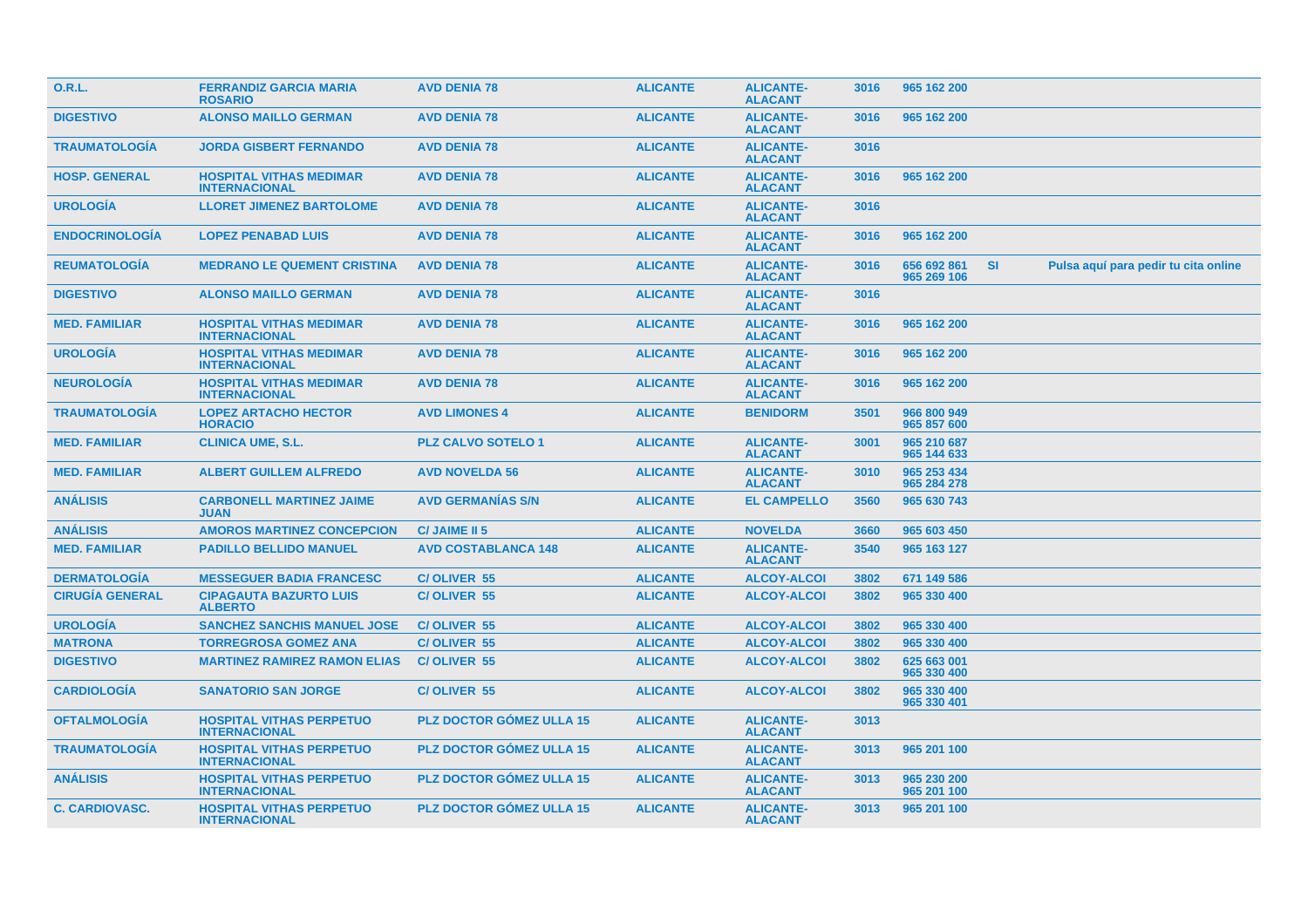| <b>HEMATOLOGIA</b>     | <b>MARCO VERA PASCUAL ENRIQUE</b>                        | <b>PLZ DOCTOR GÓMEZ ULLA 15</b>          | <b>ALICANTE</b> | <b>ALICANTE-</b><br><b>ALACANT</b>    | 3013 | 965 201 100                |
|------------------------|----------------------------------------------------------|------------------------------------------|-----------------|---------------------------------------|------|----------------------------|
| <b>ENFERMERÍA</b>      | <b>HOSPITAL VITHAS PERPETUO</b><br><b>INTERNACIONAL</b>  | <b>PLZ DOCTOR GÓMEZ ULLA 15</b>          | <b>ALICANTE</b> | <b>ALICANTE-</b><br><b>ALACANT</b>    | 3013 | 965 201 177<br>965 201 100 |
| <b>C. VASCULAR</b>     | <b>HOSPITAL VITHAS PERPETUO</b><br><b>INTERNACIONAL</b>  | <b>PLZ DOCTOR GÓMEZ ULLA 15</b>          | <b>ALICANTE</b> | <b>ALICANTE-</b><br><b>ALACANT</b>    | 3013 | 965 201 100<br>965 201 177 |
| <b>NEUROCIRUGÍA</b>    | <b>NEUROKLINIK - NEUROCIRUGIA Y</b><br><b>NEUROLOGIA</b> | <b>PLZ DOCTOR GÓMEZ ULLA 15</b>          | <b>ALICANTE</b> | <b>ALICANTE-</b><br><b>ALACANT</b>    | 3013 | 965 201 100                |
| <b>C. TORÁCICA</b>     | <b>CITMIA</b>                                            | <b>PLZ DOCTOR GOMEZ ULLA 15</b>          | <b>ALICANTE</b> | <b>ALICANTE-</b><br><b>ALACANT</b>    | 3013 | 965 201 100<br>965 230 200 |
| <b>ENDOCRINOLOGÍA</b>  | <b>MIGUEL HOLGADO VICENTE</b>                            | <b>PLZ DOCTOR GÓMEZ ULLA 15</b>          | <b>ALICANTE</b> | <b>ALICANTE-</b><br><b>ALACANT</b>    | 3013 |                            |
| <b>ANÁLISIS</b>        | <b>HOSPITAL VITHAS PERPETUO</b><br><b>INTERNACIONAL</b>  | <b>PLZ DOCTOR GÓMEZ ULLA 15</b>          | <b>ALICANTE</b> | <b>ALICANTE-</b><br><b>ALACANT</b>    | 3013 | 965 230 200                |
| <b>URGENCIAS</b>       | <b>HOSPITAL VITHAS PERPETUO</b><br><b>INTERNACIONAL</b>  | <b>PLZ DOCTOR GÓMEZ ULLA 15</b>          | <b>ALICANTE</b> | <b>ALICANTE-</b><br><b>ALACANT</b>    | 3013 | 965 230 200<br>965 201 100 |
| <b>RADIODIAGNOST.</b>  | <b>HOSPITAL VITHAS PERPETUO</b><br><b>INTERNACIONAL</b>  | <b>PLZ DOCTOR GÓMEZ ULLA 15</b>          | <b>ALICANTE</b> | <b>ALICANTE-</b><br><b>ALACANT</b>    | 3013 | 965 201 100<br>965 230 200 |
| <b>GINECOLOGIA</b>     | <b>GONZALEZ PICO GERARDO</b>                             | <b>PLZ DOCTOR GOMEZ ULLA 15</b>          | <b>ALICANTE</b> | <b>ALICANTE-</b><br><b>ALACANT</b>    | 3013 | 965 201 100                |
| <b>ENFERMERÍA</b>      | <b>POLICLINICO SAN CARLOS</b>                            | C/ LES MADRIGUERES SUD S/N A-14 ALICANTE |                 | <b>DENIA</b>                          | 3700 | 965 781 550                |
| <b>O.R.L.</b>          | <b>DE GRADO PALOMARES FEDERICO</b>                       | C/ LES MADRIGUERES SUD S/N A-14 ALICANTE |                 | <b>DENIA</b>                          | 3700 | 965 781 550                |
| <b>TRAUMATOLOGÍA</b>   | <b>GIMENO ABAD JOSE IGNACIO</b>                          | <b>AVD CONDE LUMIARES 37</b>             | <b>ALICANTE</b> | <b>ALICANTE-</b><br><b>ALACANT</b>    | 3010 | 965 254 612                |
| <b>MED. FAMILIAR</b>   | <b>CLINICA VIRGEN DEL PILAR</b>                          | C/ ATENCIÓN A DOMICILIO.                 | <b>ALICANTE</b> | <b>PILAR DE LA</b><br><b>HORADADA</b> | 3190 | 966 766 160                |
| <b>TRAUMATOLOGÍA</b>   | <b>JORDA SOLER RAFAEL</b>                                | <b>AVD MAISONNAVE 36</b>                 | <b>ALICANTE</b> | <b>ALICANTE-</b><br><b>ALACANT</b>    | 3003 | 628 721 628<br>965 927 770 |
| <b>NEUROLOGÍA</b>      | <b>LAJO GARRIDO JOSE LUIS</b>                            | <b>AVD MAISONNAVE 36</b>                 | <b>ALICANTE</b> | <b>ALICANTE-</b><br><b>ALACANT</b>    | 3003 | 965 134 750                |
| <b>MED. FAMILIAR</b>   | <b>CLINICA MONASTERIO MEDICOS,</b><br>S.L.               | AVD JOSÉ MARTINEZ GONZÁLEZ 25 ALICANTE   |                 | <b>ELDA</b>                           | 3600 | 965 395 761<br>965 390 358 |
| <b>PSICOLOGIA</b>      | <b>RIZO RUIZ ANA BELEN</b>                               | AVD JOSÉ MARTÍNEZ GONZÁLEZ 25 ALICANTE   |                 | <b>ELDA</b>                           | 3600 | 649 636 793                |
| <b>ENFERMERÍA</b>      | <b>CENTRO MEDICO MATOSES</b>                             | <b>C/ VIRGEN DESAMPARADOS 8</b>          | <b>ALICANTE</b> | <b>IBI</b>                            | 3440 | 965 551 094<br>615 288 438 |
| <b>NEUMOLOGÍA</b>      | <b>HOSPITAL QUIRONSALUD</b><br><b>TORREVIEJA</b>         | <b>POL PARTIDA DE LA LOMA S/N</b>        | <b>ALICANTE</b> | <b>TORREVIEJA</b>                     | 3184 | 966 921 313                |
| <b>OFTALMOLOGÍA</b>    | <b>HOSPITAL QUIRONSALUD</b><br><b>TORREVIEJA</b>         | <b>POL PARTIDA DE LA LOMA S/N</b>        | <b>ALICANTE</b> | <b>TORREVIEJA</b>                     | 3184 | 966 921 313                |
| <b>ANATOMOPATOLO.</b>  | <b>HOSPITAL QUIRONSALUD</b><br><b>TORREVIEJA</b>         | <b>POL PARTIDA DE LA LOMA S/N</b>        | <b>ALICANTE</b> | <b>TORREVIEJA</b>                     | 3184 | 966 921 313                |
| <b>HEMATOLOGÍA</b>     | <b>HOSPITAL QUIRONSALUD</b><br><b>TORREVIEJA</b>         | <b>POL PARTIDA DE LA LOMA S/N</b>        | <b>ALICANTE</b> | <b>TORREVIEJA</b>                     | 3184 | 966 921 313                |
| <b>DIGESTIVO</b>       | <b>HOSPITAL QUIRONSALUD</b><br><b>TORREVIEJA</b>         | <b>POL PARTIDA DE LA LOMA S/N</b>        | <b>ALICANTE</b> | <b>TORREVIEJA</b>                     | 3184 | 966 921 313                |
| <b>AREAS PEDIÁTRI.</b> | <b>HOSPITAL QUIRONSALUD</b><br><b>TORREVIEJA</b>         | <b>POL PARTIDA DE LA LOMA S/N</b>        | <b>ALICANTE</b> | <b>TORREVIEJA</b>                     | 3184 | 966 921 313                |
| <b>RADIOTERAPIA</b>    | <b>HOSPITAL QUIRONSALUD</b><br><b>TORREVIEJA</b>         | POL PARTIDA DE LA LOMA S/N               | <b>ALICANTE</b> | <b>TORREVIEJA</b>                     | 3184 | 966 921 313                |
| <b>AREAS PEDIÁTRI.</b> | <b>CENTRO ESPECIALIDADES</b><br><b>CRECIENDO</b>         | <b>C/LA FIRA 6</b>                       | <b>ALICANTE</b> | <b>ELCHE-ELX</b>                      | 3202 | 676 008 255<br>965 271 111 |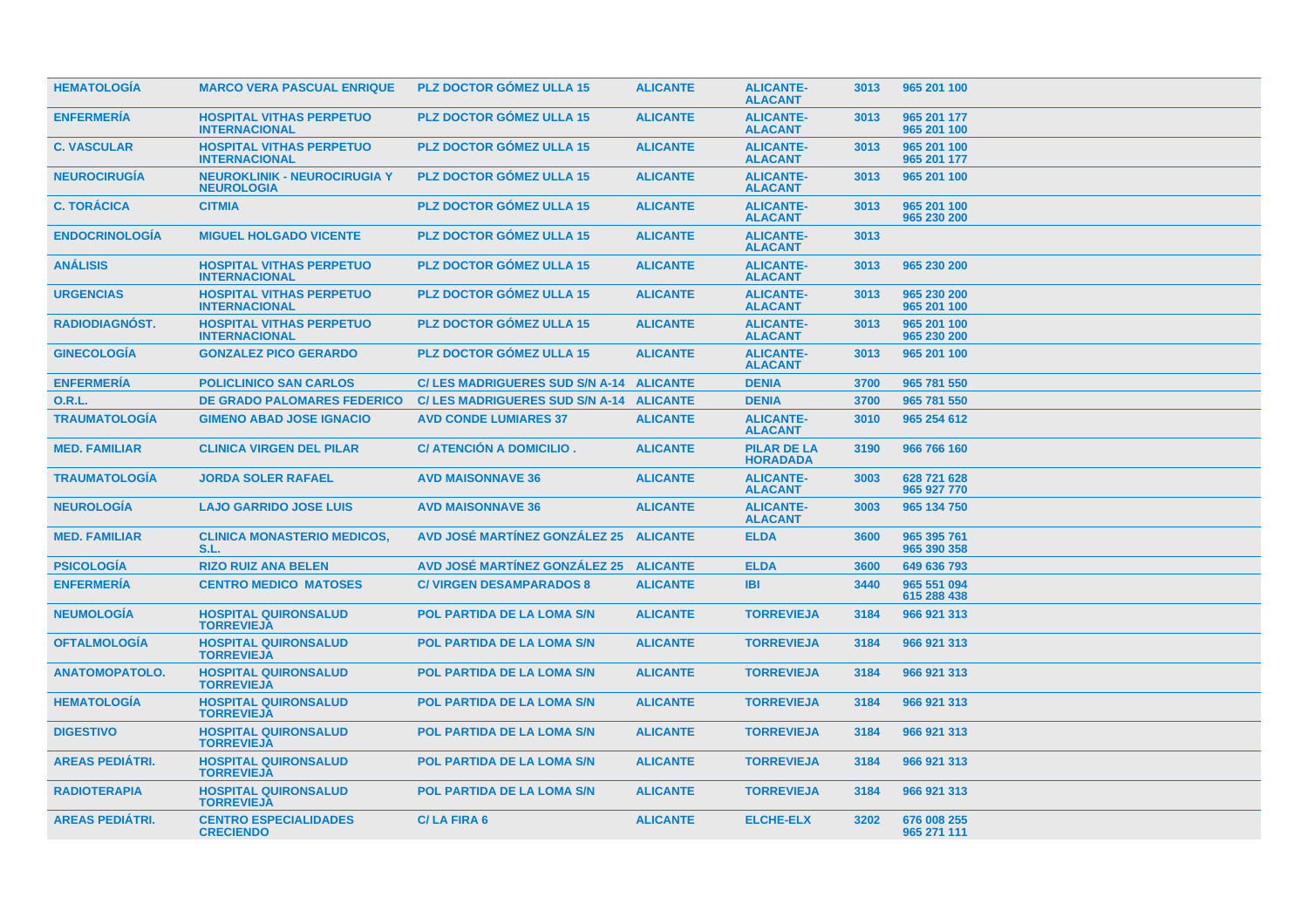| <b>MED. FAMILIAR</b>   | <b>PEREZ REOS ANTONIO</b>                                    | <b>C/PIZARRO 11</b>                           | <b>ALICANTE</b> | <b>VILLAJOYOSA-</b><br><b>LA VILA JOIOSA</b> | 3570 | 965 895 732                |           |                                      |  |
|------------------------|--------------------------------------------------------------|-----------------------------------------------|-----------------|----------------------------------------------|------|----------------------------|-----------|--------------------------------------|--|
| 0.R.L.                 | <b>CENTRO MEDICO SALUS</b><br><b>BALEARES, S.L.</b>          | <b>AVD ALFONSO PUCHADES 8</b>                 | <b>ALICANTE</b> | <b>BENIDORM</b>                              | 3501 | 607 974 931<br>965 162 315 |           |                                      |  |
| <b>ALERGOLOGIA</b>     | <b>CENTRO MEDICO SALUS</b><br><b>BALEARES, S.L.</b>          | <b>AVD ALFONSO PUCHADES 8</b>                 | <b>ALICANTE</b> | <b>BENIDORM</b>                              | 3501 | 965 853 850<br>965 844 533 |           |                                      |  |
| <b>C. MAXILOFACIAL</b> | <b>CENTRO MEDICO SALUS</b><br><b>BALEARES, S.L.</b>          | <b>AVD ALFONSO PUCHADES 8</b>                 | <b>ALICANTE</b> | <b>BENIDORM</b>                              | 3501 | 607 974 931<br>965 162 315 |           |                                      |  |
| <b>OFTALMOLOGIA</b>    | <b>CLINICA DOCTOR PALOMARES</b>                              | <b>PSO DE LA CARRETERA 17</b>                 | <b>ALICANTE</b> | <b>BENIDORM</b>                              | 3500 | 966 807 172<br>966 804 466 |           |                                      |  |
| <b>OFTALMOLOGÍA</b>    | <b>CLINICA DOCTOR PALOMARES</b>                              | <b>C/CONSTITUCIÓ 5</b>                        | <b>ALICANTE</b> | <b>ALTEA</b>                                 | 3590 | 965 842 774<br>965 843 113 |           |                                      |  |
| <b>OFTALMOLOGIA</b>    | <b>CLINICA DE OJOS</b>                                       | <b>AVD GABRIEL MIRO 13</b>                    | <b>ALICANTE</b> | <b>CALP</b>                                  | 3710 | 630 311 588<br>965 838 258 |           |                                      |  |
| 0.R.L.                 | <b>PAREDES OSADO JUAN RAMON</b>                              | <b>C/PINTOR VICTORIA 5</b>                    | <b>ALICANTE</b> | <b>DENIA</b>                                 | 3700 | 966 425 161                |           |                                      |  |
| <b>GINECOLOGÍA</b>     | <b>5STARCLINIC - VAN HARMELEN,</b><br><b>SLP</b>             | <b>CRA MORAIRA-TEULADA 42 BAJO</b>            | <b>ALICANTE</b> | <b>TEULADA</b>                               | 3724 | 966 490 707                |           |                                      |  |
| <b>FISIOTERAPIA</b>    | <b>FISIOTERAPIA MUTXAMEL</b>                                 | <b>C/ELCHE 15 LOCAL 4</b>                     | <b>ALICANTE</b> | <b>MUTXAMEL</b>                              | 3110 | 966 371 701                |           |                                      |  |
| <b>TRAUMATOLOGIA</b>   | <b>CENTRO CLINICO DENIA, S.L.</b>                            | <b>AVD AMANECER 37</b>                        | <b>ALICANTE</b> | <b>JAVEA-XABIA</b>                           | 3730 | 966 435 322                |           |                                      |  |
| <b>ANESTESIOLOGÍA</b>  | <b>ALANEST ANESTESIA, SLP</b>                                | <b>AVD DENIA 103</b>                          | <b>ALICANTE</b> | <b>ALICANTE-</b><br><b>ALACANT</b>           | 3016 | 618 654 031                |           |                                      |  |
| <b>MED. INTERNA</b>    | <b>ARZUA MOURONTE DELFIN</b>                                 | C/ A'LLARGUES 3 PISO 2º                       | <b>ALICANTE</b> | <b>ALTEA</b>                                 | 3590 | 965 844 533<br>606 666 506 |           |                                      |  |
| <b>ANÁLISIS</b>        | <b>CENTRO MEDICO GANDIA</b>                                  | <b>C/ MASNOU 36 BAJO-LOCAL 5</b>              | <b>ALICANTE</b> | <b>CALP</b>                                  | 3710 | 966 435 322                |           |                                      |  |
| <b>DIGESTIVO</b>       | <b>SOLA-VERA SANCHEZ FRANCISCO</b><br><b>JAVIER</b>          | C/ GARCIA MORATO 25 PISO 2º-PTA<br><b>DCH</b> | <b>ALICANTE</b> | <b>ALICANTE-</b><br><b>ALACANT</b>           | 3004 | 965 208 055                |           |                                      |  |
| <b>PSICOLOGIA</b>      | <b>MARTINEZ SANCHEZ JUAN IGNACIO C/ CALLOSA D'ENSARRIA 6</b> |                                               | <b>ALICANTE</b> | <b>BENIDORM</b>                              | 3502 | 966 805 212                |           |                                      |  |
| <b>ENFERMERIA</b>      | <b>IN VITAM</b>                                              | <b>AVD DE LA UNIVERSIDAD 24</b>               | <b>ALICANTE</b> | <b>ELCHE-ELX</b>                             | 3202 | 966 091 666                |           |                                      |  |
| <b>CARDIOLOGIA</b>     | POLICLINICA LA VEGA S.L.                                     | <b>C/OBISPO ROCAMORA 12</b>                   | <b>ALICANTE</b> | <b>ORIHUELA</b>                              | 3300 | 966 342 646                |           |                                      |  |
| <b>C. PEDIÁTRICA</b>   | <b>CLINICA VISTAHERMOSA</b>                                  | <b>AVD DENIA 103</b>                          | <b>ALICANTE</b> | <b>ALICANTE-</b><br><b>ALACANT</b>           | 3015 | 965 268 000                |           |                                      |  |
| <b>URGENCIAS</b>       | <b>CLINICA VISTAHERMOSA</b>                                  | <b>AVD DENIA 103</b>                          | <b>ALICANTE</b> | <b>ALICANTE-</b><br><b>ALACANT</b>           | 3015 | 965 268 000<br>965 264 200 |           |                                      |  |
| 0.R.L.                 | <b>CLINICA VISTAHERMOSA</b>                                  | <b>AVD DENIA 103</b>                          | <b>ALICANTE</b> | <b>ALICANTE-</b><br><b>ALACANT</b>           | 3015 | 965 268 000<br>965 264 200 |           |                                      |  |
| <b>UROLOGIA</b>        | <b>SANCHEZ MARCOS, MANUEL</b>                                | <b>AVD DENIA 103</b>                          | <b>ALICANTE</b> | <b>ALICANTE-</b><br><b>ALACANT</b>           | 3015 | 965 264 200                |           |                                      |  |
| <b>TRAUMATOLOGIA</b>   | <b>CLINICA VISTAHERMOSA</b>                                  | <b>AVD DENIA 103</b>                          | <b>ALICANTE</b> | <b>ALICANTE-</b><br><b>ALACANT</b>           | 3015 | 965 268 000<br>965 264 200 |           |                                      |  |
| <b>CIRUGÍA GENERAL</b> | <b>FERRER RIQUELME RAFAEL LUIS</b>                           | <b>AVD DENIA 103</b>                          | <b>ALICANTE</b> | <b>ALICANTE-</b><br><b>ALACANT</b>           | 3015 | 617 358 841<br>966 709 312 |           |                                      |  |
| <b>NEUMOLOGÍA</b>      | <b>HOSPITAL IMED ELCHE</b>                                   | <b>C/ MAX PLANCK S/N SECTOR 10</b>            | <b>ALICANTE</b> | <b>ELCHE-ELX</b>                             | 3203 | 965 503 030<br>966 915 151 | <b>SI</b> | Pulsa aquí para pedir tu cita online |  |
| <b>ANÁLISIS</b>        | <b>HOSPITAL IMED ELCHE</b>                                   | <b>C/ MAX PLANCK S/N SECTOR 10</b>            | <b>ALICANTE</b> | <b>ELCHE-ELX</b>                             | 3203 | 965 503 030<br>966 915 151 |           |                                      |  |
| <b>CARDIOLOGÍA</b>     | <b>HOSPITAL IMED ELCHE</b>                                   | <b>C/ MAX PLANCK S/N SECTOR 10</b>            | <b>ALICANTE</b> | <b>ELCHE-ELX</b>                             | 3203 | 965 503 030<br>966 915 151 | <b>SI</b> | Pulsa aquí para pedir tu cita online |  |
| <b>DIGESTIVO</b>       | <b>HOSPITAL IMED ELCHE</b>                                   | <b>C/ MAX PLANCK S/N SECTOR 10</b>            | <b>ALICANTE</b> | <b>ELCHE-ELX</b>                             | 3203 | 965 503 030<br>966 915 151 | <b>SI</b> | Pulsa aquí para pedir tu cita online |  |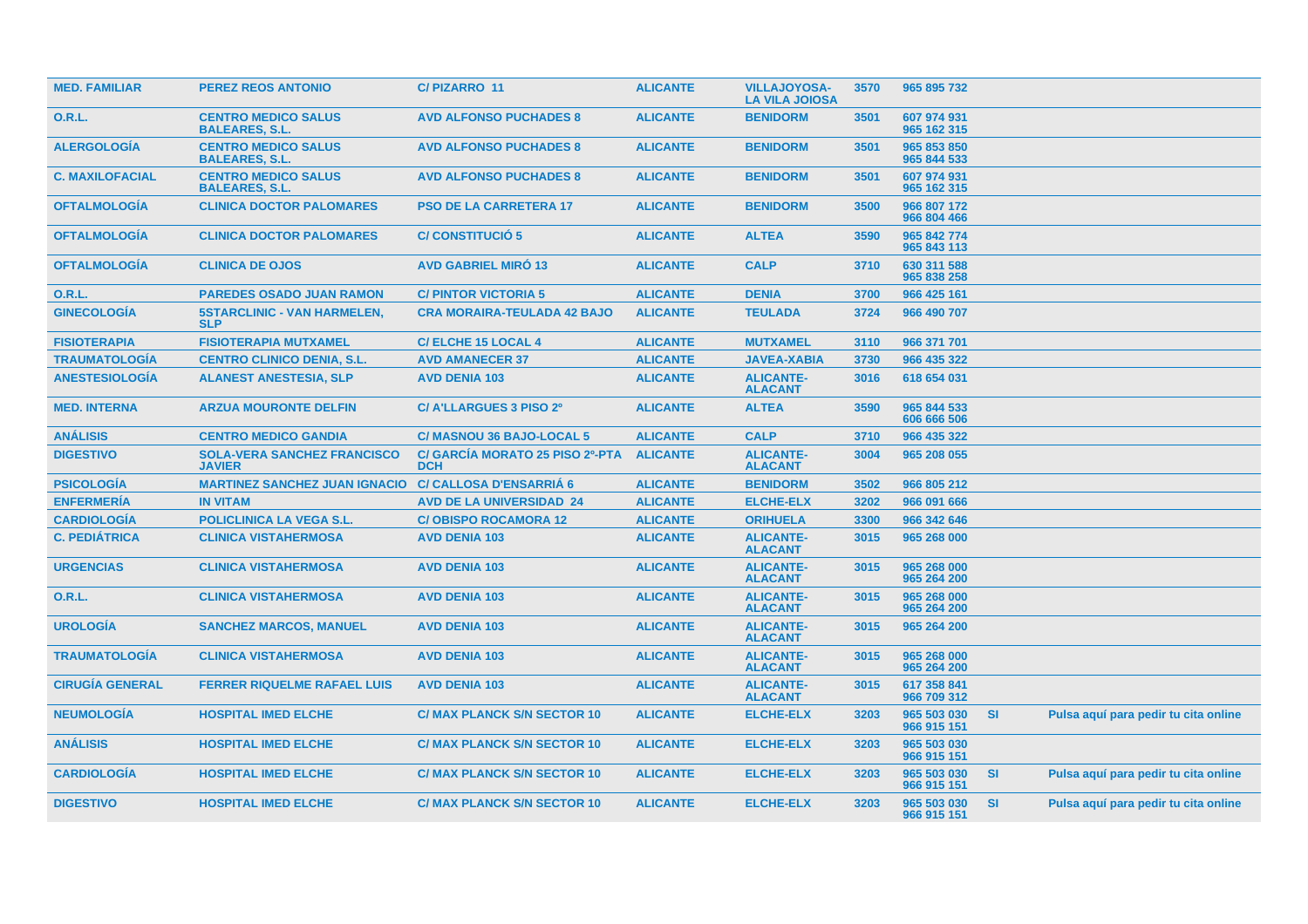| <b>NEUROLOGIA</b>      | <b>HOSPITAL IMED ELCHE</b>                       | <b>C/ MAX PLANCK S/N SECTOR 10</b>                            | <b>ALICANTE</b> | <b>ELCHE-ELX</b>                                                   | 3203 | 965 503 030<br>966 915 151 | <b>SI</b> | Pulsa aquí para pedir tu cita online |
|------------------------|--------------------------------------------------|---------------------------------------------------------------|-----------------|--------------------------------------------------------------------|------|----------------------------|-----------|--------------------------------------|
| <b>TRAUMATOLOGÍA</b>   | <b>SANCHEZ ARTEAGA PAULINO</b>                   | <b>C/ MAX PLANCK S/N SECTOR 10</b>                            | <b>ALICANTE</b> | <b>ELCHE-ELX</b>                                                   | 3203 | 966 915 151                |           |                                      |
| <b>MED. FAMILIAR</b>   | <b>HOSPITAL IMED ELCHE</b>                       | <b>C/ MAX PLANCK S/N SECTOR 10</b>                            | <b>ALICANTE</b> | <b>ELCHE-ELX</b>                                                   | 3203 | 965 503 030<br>966 915 151 | <b>SI</b> | Pulsa aquí para pedir tu cita online |
| <b>O.R.L.</b>          | <b>HOSPITAL IMED ELCHE</b>                       | <b>C/ MAX PLANCK S/N SECTOR 10</b>                            | <b>ALICANTE</b> | <b>ELCHE-ELX</b>                                                   | 3203 | 965 503 030<br>966 915 151 |           |                                      |
| <b>OFTALMOLOGÍA</b>    | <b>VISSUM ALICANTE</b>                           | <b>C/CABAÑAL1</b>                                             | <b>ALICANTE</b> | <b>ALICANTE-</b><br><b>ALACANT</b>                                 | 3016 | 965 154 062                |           |                                      |
| <b>ANATOMOPATOLO.</b>  | <b>AKRACYT</b>                                   | <b>C/ALICANTE 23</b>                                          | <b>ALICANTE</b> | <b>SAN VICENTE</b><br><b>RASPEIG-SANT</b><br><b>VICENT RASPEIG</b> | 3690 | 966 597 777<br>619 221 242 |           |                                      |
| <b>GINECOLOGÍA</b>     | <b>VALIENTE ALBERO MARTA</b>                     | <b>C/BISBE ORBERA 12</b>                                      | <b>ALICANTE</b> | <b>ALCOY-ALCOI</b>                                                 | 3801 | 965 545 222<br>619 369 082 |           |                                      |
| <b>MED. FAMILIAR</b>   | <b>ALBERT GUILLEM ALFREDO</b>                    | C/SAN JOSÉ 48                                                 | <b>ALICANTE</b> | <b>SAN VICENTE</b><br><b>RASPEIG-SANT</b><br><b>VICENT RASPEIG</b> | 3690 | 965 674 186                |           |                                      |
| <b>DIGESTIVO</b>       | <b>CLINICA VISTAHERMOSA</b>                      | <b>AVD DENIA 76 EDIFICIO</b><br><b>VISTAHERMOSA</b>           | <b>ALICANTE</b> | <b>ALICANTE-</b><br><b>ALACANT</b>                                 | 3015 | 965 233 130<br>966 709 312 |           |                                      |
| <b>GINECOLOGÍA</b>     | <b>ORTOLA BROTONS BERTA ALICIA</b>               | <b>C/ GRANJA DE ROCAMORA 6</b>                                | <b>ALICANTE</b> | <b>ALICANTE-</b><br><b>ALACANT</b>                                 | 3015 | 965 145 972<br>965 141 612 |           |                                      |
| <b>GINECOLOGIA</b>     | <b>GARAULET RODRIGUEZ JOSE</b><br><b>VICENTE</b> | <b>C/ GRANJA DE ROCAMORA 6</b>                                | <b>ALICANTE</b> | <b>ALICANTE-</b><br><b>ALACANT</b>                                 | 3015 | 965 145 972                |           |                                      |
| <b>CARDIOLOGIA</b>     | RODRIGUEZ-ARGÜESO PEREZ ANA                      | <b>C/PINTOR CABRERA 8 CENTRO</b><br><b>MEDICO ESTACION</b>    | <b>ALICANTE</b> | <b>ALICANTE-</b><br><b>ALACANT</b>                                 | 3005 | 965 125 500                |           |                                      |
| <b>UROLOGÍA</b>        | <b>CLINICA ESPASANA</b>                          | <b>C/ POETA HASSAN RASHID 1</b>                               | <b>ALICANTE</b> | <b>VILLENA</b>                                                     | 3400 | 965 348 421                |           |                                      |
| <b>FISIOTERAPIA</b>    | <b>CLINICA ESPASANA</b>                          | <b>C/ POETA HASSAN RASHID 1</b>                               | <b>ALICANTE</b> | <b>VILLENA</b>                                                     | 3400 | 965 348 421                |           |                                      |
| <b>AREAS PEDIÁTRI.</b> | <b>CMVC CAMPOAMOR</b>                            | <b>AVD LAS ADELFAS 45</b>                                     | <b>ALICANTE</b> | <b>ORIHUELA</b>                                                    | 3189 | 965 323 520<br>965 322 280 |           |                                      |
| <b>PODOLOGÍA</b>       | <b>SUCH VOORTHUIS MARIA CARMEN</b>               | <b>C/BENIARMIUT1</b>                                          | <b>ALICANTE</b> | <b>DENIA</b>                                                       | 3700 | 966 435 322                |           |                                      |
| <b>PODOLOGÍA</b>       | DRES RIPOLL Y DE PRADO S.L.P.                    | <b>AVD MANUEL MARTINEZ VALERO 3</b>                           | <b>ALICANTE</b> | <b>ELCHE-ELX</b>                                                   | 3208 | 966 611 156<br>965 420 649 |           |                                      |
| <b>ENFERMERÍA</b>      | <b>POLICLINICO SAN CARLOS JAVEA</b>              | <b>C/NANCY 3-5</b>                                            | <b>ALICANTE</b> | <b>JAVEA-XABIA</b>                                                 | 3730 | 966 470 162                |           |                                      |
| <b>CIRUGÍA GENERAL</b> | <b>POLICLINICO SAN CARLOS JAVEA</b>              | C/NANCY 3-5                                                   | <b>ALICANTE</b> | <b>JAVEA-XABIA</b>                                                 | 3730 | 966 470 162                |           |                                      |
| RADIODIAGNÓST.         | <b>INSCANNER</b>                                 | <b>C/DE LOS MONTESINOS 1</b>                                  | <b>ALICANTE</b> | <b>ALICANTE-</b><br><b>ALACANT</b>                                 | 3015 | 965 240 197<br>900 202 420 |           |                                      |
| <b>ODONTOESTOMATOL</b> | <b>CLINICA DENTAL APADENT</b>                    | <b>AVD BENIARDA 18</b>                                        | <b>ALICANTE</b> | <b>BENIDORM</b>                                                    | 3502 | 966 830 451<br>966 808 040 |           |                                      |
| <b>ODONTOESTOMATOL</b> | <b>COLOMA MORA MARIA</b>                         | <b>C/ ALCOY 6 CLINICA DENTAL</b><br><b>SOMRIURE</b>           | <b>ALICANTE</b> | <b>JIJONA-XIXONA</b>                                               | 3100 | 965 083 228                |           |                                      |
| <b>OFTALMOLOGÍA</b>    | <b>OFTALVIST</b>                                 | C/ ALZAMORA (ELS) 41 OFTALVIST<br><b>ALCOY</b>                | <b>ALICANTE</b> | <b>ALCOY-ALCOI</b>                                                 | 3802 | 965 141 500                |           |                                      |
| <b>PSICOLOGÍA</b>      | <b>ALTEA SALUT</b>                               | <b>C/ VENTS VIUS 6</b>                                        | <b>ALICANTE</b> | <b>ALTEA</b>                                                       | 3590 | 966 235 446<br>649 670 743 |           |                                      |
| <b>GINECOLOGIA</b>     | <b>SANMARTIN MORENO MARIA DEL</b><br><b>MAR</b>  | <b>C/ JUAN CARLOS I 30</b>                                    | <b>ALICANTE</b> | <b>ELDA</b>                                                        | 3600 | 693 064 981                |           |                                      |
| <b>REUMATOLOGÍA</b>    | <b>HOSPITAL IMED ELCHE</b>                       | <b>AVD ROSA MAZÓN VALERO S/N</b><br><b>CLINICA IMED ELCHE</b> | <b>ALICANTE</b> | <b>TORREVIEJA</b>                                                  | 3184 | 966 817 406<br>966 817 405 | <b>SI</b> | Pulsa aquí para pedir tu cita online |
| <b>PUERICULTURA</b>    | <b>CENTRO MEDICO ELDA</b>                        | <b>AVD DE LOS TILOS 13</b>                                    | <b>ALICANTE</b> | <b>ELDA</b>                                                        | 3600 | 966 195 959                |           |                                      |
| <b>ANATOMOPATOLO.</b>  | <b>CITOPAT DIAGNOSTICOS, S.L.P</b>               | <b>C/ VICENTE ANDRES ESTELLES 2</b>                           | <b>ALICANTE</b> | <b>DENIA</b>                                                       | 3700 | 965 789 130                |           |                                      |
|                        |                                                  |                                                               |                 |                                                                    |      |                            |           |                                      |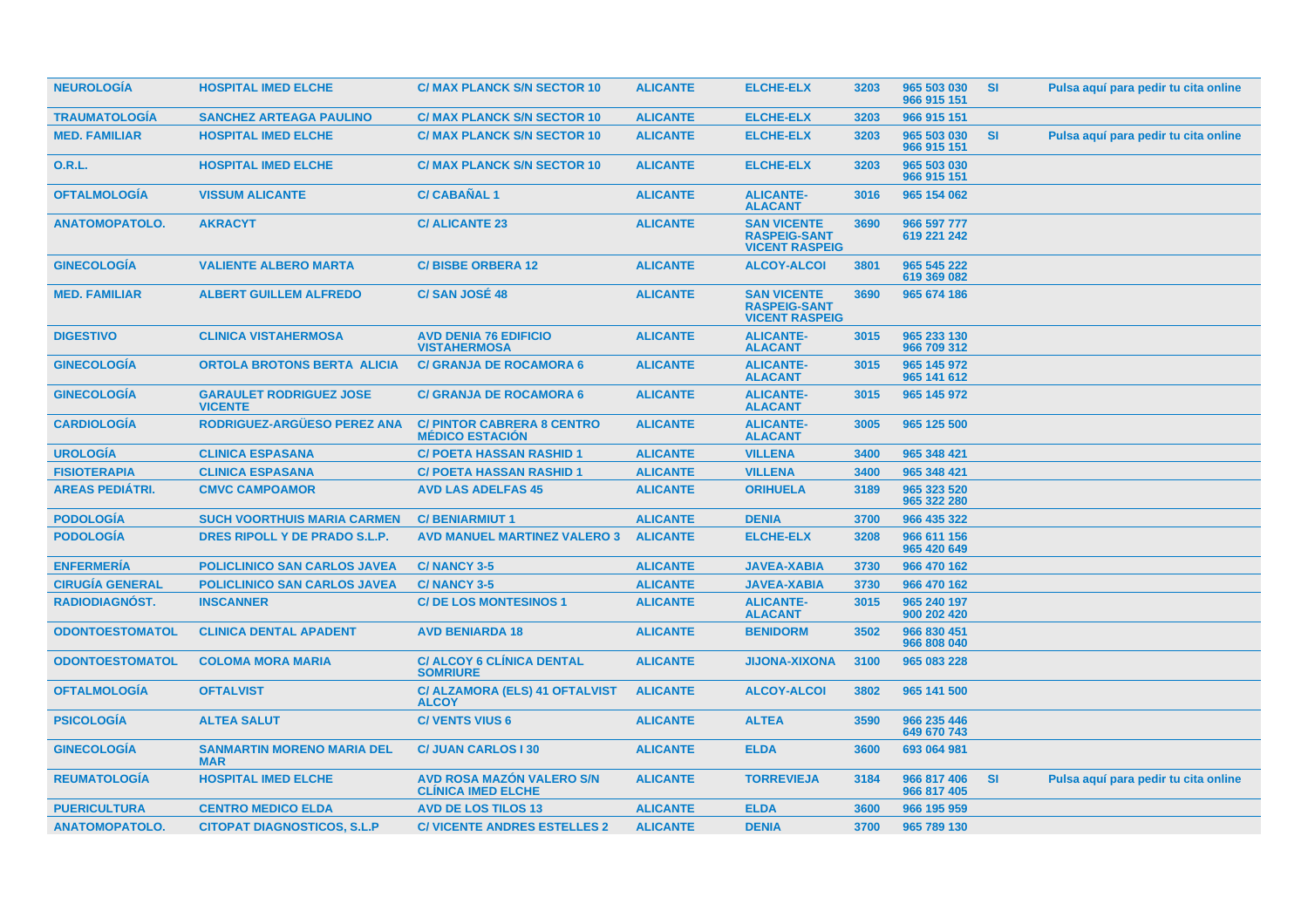| <b>DERMATOLOGÍA</b>    | <b>BELANEVE CLINICS</b>                          | <b>AVD HISTORIADOR VICENTE</b><br><b>RAMOS 28 LOCAL 20</b> | <b>ALICANTE</b> | <b>ALICANTE-</b><br><b>ALACANT</b> | 3540 | 965 461 169<br>690 980 818 |
|------------------------|--------------------------------------------------|------------------------------------------------------------|-----------------|------------------------------------|------|----------------------------|
| <b>TRANSPORTE</b>      | <b>VITALIA AMBULANCIAS</b>                       | C/ GRANIZO 11 POL. IND. LAS<br><b>ATALAYAS</b>             | <b>ALICANTE</b> | <b>ALICANTE-</b><br><b>ALACANT</b> | 3006 | 916 097 758<br>675 293 894 |
| <b>DERMATOLOGIA</b>    | <b>CENTRO ESPECIALIDADES</b><br><b>CRECIENDO</b> | <b>AVD DENIA 64</b>                                        | <b>ALICANTE</b> | <b>ALICANTE-</b><br><b>ALACANT</b> | 3013 | 965 271 111                |
| <b>PSIQUIATRÍA</b>     | <b>CENTRO ESPECIALIDADES</b><br><b>CRECIENDO</b> | <b>AVD DENIA 64</b>                                        | <b>ALICANTE</b> | <b>ALICANTE-</b><br><b>ALACANT</b> | 3013 | 965 271 111                |
| <b>REUMATOLOGÍA</b>    | <b>CLINICA VISTAHERMOSA</b>                      | <b>C/ CASTELL DE CASTELLS 14</b>                           | <b>ALICANTE</b> | <b>ALICANTE-</b><br><b>ALACANT</b> | 3015 | 965 910 372                |
| RADIODIAGNÓST.         | <b>AFFIDEA CLINICA TESLA</b>                     | <b>C/ ALMASSERA 3 LOCAL A PIE DE</b><br><b>CALLE</b>       | <b>ALICANTE</b> | <b>ELCHE-ELX</b>                   | 3203 | 965 426 103                |
| <b>ANÁLISIS</b>        | <b>LABORATORIO ECHEVARNE</b>                     | <b>AVD TRENC DzALBA 37</b>                                 | <b>ALICANTE</b> | <b>JAVEA-XABIA</b>                 | 3730 | 900 909 110                |
| <b>ENFERMERÍA</b>      | <b>CLINICA UME, S.L.</b>                         | <b>C/AZORIN50</b>                                          | <b>ALICANTE</b> | <b>ALICANTE-</b><br><b>ALACANT</b> | 3007 | 965 210 687<br>965 218 484 |
| <b>FISIOTERAPIA</b>    | <b>LOPEZ PRATS JOSE AUGUSTO</b>                  | <b>CRA JUMILLA 2</b>                                       | <b>ALICANTE</b> | <b>EL PINOS-</b><br><b>PINOSO</b>  | 3650 | 965 477 430                |
| <b>C. MAXILOFACIAL</b> | centro médico quironsalud alicante               | <b>C/ CRUZ DE PIEDRA 4</b>                                 | <b>ALICANTE</b> | <b>ALICANTE-</b><br><b>ALACANT</b> | 3015 | 966 972 900                |
| <b>DIGESTIVO</b>       | centro médico quironsalud alicante               | <b>C/ CRUZ DE PIEDRA 4</b>                                 | <b>ALICANTE</b> | <b>ALICANTE-</b><br><b>ALACANT</b> | 3015 | 966 972 900<br>679 445 685 |
| <b>ANESTESIOLOGÍA</b>  | centro médico quironsalud alicante               | <b>C/ CRUZ DE PIEDRA 4</b>                                 | <b>ALICANTE</b> | <b>ALICANTE-</b><br><b>ALACANT</b> | 3015 | 966 972 900                |
| <b>UROLOGÍA</b>        | centro médico quironsalud alicante               | <b>C/ CRUZ DE PIEDRA 4</b>                                 | <b>ALICANTE</b> | <b>ALICANTE-</b><br><b>ALACANT</b> | 3015 |                            |
| <b>PSIQUIATRIA</b>     | centro médico quironsalud alicante               | <b>C/ CRUZ DE PIEDRA 4</b>                                 | <b>ALICANTE</b> | <b>ALICANTE-</b><br><b>ALACANT</b> | 3015 | 966 972 900                |
| <b>C. VASCULAR</b>     | centro médico quironsalud alicante               | <b>C/ CRUZ DE PIEDRA 4</b>                                 | <b>ALICANTE</b> | <b>ALICANTE-</b><br><b>ALACANT</b> | 3015 | 966 972 900                |
| <b>DIGESTIVO</b>       | centro médico quironsalud alicante               | <b>C/ CRUZ DE PIEDRA 4</b>                                 | <b>ALICANTE</b> | <b>ALICANTE-</b><br><b>ALACANT</b> | 3015 | 966 972 900                |
| <b>HEMATOLOGÍA</b>     | centro médico quironsalud alicante               | <b>C/ CRUZ DE PIEDRA 4</b>                                 | <b>ALICANTE</b> | <b>ALICANTE-</b><br><b>ALACANT</b> | 3015 | 966 972 900                |
| <b>GINECOLOGÍA</b>     | centro médico quironsalud alicante               | <b>C/ CRUZ DE PIEDRA 4</b>                                 | <b>ALICANTE</b> | <b>ALICANTE-</b><br><b>ALACANT</b> | 3015 | 966 972 900                |
| <b>CIRUGÍA GENERAL</b> | centro médico quironsalud alicante               | <b>C/ CRUZ DE PIEDRA 4</b>                                 | <b>ALICANTE</b> | <b>ALICANTE-</b><br><b>ALACANT</b> | 3015 | 966 972 900                |
| <b>ANÁLISIS</b>        | centro médico quironsalud alicante               | <b>C/ CRUZ DE PIEDRA 4</b>                                 | <b>ALICANTE</b> | <b>ALICANTE-</b><br><b>ALACANT</b> | 3015 | 966 972 900                |
| <b>CIRUGÍA GENERAL</b> | <b>CENTRO MEDICO LOS ANGELES</b>                 | <b>C/JOAQUIN CORONEL 39</b>                                | <b>ALICANTE</b> | <b>ELDA</b>                        | 3600 | 965 394 262<br>965 395 106 |
| <b>TRAUMATOLOGÍA</b>   | <b>CENTRO MEDICO LOS ANGELES</b>                 | <b>C/JOAQUIN CORONEL 39</b>                                | <b>ALICANTE</b> | <b>ELDA</b>                        | 3600 | 965 394 262<br>965 395 106 |
| <b>CARDIOLOGÍA</b>     | <b>CENTRO CLINICO DENIA, S.L.</b>                | <b>C/BENIARMUT1</b>                                        | <b>ALICANTE</b> | <b>DENIA</b>                       | 3700 | 966 435 322                |
| 0.R.L.                 | <b>PAREDES OSADO JUAN RAMON</b>                  | <b>C/BENIARMUT1</b>                                        | <b>ALICANTE</b> | <b>DENIA</b>                       | 3700 | 965 787 991<br>966 435 322 |
| <b>MED. FAMILIAR</b>   | <b>CENTRO CLINICO DENIA, S.L.</b>                | <b>C/BENIARMUT1</b>                                        | <b>ALICANTE</b> | <b>DENIA</b>                       | 3700 | 965 787 991<br>966 465 322 |
| <b>ANÁLISIS</b>        | <b>LABORATORIOS GONZALEZ</b>                     | <b>C/ VICENT ANDRÉS ESTELLÉS 2</b>                         | <b>ALICANTE</b> | <b>DENIA</b>                       | 3700 | 966 435 322                |
| <b>PSIQUIATRÍA</b>     | <b>ANA PURA S.L.</b>                             | <b>PLZ ROYO 5</b>                                          | <b>ALICANTE</b> | <b>VILLENA</b>                     | 3400 | 965 807 345<br>965 986 829 |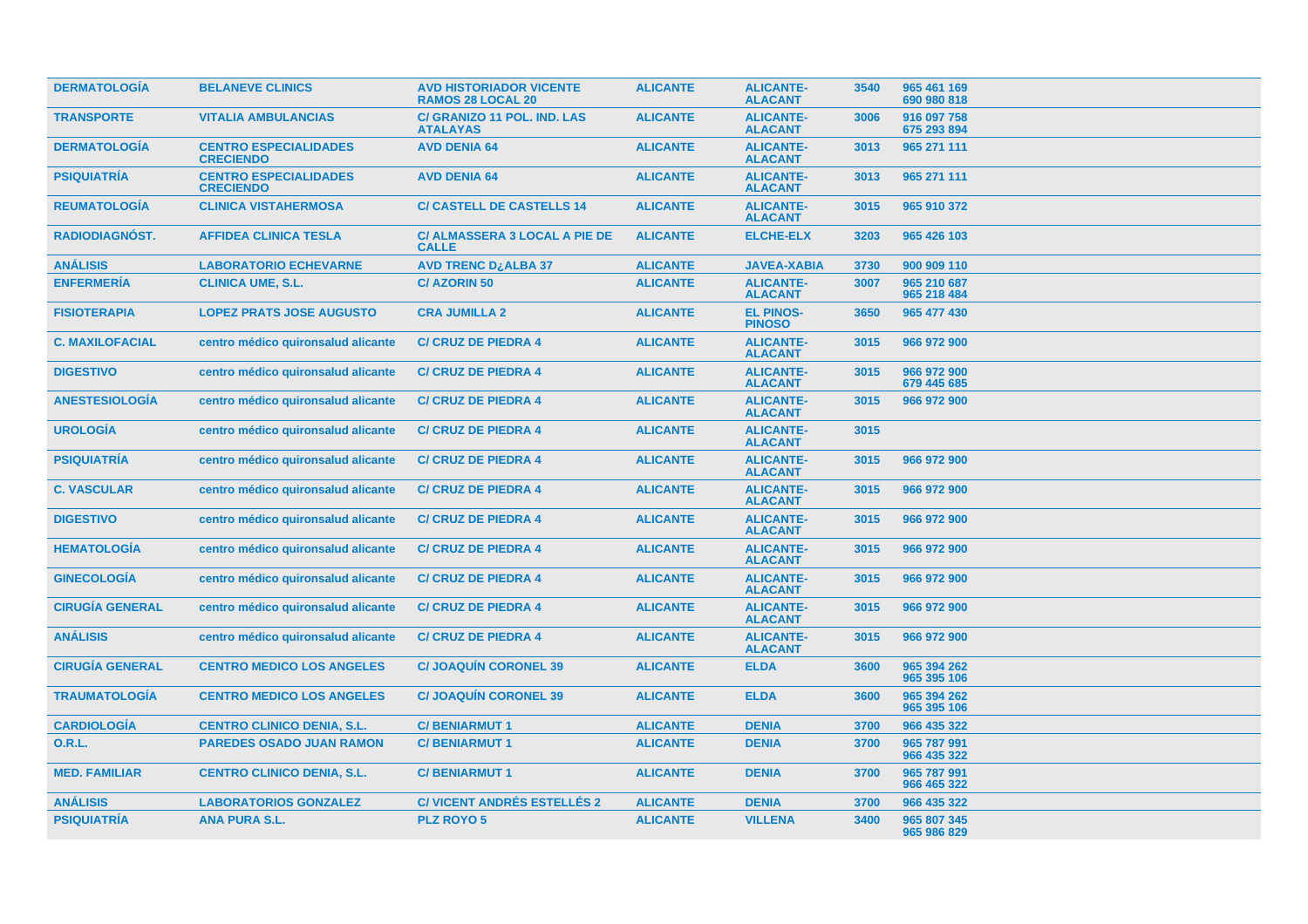| <b>DERMATOLOGIA</b>    | <b>ORTUÑO GIL CAROLINA</b>                               | <b>AVD DENIA 103</b>                           | <b>ALICANTE</b> | <b>ALICANTE-</b><br><b>ALACANT</b> | 3015 | 901 010 190<br>965 268 000 |
|------------------------|----------------------------------------------------------|------------------------------------------------|-----------------|------------------------------------|------|----------------------------|
| <b>C. TORÁCICA</b>     | <b>CITMIA</b>                                            | <b>AVD DENIA 103</b>                           | <b>ALICANTE</b> | <b>ALICANTE-</b><br><b>ALACANT</b> | 3015 | 966 709 312                |
| <b>ANÁLISIS</b>        | <b>HOSPITAL VITHAS MEDIMAR</b><br><b>INTERNACIONAL</b>   | <b>AVD DENIA 78</b>                            | <b>ALICANTE</b> | <b>ALICANTE-</b><br><b>ALACANT</b> | 3016 | 965 162 200                |
| <b>REUMATOLOGÍA</b>    | <b>HOSPITAL VITHAS MEDIMAR</b><br><b>INTERNACIONAL</b>   | <b>AVD DENIA 78</b>                            | <b>ALICANTE</b> | <b>ALICANTE-</b><br><b>ALACANT</b> | 3016 | 965 162 200                |
| <b>TRAUMATOLOGIA</b>   | <b>RUIZ VALIENTE FERNANDO</b>                            | <b>AVD DENIA 78</b>                            | <b>ALICANTE</b> | <b>ALICANTE-</b><br><b>ALACANT</b> | 3016 | 965 162 200                |
| <b>CIRUGÍA GENERAL</b> | <b>MEDILASER, S.L.</b>                                   | <b>AVD DENIA 78</b>                            | <b>ALICANTE</b> | <b>ALICANTE-</b><br><b>ALACANT</b> | 3016 | 965 162 200                |
| <b>ANESTESIOLOGÍA</b>  | <b>ARRARTE AYUSO PAULA</b>                               | <b>AVD DENIA 78</b>                            | <b>ALICANTE</b> | <b>ALICANTE-</b><br><b>ALACANT</b> | 3016 | 965 162 200                |
| <b>CIRUGÍA GENERAL</b> | <b>HOSPITAL VITHAS MEDIMAR</b><br><b>INTERNACIONAL</b>   | <b>AVD DENIA 78</b>                            | <b>ALICANTE</b> | <b>ALICANTE-</b><br><b>ALACANT</b> | 3016 | 965 162 200                |
| <b>ANESTESIOLOGÍA</b>  | <b>HOSPITAL VITHAS MEDIMAR</b><br><b>INTERNACIONAL</b>   | <b>AVD DENIA 78</b>                            | <b>ALICANTE</b> | <b>ALICANTE-</b><br><b>ALACANT</b> | 3016 | 965 162 200                |
| <b>NEUMOLOGIA</b>      | <b>PADILLA ESTRADA JUAN CARLOS</b>                       | <b>AVD DENIA 78</b>                            | <b>ALICANTE</b> | <b>ALICANTE-</b><br><b>ALACANT</b> | 3016 | 965 162 200                |
| <b>PLAN DE SALUD</b>   | <b>HOSPITAL VITHAS MEDIMAR</b><br><b>INTERNACIONAL</b>   | <b>AVD DENIA 78</b>                            | <b>ALICANTE</b> | <b>ALICANTE-</b><br><b>ALACANT</b> | 3016 | 965 162 200                |
| <b>URGENCIAS</b>       | <b>OBSTETRICIA Y GINECOLOGIA -</b><br><b>EQUIPO AYUD</b> | <b>AVD DENIA 78</b>                            | <b>ALICANTE</b> | <b>ALICANTE-</b><br><b>ALACANT</b> | 3016 | 965 201 177                |
| <b>ALERGOLOGIA</b>     | <b>HOSPITAL VITHAS MEDIMAR</b><br><b>INTERNACIONAL</b>   | <b>AVD DENIA 78</b>                            | <b>ALICANTE</b> | <b>ALICANTE-</b><br><b>ALACANT</b> | 3016 | 965 162 200                |
| <b>ALERGOLOGIA</b>     | <b>SANIALERGIA SL PROFESIONAL</b>                        | <b>AVD DENIA 78</b>                            | <b>ALICANTE</b> | <b>ALICANTE-</b><br><b>ALACANT</b> | 3016 | 965 162 200                |
| <b>CARDIOLOGÍA</b>     | <b>HOSPITAL VITHAS MEDIMAR</b><br><b>INTERNACIONAL</b>   | <b>AVD DENIA 78</b>                            | <b>ALICANTE</b> | <b>ALICANTE-</b><br><b>ALACANT</b> | 3016 | 965 162 200                |
| <b>TRAUMATOLOGIA</b>   | <b>GIMENO ABAD JOSE IGNACIO</b>                          | <b>AVD DENIA 78</b>                            | <b>ALICANTE</b> | <b>ALICANTE-</b><br><b>ALACANT</b> | 3016 | 965 162 200                |
| <b>TRAUMATOLOGÍA</b>   | <b>ITRAUMATOLOGIA PEREA SLP</b>                          | <b>AVD DENIA 78</b>                            | <b>ALICANTE</b> | <b>ALICANTE-</b><br><b>ALACANT</b> | 3016 | 965 162 200<br>648 163 502 |
| <b>NEFROLOGÍA</b>      | <b>PASTOR MESTRE JOSE MARIA</b>                          | C/LA DORADA 16 (CABO DE LAS<br><b>HUERTAS)</b> | <b>ALICANTE</b> | <b>ALICANTE-</b><br><b>ALACANT</b> | 3540 | 965 160 311                |
| <b>GERIATRÍA</b>       | <b>GOMEZ REINO SANCHIS JOSE</b><br><b>MARIA</b>          | <b>C/PINTOR CABRERA 26</b>                     | <b>ALICANTE</b> | <b>ALICANTE-</b><br><b>ALACANT</b> | 3003 | 965 125 120<br>965 130 696 |
| <b>AREAS PEDIÁTRI.</b> | <b>ESCOBAR GARCIA ABEL</b>                               | <b>C/SAN VICENTE 40</b>                        | <b>ALICANTE</b> | <b>ALICANTE-</b><br><b>ALACANT</b> | 3004 | 965 211 777                |
| <b>PODOLOGÍA</b>       | <b>PAREDES SEGURA FRANCISCO</b>                          | <b>C/ PADRE MARIANA 5</b>                      | <b>ALICANTE</b> | <b>ALICANTE-</b><br><b>ALACANT</b> | 3004 | 626 761 426<br>965 205 439 |
| <b>ANATOMOPATOLO.</b>  | <b>REFERENCE LABORATORY, S.A.</b>                        | <b>AVD GERMANIAS S/N</b>                       | <b>ALICANTE</b> | <b>EL CAMPELLO</b>                 | 3560 | 965 630 743                |
| <b>ANÁLISIS</b>        | <b>LABORATORIOS JAIME</b><br><b>CARBONELL</b>            | <b>AVD GERMANIAS S/N</b>                       | <b>ALICANTE</b> | <b>EL CAMPELLO</b>                 | 3560 | 965 630 743                |
| <b>DERMATOLOGIA</b>    | <b>MESSEGUER BADIA FRANCESC</b>                          | C/OLIVER 55                                    | <b>ALICANTE</b> | <b>ALCOY-ALCOI</b>                 | 3802 | 965 330 400                |
| <b>OFTALMOLOGÍA</b>    | <b>SEMPERE ENRIQUE JUAN IGNACIO</b>                      | C/OLIVER 55                                    | <b>ALICANTE</b> | <b>ALCOY-ALCOI</b>                 | 3802 | 625 663 001<br>965 330 400 |
| <b>CIRUGÍA GENERAL</b> | <b>ESCRIVA ESCRIVA CARLOS</b>                            | C/OLIVER 55                                    | <b>ALICANTE</b> | <b>ALCOY-ALCOI</b>                 | 3802 |                            |
| <b>URGENCIAS</b>       | <b>SANATORIO SAN JORGE</b>                               | C/OLIVER 55                                    | <b>ALICANTE</b> | <b>ALCOY-ALCOI</b>                 | 3802 | 965 330 400<br>965 330 401 |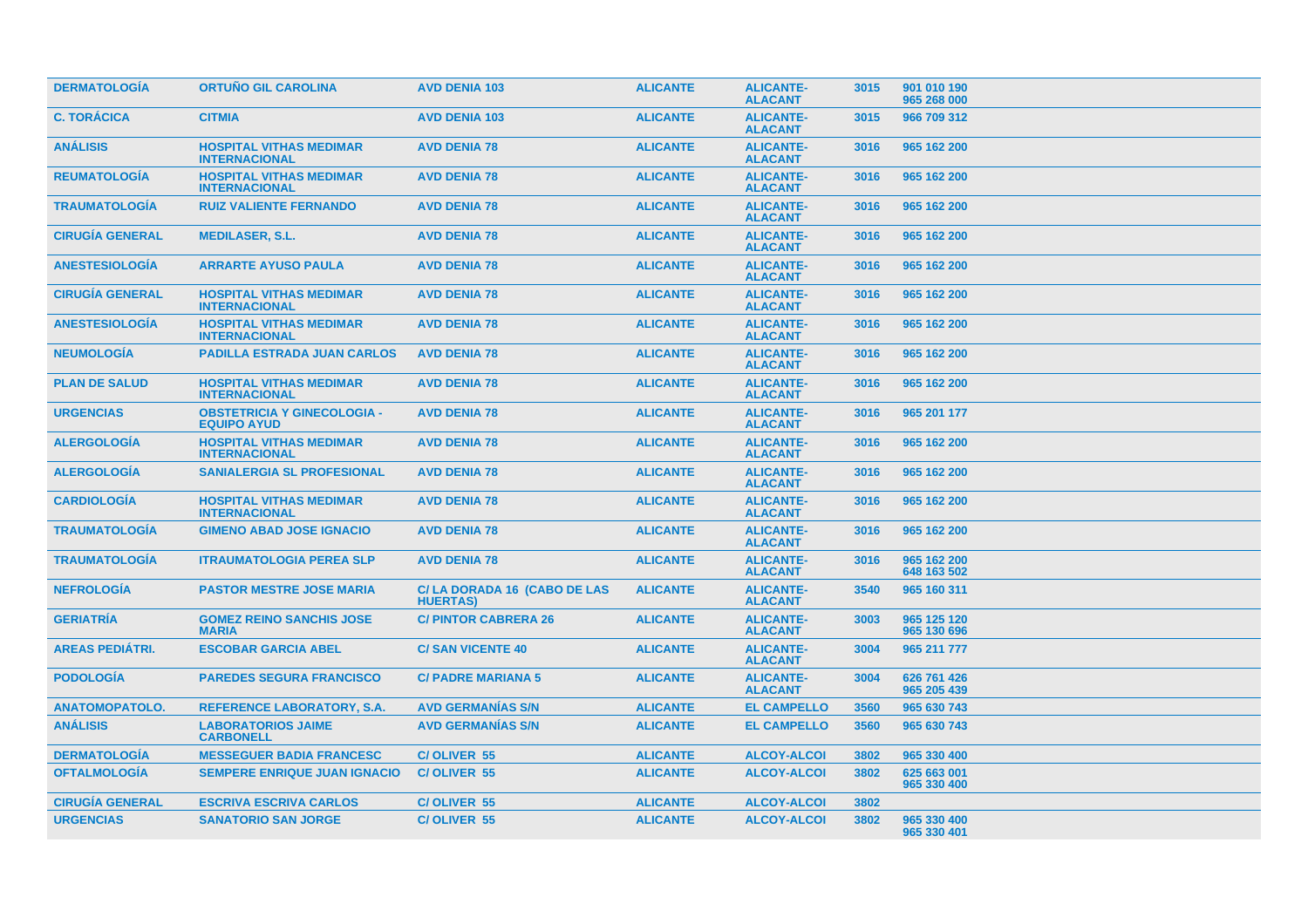| <b>ANESTESIOLOGÍA</b>  | <b>SANATORIO SAN JORGE</b>                              | <b>C/OLIVER 55</b>                       | <b>ALICANTE</b> | <b>ALCOY-ALCOI</b>                 | 3802 | 965 330 400<br>965 330 480 |
|------------------------|---------------------------------------------------------|------------------------------------------|-----------------|------------------------------------|------|----------------------------|
| <b>AREAS PEDIÁTRI.</b> | <b>POLICLINICO SAN CARLOS</b>                           | <b>PLZ DOCTOR GÓMEZ ULLA 15</b>          | <b>ALICANTE</b> | <b>ALICANTE-</b><br><b>ALACANT</b> | 3013 | 965 134 750<br>965 201 100 |
| <b>CARDIOLOGIA</b>     | <b>HOSPITAL VITHAS PERPETUO</b><br><b>INTERNACIONAL</b> | <b>PLZ DOCTOR GOMEZ ULLA 15</b>          | <b>ALICANTE</b> | <b>ALICANTE-</b><br><b>ALACANT</b> | 3013 | 965 201 100                |
| <b>UROLOGIA</b>        | <b>SANCHEZ MARCOS, MANUEL</b>                           | <b>PLZ DOCTOR GOMEZ ULLA 15</b>          | <b>ALICANTE</b> | <b>ALICANTE-</b><br><b>ALACANT</b> | 3013 | 965 134 750<br>965 201 100 |
| <b>ANESTESIOLOGIA</b>  | <b>MASOT PEREZ JAIME MANUEL</b>                         | <b>PLZ DOCTOR GOMEZ ULLA 15</b>          | <b>ALICANTE</b> | <b>ALICANTE-</b><br><b>ALACANT</b> | 3013 | 965 230 200                |
| <b>HOSP. GENERAL</b>   | <b>HOSPITAL VITHAS PERPETUO</b><br><b>INTERNACIONAL</b> | <b>PLZ DOCTOR GÓMEZ ULLA 15</b>          | <b>ALICANTE</b> | <b>ALICANTE-</b><br><b>ALACANT</b> | 3013 | 965 144 890<br>965 230 200 |
| <b>CARDIOLOGIA</b>     | <b>QUILES LLORENS JUAN ANTONIO</b>                      | <b>PLZ DOCTOR GOMEZ ULLA 15</b>          | <b>ALICANTE</b> | <b>ALICANTE-</b><br><b>ALACANT</b> | 3013 | 965 201 100                |
| <b>MED. FAMILIAR</b>   | <b>VERDU JORDA IGNACIO ANTONIO</b>                      | <b>PLZ DOCTOR GOMEZ ULLA 15</b>          | <b>ALICANTE</b> | <b>ALICANTE-</b><br><b>ALACANT</b> | 3013 | 965 201 100                |
| <b>TRAUMATOLOGIA</b>   | <b>RUIZ VALIENTE FERNANDO</b>                           | <b>PLZ DOCTOR GOMEZ ULLA 15</b>          | <b>ALICANTE</b> | <b>ALICANTE-</b><br><b>ALACANT</b> | 3013 | 965 134 750<br>965 201 100 |
| <b>GINECOLOGIA</b>     | <b>GARCIA FRAILE MATIAS</b>                             | <b>PLZ DOCTOR GOMEZ ULLA 15</b>          | <b>ALICANTE</b> | <b>ALICANTE-</b><br><b>ALACANT</b> | 3013 | 965 201 100                |
| <b>CARDIOLOGIA</b>     | RODRIGUEZ ARGÜESO FRANCISCO<br><b>JAVIER</b>            | <b>PLZ DOCTOR GÓMEZ ULLA 15</b>          | <b>ALICANTE</b> | <b>ALICANTE-</b><br><b>ALACANT</b> | 3013 | 965 201 100                |
| <b>ANESTESIOLOGIA</b>  | <b>HOSPITAL VITHAS PERPETUO</b><br><b>INTERNACIONAL</b> | PLZ DOCTOR GÓMEZ ULLA 15                 | <b>ALICANTE</b> | <b>ALICANTE-</b><br><b>ALACANT</b> | 3013 | 965 230 200<br>965 201 100 |
| <b>OFTALMOLOGIA</b>    | <b>OFTALVIST</b>                                        | C/ LES MADRIGUERES SUD S/N A-14 ALICANTE |                 | <b>DENIA</b>                       | 3700 | 966 432 503<br>965 781 550 |
| <b>TRAUMATOLOGIA</b>   | <b>CENTRO CLINICO DENIA, S.L.</b>                       | C/ LES MADRIGUERES SUD S/N A-14 ALICANTE |                 | <b>DENIA</b>                       | 3700 | 965 205 911<br>965 781 550 |
| <b>CIRUGÍA GENERAL</b> | <b>BORDALLO CORTINA ALBERTO</b>                         | C/ LES MADRIGUERES SUD S/N A-14 ALICANTE |                 | <b>DENIA</b>                       | 3700 | 965 781 550                |
| <b>AREAS PEDIÁTRI.</b> | <b>POLICLINICO SAN CARLOS</b>                           | C/ LES MADRIGUERES SUD S/N A-14 ALICANTE |                 | <b>DENIA</b>                       | 3700 | 965 781 550                |
| <b>TRAUMATOLOGÍA</b>   | <b>GIMENO ABAD JOSE IGNACIO</b>                         | <b>C/PINTOR OTILIO 1</b>                 | <b>ALICANTE</b> | <b>ALICANTE-</b><br><b>ALACANT</b> | 3010 | 965 910 631                |
| <b>PODOLOGÍA</b>       | <b>HOSPITAL QUIRONSALUD</b><br><b>TORREVIEJA</b>        | <b>POL PARTIDA DE LA LOMA S/N</b>        | <b>ALICANTE</b> | <b>TORREVIEJA</b>                  | 3184 | 966 921 313                |
| <b>C. VASCULAR</b>     | <b>HOSPITAL QUIRONSALUD</b><br><b>TORREVIEJA</b>        | <b>POL PARTIDA DE LA LOMA S/N</b>        | <b>ALICANTE</b> | <b>TORREVIEJA</b>                  | 3184 | 966 921 313                |
| <b>RADIODIAGNÓST.</b>  | <b>HOSPITAL QUIRONSALUD</b><br><b>TORREVIEJA</b>        | <b>POL PARTIDA DE LA LOMA S/N</b>        | <b>ALICANTE</b> | <b>TORREVIEJA</b>                  | 3184 | 966 921 313                |
| <b>TRAUMATOLOGIA</b>   | <b>CENTRO MEDICO QUIRONSALUD</b><br><b>ORIHUELA</b>     | <b>POL PARTIDA DE LA LOMA S/N</b>        | <b>ALICANTE</b> | <b>TORREVIEJA</b>                  | 3184 | 966 926 282<br>966 921 313 |
| <b>PSIQUIATRÍA</b>     | <b>HOSPITAL QUIRONSALUD</b><br><b>TORREVIEJA</b>        | <b>POL PARTIDA DE LA LOMA S/N</b>        | <b>ALICANTE</b> | <b>TORREVIEJA</b>                  | 3184 | 966 921 313                |
| <b>MED. NUCLEAR</b>    | <b>HOSPITAL QUIRONSALUD</b><br><b>TORREVIEJA</b>        | <b>POL PARTIDA DE LA LOMA S/N</b>        | <b>ALICANTE</b> | <b>TORREVIEJA</b>                  | 3184 | 966 921 313                |
| <b>CIRUGÍA GENERAL</b> | <b>HOSPITAL QUIRONSALUD</b><br><b>TORREVIEJA</b>        | <b>POL PARTIDA DE LA LOMA S/N</b>        | <b>ALICANTE</b> | <b>TORREVIEJA</b>                  | 3184 | 966 921 313                |
| <b>TRAUMATOLOGÍA</b>   | <b>CENTRO MEDICO QUIRONSALUD</b><br><b>SANTA POLA</b>   | <b>POL PARTIDA DE LA LOMA S/N</b>        | <b>ALICANTE</b> | <b>TORREVIEJA</b>                  | 3184 | 966 926 282<br>966 921 313 |
| <b>CARDIOLOGÍA</b>     | <b>HOSPITAL QUIRONSALUD</b><br><b>TORREVIEJA</b>        | <b>POL PARTIDA DE LA LOMA S/N</b>        | <b>ALICANTE</b> | <b>TORREVIEJA</b>                  | 3184 | 966 921 313                |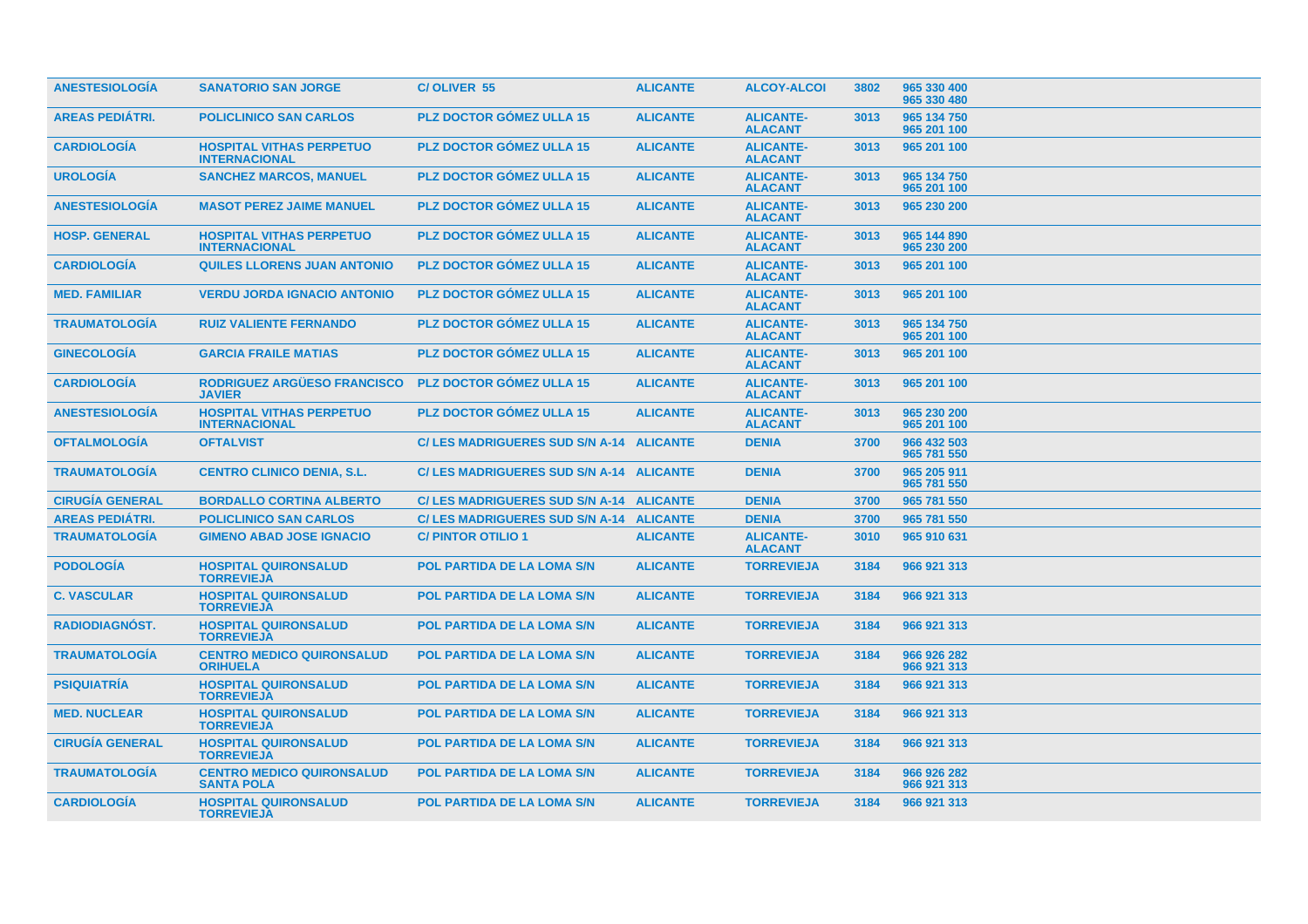| <b>NEUROFISIOLOGIA</b> | <b>HOSPITAL QUIRONSALUD</b><br><b>TORREVIEJA</b>                 | POL PARTIDA DE LA LOMA S/N                              | <b>ALICANTE</b> | <b>TORREVIEJA</b>                            | 3184 | 966 921 313                |
|------------------------|------------------------------------------------------------------|---------------------------------------------------------|-----------------|----------------------------------------------|------|----------------------------|
| <b>NEUROCIRUGÍA</b>    | <b>BEN GHEZALA KARIM</b>                                         | <b>AVD ALFONSO PUCHADES 8</b>                           | <b>ALICANTE</b> | <b>BENIDORM</b>                              | 3501 | 965 853 850                |
| <b>DIGESTIVO</b>       | <b>CENTRO MEDICO SALUS</b><br><b>BALEARES, S.L.</b>              | <b>AVD ALFONSO PUCHADES 8</b>                           | <b>ALICANTE</b> | <b>BENIDORM</b>                              | 3501 | 965 853 850                |
| <b>C. CARDIOVASC.</b>  | <b>CENTRO MEDICO SALUS</b><br><b>BALEARES, S.L.</b>              | <b>AVD ALFONSO PUCHADES 8</b>                           | <b>ALICANTE</b> | <b>BENIDORM</b>                              | 3501 | 607 974 931<br>965 162 315 |
| <b>PODOLOGIA</b>       | <b>CENTRO MEDICO SALUS</b><br><b>BALEARES, S.L.</b>              | <b>AVD ALFONSO PUCHADES 8</b>                           | <b>ALICANTE</b> | <b>BENIDORM</b>                              | 3501 | 965 844 533                |
| <b>MED. INTERNA</b>    | <b>CENTRO MEDICO SALUS</b><br><b>BALEARES, S.L.</b>              | <b>AVD ALFONSO PUCHADES 8</b>                           | <b>ALICANTE</b> | <b>BENIDORM</b>                              | 3501 | 965 853 850                |
| <b>URGENCIAS</b>       | <b>CENTRO MEDICO SALUS</b><br><b>BALEARES, S.L.</b>              | <b>AVD ALFONSO PUCHADES 8</b>                           | <b>ALICANTE</b> | <b>BENIDORM</b>                              | 3501 | 965 853 850                |
| <b>GINECOLOGIA</b>     | <b>CENTRO MEDICO SALUS</b><br><b>BALEARES, S.L.</b>              | <b>AVD ALFONSO PUCHADES 8</b>                           | <b>ALICANTE</b> | <b>BENIDORM</b>                              | 3501 | 607 974 931<br>965 162 315 |
| <b>MED. FAMILIAR</b>   | <b>DR. F. SCHUERMAN</b>                                          | <b>C/ VILLAS DON QUIJOTE 50</b>                         | <b>ALICANTE</b> | <b>TORREVIEJA</b>                            | 3180 | 965 718 143                |
| <b>ENFERMERÍA</b>      | <b>ASMED MEDICAL, S.L.U.</b>                                     | C/ ATENCION A DOMICILIO S/N                             | <b>ALICANTE</b> | <b>ALICANTE-</b><br><b>ALACANT</b>           | 3001 | 911 289 040                |
| <b>ANATOMOPATOLO.</b>  | <b>REFERENCE LABORATORY, S.A.</b>                                | <b>AVD DOCTOR GADEA 18</b>                              | <b>ALICANTE</b> | <b>ALICANTE-</b><br><b>ALACANT</b>           | 3001 | 965 219 424                |
| <b>DERMATOLOGIA</b>    | <b>GENAOUI HAKIME BOUTROS</b><br><b>MICHEL</b>                   | C/NAVÍO 2                                               | <b>ALICANTE</b> | <b>CALP</b>                                  | 3710 | 965 831 769                |
| <b>FISIOTERAPIA</b>    | <b>INSTITUTO MONOGRAFICO DE</b><br><b>TECNICAS MEDICAS, S.L.</b> | AVD PADRE ESPLÁ (ESQ. C/ RÍO<br><b>SECO 1) 58</b>       | <b>ALICANTE</b> | <b>ALICANTE-</b><br><b>ALACANT</b>           | 3013 | 965 151 700                |
| <b>ANÁLISIS</b>        | <b>LTS Salud</b>                                                 | C/ PARDO GIMENO 23 PISO 1º-PTA B ALICANTE               |                 | <b>ALICANTE-</b><br><b>ALACANT</b>           | 3007 | 965 121 160                |
| <b>ENFERMERÍA</b>      | <b>CENTRO MEDICO LA CREUETA, S.L.</b>                            | <b>AVD JUAN CARLOS 15 BAJO</b>                          | <b>ALICANTE</b> | <b>VILLAJOYOSA-</b><br><b>LA VILA JOIOSA</b> | 3570 | 965 894 827                |
| <b>FISIOTERAPIA</b>    | <b>CENTRO CLINICO DENIA, S.L.</b>                                | C/ MASNOU 36 BAJO-LOCAL 5                               | <b>ALICANTE</b> | <b>CALP</b>                                  | 3710 | 966 420 162                |
| <b>GINECOLOGÍA</b>     | <b>GARAULET RODRIGUEZ JOSE</b><br><b>VICENTE</b>                 | <b>C/ANTINA 12</b>                                      | <b>ALICANTE</b> | <b>SANTA POLA</b>                            | 3130 | 966 690 245                |
| <b>OFTALMOLOGÍA</b>    | <b>OFTALVIST</b>                                                 | <b>C/ ANGEL LOZANO 11 PISO BAJO</b>                     | <b>ALICANTE</b> | <b>ALICANTE-</b><br><b>ALACANT</b>           | 3001 | 965 141 500                |
| <b>FISIOTERAPIA</b>    | <b>DE BOS CATHY</b>                                              | <b>C/ PARRI 2 ENTRADA POR</b><br><b>C/BLASCO IBAÑEZ</b> | <b>ALICANTE</b> | <b>ONDARA</b>                                | 3760 | 607 945 093<br>966 476 050 |
| <b>ODONTOESTOMATOL</b> | <b>Clinica dental El Portet</b>                                  | <b>EDF CAP NEGRET 55 LOCAL 1</b>                        | <b>ALICANTE</b> | <b>ALTEA</b>                                 | 3590 | 965 841 974<br>600 967 178 |
| <b>ANÁLISIS</b>        | <b>CARBONELL MARTINEZ JAIME</b><br><b>JUAN</b>                   | <b>AVD DE LA UNIVERSIDAD 24</b>                         | <b>ALICANTE</b> | <b>ELCHE-ELX</b>                             | 3202 | 966 091 666                |
| <b>FISIOTERAPIA</b>    | <b>TRUJILLO BORJA RAQUEL</b>                                     | <b>C/TAPO DE LA LLIMERA 4</b>                           | <b>ALICANTE</b> | <b>ALTEA</b>                                 | 3590 | 965 843 636                |
| <b>AREAS PEDIÁTRI.</b> | <b>CLINICA OSTEOMEDIC</b>                                        | <b>C/ COMPARSA MOROS NUEVOS 4</b><br><b>BAJO</b>        | <b>ALICANTE</b> | <b>PETRER</b>                                | 3610 | 966 311 697                |
| <b>FISIOTERAPIA</b>    | <b>POLICLINICA LA VEGA S.L.</b>                                  | <b>C/OBISPO ROCAMORA 12</b>                             | <b>ALICANTE</b> | <b>ORIHUELA</b>                              | 3300 | 966 342 646                |
| <b>DIGESTIVO</b>       | <b>CLINICA VISTAHERMOSA</b>                                      | <b>AVD DENIA 103</b>                                    | <b>ALICANTE</b> | <b>ALICANTE-</b><br><b>ALACANT</b>           | 3015 | 965 268 000<br>965 264 200 |
| RADIODIAGNÓST.         | <b>CLINICA VISTAHERMOSA</b>                                      | <b>AVD DENIA 103</b>                                    | <b>ALICANTE</b> | <b>ALICANTE-</b><br><b>ALACANT</b>           | 3015 | 965 268 000                |
| <b>NEUROFISIOLOGÍA</b> | <b>CLINICA VISTAHERMOSA</b>                                      | <b>AVD DENIA 103</b>                                    | <b>ALICANTE</b> | <b>ALICANTE-</b><br><b>ALACANT</b>           | 3015 | 965 268 000                |
| <b>C. CARDIOVASC.</b>  | <b>CLINICA VISTAHERMOSA</b>                                      | <b>AVD DENIA 103</b>                                    | <b>ALICANTE</b> | <b>ALICANTE-</b><br><b>ALACANT</b>           | 3015 | 965 268 000<br>965 264 200 |
|                        |                                                                  |                                                         |                 |                                              |      |                            |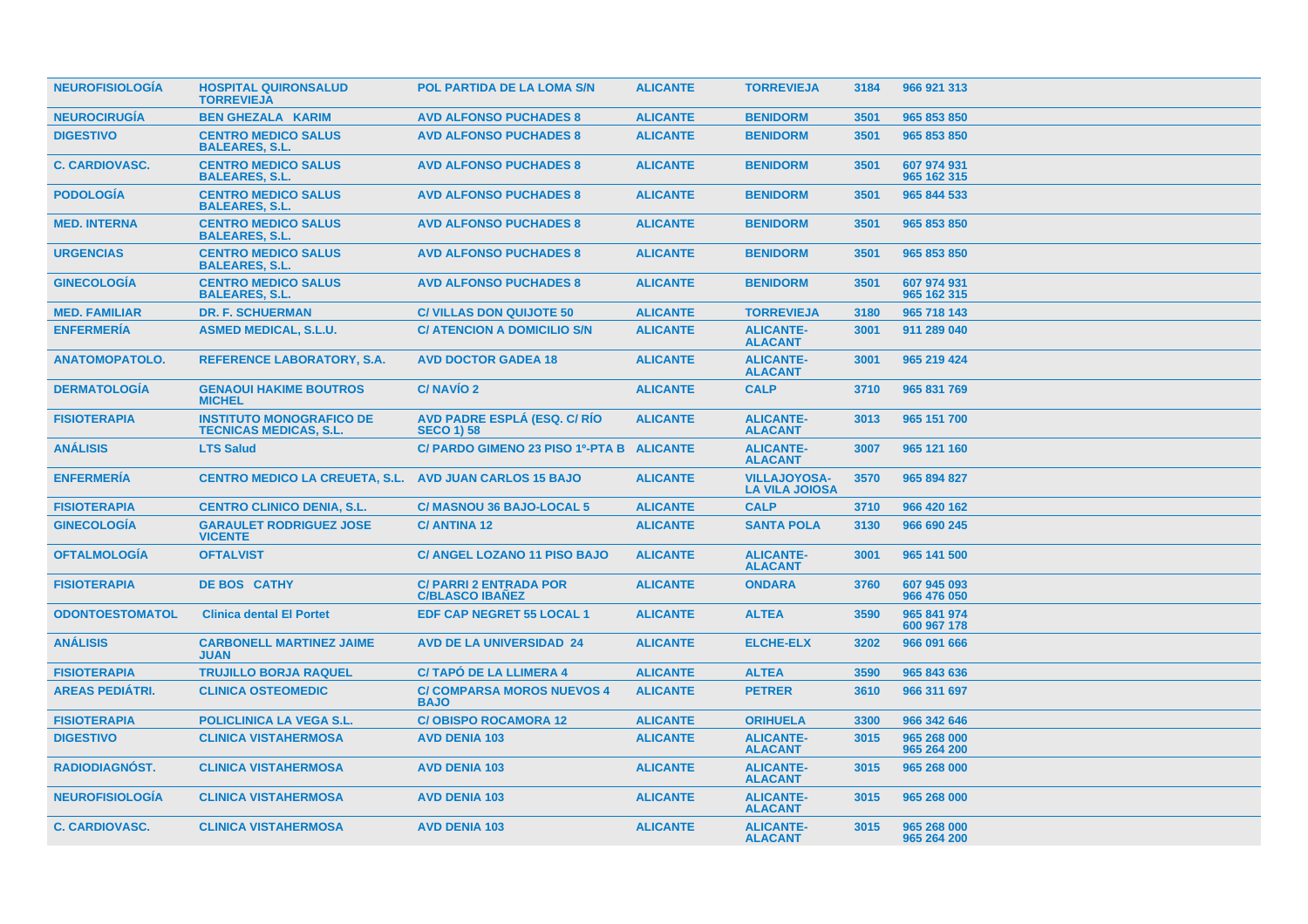| <b>CIRUGÍA GENERAL</b> | <b>BORDALLO CORTINA ALBERTO</b>                                                | <b>AVD DENIA 103</b>                                           | <b>ALICANTE</b> | <b>ALICANTE-</b><br><b>ALACANT</b>   | 3015 | 660 408 764<br>966 709 312 |           |                                      |  |
|------------------------|--------------------------------------------------------------------------------|----------------------------------------------------------------|-----------------|--------------------------------------|------|----------------------------|-----------|--------------------------------------|--|
| <b>GINECOLOGIA</b>     | <b>LOPEZ MOLINA JUAN BAUTISTA</b>                                              | <b>AVD DENIA 103</b>                                           | <b>ALICANTE</b> | <b>ALICANTE-</b><br><b>ALACANT</b>   | 3015 | 965 268 000<br>915 858 369 |           |                                      |  |
| <b>ANESTESIOLOGIA</b>  | <b>HOSPITAL IMED ELCHE</b>                                                     | <b>C/ MAX PLANCK S/N SECTOR 10</b>                             | <b>ALICANTE</b> | <b>ELCHE-ELX</b>                     | 3203 | 965 503 030<br>966 915 151 |           |                                      |  |
| <b>ANATOMOPATOLO.</b>  | <b>HOSPITAL IMED ELCHE</b>                                                     | <b>C/ MAX PLANCK S/N SECTOR 10</b>                             | <b>ALICANTE</b> | <b>ELCHE-ELX</b>                     | 3203 | 965 503 030<br>966 915 151 |           |                                      |  |
| <b>HEMATOLOGIA</b>     | <b>HOSPITAL IMED ELCHE</b>                                                     | <b>C/ MAX PLANCK S/N SECTOR 10</b>                             | <b>ALICANTE</b> | <b>ELCHE-ELX</b>                     | 3203 | 965 503 030<br>966 915 151 | <b>SI</b> | Pulsa aquí para pedir tu cita online |  |
| <b>ALERGOLOGIA</b>     | <b>HOSPITAL IMED ELCHE</b>                                                     | <b>C/ MAX PLANCK S/N SECTOR 10</b>                             | <b>ALICANTE</b> | <b>ELCHE-ELX</b>                     | 3203 | 965 503 030<br>966 915 151 | <b>SI</b> | Pulsa aquí para pedir tu cita online |  |
| <b>HOSP. GENERAL</b>   | <b>HOSPITAL IMED ELCHE</b>                                                     | <b>C/ MAX PLANCK S/N SECTOR 10</b>                             | <b>ALICANTE</b> | <b>ELCHE-ELX</b>                     | 3203 | 965 503 030<br>966 915 151 |           |                                      |  |
| <b>MATRONA</b>         | <b>HOSPITAL IMED ELCHE</b>                                                     | <b>C/ MAX PLANCK S/N SECTOR 10</b>                             | <b>ALICANTE</b> | <b>ELCHE-ELX</b>                     | 3203 | 965 503 030<br>966 915 151 |           |                                      |  |
| <b>MED. FAMILIAR</b>   | <b>AGULLO LOPEZ JOSE ALFREDO</b>                                               | <b>AVD JAIME I 50 AP VALENCIA BQ 1</b>                         | <b>ALICANTE</b> | <b>BENIDORM</b>                      | 3501 | 965 859 507<br>619 274 431 |           |                                      |  |
| <b>ENDOCRINOLOGIA</b>  | <b>CLINICA VISTAHERMOSA</b>                                                    | <b>AVD DENIA 76 EDIFICIO</b><br><b>VISTAHERMOSA</b>            | <b>ALICANTE</b> | <b>ALICANTE-</b><br><b>ALACANT</b>   | 3015 | 965 233 130<br>966 709 312 |           |                                      |  |
| <b>TRAUMATOLOGIA</b>   | <b>CLINICA VISTAHERMOSA</b>                                                    | <b>AVD DENIA 76 EDIFICIO</b><br><b>VISTAHERMOSA</b>            | <b>ALICANTE</b> | <b>ALICANTE-</b><br><b>ALACANT</b>   | 3015 | 966 709 312                |           |                                      |  |
| <b>ODONTOESTOMATOL</b> | <b>ARENAS DALLA-VECCHIA REGINO</b>                                             | <b>AVD 9 DE OCTUBRE 21 BAJO</b>                                | <b>ALICANTE</b> | <b>BANYERES DE</b><br><b>MARIOLA</b> | 3450 | 965 566 923<br>696 960 499 |           |                                      |  |
| <b>ANÁLISIS</b>        | <b>LABORATORIO ECHEVARNE</b>                                                   | C/ MONTE DE SANTA POLA 15 URB. ALICANTE<br><b>GRAN ALACANT</b> |                 | <b>SANTA POLA</b>                    | 3130 | 900 909 110                |           |                                      |  |
| <b>MED. FAMILIAR</b>   | <b>MIRA INIESTA MARIA REMEDIOS</b>                                             | <b>C/ MTRO. RAMIS 23</b>                                       | <b>ALICANTE</b> | <b>NOVELDA</b>                       | 3660 | 965 605 339                |           |                                      |  |
| <b>ODONTOESTOMATOL</b> | <b>Clínica del Pino</b>                                                        | <b>AVD DE IFACH 14 EDIFICIO</b><br><b>CENTRAL</b>              | <b>ALICANTE</b> | <b>CALP</b>                          | 3710 | 965 831 858                |           |                                      |  |
| <b>TRAUMATOLOGIA</b>   | <b>CLINICA ESPASANA</b>                                                        | <b>C/ POETA HASSAN RASHID 1</b>                                | <b>ALICANTE</b> | <b>VILLENA</b>                       | 3400 | 965 348 421                |           |                                      |  |
| <b>MED. FAMILIAR</b>   | <b>CENTRO MEDICO QUIRONSALUD</b><br><b>SANTA POLA</b>                          | <b>C/SAN JOSE 13 ESQ. CALLE</b><br><b>MARQUES DE MOLINS</b>    | <b>ALICANTE</b> | <b>SANTA POLA</b>                    | 3130 | 965 413 364                |           |                                      |  |
| <b>GINECOLOGIA</b>     | <b>LLORENS PASTOR MARIA LORETO</b>                                             | <b>C/FELIPE ANTON 34</b>                                       | <b>ALICANTE</b> | <b>MUTXAMEL</b>                      | 3110 | 687 505 635<br>965 953 962 |           |                                      |  |
| <b>FISIOTERAPIA</b>    | <b>CENTRO DE REHABILITACION Y</b><br><b>FISIOTERAPIA ATLAS</b>                 | <b>C/PABLO PICASSO 15</b>                                      | <b>ALICANTE</b> | <b>ALMORADI</b>                      | 3160 | 966 782 194<br>656 667 199 |           |                                      |  |
| <b>MED. FAMILIAR</b>   | <b>DIEZ DIEZ MANUEL</b>                                                        | <b>C/ SANTA TERESA 5 CENTRO</b><br><b>CLINICO ASPE</b>         | <b>ALICANTE</b> | <b>ASPE</b>                          | 3680 | 965 494 700<br>689 595 637 |           |                                      |  |
| <b>TRAUMATOLOGIA</b>   | DRES RIPOLL Y DE PRADO S.L.P.                                                  | <b>AVD MANUEL MARTINEZ VALERO 3</b>                            | <b>ALICANTE</b> | <b>ELCHE-ELX</b>                     | 3208 | 966 611 156<br>965 420 649 |           |                                      |  |
| <b>FISIOTERAPIA</b>    | <b>POLICLINICO SAN CARLOS JAVEA</b>                                            | <b>C/NANCY 3-5</b>                                             | <b>ALICANTE</b> | <b>JAVEA-XABIA</b>                   | 3730 | 966 470 162                |           |                                      |  |
| <b>FISIOTERAPIA</b>    | <b>CENTRO DE FISIOT.</b><br><b>ESPECIALIZADA FCO. LLEDO</b><br><b>BENIDORM</b> | <b>AVD DIPUTACION 49 HCB CALPE</b><br><b>INTERNACIONAL</b>     | <b>ALICANTE</b> | <b>CALP</b>                          | 3710 | 966 072 737<br>965 203 088 |           |                                      |  |
| <b>PODOLOGIA</b>       | <b>CENTRO MEDICO SALUS</b><br><b>BALEARES, S.L.</b>                            | <b>AVD DIPUTACION 49 HCB CALPE</b><br><b>INTERNACIONAL</b>     | <b>ALICANTE</b> | <b>CALP</b>                          | 3710 | 966 072 737                |           |                                      |  |
| <b>GINECOLOGIA</b>     | <b>SANZ MARTI MARIA DE LA</b><br><b>CONCEPCION</b>                             | <b>C/SAN LORENZO 17</b>                                        | <b>ALICANTE</b> | <b>ALCOY-ALCOI</b>                   | 3801 | 644 204 015                |           |                                      |  |
| <b>TRAUMATOLOGÍA</b>   | <b>SANCHEZ ARTEAGA PAULINO</b>                                                 | C/ AVDA. LA GOLETA 25 LOCAL 3                                  | <b>ALICANTE</b> | <b>SANT JOAN</b><br><b>D'ALACANT</b> | 3550 | 965 161 096                |           |                                      |  |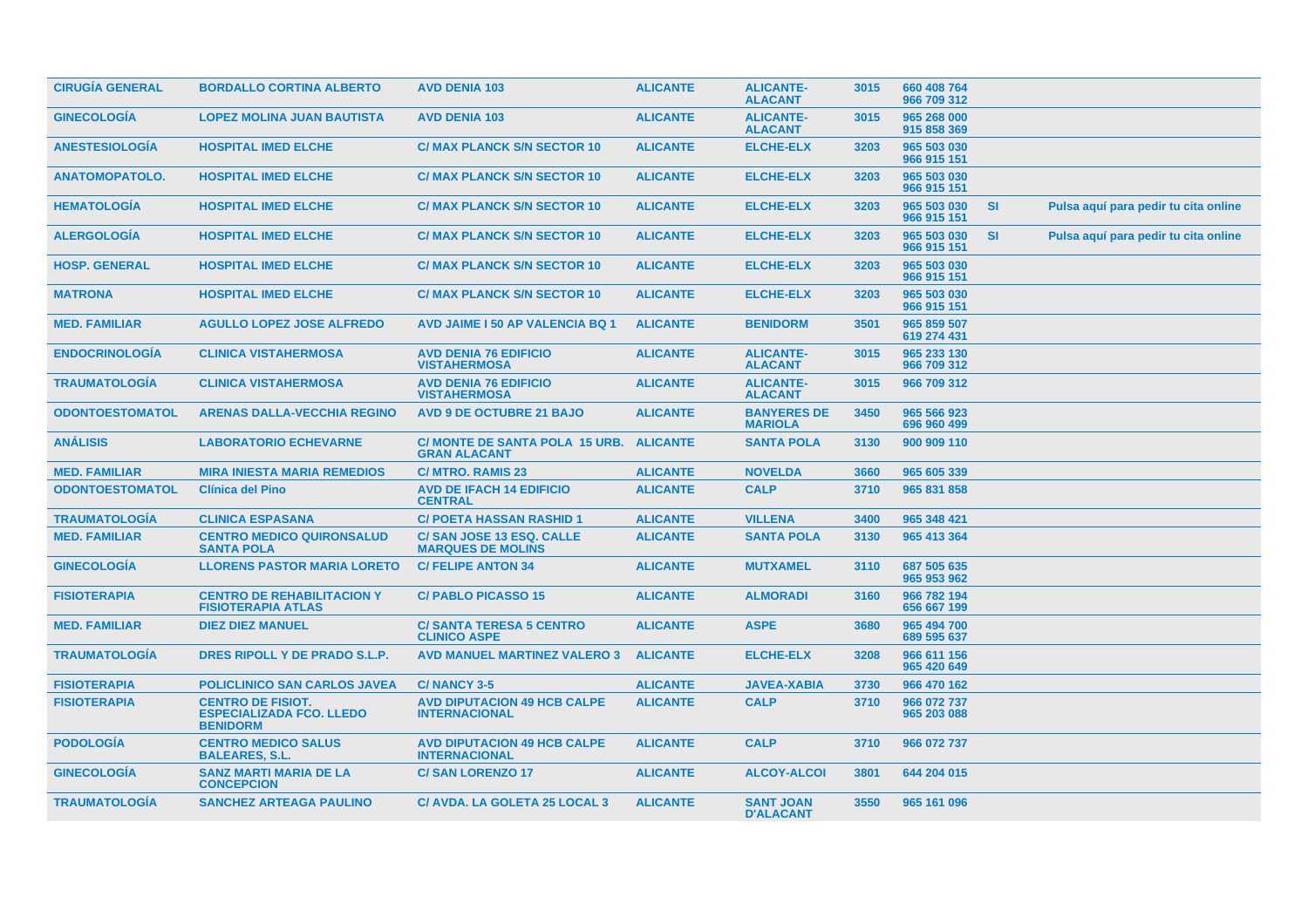| <b>PODOLOGIA</b>       | clínica podológica acacias                             | <b>PSO ACACIAS 5 CLINICA</b><br><b>PODOLOGIACA ACACIAS</b>          | <b>ALICANTE</b> | <b>BENIDORM</b>                    | 3502 | 685 674 783<br>687 805 033 |           |                                      |
|------------------------|--------------------------------------------------------|---------------------------------------------------------------------|-----------------|------------------------------------|------|----------------------------|-----------|--------------------------------------|
| <b>PODOLOGÍA</b>       | <b>RODRIGUEZ ALVAREZ ESTEBAN</b>                       | <b>AVD SANTANDER 17 CENTRO</b><br><b>COMERCIAL FONTANA</b>          | <b>ALICANTE</b> | <b>ALICANTE-</b><br><b>ALACANT</b> | 3540 | 689 189 798<br>965 774 950 |           |                                      |
| <b>NEUROLOGIA</b>      | <b>HOSPITAL IMED ELCHE</b>                             | AVD ROSA MAZÓN VALERO S/N<br><b>CLÍNICA IMED ELCHE</b>              | <b>ALICANTE</b> | <b>TORREVIEJA</b>                  | 3184 | 966 817 406<br>966 817 405 |           |                                      |
| <b>MED. FAMILIAR</b>   | <b>HOSPITAL IMED ELCHE</b>                             | AVD ROSA MAZÓN VALERO S/N<br><b>CLINICA IMED ELCHE</b>              | <b>ALICANTE</b> | <b>TORREVIEJA</b>                  | 3184 | 966 817 406<br>966 817 405 | <b>SI</b> | Pulsa aquí para pedir tu cita online |
| <b>FISIOTERAPIA</b>    | <b>CLINICA DE FISIOTERAPIA GRAU</b>                    | <b>AVD LOCUTOR VICENTE HIPOLITO</b><br><b>39 EDIF. HANSA URBANA</b> | <b>ALICANTE</b> | <b>ALICANTE-</b><br><b>ALACANT</b> | 3540 | 965 939 383                |           |                                      |
| <b>PSICOLOGÍA</b>      | <b>HILARIO MECA PASCUAL</b><br><b>SALVADOR</b>         | <b>AVD MARTINEZ ALEJOS 4</b>                                        | <b>ALICANTE</b> | <b>BENIDORM</b>                    | 3501 | 659 000 570                |           |                                      |
| <b>PSICOLOGIA</b>      | <b>FRACCHIA SARDI LUCIANA</b>                          | <b>C/COLON 26</b>                                                   | <b>ALICANTE</b> | <b>ALICANTE-</b><br><b>ALACANT</b> | 3001 | 699 027 901                |           |                                      |
| <b>AREAS PEDIÁTRI.</b> | <b>CENTRO ESPECIALIDADES</b><br><b>CRECIENDO</b>       | <b>AVD DENIA 64</b>                                                 | <b>ALICANTE</b> | <b>ALICANTE-</b><br><b>ALACANT</b> | 3013 | 965 271 111                |           |                                      |
| <b>DERMATOLOGÍA</b>    | <b>CLINICA VISTAHERMOSA</b>                            | <b>C/ CASTELL DE CASTELLS 14</b>                                    | <b>ALICANTE</b> | <b>ALICANTE-</b><br><b>ALACANT</b> | 3015 | 965 910 372                |           |                                      |
| <b>AREAS PEDIÁTRI.</b> | centro médico quironsalud alicante                     | <b>C/ CRUZ DE PIEDRA 4</b>                                          | <b>ALICANTE</b> | <b>ALICANTE-</b><br><b>ALACANT</b> | 3015 | 966 972 900                |           |                                      |
| <b>NEUROFISIOLOGIA</b> | centro médico quironsalud alicante                     | <b>C/ CRUZ DE PIEDRA 4</b>                                          | <b>ALICANTE</b> | <b>ALICANTE-</b><br><b>ALACANT</b> | 3015 | 966 972 900                |           |                                      |
| <b>URGENCIAS</b>       | centro médico quironsalud alicante                     | <b>C/ CRUZ DE PIEDRA 4</b>                                          | <b>ALICANTE</b> | <b>ALICANTE-</b><br><b>ALACANT</b> | 3015 | 966 972 900<br>679 445 685 |           |                                      |
| <b>REHABILITACIÓN</b>  | centro médico quironsalud alicante                     | <b>C/ CRUZ DE PIEDRA 4</b>                                          | <b>ALICANTE</b> | <b>ALICANTE-</b><br><b>ALACANT</b> | 3015 |                            |           |                                      |
| <b>ALERGOLOGÍA</b>     | centro médico quironsalud alicante                     | <b>C/ CRUZ DE PIEDRA 4</b>                                          | <b>ALICANTE</b> | <b>ALICANTE-</b><br><b>ALACANT</b> | 3015 | 966 972 900                |           |                                      |
| <b>NEUMOLOGÍA</b>      | centro médico quironsalud alicante                     | <b>C/ CRUZ DE PIEDRA 4</b>                                          | <b>ALICANTE</b> | <b>ALICANTE-</b><br><b>ALACANT</b> | 3015 |                            |           |                                      |
| <b>NEUROLOGIA</b>      | centro médico quironsalud alicante                     | <b>C/ CRUZ DE PIEDRA 4</b>                                          | <b>ALICANTE</b> | <b>ALICANTE-</b><br><b>ALACANT</b> | 3015 | 966 972 900                |           |                                      |
| <b>CIRUGÍA GENERAL</b> | centro médico quironsalud alicante                     | <b>C/ CRUZ DE PIEDRA 4</b>                                          | <b>ALICANTE</b> | <b>ALICANTE-</b><br><b>ALACANT</b> | 3015 | 966 972 900<br>679 445 685 |           |                                      |
| <b>MED. INTERNA</b>    | centro médico quironsalud alicante                     | <b>C/ CRUZ DE PIEDRA 4</b>                                          | <b>ALICANTE</b> | <b>ALICANTE-</b><br><b>ALACANT</b> | 3015 | 966 972 900<br>679 445 685 |           |                                      |
| <b>PODOLOGÍA</b>       | <b>BROTONS GARCIA ISABEL</b>                           | <b>C/FRAY GREGORIO 8</b>                                            | <b>ALICANTE</b> | <b>IBI</b>                         | 3440 | 644 725 975                |           |                                      |
| <b>LOGOPEDIA</b>       | <b>PUERTO MORA BELEN</b>                               | <b>C/ MARQUES DE CAMPO 39</b><br><b>ENTRESUELO 3-A</b>              | <b>ALICANTE</b> | <b>DENIA</b>                       | 3700 | 667 639 071                |           |                                      |
| <b>AREAS PEDIÁTRI.</b> | <b>GINER PEREZ LOURDES</b>                             | <b>CRA ALMADRABA (BAJO) 4</b>                                       | <b>ALICANTE</b> | <b>BENIDORM</b>                    | 3501 | 633 017 342<br>650 878 531 |           |                                      |
| <b>TRAUMATOLOGÍA</b>   | <b>HOSPITAL VITHAS MEDIMAR</b><br><b>INTERNACIONAL</b> | <b>C/ PADRE ARRUPE 20</b>                                           | <b>ALICANTE</b> | <b>ALICANTE-</b><br><b>ALACANT</b> | 3016 | 965 162 200                |           |                                      |
| <b>REUMATOLOGÍA</b>    | <b>CENTRO CLINICO EUROPA</b>                           | <b>AVD EUROPA 8</b>                                                 | <b>ALICANTE</b> | <b>BENIDORM</b>                    | 3503 | 965 857 648                |           |                                      |
| <b>ENFERMERÍA</b>      | <b>CENTRO CLINICO EUROPA</b>                           | <b>AVD EUROPA 8</b>                                                 | <b>ALICANTE</b> | <b>BENIDORM</b>                    | 3503 | 965 857 648                |           |                                      |
| <b>CIRUGÍA GENERAL</b> | <b>CENTRO CLINICO DENIA, S.L.</b>                      | <b>C/BENIARMUT1</b>                                                 | <b>ALICANTE</b> | <b>DENIA</b>                       | 3700 | 966 435 322                |           |                                      |
| <b>ANESTESIOLOGÍA</b>  | <b>CENTRO CLINICO DENIA, S.L.</b>                      | <b>C/BENIARMUT1</b>                                                 | <b>ALICANTE</b> | <b>DENIA</b>                       | 3700 | 965 787 991<br>966 465 322 |           |                                      |
| <b>UROLOGÍA</b>        | <b>CENTRO CLINICO DENIA, S.L.</b>                      | <b>C/BENIARMUT1</b>                                                 | <b>ALICANTE</b> | <b>DENIA</b>                       | 3700 | 965 787 991<br>966 465 322 |           |                                      |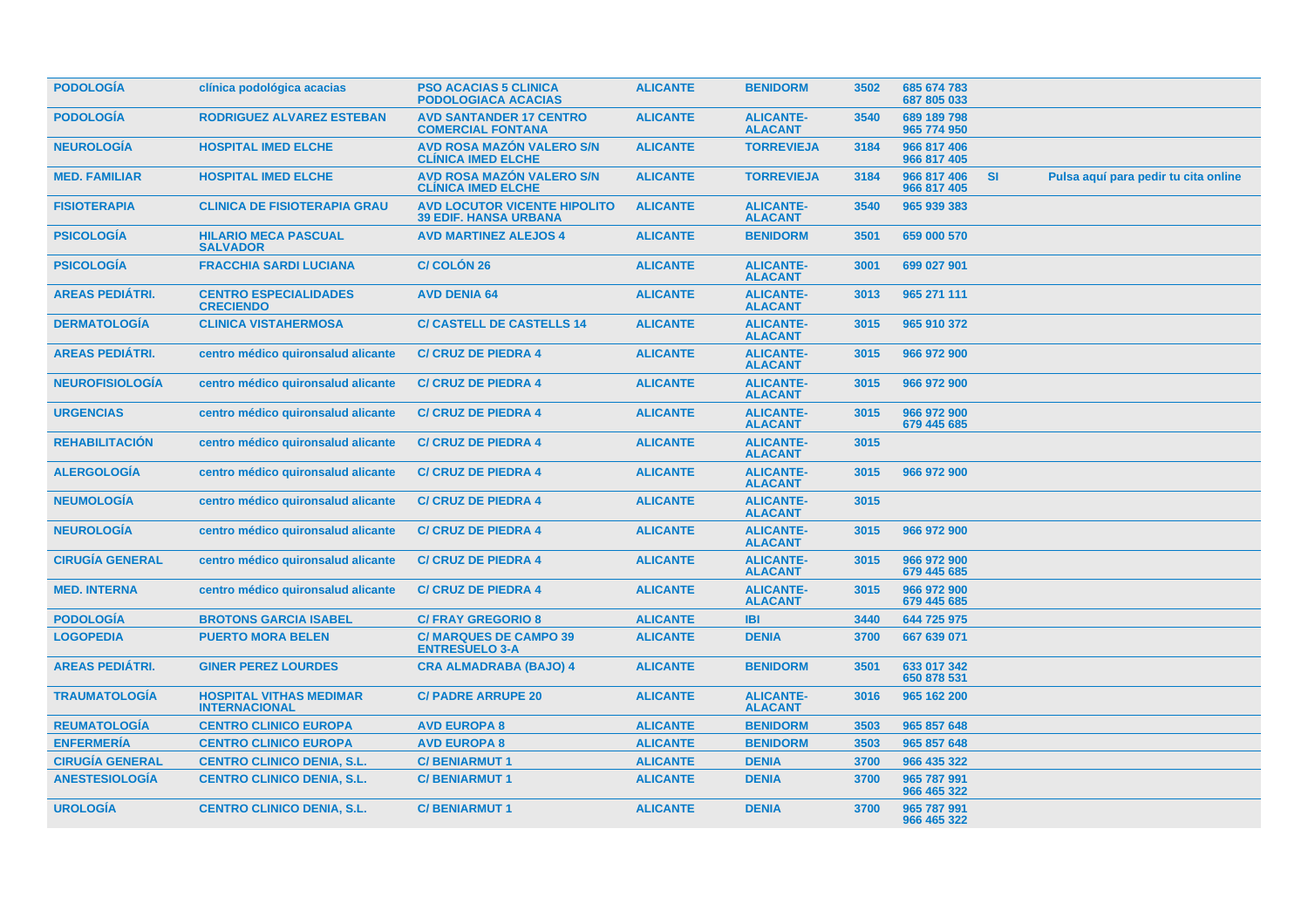| <b>NEFROLOGIA</b>      | <b>ASISTENCIA RENAL, S.L.</b>                            | <b>C/PARIS4</b>                                                       | <b>ALICANTE</b> | <b>ALICANTE-</b><br><b>ALACANT</b>   | 3003 | 965 226 954<br>965 926 004 |
|------------------------|----------------------------------------------------------|-----------------------------------------------------------------------|-----------------|--------------------------------------|------|----------------------------|
| <b>AREAS PEDIÁTRI.</b> | <b>HOSPITAL VITHAS MEDIMAR</b><br><b>INTERNACIONAL</b>   | <b>AVD DENIA 78</b>                                                   | <b>ALICANTE</b> | <b>ALICANTE-</b><br><b>ALACANT</b>   | 3016 | 965 162 200                |
| <b>ANESTESIOLOGIA</b>  | <b>PEDRAZ PENALVA JOSE LUIS</b>                          | <b>AVD DENIA 78</b>                                                   | <b>ALICANTE</b> | <b>ALICANTE-</b><br><b>ALACANT</b>   | 3016 | 965 162 200                |
| <b>MED. INTERNA</b>    | <b>MENCHI ELANZI MAROUANE</b>                            | <b>AVD DENIA 78</b>                                                   | <b>ALICANTE</b> | <b>ALICANTE-</b><br><b>ALACANT</b>   | 3016 | 965 162 200                |
| <b>NEUROCIRUGÍA</b>    | <b>NEUROKLINIK - NEUROCIRUGIA Y</b><br><b>NEUROLOGIA</b> | <b>AVD DENIA 78</b>                                                   | <b>ALICANTE</b> | <b>ALICANTE-</b><br><b>ALACANT</b>   | 3016 | 965 162 200                |
| <b>DERMATOLOGIA</b>    | <b>HOSPITAL VITHAS MEDIMAR</b><br><b>INTERNACIONAL</b>   | <b>AVD DENIA 78</b>                                                   | <b>ALICANTE</b> | <b>ALICANTE-</b><br><b>ALACANT</b>   | 3016 | 965 162 200                |
| <b>MED. INTERNA</b>    | <b>SIMON GALLARDO RAFAEL JULIO</b>                       | <b>AVD DENIA 78</b>                                                   | <b>ALICANTE</b> | <b>ALICANTE-</b><br><b>ALACANT</b>   | 3016 | 965 162 200                |
| <b>NEUROFISIOLOGIA</b> | <b>HOSPITAL VITHAS MEDIMAR</b><br><b>INTERNACIONAL</b>   | <b>AVD DENIA 78</b>                                                   | <b>ALICANTE</b> | <b>ALICANTE-</b><br><b>ALACANT</b>   | 3016 | 965 162 200                |
| <b>C. PEDIÁTRICA</b>   | <b>MIRA NAVARRO JESUS</b>                                | <b>AVD DENIA 78</b>                                                   | <b>ALICANTE</b> | <b>ALICANTE-</b><br><b>ALACANT</b>   | 3016 | 965 162 200                |
| <b>GINECOLOGIA</b>     | <b>OBSTETRICIA Y GINECOLOGIA -</b><br><b>EQUIPO AYUD</b> | <b>AVD DENIA 78</b>                                                   | <b>ALICANTE</b> | <b>ALICANTE-</b><br><b>ALACANT</b>   | 3016 | 965 201 177                |
| <b>MED. INTERNA</b>    | <b>TELLO VALERO ANTONIO</b>                              | <b>AVD DENIA 78</b>                                                   | <b>ALICANTE</b> | <b>ALICANTE-</b><br><b>ALACANT</b>   | 3016 | 965 162 200                |
| <b>GINECOLOGÍA</b>     | <b>ORTOLA BROTONS BERTA ALICIA</b>                       | <b>AVD DENIA 78</b>                                                   | <b>ALICANTE</b> | <b>ALICANTE-</b><br><b>ALACANT</b>   | 3016 | 965 162 200                |
| <b>ANESTESIOLOGÍA</b>  | <b>ANTON TORRES RAMON</b>                                | <b>C/ PALMERERS 2</b>                                                 | <b>ALICANTE</b> | <b>ELCHE-ELX</b>                     | 3203 | 966 613 035<br>965 452 786 |
| <b>MED. FAMILIAR</b>   | <b>CENTRO CLINICO EUROPA</b>                             | <b>AVD LIMONES 4</b>                                                  | <b>ALICANTE</b> | <b>BENIDORM</b>                      | 3501 | 965 857 600                |
| <b>AREAS PEDIÁTRI.</b> | <b>VARGAS DAVALOS JAVIER</b><br><b>ALCIDES</b>           | <b>AVD LIMONES 4</b>                                                  | <b>ALICANTE</b> | <b>BENIDORM</b>                      | 3501 | 965 857 600                |
| <b>ANÁLISIS</b>        | <b>CLINICA UME, S.L.</b>                                 | <b>PLZ CALVO SOTELO 1</b>                                             | <b>ALICANTE</b> | <b>ALICANTE-</b><br><b>ALACANT</b>   | 3001 | 965 210 687<br>965 144 633 |
| <b>TRAUMATOLOGÍA</b>   | <b>JORDA SOLER RAFAEL</b>                                | <b>C/PORTUGAL 22</b>                                                  | <b>ALICANTE</b> | <b>ALICANTE-</b><br><b>ALACANT</b>   | 3003 | 965 927 770                |
| <b>ANÁLISIS</b>        | <b>ADSUAR POMARES JOSE MARIA</b>                         | <b>C/AMPLE 7</b>                                                      | <b>ALICANTE</b> | <b>ELCHE-ELX</b>                     | 3202 | 965 457 945                |
| <b>FISIOTERAPIA</b>    | <b>CLINICA ANTONIO VICENTE SL</b>                        | C/ ANDREU CASTILLEJOS 16 ANTES ALICANTE<br><b>C/ JOSÉ MARÍA PEMAN</b> |                 | <b>ELCHE-ELX</b>                     | 3201 | 965 435 454                |
| <b>ENDOCRINOLOGÍA</b>  | <b>MIGUEL HOLGADO VICENTE</b>                            | <b>C/ ARZOBISPO LOACES 26</b>                                         | <b>ALICANTE</b> | <b>ALICANTE-</b><br><b>ALACANT</b>   | 3003 | 965 921 711                |
| <b>PSIQUIATRÍA</b>     | <b>MAS CALVO FRANCISCO</b>                               | <b>C/TOMAS CAPELO 1</b>                                               | <b>ALICANTE</b> | <b>SANT JOAN</b><br><b>D'ALACANT</b> | 3550 | 965 656 648                |
| <b>MED. FAMILIAR</b>   | <b>PEREZ CALABUIG GUILLERMO</b>                          | <b>C/ MARQUÉS DE CAMPO 37</b>                                         | <b>ALICANTE</b> | <b>DENIA</b>                         | 3700 | 966 425 513                |
| <b>C. VASCULAR</b>     | <b>DR. ANTONIO BALLESTER</b><br><b>RABASCO</b>           | <b>C/ MAJOR DE LA VILA 9 BAJO</b>                                     | <b>ALICANTE</b> | <b>ELCHE-ELX</b>                     | 3202 | 617 334 994<br>965 428 048 |
| <b>OFTALMOLOGÍA</b>    | <b>GONZALEZ CANTOS OBDULIO</b>                           | C/OLIVER 55                                                           | <b>ALICANTE</b> | <b>ALCOY-ALCOI</b>                   | 3802 | 965 330 400                |
| RADIODIAGNÓST.         | <b>SANATORIO SAN JORGE</b>                               | C/OLIVER 55                                                           | <b>ALICANTE</b> | <b>ALCOY-ALCOI</b>                   | 3802 | 965 330 400<br>965 330 480 |
| <b>TRAUMATOLOGIA</b>   | <b>RUBIO FUENTES JOSE ANTONIO</b>                        | C/OLIVER 55                                                           | <b>ALICANTE</b> | <b>ALCOY-ALCOI</b>                   | 3802 |                            |
| <b>ENFERMERÍA</b>      | <b>INSTITUTO MEDICO ALICANTE - IMA</b>                   | C/RIO SECO 1                                                          | <b>ALICANTE</b> | <b>ALICANTE-</b><br><b>ALACANT</b>   | 3013 | 966 375 995                |
| <b>OFTALMOLOGIA</b>    | <b>HOSPITAL VITHAS PERPETUO</b><br><b>INTERNACIONAL</b>  | <b>PLZ DOCTOR GOMEZ ULLA 15</b>                                       | <b>ALICANTE</b> | <b>ALICANTE-</b><br><b>ALACANT</b>   | 3013 | 965 201 100<br>965 230 200 |
|                        |                                                          |                                                                       |                 |                                      |      |                            |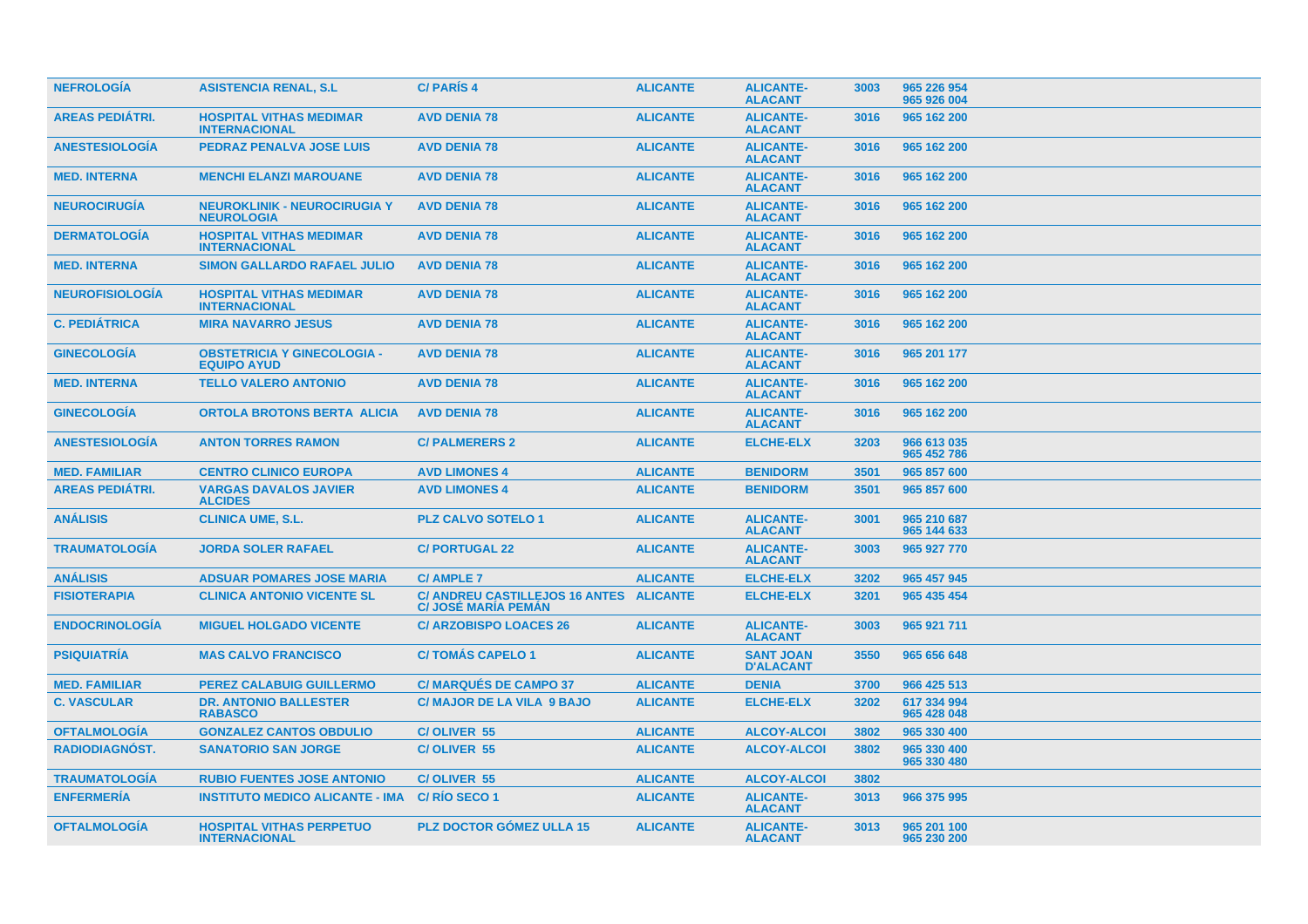| <b>MED. FAMILIAR</b>   | <b>VERDU JORDA IGNACIO ANTONIO</b>                      | <b>PLZ DOCTOR GOMEZ ULLA 15</b>          | <b>ALICANTE</b> | <b>ALICANTE-</b><br><b>ALACANT</b> | 3013 | 965 201 100<br>965 230 200 |
|------------------------|---------------------------------------------------------|------------------------------------------|-----------------|------------------------------------|------|----------------------------|
| <b>C. TORÁCICA</b>     | <b>CITMIA</b>                                           | <b>PLZ DOCTOR GÓMEZ ULLA 15</b>          | <b>ALICANTE</b> | <b>ALICANTE-</b><br><b>ALACANT</b> | 3013 | 965 230 200                |
| <b>GINECOLOGIA</b>     | <b>GARAULET RODRIGUEZ JOSE</b><br><b>VICENTE</b>        | <b>PLZ DOCTOR GOMEZ ULLA 15</b>          | <b>ALICANTE</b> | <b>ALICANTE-</b><br><b>ALACANT</b> | 3013 | 965 201 100                |
| <b>GINECOLOGIA</b>     | <b>TOMAS MARIN ENRIQUE</b>                              | <b>PLZ DOCTOR GÓMEZ ULLA 15</b>          | <b>ALICANTE</b> | <b>ALICANTE-</b><br><b>ALACANT</b> | 3013 | 965 201 100<br>965 230 200 |
| <b>MATRONA</b>         | <b>HOSPITAL VITHAS PERPETUO</b><br><b>INTERNACIONAL</b> | <b>PLZ DOCTOR GOMEZ ULLA 15</b>          | <b>ALICANTE</b> | <b>ALICANTE-</b><br><b>ALACANT</b> | 3013 | 965 201 100                |
| 0.R.L.                 | <b>FERRANDIZ GARCIA MARIA</b><br><b>ROSARIO</b>         | <b>PLZ DOCTOR GOMEZ ULLA 15</b>          | <b>ALICANTE</b> | <b>ALICANTE-</b><br><b>ALACANT</b> | 3013 | 965 134 750<br>965 201 100 |
| <b>GINECOLOGÍA</b>     | <b>SANCHEZ MAESTRO ANGEL</b>                            | <b>PLZ DOCTOR GOMEZ ULLA 15</b>          | <b>ALICANTE</b> | <b>ALICANTE-</b><br><b>ALACANT</b> | 3013 | 965 134 750<br>965 201 100 |
| <b>DIGESTIVO</b>       | <b>HOSPITAL VITHAS PERPETUO</b><br><b>INTERNACIONAL</b> | <b>PLZ DOCTOR GOMEZ ULLA 15</b>          | <b>ALICANTE</b> | <b>ALICANTE-</b><br><b>ALACANT</b> | 3013 | 965 201 100<br>965 230 200 |
| 0.R.L.                 | <b>HOSPITAL VITHAS PERPETUO</b><br><b>INTERNACIONAL</b> | <b>PLZ DOCTOR GÓMEZ ULLA 15</b>          | <b>ALICANTE</b> | <b>ALICANTE-</b><br><b>ALACANT</b> | 3013 | 965 201 100<br>965 230 200 |
| <b>CARDIOLOGIA</b>     | <b>POLICLINICO SAN CARLOS</b>                           | C/LES MADRIGUERES SUD S/N A-14 ALICANTE  |                 | <b>DENIA</b>                       | 3700 | 965 781 550                |
| <b>CIRUGÍA GENERAL</b> | <b>POLICLINICO SAN CARLOS</b>                           | C/ LES MADRIGUERES SUD S/N A-14 ALICANTE |                 | <b>DENIA</b>                       | 3700 | 965 781 550                |
| <b>ANÁLISIS</b>        | <b>CARBONELL MARTINEZ JAIME</b><br><b>JUAN</b>          | <b>AVD CONDE LUMIARES 37</b>             | <b>ALICANTE</b> | <b>ALICANTE-</b><br><b>ALACANT</b> | 3010 | 965 254 612                |
| <b>O.R.L.</b>          | <b>GALVAÑ BERENGUER BERNARDO</b>                        | <b>C/NAVARRO RODRIGO 2</b>               | <b>ALICANTE</b> | <b>ALICANTE-</b><br><b>ALACANT</b> | 3007 | 965 928 210<br>965 656 648 |
| <b>UROLOGIA</b>        | <b>HOSPITAL QUIRONSALUD</b><br><b>TORREVIEJA</b>        | <b>POL PARTIDA DE LA LOMA S/N</b>        | <b>ALICANTE</b> | <b>TORREVIEJA</b>                  | 3184 | 966 921 313                |
| <b>ALERGOLOGIA</b>     | <b>HOSPITAL QUIRONSALUD</b><br><b>TORREVIEJA</b>        | <b>POL PARTIDA DE LA LOMA S/N</b>        | <b>ALICANTE</b> | <b>TORREVIEJA</b>                  | 3184 | 966 921 313                |
| <b>C. REPARADORA</b>   | <b>HOSPITAL QUIRONSALUD</b><br><b>TORREVIEJA</b>        | <b>POL PARTIDA DE LA LOMA S/N</b>        | <b>ALICANTE</b> | <b>TORREVIEJA</b>                  | 3184 | 966 921 313                |
| <b>REHABILITACIÓN</b>  | <b>HOSPITAL QUIRONSALUD</b><br><b>TORREVIEJA</b>        | <b>POL PARTIDA DE LA LOMA S/N</b>        | <b>ALICANTE</b> | <b>TORREVIEJA</b>                  | 3184 | 966 921 313                |
| <b>ALERGOLOGÍA</b>     | <b>CENTRO MEDICO QUIRONSALUD</b><br><b>ORIHUELA</b>     | <b>POL PARTIDA DE LA LOMA S/N</b>        | <b>ALICANTE</b> | <b>TORREVIEJA</b>                  | 3184 | 966 926 282<br>966 921 313 |
| <b>PLAN DE SALUD</b>   | <b>HOSPITAL QUIRONSALUD</b><br><b>TORREVIEJA</b>        | <b>POL PARTIDA DE LA LOMA S/N</b>        | <b>ALICANTE</b> | <b>TORREVIEJA</b>                  | 3184 | 966 921 313                |
| <b>MED. INTERNA</b>    | <b>HOSPITAL QUIRONSALUD</b><br><b>TORREVIEJA</b>        | <b>POL PARTIDA DE LA LOMA S/N</b>        | <b>ALICANTE</b> | <b>TORREVIEJA</b>                  | 3184 | 966 921 313                |
| <b>C. TORÁCICA</b>     | <b>HOSPITAL QUIRONSALUD</b><br><b>TORREVIEJA</b>        | <b>POL PARTIDA DE LA LOMA S/N</b>        | <b>ALICANTE</b> | <b>TORREVIEJA</b>                  | 3184 | 966 921 313                |
| <b>ANESTESIOLOGIA</b>  | <b>HOSPITAL QUIRONSALUD</b><br><b>TORREVIEJA</b>        | <b>POL PARTIDA DE LA LOMA S/N</b>        | <b>ALICANTE</b> | <b>TORREVIEJA</b>                  | 3184 | 966 921 313                |
| <b>HOSP. GENERAL</b>   | <b>HOSPITAL QUIRONSALUD</b><br><b>TORREVIEJA</b>        | POL PARTIDA DE LA LOMA S/N               | <b>ALICANTE</b> | <b>TORREVIEJA</b>                  | 3184 | 966 921 313                |
| <b>DERMATOLOGIA</b>    | <b>HOSPITAL QUIRONSALUD</b><br><b>TORREVIEJA</b>        | <b>POL PARTIDA DE LA LOMA S/N</b>        | <b>ALICANTE</b> | <b>TORREVIEJA</b>                  | 3184 | 966 921 313                |
| <b>REUMATOLOGIA</b>    | <b>CENTRO MEDICO SALUS</b><br><b>BALEARES, S.L.</b>     | <b>AVD ALFONSO PUCHADES 8</b>            | <b>ALICANTE</b> | <b>BENIDORM</b>                    | 3501 | 965 844 533<br>626 917 896 |
| <b>ENFERMERÍA</b>      | <b>CENTRO MEDICO SALUS</b><br><b>BALEARES, S.L.</b>     | <b>AVD ALFONSO PUCHADES 8</b>            | <b>ALICANTE</b> | <b>BENIDORM</b>                    | 3501 | 965 853 850                |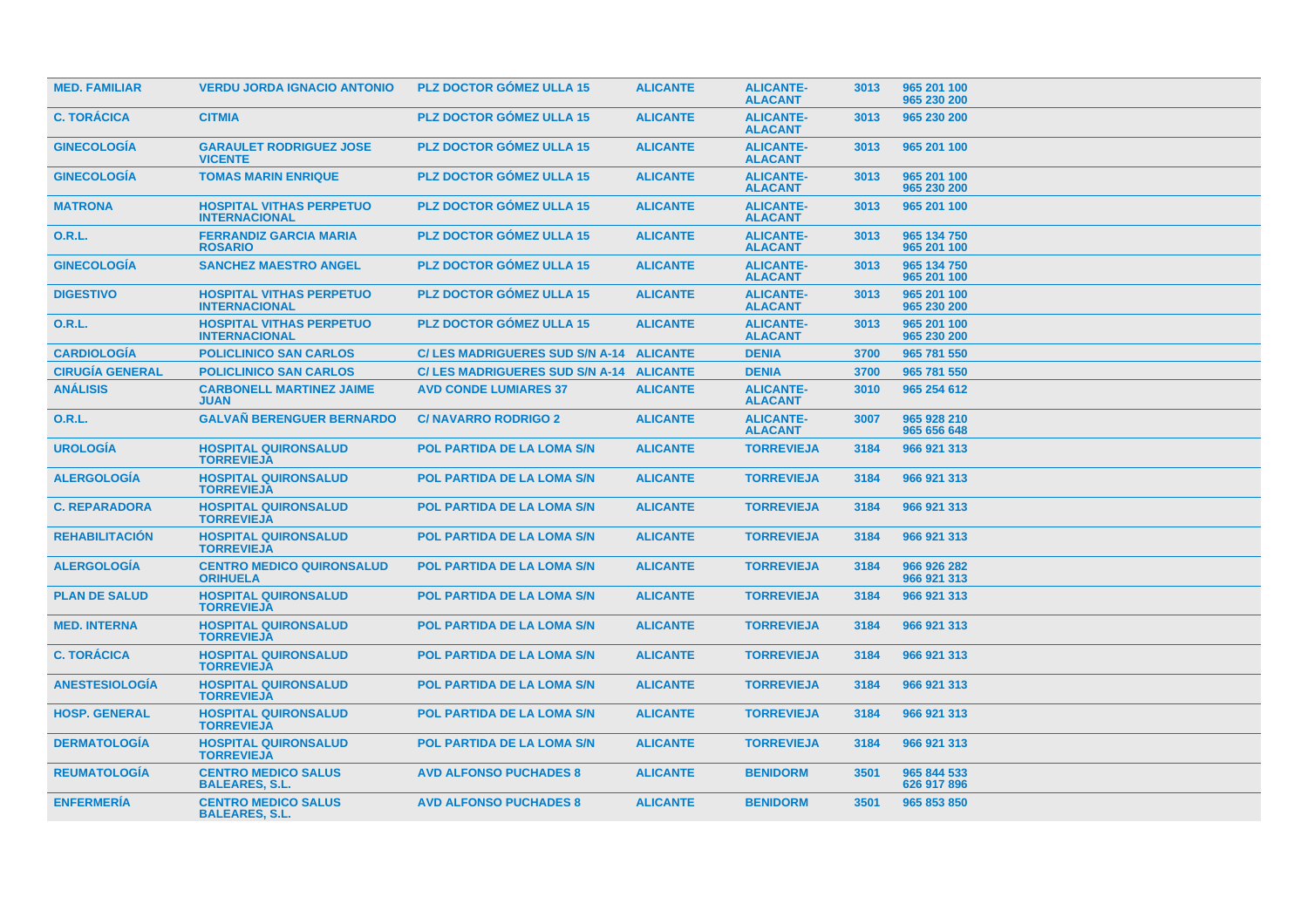| <b>HEMATOLOGIA</b>     | <b>CENTRO MEDICO SALUS</b><br><b>BALEARES, S.L.</b>           | <b>AVD ALFONSO PUCHADES 8</b>                      | <b>ALICANTE</b> | <b>BENIDORM</b>                              | 3501 | 965 853 850                |           |                                      |  |
|------------------------|---------------------------------------------------------------|----------------------------------------------------|-----------------|----------------------------------------------|------|----------------------------|-----------|--------------------------------------|--|
| <b>MED. NUCLEAR</b>    | <b>CENTRO MEDICO SALUS</b><br><b>BALEARES, S.L.</b>           | <b>AVD ALFONSO PUCHADES 8</b>                      | <b>ALICANTE</b> | <b>BENIDORM</b>                              | 3501 | 965 853 850<br>965 844 533 |           |                                      |  |
| <b>ONCOLOGIA</b>       | <b>CENTRO MEDICO SALUS</b><br><b>BALEARES, S.L.</b>           | <b>AVD ALFONSO PUCHADES 8</b>                      | <b>ALICANTE</b> | <b>BENIDORM</b>                              | 3501 | 965 853 850                | <b>SI</b> | Pulsa aquí para pedir tu cita online |  |
| <b>AREAS PEDIÁTRI.</b> | <b>CENTRO MEDICO SALUS</b><br><b>BALEARES, S.L.</b>           | <b>AVD ALFONSO PUCHADES 8</b>                      | <b>ALICANTE</b> | <b>BENIDORM</b>                              | 3501 | 965 853 850<br>965 844 533 | <b>SI</b> | Pulsa aquí para pedir tu cita online |  |
| <b>GINECOLOGIA</b>     | <b>CENTRO MEDICO SALUS</b><br><b>BALEARES, S.L.</b>           | <b>AVD ALFONSO PUCHADES 8</b>                      | <b>ALICANTE</b> | <b>BENIDORM</b>                              | 3501 | 965 853 850                |           |                                      |  |
| <b>DIGESTIVO</b>       | <b>CENTRO MEDICO SALUS</b><br><b>BALEARES, S.L.</b>           | <b>AVD ALFONSO PUCHADES 8</b>                      | <b>ALICANTE</b> | <b>BENIDORM</b>                              | 3501 | 607 974 931<br>965 162 315 |           |                                      |  |
| <b>DERMATOLOGÍA</b>    | <b>CENTRO MEDICO SALUS</b><br><b>BALEARES, S.L.</b>           | <b>AVD ALFONSO PUCHADES 8</b>                      | <b>ALICANTE</b> | <b>BENIDORM</b>                              | 3501 | 965 853 850                | <b>SI</b> | Pulsa aquí para pedir tu cita online |  |
| <b>AREAS PEDIÁTRI.</b> | <b>BERNABEU MESTRE CARLOS</b>                                 | <b>C/ RAMÓN Y CAJAL 22</b>                         | <b>ALICANTE</b> | <b>PEGO</b>                                  | 3780 | 966 402 012                |           |                                      |  |
| <b>OFTALMOLOGÍA</b>    | <b>CENTRO MEDICO LA CREUETA, S.L.</b>                         | <b>AVD JUAN CARLOS 15 BAJO</b>                     | <b>ALICANTE</b> | <b>VILLAJOYOSA-</b><br><b>LA VILA JOIOSA</b> | 3570 | 965 894 827                |           |                                      |  |
| <b>DIGESTIVO</b>       | <b>CENTRO MEDICO LA CREUETA, S.L. AVD JUAN CARLOS 15 BAJO</b> |                                                    | <b>ALICANTE</b> | <b>VILLAJOYOSA-</b><br><b>LA VILA JOIOSA</b> | 3570 | 965 894 827                |           |                                      |  |
| <b>CARDIOLOGIA</b>     | CENTRO MEDICO LA CREUETA, S.L. AVD JUAN CARLOS 15 BAJO        |                                                    | <b>ALICANTE</b> | <b>VILLAJOYOSA-</b><br><b>LA VILA JOIOSA</b> | 3570 | 965 894 827                |           |                                      |  |
| <b>PODOLOGÍA</b>       | <b>FISIOTERAPIA MUTXAMEL</b>                                  | <b>C/ELCHE 15 LOCAL 4</b>                          | <b>ALICANTE</b> | <b>MUTXAMEL</b>                              | 3110 | 601 235 236<br>966 371 701 |           |                                      |  |
| <b>MED. FAMILIAR</b>   | <b>CENTRO CLINICO DENIA, S.L.</b>                             | <b>AVD AMANECER 37</b>                             | <b>ALICANTE</b> | <b>JAVEA-XABIA</b>                           | 3730 | 966 435 322                |           |                                      |  |
| <b>C. MAXILOFACIAL</b> | <b>CLINICA KRANION, S.L.</b>                                  | <b>C/ CALLOSA DEL SEGURA 1</b>                     | <b>ALICANTE</b> | <b>ALICANTE-</b><br><b>ALACANT</b>           | 3005 | 965 124 365                |           |                                      |  |
| <b>MED. FAMILIAR</b>   | <b>CENTRO CLINICO DENIA, S.L.</b>                             | C/ MASNOU 36 BAJO-LOCAL 5                          | <b>ALICANTE</b> | <b>CALP</b>                                  | 3710 | 966 420 162                |           |                                      |  |
| <b>MED. FAMILIAR</b>   | <b>CENTRO CLINICO Y DENTAL</b>                                | <b>C/ PEDRO LORCA 6</b>                            | <b>ALICANTE</b> | <b>TORREVIEJA</b>                            | 3181 | 619 115 868<br>663 866 744 |           |                                      |  |
| <b>FISIOTERAPIA</b>    | <b>GARCIA FERRANDEZ MERCEDES</b><br><b>PATRICIA</b>           | <b>C/ VERGE DEL CARME 4</b>                        | <b>ALICANTE</b> | <b>CREVILLENT</b>                            | 3330 | 650 333 965                |           |                                      |  |
| <b>MED. FAMILIAR</b>   | <b>MAYORAL SANCHEZ MARIA JOSE</b>                             | <b>C/LIMON 5 ESQ. CALLE LUIS</b><br><b>BARCALA</b> | <b>ALICANTE</b> | <b>ORIHUELA</b>                              | 3300 | 966 745 450                |           |                                      |  |
| <b>FISIOTERAPIA</b>    | <b>CASTEJON MENDIOLA MARIA</b><br><b>ASUNCION</b>             | <b>C/ MIGUEL DE UNAMUNO 13</b>                     | <b>ALICANTE</b> | <b>ELCHE-ELX</b>                             | 3202 | 965 422 960                |           |                                      |  |
| <b>ANATOMOPATOLO.</b>  | <b>ANDIMED</b>                                                | <b>C/ PABLO IGLESIAS 27 PISO: ENTLO</b>            | <b>ALICANTE</b> | <b>ALICANTE-</b><br><b>ALACANT</b>           | 3004 | 900 906 820                |           |                                      |  |
| <b>ANÁLISIS</b>        | <b>LABORATORIO ECHEVARNE</b>                                  | C/ PABLO IGLESIAS 27 PISO: ENTLO ALICANTE          |                 | <b>ALICANTE-</b><br><b>ALACANT</b>           | 3004 |                            |           |                                      |  |
| <b>GINECOLOGÍA</b>     | <b>POLICLINICA LA VEGA S.L.</b>                               | <b>C/OBISPO ROCAMORA 12</b>                        | <b>ALICANTE</b> | <b>ORIHUELA</b>                              | 3300 | 966 342 646                |           |                                      |  |
| <b>ENFERMERÍA</b>      | <b>POLICLINICA LA VEGA S.L.</b>                               | <b>C/OBISPO ROCAMORA 12</b>                        | <b>ALICANTE</b> | <b>ORIHUELA</b>                              | 3300 | 966 342 646                |           |                                      |  |
| <b>TRAUMATOLOGÍA</b>   | POLICLINICA LA VEGA S.L.                                      | <b>C/OBISPO ROCAMORA 12</b>                        | <b>ALICANTE</b> | <b>ORIHUELA</b>                              | 3300 | 966 342 646                |           |                                      |  |
| <b>CIRUGÍA GENERAL</b> | <b>CLINICA VISTAHERMOSA</b>                                   | <b>AVD DENIA 103</b>                               | <b>ALICANTE</b> | <b>ALICANTE-</b><br><b>ALACANT</b>           | 3015 | 965 268 000<br>965 264 200 |           |                                      |  |
| <b>ANESTESIOLOGÍA</b>  | <b>CLINICA VISTAHERMOSA</b>                                   | <b>AVD DENIA 103</b>                               | <b>ALICANTE</b> | <b>ALICANTE-</b><br><b>ALACANT</b>           | 3015 | 965 268 000<br>965 264 200 |           |                                      |  |
| <b>CARDIOLOGÍA</b>     | <b>CLINICA VISTAHERMOSA</b>                                   | <b>AVD DENIA 103</b>                               | <b>ALICANTE</b> | <b>ALICANTE-</b><br><b>ALACANT</b>           | 3015 | 965 268 000<br>965 264 200 |           |                                      |  |
| <b>REPROD.ASISTIDA</b> | <b>CLINICA VISTAHERMOSA</b>                                   | <b>AVD DENIA 103</b>                               | <b>ALICANTE</b> | <b>ALICANTE-</b><br><b>ALACANT</b>           | 3015 | 965 268 000<br>965 264 200 |           |                                      |  |
|                        |                                                               |                                                    |                 |                                              |      |                            |           |                                      |  |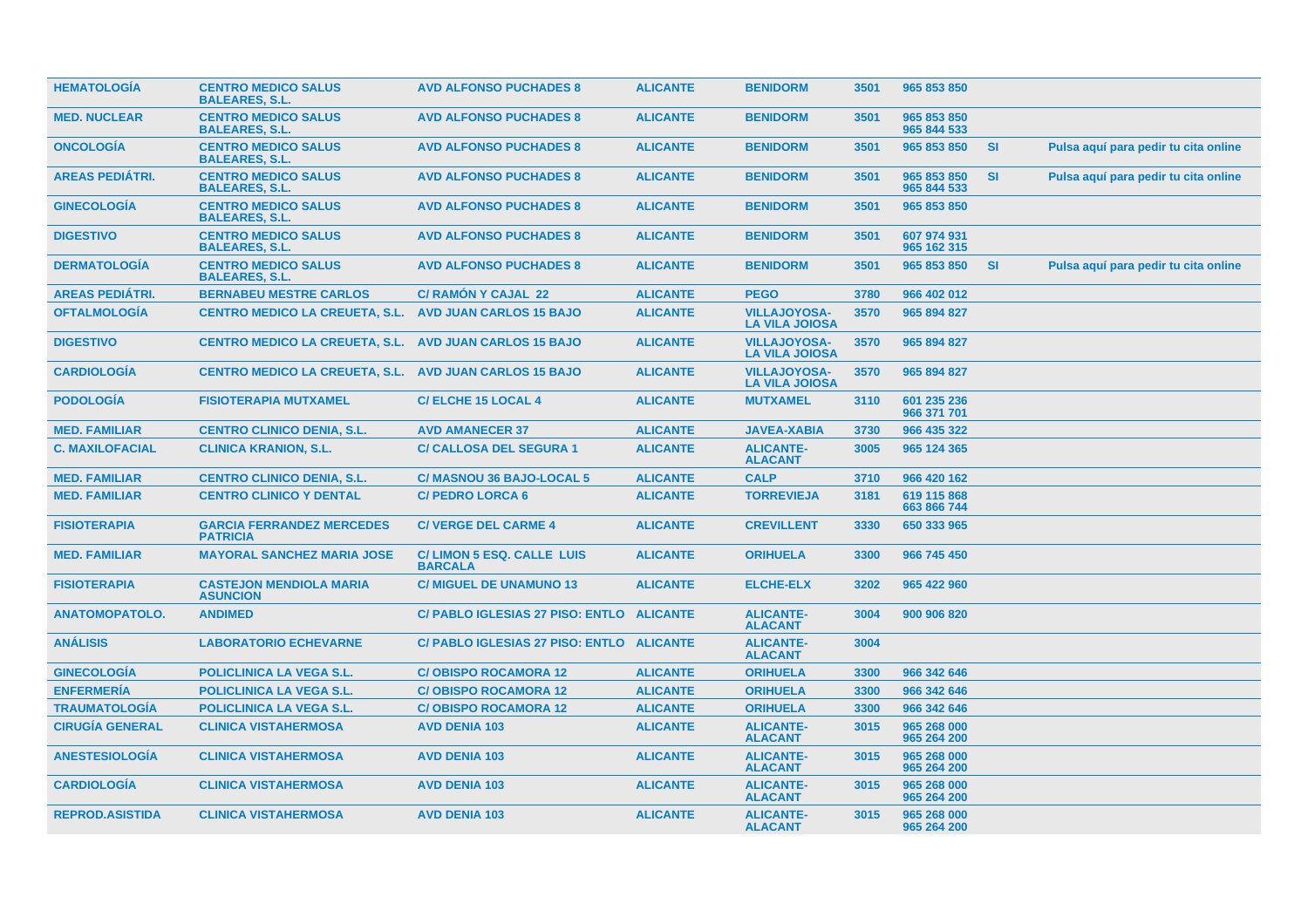| <b>CIRUGÍA GENERAL</b> | <b>CLINICA VISTAHERMOSA</b>                           | <b>AVD DENIA 103</b>                                          | <b>ALICANTE</b> | <b>ALICANTE-</b><br><b>ALACANT</b>                                 | 3015 | 965 268 000                |           |                                      |
|------------------------|-------------------------------------------------------|---------------------------------------------------------------|-----------------|--------------------------------------------------------------------|------|----------------------------|-----------|--------------------------------------|
| <b>NEUROLOGÍA</b>      | <b>LAJO GARRIDO JOSE LUIS</b>                         | <b>AVD DENIA 103</b>                                          | <b>ALICANTE</b> | <b>ALICANTE-</b><br><b>ALACANT</b>                                 | 3015 | 965 268 000<br>915 858 369 |           |                                      |
| <b>MED. FAMILIAR</b>   | <b>DRA. DORA GONZALEZ FORNES</b>                      | <b>C/ PATRICIO FERRANDIZ 65 PISO 2-</b><br><b>PTA. 4</b>      | <b>ALICANTE</b> | <b>DENIA</b>                                                       | 3700 | 610 209 194<br>966 424 360 |           |                                      |
| <b>C. VASCULAR</b>     | <b>HOSPITAL IMED ELCHE</b>                            | <b>C/ MAX PLANCK S/N SECTOR 10</b>                            | <b>ALICANTE</b> | <b>ELCHE-ELX</b>                                                   | 3203 | 965 503 030<br>966 915 151 | <b>SI</b> | Pulsa aquí para pedir tu cita online |
| <b>TRAUMATOLOGÍA</b>   | <b>HOSPITAL IMED ELCHE</b>                            | <b>C/ MAX PLANCK S/N SECTOR 10</b>                            | <b>ALICANTE</b> | <b>ELCHE-ELX</b>                                                   | 3203 | 965 503 030<br>966 915 151 |           |                                      |
| <b>GINECOLOGÍA</b>     | <b>HOSPITAL IMED ELCHE</b>                            | <b>C/ MAX PLANCK S/N SECTOR 10</b>                            | <b>ALICANTE</b> | <b>ELCHE-ELX</b>                                                   | 3203 | 965 503 030<br>966 915 151 | <b>SI</b> | Pulsa aquí para pedir tu cita online |
| <b>REUMATOLOGIA</b>    | <b>HOSPITAL IMED ELCHE</b>                            | <b>C/ MAX PLANCK S/N SECTOR 10</b>                            | <b>ALICANTE</b> | <b>ELCHE-ELX</b>                                                   | 3203 | 965 503 030<br>966 915 151 | <b>SI</b> | Pulsa aquí para pedir tu cita online |
| <b>PSICOLOGÍA</b>      | <b>HOSPITAL IMED ELCHE</b>                            | <b>C/ MAX PLANCK S/N SECTOR 10</b>                            | <b>ALICANTE</b> | <b>ELCHE-ELX</b>                                                   | 3203 | 965 503 030<br>966 915 151 | <b>SI</b> | Pulsa aquí para pedir tu cita online |
| <b>MED. FAMILIAR</b>   | <b>ALCARAZ TORRES JUAN ANTONIO</b>                    | <b>AVD NOVELDA 22</b>                                         | <b>ALICANTE</b> | <b>ALICANTE-</b><br><b>ALACANT</b>                                 | 3010 | 965 258 291                |           |                                      |
| <b>ENDOCRINOLOGÍA</b>  | <b>POMARES GOMEZ FRANCISCO</b><br><b>JOSE</b>         | <b>C/SAN FRANCISCO JAVIER 12</b><br><b>ENTLO.</b>             | <b>ALICANTE</b> | <b>ELCHE-ELX</b>                                                   | 3203 | 965 421 993                |           |                                      |
| <b>UROLOGÍA</b>        | <b>SANCHEZ MARCOS, MANUEL</b>                         | AVD DE DENIA 76 EDIF.<br><b>VISTAHERMOSA 76</b>               | <b>ALICANTE</b> | <b>ALICANTE-</b><br><b>ALACANT</b>                                 | 3016 | 966 709 312                |           |                                      |
| <b>O.R.L.</b>          | <b>CLINICA VISTAHERMOSA</b>                           | <b>AVD DENIA 76 EDIFICIO</b><br><b>VISTAHERMOSA</b>           | <b>ALICANTE</b> | <b>ALICANTE-</b><br><b>ALACANT</b>                                 | 3015 | 966 709 312                |           |                                      |
| <b>UROLOGÍA</b>        | <b>CLINICA VISTAHERMOSA</b>                           | <b>AVD DENIA 76 EDIFICIO</b><br><b>VISTAHERMOSA</b>           | <b>ALICANTE</b> | <b>ALICANTE-</b><br><b>ALACANT</b>                                 | 3015 | 965 268 000<br>966 709 312 |           |                                      |
| <b>MED. FAMILIAR</b>   | <b>PADILLO BELLIDO MANUEL</b>                         | <b>AVD PADRE ESPLÁ 57 BAJO</b>                                | <b>ALICANTE</b> | <b>ALICANTE-</b><br><b>ALACANT</b>                                 | 3013 | 965 151 700                |           |                                      |
| <b>AREAS PEDIÁTRI.</b> | <b>CONSULTA DE PEDIATRIA DR.</b><br><b>LOPEZ PEÑA</b> | C/ ANCHA DE CASTELAR 89 ENTLO.<br>6                           | <b>ALICANTE</b> | <b>SAN VICENTE</b><br><b>RASPEIG-SANT</b><br><b>VICENT RASPEIG</b> | 3690 | 965 673 382<br>608 208 214 |           |                                      |
| <b>FISIOTERAPIA</b>    | <b>BORRAS ALOS MONICA</b>                             | <b>C/CONSTITUCIÓ 40</b>                                       | <b>ALICANTE</b> | <b>VILLAJOYOSA-</b><br><b>LA VILA JOIOSA</b>                       | 3570 | 696 224 301<br>965 893 291 |           |                                      |
| <b>GINECOLOGÍA</b>     | <b>CLINICA ESPASANA</b>                               | <b>C/ POETA HASSAN RASHID 1</b>                               | <b>ALICANTE</b> | <b>VILLENA</b>                                                     | 3400 | 965 348 421                |           |                                      |
| <b>ALERGOLOGÍA</b>     | <b>CLINICA ESPASANA</b>                               | <b>C/ POETA HASSAN RASHID 1</b>                               | <b>ALICANTE</b> | <b>VILLENA</b>                                                     | 3400 | 965 348 421                |           |                                      |
| <b>ANATOMOPATOLO.</b>  | <b>CITOPATOLOGIA 2012 SLP</b>                         | <b>C/AMPLE 14</b>                                             | <b>ALICANTE</b> | <b>ELCHE-ELX</b>                                                   | 3202 | 965 459 207<br>966 610 709 |           |                                      |
| <b>FISIOTERAPIA</b>    | DRES RIPOLL Y DE PRADO S.L.P.                         | <b>AVD MANUEL MARTINEZ VALERO 3</b>                           | <b>ALICANTE</b> | <b>ELCHE-ELX</b>                                                   | 3208 | 966 611 156<br>965 420 649 |           |                                      |
| <b>CARDIOLOGÍA</b>     | <b>POLICLINICO SAN CARLOS JAVEA</b>                   | <b>C/NANCY 3-5</b>                                            | <b>ALICANTE</b> | <b>JAVEA-XABIA</b>                                                 | 3730 | 966 470 162                |           |                                      |
| <b>AREAS PEDIÁTRI.</b> | <b>POLICLINICO SAN CARLOS JAVEA</b>                   | <b>C/NANCY 3-5</b>                                            | <b>ALICANTE</b> | <b>JAVEA-XABIA</b>                                                 | 3730 | 966 470 162                |           |                                      |
| <b>TRAUMATOLOGÍA</b>   | <b>POLICLINICO SAN CARLOS JAVEA</b>                   | <b>C/NANCY 3-5</b>                                            | <b>ALICANTE</b> | <b>JAVEA-XABIA</b>                                                 | 3730 | 966 470 162                |           |                                      |
| <b>OFTALMOLOGÍA</b>    | <b>CENTRO MEDICO SALUS</b><br><b>BALEARES, S.L.</b>   | <b>AVD DIPUTACION 49 HCB CALPE</b><br><b>INTERNACIONAL</b>    | <b>ALICANTE</b> | <b>CALP</b>                                                        | 3710 | 966 072 737                |           |                                      |
| <b>ALERGOLOGÍA</b>     | <b>CENTRO MEDICO QUIRONSALUD</b><br><b>ORIHUELA</b>   | <b>C/EXTREMADURA 4</b>                                        | <b>ALICANTE</b> | <b>ORIHUELA</b>                                                    | 3300 | 965 300 034                |           |                                      |
| <b>TRAUMATOLOGIA</b>   | <b>CENTRO MEDICO QUIRONSALUD</b><br><b>ORIHUELA</b>   | <b>C/EXTREMADURA 4</b>                                        | <b>ALICANTE</b> | <b>ORIHUELA</b>                                                    | 3300 | 965 300 034                |           |                                      |
| <b>PODOLOGÍA</b>       | <b>FISIOQI</b>                                        | <b>AVD VILLAJOYOSA 21 EDF CALA</b><br><b>NYAS LOCAL 13-14</b> | <b>ALICANTE</b> | <b>BENIDORM</b>                                                    | 3502 | 966 801 987<br>616 052 886 |           |                                      |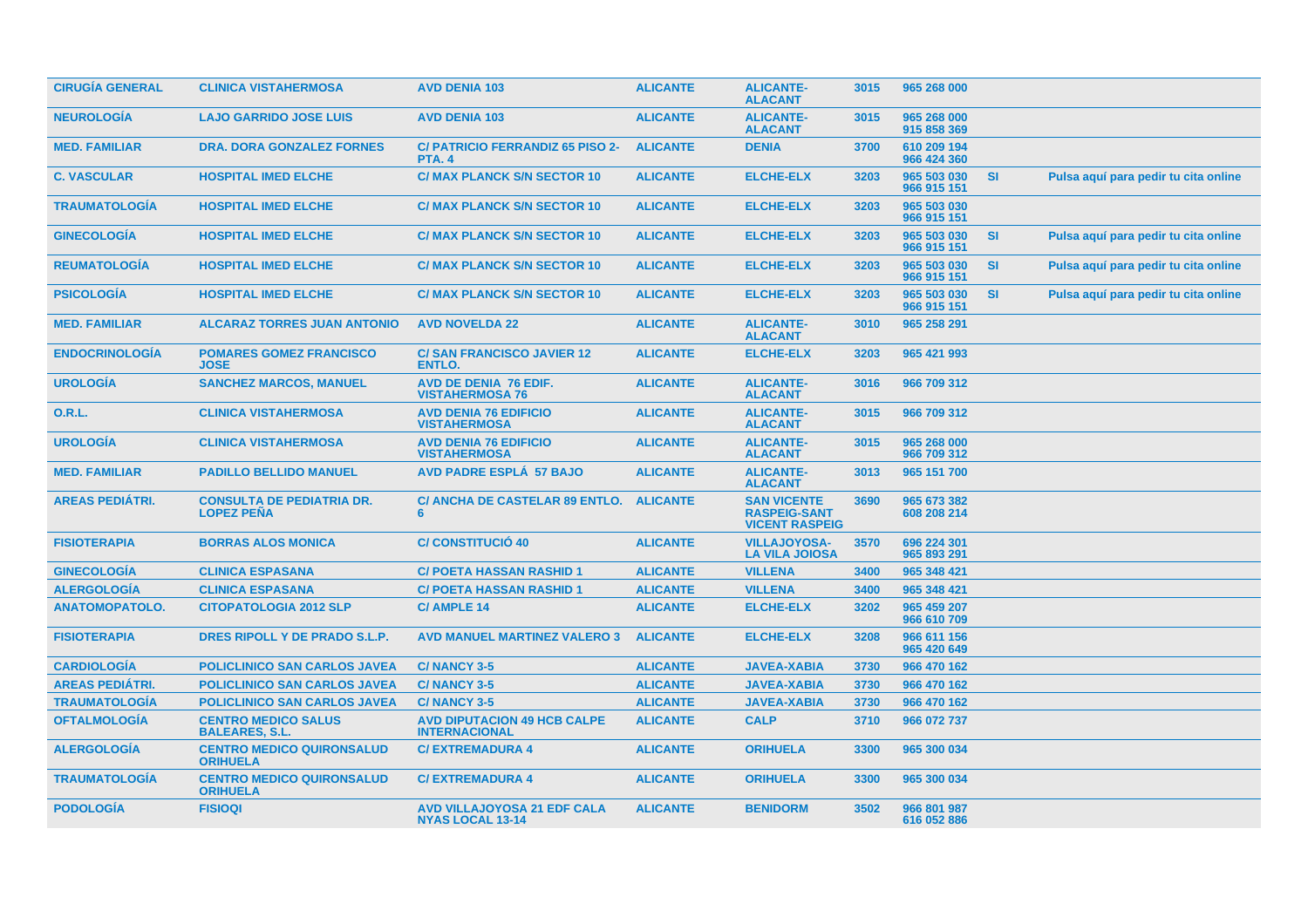| <b>PSIQUIATRÍA</b>     | <b>POLICLINICA MAIO</b>                                | <b>AVD MAESTRO JOSE GARBERI11</b>                                                                    | <b>ALICANTE</b> | <b>ALICANTE-</b><br><b>ALACANT</b> | 3540 | 966 667 315                | <b>SI</b> | Pulsa aquí para pedir tu cita online |
|------------------------|--------------------------------------------------------|------------------------------------------------------------------------------------------------------|-----------------|------------------------------------|------|----------------------------|-----------|--------------------------------------|
| <b>AREAS PEDIATRI.</b> | <b>POLICLINICA MAIO</b>                                | <b>AVD MAESTRO JOSE GARBERI 11</b>                                                                   | <b>ALICANTE</b> | <b>ALICANTE-</b><br><b>ALACANT</b> | 3540 | 966 667 315                |           |                                      |
| <b>FISIOTERAPIA</b>    | <b>ALTEA SALUT</b>                                     | <b>C/VENTS VIUS 6</b>                                                                                | <b>ALICANTE</b> | <b>ALTEA</b>                       | 3590 | 966 235 446<br>649 670 743 |           |                                      |
| <b>FISIOTERAPIA</b>    | <b>FISIOASISTENCIA BENIDORM</b>                        | <b>AVD ALMENDROS 6 PASAJE SAN</b><br><b>IGNACIO DE LOYOLA EDIFICIO.</b><br><b>ETXEZURI 3 LOC. 11</b> | <b>ALICANTE</b> | <b>BENIDORM</b>                    | 3501 | 637 730 767<br>965 855 104 |           |                                      |
| <b>OFTALMOLOGÍA</b>    | <b>OFTALVIST</b>                                       | <b>AVD ROSA MAZÓN VALERO S/N</b><br><b>CLINICA IMED ELCHE</b>                                        | <b>ALICANTE</b> | <b>TORREVIEJA</b>                  | 3184 | 966 817 406                |           |                                      |
| <b>GINECOLOGÍA</b>     | <b>HOSPITAL IMED ELCHE</b>                             | <b>AVD ROSA MAZÓN VALERO S/N</b><br><b>CLINICA IMED ELCHE</b>                                        | <b>ALICANTE</b> | <b>TORREVIEJA</b>                  | 3184 | 966 817 406<br>966 817 405 |           |                                      |
| <b>NEUROLOGÍA</b>      | clinica casaverde murcia                               | <b>C/ PONENT 15-17</b>                                                                               | <b>ALICANTE</b> | <b>MUTXAMEL</b>                    | 3110 | 965 950 711                |           |                                      |
| <b>LOGOPEDIA</b>       | clinica casaverde murcia                               | <b>C/ ANGEL LOZANO 13 ENTLO</b>                                                                      | <b>ALICANTE</b> | <b>ALICANTE-</b><br><b>ALACANT</b> | 3001 | 965 049 601                |           |                                      |
| <b>DIETÉT/NUTRIC.</b>  | <b>CENTRO MEDICO ELDA</b>                              | <b>AVD DE LOS TILOS 13</b>                                                                           | <b>ALICANTE</b> | <b>ELDA</b>                        | 3600 | 966 195 959                |           |                                      |
| <b>PODOLOGÍA</b>       | <b>CENTRO MEDICO ELDA</b>                              | <b>AVD DE LOS TILOS 13</b>                                                                           | <b>ALICANTE</b> | <b>ELDA</b>                        | 3600 | 966 195 959                |           |                                      |
| <b>AREAS PEDIÁTRI.</b> | <b>CENTRO MEDICO ELDA</b>                              | <b>AVD DE LOS TILOS 13</b>                                                                           | <b>ALICANTE</b> | <b>ELDA</b>                        | 3600 | 966 195 959                |           |                                      |
| RADIODIAGNÓST.         | <b>CENTRO MEDICO ELDA</b>                              | <b>AVD DE LOS TILOS 13</b>                                                                           | <b>ALICANTE</b> | <b>ELDA</b>                        | 3600 | 966 195 959                |           |                                      |
| <b>GINECOLOGÍA</b>     | <b>CENTRO MEDICO ELDA</b>                              | <b>AVD DE LOS TILOS 13</b>                                                                           | <b>ALICANTE</b> | <b>ELDA</b>                        | 3600 | 966 195 959                |           |                                      |
| <b>FISIOTERAPIA</b>    | <b>CANALES RIZO JAIME</b>                              | <b>C/ISABEL LA CATÓLICA 31</b>                                                                       | <b>ALICANTE</b> | <b>SANTA POLA</b>                  | 3130 | 656 937 235<br>966 930 006 |           |                                      |
| <b>PSICOLOGÍA</b>      | <b>CABOT IVORRA NURIA</b>                              | <b>C/ POETA QUINTANA 56 INSTITUTO</b><br><b>DE CIENCIAS MEDICAS</b>                                  | <b>ALICANTE</b> | <b>ALICANTE-</b><br><b>ALACANT</b> | 3004 | 663 111 796<br>966 294 496 |           |                                      |
| <b>O.R.L.</b>          | <b>CENTRO ESPECIALIDADES</b><br><b>CRECIENDO</b>       | <b>AVD DENIA 64</b>                                                                                  | <b>ALICANTE</b> | <b>ALICANTE-</b><br><b>ALACANT</b> | 3013 | 965 271 111                |           |                                      |
| <b>TRAUMATOLOGÍA</b>   | centro médico quironsalud alicante                     | <b>C/ CRUZ DE PIEDRA 4</b>                                                                           | <b>ALICANTE</b> | <b>ALICANTE-</b><br><b>ALACANT</b> | 3015 | 966 972 900<br>679 445 685 |           |                                      |
| <b>ONCOLOGIA</b>       | centro médico quironsalud alicante                     | <b>C/ CRUZ DE PIEDRA 4</b>                                                                           | <b>ALICANTE</b> | <b>ALICANTE-</b><br><b>ALACANT</b> | 3015 | 966 972 900<br>679 445 685 |           |                                      |
| <b>ANÁLISIS</b>        | <b>LABORATORIOS JAIME</b><br><b>CARBONELL</b>          | <b>AVD REI JAUME I EDIFICIO</b><br><b>ROCABLANCA L 3 38</b>                                          | <b>ALICANTE</b> | <b>BENIDORM</b>                    | 3501 | 965 219 424                |           |                                      |
| <b>ENFERMERÍA</b>      | <b>POLICLINICA OMEGA</b>                               | <b>AVD AVENIDA GENERALITAT 57</b>                                                                    | <b>ALICANTE</b> | <b>EL CAMPELLO</b>                 | 3560 | 966 283 899<br>641 407 960 |           |                                      |
| <b>O.R.L.</b>          | <b>DE GRADO PALOMARES FEDERICO</b>                     | <b>C/NUEVE DE OCTUBRE 10</b>                                                                         | <b>ALICANTE</b> | <b>IBI</b>                         | 3440 | 965 554 110                |           |                                      |
| <b>URGENCIAS</b>       | <b>URGEN</b>                                           | <b>AVD ALAMEDA 57</b>                                                                                | <b>ALICANTE</b> | <b>ALCOY-ALCOI</b>                 | 3803 | 608 462 878                |           |                                      |
| <b>CARDIOLOGÍA</b>     | <b>CENTRO CLINICO EUROPA</b>                           | <b>AVD EUROPA 8</b>                                                                                  | <b>ALICANTE</b> | <b>BENIDORM</b>                    | 3503 | 965 857 648                |           |                                      |
| <b>PODOLOGÍA</b>       | <b>CENTRO CLINICO DENIA, S.L.</b>                      | <b>C/BENIARMUT1</b>                                                                                  | <b>ALICANTE</b> | <b>DENIA</b>                       | 3700 | 966 435 322                |           |                                      |
| <b>GINECOLOGÍA</b>     | <b>CENTRO CLINICO DENIA, S.L.</b>                      | <b>C/BENIARMUT1</b>                                                                                  | <b>ALICANTE</b> | <b>DENIA</b>                       | 3700 | 966 435 322                |           |                                      |
| 0.R.L.                 | <b>CENTRO CLINICO DENIA, S.L.</b>                      | <b>C/BENIARMUT1</b>                                                                                  | <b>ALICANTE</b> | <b>DENIA</b>                       | 3700 | 965 787 991<br>966 435 322 |           |                                      |
| <b>O.R.L.</b>          | <b>FERRANDIZ GARCIA MARIA</b><br><b>ROSARIO</b>        | <b>PLZ ROYO 5</b>                                                                                    | <b>ALICANTE</b> | <b>VILLENA</b>                     | 3400 | 965 807 345                |           |                                      |
| <b>MED. NUCLEAR</b>    | <b>HOSPITAL VITHAS MEDIMAR</b><br><b>INTERNACIONAL</b> | <b>AVD DENIA 78</b>                                                                                  | <b>ALICANTE</b> | <b>ALICANTE-</b><br><b>ALACANT</b> | 3016 | 965 162 200                |           |                                      |
| <b>TRAUMATOLOGIA</b>   | <b>HOSPITAL VITHAS MEDIMAR</b><br><b>INTERNACIONAL</b> | <b>AVD DENIA 78</b>                                                                                  | <b>ALICANTE</b> | <b>ALICANTE-</b><br><b>ALACANT</b> | 3016 | 965 162 200                |           |                                      |
| <b>CARDIOLOGIA</b>     | <b>TELLO VALERO ANTONIO</b>                            | <b>AVD DENIA 78</b>                                                                                  | <b>ALICANTE</b> | <b>ALICANTE-</b><br><b>ALACANT</b> | 3016 | 965 162 200                |           |                                      |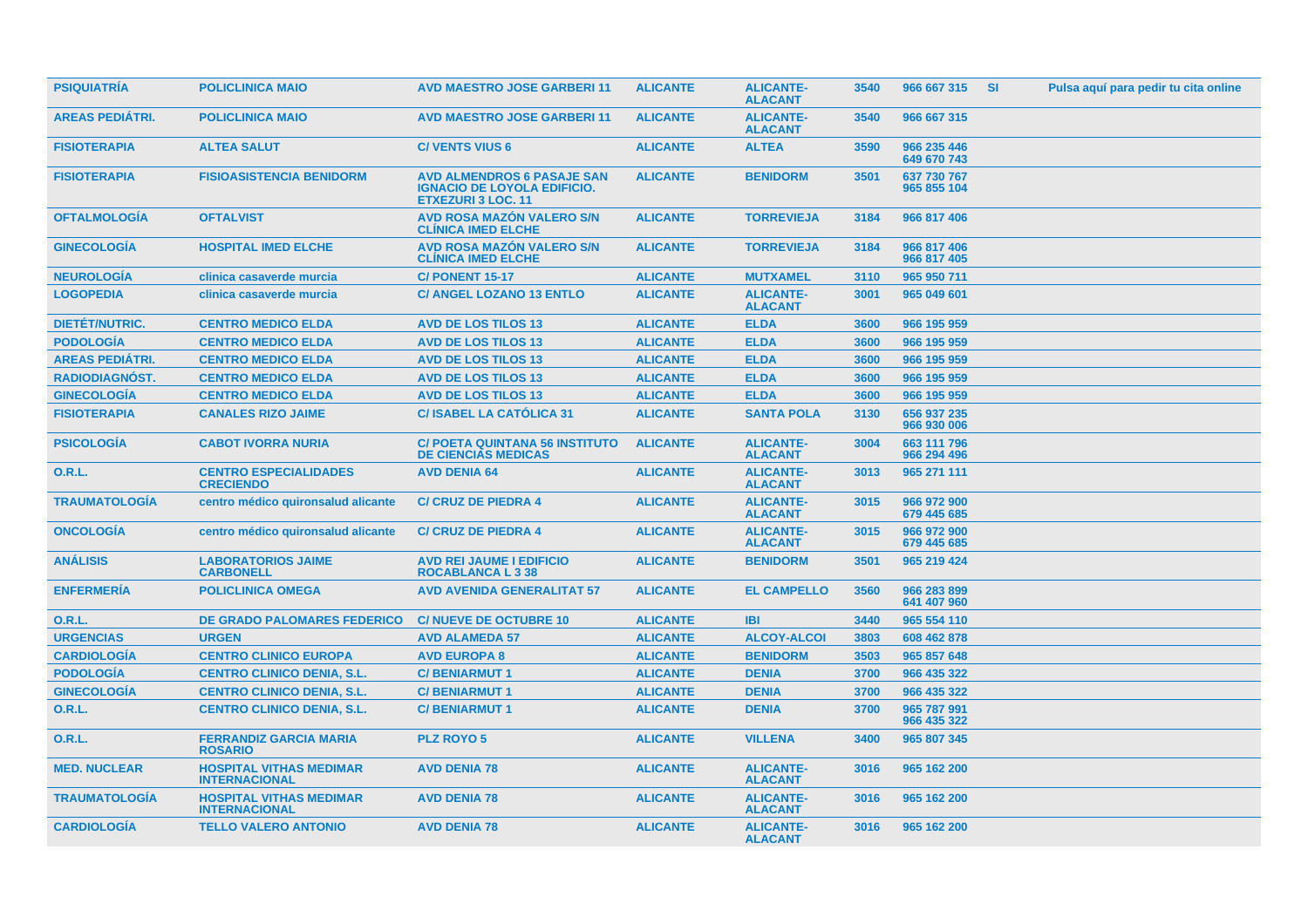| <b>DERMATOLOGÍA</b>   | <b>ANIZ MONTES ELFIDIA</b>                                         | <b>AVD DENIA 78</b>                             | <b>ALICANTE</b> | <b>ALICANTE-</b><br><b>ALACANT</b>   | 3016 | 965 162 200<br>646 336 556 |
|-----------------------|--------------------------------------------------------------------|-------------------------------------------------|-----------------|--------------------------------------|------|----------------------------|
| <b>URGENCIAS</b>      | <b>HOSPITAL VITHAS MEDIMAR</b><br><b>INTERNACIONAL</b>             | <b>AVD DENIA 78</b>                             | <b>ALICANTE</b> | <b>ALICANTE-</b><br><b>ALACANT</b>   | 3016 | 965 162 200                |
| <b>NEUROLOGÍA</b>     | <b>NEUROKLINIK - NEUROCIRUGIA Y</b><br><b>NEUROLOGIA</b>           | <b>AVD DENIA 78</b>                             | <b>ALICANTE</b> | <b>ALICANTE-</b><br><b>ALACANT</b>   | 3016 | 965 162 200                |
| <b>OFTALMOLOGÍA</b>   | <b>HOSPITAL VITHAS MEDIMAR</b><br><b>INTERNACIONAL</b>             | <b>AVD DENIA 78</b>                             | <b>ALICANTE</b> | <b>ALICANTE-</b><br><b>ALACANT</b>   | 3016 | 965 162 200                |
| <b>NEFROLOGÍA</b>     | <b>OLIVARES MARTIN JESUS</b>                                       | <b>AVD DENIA 78</b>                             | <b>ALICANTE</b> | <b>ALICANTE-</b><br><b>ALACANT</b>   | 3016 | 965 162 200                |
| <b>GINECOLOGÍA</b>    | <b>HOSPITAL VITHAS MEDIMAR</b><br><b>INTERNACIONAL</b>             | <b>AVD DENIA 78</b>                             | <b>ALICANTE</b> | <b>ALICANTE-</b><br><b>ALACANT</b>   | 3016 | 965 162 200                |
| <b>O.R.L.</b>         | <b>HOSPITAL MEDIMAR- DR. FEDERICO</b><br><b>MANGADA - OTORRINO</b> | <b>AVD DENIA 78</b>                             | <b>ALICANTE</b> | <b>ALICANTE-</b><br><b>ALACANT</b>   | 3016 | 965 162 200                |
| <b>PSIQUIATRÍA</b>    | <b>DURAN HERNANDEZ FRANCISCO</b>                                   | <b>C/ITALIA 23</b>                              | <b>ALICANTE</b> | <b>ALICANTE-</b><br><b>ALACANT</b>   | 3003 | 965 120 104                |
| <b>ANALISIS</b>       | <b>MARTIN LIÑAN ANTONIO</b>                                        | <b>C/CONSTITUCIÓ 4</b>                          | <b>ALICANTE</b> | <b>ALTEA</b>                         | 3590 | 965 841 990<br>616 516 806 |
| <b>ENFERMERIA</b>     | <b>CLINICA UME, S.L.</b>                                           | <b>PLZ CALVO SOTELO 1</b>                       | <b>ALICANTE</b> | <b>ALICANTE-</b><br><b>ALACANT</b>   | 3001 | 965 210 687<br>965 144 633 |
| <b>O.R.L.</b>         | <b>GARCIA RUIZ JESUS</b>                                           | C/VIA EMILIO ORTUÑO (EDIF.<br><b>CAPITOL) 5</b> | <b>ALICANTE</b> | <b>BENIDORM</b>                      | 3500 | 965 862 022<br>965 859 536 |
| <b>DERMATOLOGÍA</b>   | <b>GENAOUI HAKIME BOUTROS</b><br><b>MICHEL</b>                     | <b>PLZ NAVARRO RODRIGO 12</b>                   | <b>ALICANTE</b> | <b>ALICANTE-</b><br><b>ALACANT</b>   | 3007 | 965 133 400                |
| <b>MED. FAMILIAR</b>  | <b>SEMPERE PASCUAL MIGUEL</b><br><b>ANGEL</b>                      | <b>C/ MAJOR DE LA VILA 2</b>                    | <b>ALICANTE</b> | <b>ELCHE-ELX</b>                     | 3202 | 965 452 137                |
| <b>MED. FAMILIAR</b>  | <b>PINTO DE DIOS JESUS</b>                                         | <b>C/ POETA MIGUEL HERNÁNDEZ 2</b>              | <b>ALICANTE</b> | <b>ELCHE-ELX</b>                     | 3201 | 965 464 833                |
| <b>ANÁLISIS</b>       | <b>CARBONELL MARTINEZ JAIME</b><br><b>JUAN</b>                     | <b>C/ RAMÓN Y CAJAL 25</b>                      | <b>ALICANTE</b> | <b>TORREVIEJA</b>                    | 3180 | 966 700 894                |
| <b>PSICOLOGÍA</b>     | <b>POLICLINICA SAN JUAN</b>                                        | <b>C/TOMÁS CAPELO 1</b>                         | <b>ALICANTE</b> | <b>SANT JOAN</b><br><b>D'ALACANT</b> | 3550 | 965 656 648                |
| <b>ENFERMERÍA</b>     | <b>POLICLINICA SAN JUAN</b>                                        | <b>C/TOMÁS CAPELO 1</b>                         | <b>ALICANTE</b> | <b>SANT JOAN</b><br><b>D'ALACANT</b> | 3550 | 965 656 648                |
| <b>MED. FAMILIAR</b>  | <b>POLICLINICA SAN JUAN</b>                                        | <b>C/TOMÁS CAPELO 1</b>                         | <b>ALICANTE</b> | <b>SANT JOAN</b><br><b>D'ALACANT</b> | 3550 | 965 656 648                |
| <b>ANATOMOPATOLO.</b> | <b>REFERENCE LABORATORY, S.A.</b>                                  | <b>AVD TEODOMIRO 14</b>                         | <b>ALICANTE</b> | <b>ORIHUELA</b>                      | 3300 | 965 302 839                |
| <b>PODOLOGÍA</b>      | <b>IBORRA NAVARRO JUAN JOSE</b>                                    | <b>C/ GENERAL LACY 5</b>                        | <b>ALICANTE</b> | <b>ALICANTE-</b><br><b>ALACANT</b>   | 3003 | 965 227 935                |
| <b>TRAUMATOLOGÍA</b>  | <b>RUBIO FUENTES JOSE ANTONIO</b>                                  | C/OLIVER 55                                     | <b>ALICANTE</b> | <b>ALCOY-ALCOI</b>                   | 3802 | 667 623 848<br>965 545 189 |
| <b>HOSP. GENERAL</b>  | <b>SANATORIO SAN JORGE</b>                                         | C/OLIVER 55                                     | <b>ALICANTE</b> | <b>ALCOY-ALCOI</b>                   | 3802 | 965 330 400<br>965 330 480 |
| <b>O.R.L.</b>         | <b>DE GRADO PALOMARES FEDERICO</b>                                 | <b>C/OLIVER 55</b>                              | <b>ALICANTE</b> | <b>ALCOY-ALCOI</b>                   | 3802 | 625 663 001<br>965 330 400 |
| <b>C. VASCULAR</b>    | <b>HOSPITAL VITHAS PERPETUO</b><br><b>INTERNACIONAL</b>            | <b>PLZ DOCTOR GÓMEZ ULLA 15</b>                 | <b>ALICANTE</b> | <b>ALICANTE-</b><br><b>ALACANT</b>   | 3013 | 965 201 100                |
| <b>O.R.L.</b>         | <b>ARACIL MONTESINOS ALFONSO</b>                                   | <b>PLZ DOCTOR GOMEZ ULLA 15</b>                 | <b>ALICANTE</b> | <b>ALICANTE-</b><br><b>ALACANT</b>   | 3013 | 965 134 750<br>965 201 100 |
| <b>GINECOLOGIA</b>    | <b>ORTOLA BROTONS BERTA ALICIA</b>                                 | <b>PLZ DOCTOR GÓMEZ ULLA 15</b>                 | <b>ALICANTE</b> | <b>ALICANTE-</b><br><b>ALACANT</b>   | 3013 | 965 230 200<br>965 201 100 |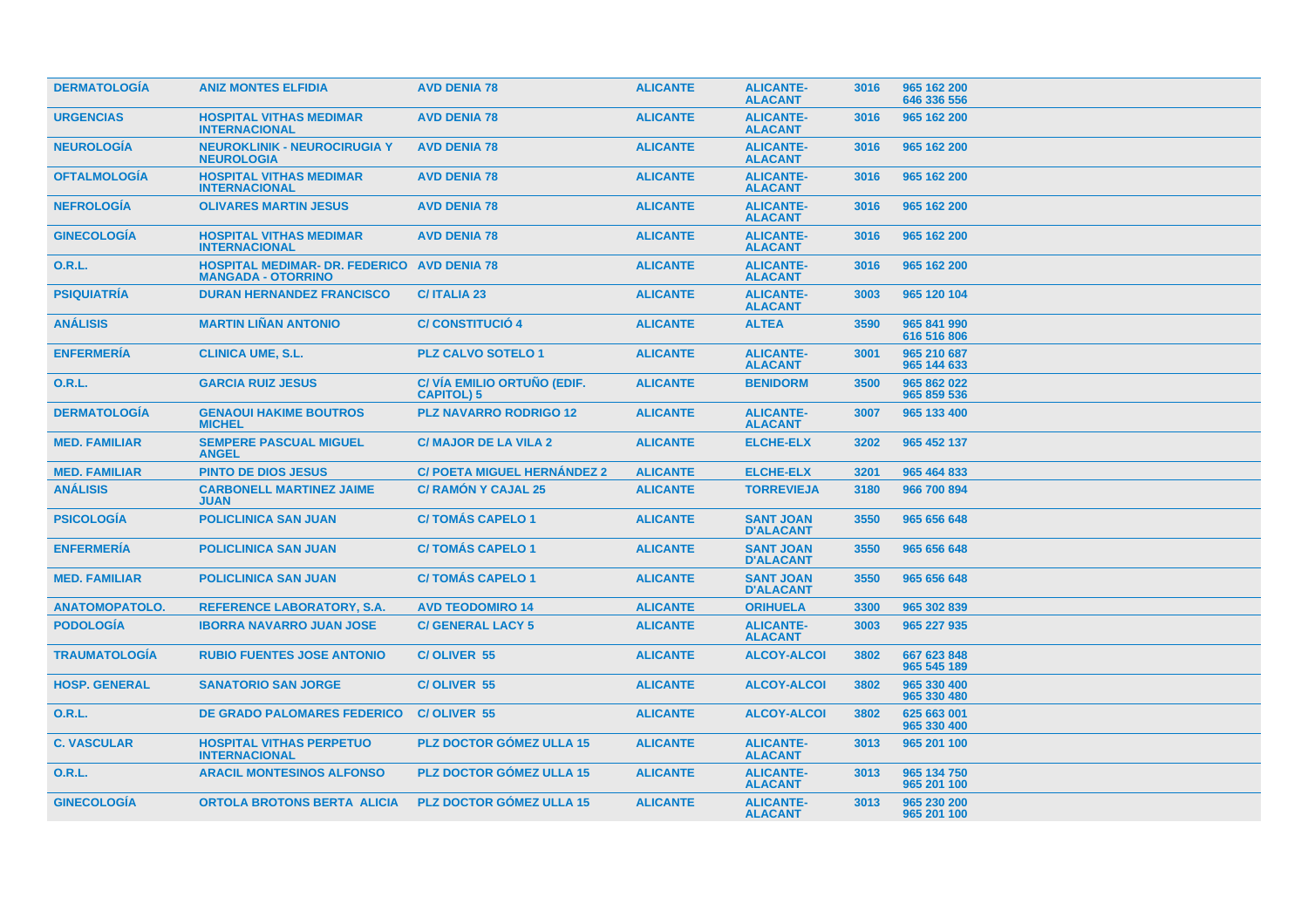| <b>ANESTESIOLOGIA</b>  | <b>SERVICIOS ANESTESICOS</b><br><b>ALICANTE</b>            | <b>PLZ DOCTOR GOMEZ ULLA 15</b>          | <b>ALICANTE</b> | <b>ALICANTE-</b><br><b>ALACANT</b>    | 3013 | 965 201 100<br>965 200 360 |           |                                      |  |
|------------------------|------------------------------------------------------------|------------------------------------------|-----------------|---------------------------------------|------|----------------------------|-----------|--------------------------------------|--|
| <b>CIRUGÍA GENERAL</b> | <b>MEDILASER, S.L.</b>                                     | <b>PLZ DOCTOR GÓMEZ ULLA 15</b>          | <b>ALICANTE</b> | <b>ALICANTE-</b><br><b>ALACANT</b>    | 3013 | 965 134 750<br>965 201 100 |           |                                      |  |
| <b>TRAUMATOLOGIA</b>   | <b>HOSPITAL VITHAS PERPETUO</b><br><b>INTERNACIONAL</b>    | <b>PLZ DOCTOR GOMEZ ULLA 15</b>          | <b>ALICANTE</b> | <b>ALICANTE-</b><br><b>ALACANT</b>    | 3013 | 965 201 100<br>965 201 177 |           |                                      |  |
| <b>TRAUMATOLOGÍA</b>   | <b>ITRAUMATOLOGIA PEREA SLP</b>                            | <b>PLZ DOCTOR GÓMEZ ULLA 15</b>          | <b>ALICANTE</b> | <b>ALICANTE-</b><br><b>ALACANT</b>    | 3013 | 648 163 502<br>965 201 100 |           |                                      |  |
| <b>MATRONA</b>         | <b>HOSPITAL VITHAS PERPETUO</b><br><b>INTERNACIONAL</b>    | <b>PLZ DOCTOR GÓMEZ ULLA 15</b>          | <b>ALICANTE</b> | <b>ALICANTE-</b><br><b>ALACANT</b>    | 3013 | 965 230 200<br>965 201 100 |           |                                      |  |
| <b>ONCOLOGIA</b>       | <b>MORAL GONZALEZ FERNANDO DEL</b>                         | <b>PLZ DOCTOR GÓMEZ ULLA 15</b>          | <b>ALICANTE</b> | <b>ALICANTE-</b><br><b>ALACANT</b>    | 3013 | 965 230 330<br>965 201 100 |           |                                      |  |
| <b>ANESTESIOLOGÍA</b>  | <b>MOHIASMEDIC</b>                                         | C/LES MADRIGUERES SUD S/N A-14 ALICANTE  |                 | <b>DENIA</b>                          | 3700 | 965 781 550                |           |                                      |  |
| <b>MATRONA</b>         | <b>POLICLINICO SAN CARLOS</b>                              | C/ LES MADRIGUERES SUD S/N A-14 ALICANTE |                 | <b>DENIA</b>                          | 3700 | 965 781 550                |           |                                      |  |
| <b>MED. FAMILIAR</b>   | <b>LOPEZ GONZALEZ-MORO PEDRO</b>                           | <b>PZL DIVISIÓN AZUL 4</b>               | <b>ALICANTE</b> | <b>ALICANTE-</b><br><b>ALACANT</b>    | 3007 | 965 281 124<br>965 286 206 |           |                                      |  |
| <b>ENDOCRINOLOGÍA</b>  | <b>SERRANO GOTARREDONA</b><br><b>JOAQUIN</b>               | <b>AVD MAISONNAVE 36</b>                 | <b>ALICANTE</b> | <b>ALICANTE-</b><br><b>ALACANT</b>    | 3003 | 965 134 750                |           |                                      |  |
| <b>ANÁLISIS</b>        | <b>CARBONELL MARTINEZ JAIME</b><br><b>JUAN</b>             | <b>C/MAYOR 17</b>                        | <b>ALICANTE</b> | <b>PILAR DE LA</b><br><b>HORADADA</b> | 3190 | 965 351 010                |           |                                      |  |
| <b>GINECOLOGÍA</b>     | <b>VICENTA DOMENECH Y JOSE</b><br><b>MARIA JULIAN C.B.</b> | <b>C/ MARQUÉS DEL CAMPO 27</b>           | <b>ALICANTE</b> | <b>DENIA</b>                          | 3700 | 609 667 343<br>965 787 518 |           |                                      |  |
| 0.R.L.                 | <b>FERRANDIZ GARCIA MARIA</b><br><b>ROSARIO</b>            | AVD JOSÉ MARTÍNEZ GONZÁLEZ 25            | <b>ALICANTE</b> | <b>ELDA</b>                           | 3600 | 965 395 761<br>965 390 358 |           |                                      |  |
| <b>MED. FAMILIAR</b>   | <b>ALBERT GUILLEM ALFREDO</b>                              | <b>C/ URB. EL PALMERAL 23</b>            | <b>ALICANTE</b> | <b>ALICANTE-</b><br><b>ALACANT</b>    | 3008 | 965 284 278                |           |                                      |  |
| <b>MED. FAMILIAR</b>   | <b>BUIGUES PEREZ JAIME JUAN</b>                            | C/LA VÍA 12                              | <b>ALICANTE</b> | <b>DENIA</b>                          | 3700 | 965 788 432                |           |                                      |  |
| <b>TRANSPORTE</b>      | <b>AYUDA AMBULANCIAS, S.L.</b>                             | <b>CTA MADRID S/N KM.406</b>             | <b>ALICANTE</b> | <b>ALICANTE-</b><br><b>ALACANT</b>    | 3006 | 965 097 491<br>965 146 488 |           |                                      |  |
| <b>PSICOLOGIA</b>      | <b>CENTRO MEDICO MATOSES</b>                               | <b>C/ VIRGEN DESAMPARADOS 8</b>          | <b>ALICANTE</b> | <b>IBI</b>                            | 3440 | 965 551 094<br>615 288 438 |           |                                      |  |
| <b>ONCOLOGIA</b>       | <b>HOSPITAL QUIRONSALUD</b><br><b>TORREVIEJA</b>           | <b>POL PARTIDA DE LA LOMA S/N</b>        | <b>ALICANTE</b> | <b>TORREVIEJA</b>                     | 3184 | 966 921 313                |           |                                      |  |
| <b>ENFERMERÍA</b>      | <b>HOSPITAL QUIRONSALUD</b><br><b>TORREVIEJA</b>           | <b>POL PARTIDA DE LA LOMA S/N</b>        | <b>ALICANTE</b> | <b>TORREVIEJA</b>                     | 3184 | 966 921 313                |           |                                      |  |
| <b>GINECOLOGIA</b>     | <b>CENTRO MEDICO QUIRONSALUD</b><br><b>ORIHUELA</b>        | POL PARTIDA DE LA LOMA S/N               | <b>ALICANTE</b> | <b>TORREVIEJA</b>                     | 3184 | 966 926 282<br>966 921 313 |           |                                      |  |
| <b>O.R.L.</b>          | <b>HOSPITAL QUIRONSALUD</b><br><b>TORREVIEJA</b>           | <b>POL PARTIDA DE LA LOMA S/N</b>        | <b>ALICANTE</b> | <b>TORREVIEJA</b>                     | 3184 | 966 921 313                |           |                                      |  |
| <b>TRAUMATOLOGÍA</b>   | <b>HOSPITAL QUIRONSALUD</b><br><b>TORREVIEJA</b>           | <b>POL PARTIDA DE LA LOMA S/N</b>        | <b>ALICANTE</b> | <b>TORREVIEJA</b>                     | 3184 | 966 921 313                |           |                                      |  |
| <b>URGENCIAS</b>       | <b>CENTRO MEDICO SALUS</b><br><b>BALEARES, S.L.</b>        | <b>AVD ALFONSO PUCHADES 8</b>            | <b>ALICANTE</b> | <b>BENIDORM</b>                       | 3501 | 607 974 931<br>965 844 533 |           |                                      |  |
| <b>NEUROLOGIA</b>      | <b>CENTRO MEDICO SALUS</b><br><b>BALEARES, S.L.</b>        | <b>AVD ALFONSO PUCHADES 8</b>            | <b>ALICANTE</b> | <b>BENIDORM</b>                       | 3501 | 965 844 533<br>965 853 850 |           |                                      |  |
| <b>UROLOGIA</b>        | <b>CENTRO MEDICO SALUS</b><br><b>BALEARES, S.L.</b>        | <b>AVD ALFONSO PUCHADES 8</b>            | <b>ALICANTE</b> | <b>BENIDORM</b>                       | 3501 | 607 974 931<br>965 853 850 | <b>SI</b> | Pulsa aquí para pedir tu cita online |  |
| <b>C. TORÁCICA</b>     | <b>CITMIA</b>                                              | <b>AVD ALFONSO PUCHADES 8</b>            | <b>ALICANTE</b> | <b>BENIDORM</b>                       | 3501 | 965 853 850<br>965 844 533 |           |                                      |  |
| <b>NEUROCIRUGIA</b>    | <b>NEUROKLINIK - NEUROCIRUGIA Y</b><br><b>NEUROLOGIA</b>   | <b>AVD ALFONSO PUCHADES 8</b>            | <b>ALICANTE</b> | <b>BENIDORM</b>                       | 3501 | 965 162 315                |           |                                      |  |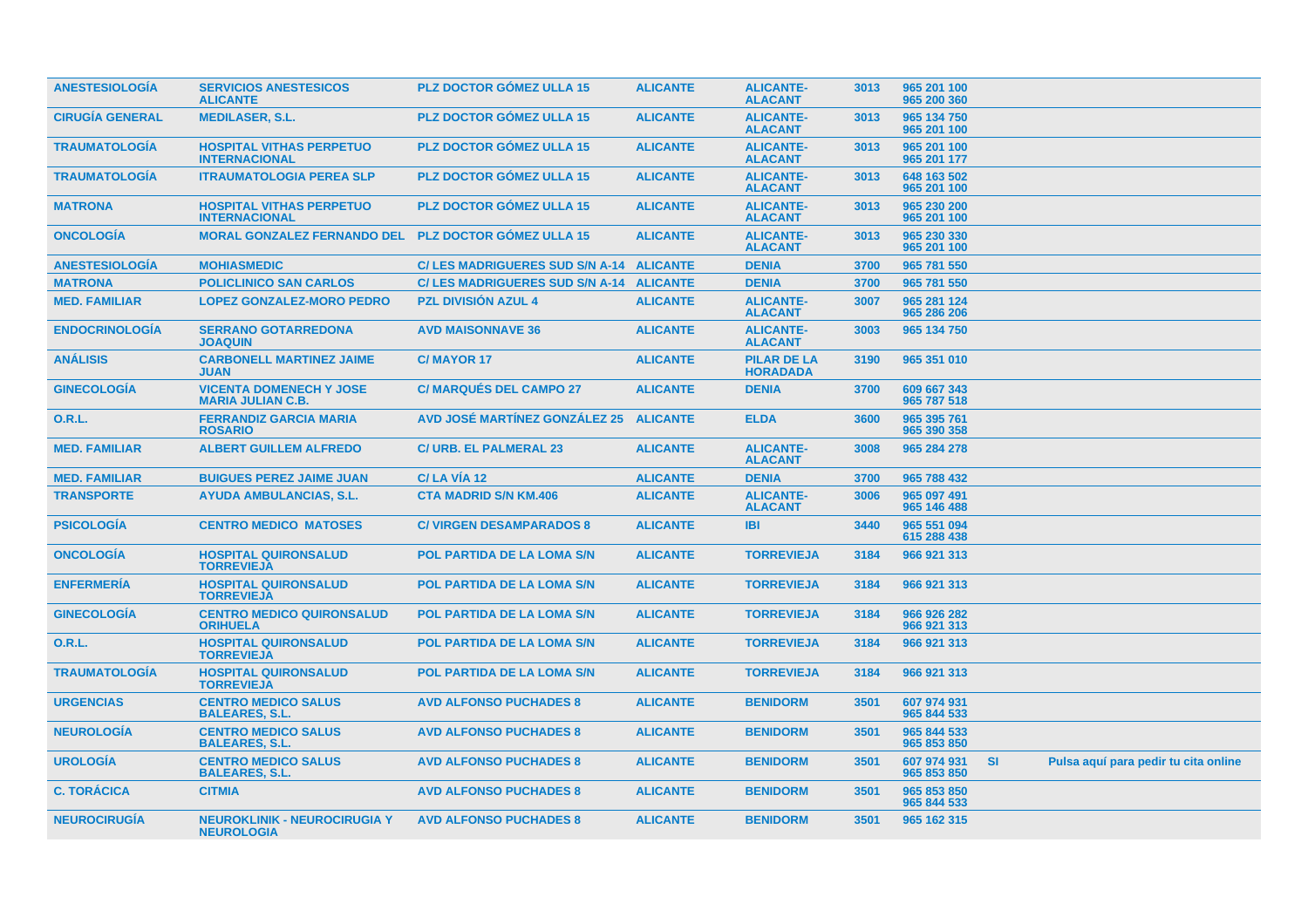| <b>AREAS PEDIÁTRI.</b> | <b>CENTRO MEDICO SALUS</b><br><b>BALEARES, S.L.</b>                                | <b>AVD ALFONSO PUCHADES 8</b>                                                                      | <b>ALICANTE</b> | <b>BENIDORM</b>                              | 3501 | 607 974 931<br>965 162 315 | <b>SI</b> | Pulsa aquí para pedir tu cita online |
|------------------------|------------------------------------------------------------------------------------|----------------------------------------------------------------------------------------------------|-----------------|----------------------------------------------|------|----------------------------|-----------|--------------------------------------|
| <b>NEUROCIRUGIA</b>    | <b>NEUROKLINIK - NEUROCIRUGIA Y</b><br><b>NEUROLOGIA</b>                           | <b>AVD ALFONSO PUCHADES 8</b>                                                                      | <b>ALICANTE</b> | <b>BENIDORM</b>                              | 3501 | 607 974 931<br>965 853 850 |           |                                      |
| <b>NEFROLOGIA</b>      | <b>PASTOR MESTRE JOSE MARIA</b>                                                    | <b>AVD ALFONSO PUCHADES 8</b>                                                                      | <b>ALICANTE</b> | <b>BENIDORM</b>                              | 3501 | 965 853 850                |           |                                      |
| <b>DERMATOLOGIA</b>    | <b>AZORIN SENABRE MILAGROS</b>                                                     | <b>C/ PINTOR LORENZO CASANOVA 15</b>                                                               | <b>ALICANTE</b> | <b>ALICANTE-</b><br><b>ALACANT</b>           | 3003 | 965 126 056                |           |                                      |
| <b>MED. FAMILIAR</b>   | <b>BERNABEU MESTRE CARLOS</b>                                                      | <b>C/ RAMON Y CAJAL 22</b>                                                                         | <b>ALICANTE</b> | <b>PEGO</b>                                  | 3780 | 966 402 012                |           |                                      |
| <b>ODONTOESTOMATOL</b> | <b>BERENGUER CANTALAPIEDRA</b><br><b>SONIA</b>                                     | <b>C/DR. GADEA 8</b>                                                                               | <b>ALICANTE</b> | <b>SANT JOAN</b><br><b>D'ALACANT</b>         | 3550 | 965 939 759                |           |                                      |
| <b>GINECOLOGÍA</b>     | <b>CENTRO MEDICO LA CREUETA, S.L.</b>                                              | <b>AVD JUAN CARLOS 15 BAJO</b>                                                                     | <b>ALICANTE</b> | <b>VILLAJOYOSA-</b><br><b>LA VILA JOIOSA</b> | 3570 | 965 894 827                |           |                                      |
| AREAS PEDIÁTRI.        | <b>CENTRO MEDICO LA CREUETA, S.L.</b>                                              | <b>AVD JUAN CARLOS 15 BAJO</b>                                                                     | <b>ALICANTE</b> | <b>VILLAJOYOSA-</b><br><b>LA VILA JOIOSA</b> | 3570 | 965 894 827                |           |                                      |
| <b>MATRONA</b>         | <b>CLINICA MATERNUM</b>                                                            | <b>AVD DE LA ESTACION 5 EDIF.</b><br><b>MARISTAS.ACCESO C/ GRAL.</b><br><b>O<sub>i</sub>DONELL</b> | <b>ALICANTE</b> | <b>ALICANTE-</b><br><b>ALACANT</b>           | 3005 | 657 261 534<br>965 981 558 |           |                                      |
| <b>GINECOLOGÍA</b>     | <b>ROMERO ACEÑA FRANCISCO LUIS</b>                                                 | <b>C/ PATRICIO FERRANDIZ 63</b>                                                                    | <b>ALICANTE</b> | <b>DENIA</b>                                 | 3700 | 966 421 809                |           |                                      |
| <b>FISIOTERAPIA</b>    | <b>CLINICA DE FISIOTERAPIA Y</b><br><b>OSTEOPATIA PATRICIA</b><br><b>MENARGUEZ</b> | <b>C/LUIS ROJAS 60</b>                                                                             | <b>ALICANTE</b> | <b>ORIHUELA</b>                              | 3300 | 966 342 018                |           |                                      |
| <b>ENFERMERÍA</b>      | <b>CENTRO CLINICO Y DENTAL</b>                                                     | <b>C/ PEDRO LORCA 6</b>                                                                            | <b>ALICANTE</b> | <b>TORREVIEJA</b>                            | 3181 | 965 323 940<br>619 115 868 |           |                                      |
| <b>ANÁLISIS</b>        | <b>LABORATORIO ECHEVARNE</b>                                                       | <b>C/SANTA LIDIA 15</b>                                                                            | <b>ALICANTE</b> | <b>ALBATERA</b>                              | 3340 | 900 909 110                |           |                                      |
| <b>ANÁLISIS</b>        | <b>LABORATORIO ECHEVARNE</b>                                                       | <b>AVD DE VERGELL 11</b>                                                                           | <b>ALICANTE</b> | <b>BENIARBEIG</b>                            | 3778 | 900 909 110                |           |                                      |
| <b>ODONTOESTOMATOL</b> | <b>HORADADA DENTAL - ANA N.</b><br><b>GARCIA SANCHEZ</b>                           | <b>C/LUNA2</b>                                                                                     | <b>ALICANTE</b> | <b>PILAR DE LA</b><br><b>HORADADA</b>        | 3190 | 966 767 626                |           |                                      |
| <b>MATRONA</b>         | <b>CLINICA OSTEOMEDIC</b>                                                          | <b>C/ COMPARSA MOROS NUEVOS 4</b><br><b>BAJO</b>                                                   | <b>ALICANTE</b> | <b>PETRER</b>                                | 3610 | 966 311 697                |           |                                      |
| <b>UROLOGÍA</b>        | <b>POLICLINICA LA VEGA S.L.</b>                                                    | <b>C/OBISPO ROCAMORA 12</b>                                                                        | <b>ALICANTE</b> | <b>ORIHUELA</b>                              | 3300 | 966 342 646                |           |                                      |
| <b>TRAUMATOLOGÍA</b>   | <b>JORDA SOLER RAFAEL</b>                                                          | <b>AVD DENIA 103</b>                                                                               | <b>ALICANTE</b> | <b>ALICANTE-</b><br><b>ALACANT</b>           | 3015 | 965 268 000<br>915 858 369 |           |                                      |
| <b>GINECOLOGÍA</b>     | <b>GARCIA FRAILE MATIAS</b>                                                        | <b>AVD DENIA 103</b>                                                                               | <b>ALICANTE</b> | <b>ALICANTE-</b><br><b>ALACANT</b>           | 3015 | 965 268 000<br>915 858 369 |           |                                      |
| <b>GINECOLOGIA</b>     | <b>CLINICA VISTAHERMOSA</b>                                                        | <b>AVD DENIA 103</b>                                                                               | <b>ALICANTE</b> | <b>ALICANTE-</b><br><b>ALACANT</b>           | 3015 | 965 268 000                |           |                                      |
| <b>NEUMOLOGIA</b>      | <b>CLINICA VISTAHERMOSA</b>                                                        | <b>AVD DENIA 103</b>                                                                               | <b>ALICANTE</b> | <b>ALICANTE-</b><br><b>ALACANT</b>           | 3015 | 965 268 000<br>965 264 200 |           |                                      |
| <b>OFTALMOLOGIA</b>    | <b>OFTALVIST</b>                                                                   | <b>C/ MAX PLANCK S/N SECTOR 10</b>                                                                 | <b>ALICANTE</b> | <b>ELCHE-ELX</b>                             | 3203 | 965 503 030<br>966 915 151 |           |                                      |
| <b>URGENCIAS</b>       | <b>HOSPITAL IMED ELCHE</b>                                                         | <b>C/ MAX PLANCK S/N SECTOR 10</b>                                                                 | <b>ALICANTE</b> | <b>ELCHE-ELX</b>                             | 3203 | 965 503 030<br>966 915 151 |           |                                      |
| <b>MED. INTERNA</b>    | <b>HOSPITAL IMED ELCHE</b>                                                         | <b>C/ MAX PLANCK S/N SECTOR 10</b>                                                                 | <b>ALICANTE</b> | <b>ELCHE-ELX</b>                             | 3203 | 965 503 030<br>966 915 151 | <b>SI</b> | Pulsa aquí para pedir tu cita online |
| <b>DERMATOLOGIA</b>    | <b>HOSPITAL IMED ELCHE</b>                                                         | <b>C/ MAX PLANCK S/N SECTOR 10</b>                                                                 | <b>ALICANTE</b> | <b>ELCHE-ELX</b>                             | 3203 | 965 503 030<br>966 915 151 | <b>SI</b> | Pulsa aquí para pedir tu cita online |
| RADIODIAGNÓST.         | <b>HOSPITAL IMED ELCHE</b>                                                         | <b>C/ MAX PLANCK S/N SECTOR 10</b>                                                                 | <b>ALICANTE</b> | <b>ELCHE-ELX</b>                             | 3203 | 965 503 030<br>966 915 151 |           |                                      |
| <b>AREAS PEDIATRI.</b> | <b>HOSPITAL IMED ELCHE</b>                                                         | <b>C/ MAX PLANCK S/N SECTOR 10</b>                                                                 | <b>ALICANTE</b> | <b>ELCHE-ELX</b>                             | 3203 | 965 503 030<br>966 915 151 | <b>SI</b> | Pulsa aquí para pedir tu cita online |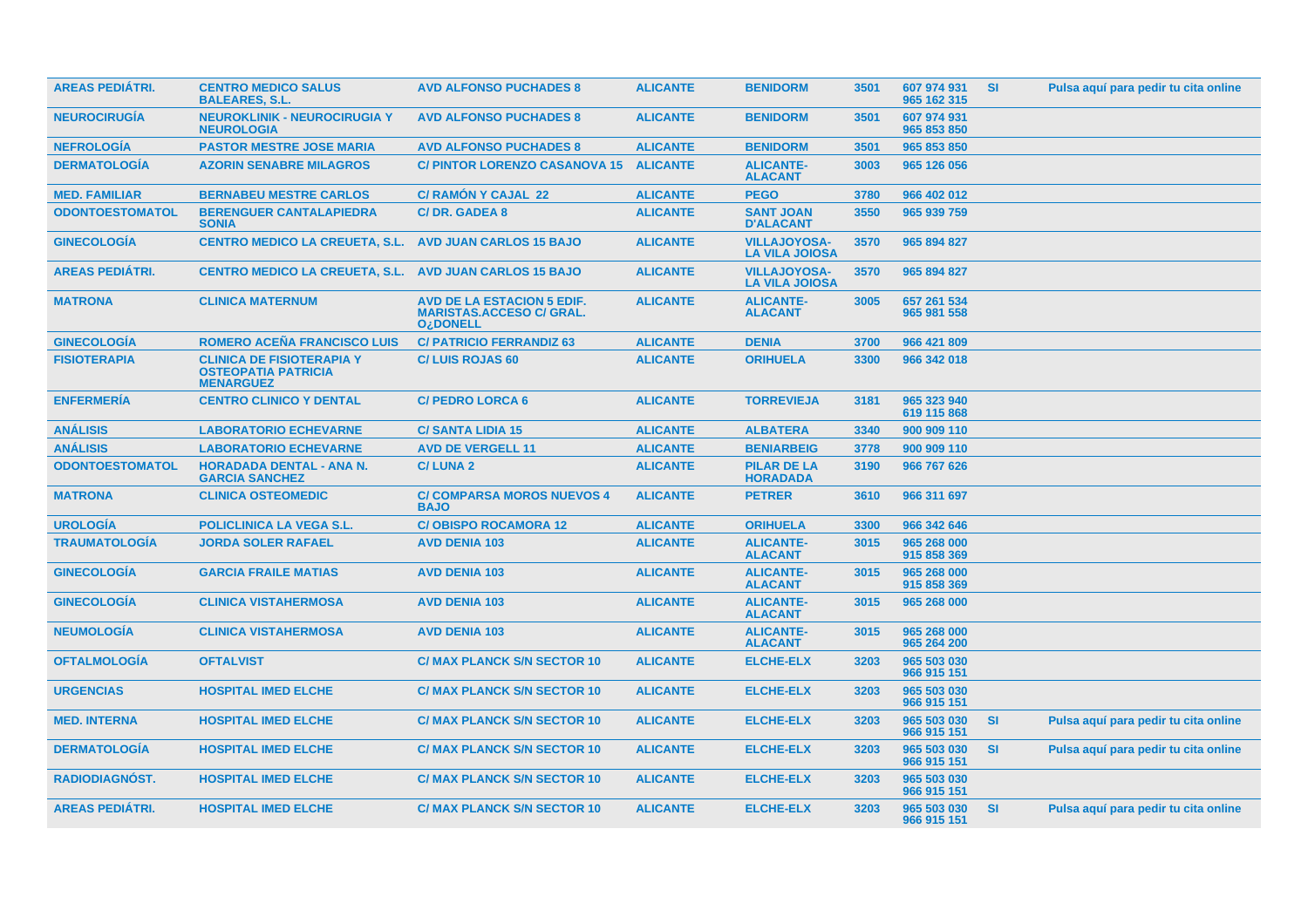| <b>TRAUMATOLOGIA</b>   | <b>CLINICA MAISONNAVE</b>                             | <b>AVD MAISSONAVE 36 PISO 2º</b>                                          | <b>ALICANTE</b> | <b>ALICANTE-</b><br><b>ALACANT</b> | 3003 | 965 134 750                |           |                                      |
|------------------------|-------------------------------------------------------|---------------------------------------------------------------------------|-----------------|------------------------------------|------|----------------------------|-----------|--------------------------------------|
| <b>NEUMOLOGIA</b>      | <b>CLINICA VISTAHERMOSA</b>                           | <b>AVD DENIA 76 EDIFICIO</b><br><b>VISTAHERMOSA</b>                       | <b>ALICANTE</b> | <b>ALICANTE-</b><br><b>ALACANT</b> | 3015 | 965 233 130<br>966 709 312 |           |                                      |
| <b>PODOLOGÍA</b>       | <b>CAMPILLO SILVA JOSE MANUEL</b>                     | <b>C/ESPRONCEDA 81 DERECHA</b>                                            | <b>ALICANTE</b> | <b>ELCHE-ELX</b>                   | 3204 | 966 225 512                |           |                                      |
| <b>MED. FAMILIAR</b>   | <b>JUAREZ CERDA MIGUEL ANGEL</b>                      | <b>AVD DE LA ESTACIÓN 25 PISO 1º-</b><br><b>LETRA A</b>                   | <b>ALICANTE</b> | <b>ALICANTE-</b><br><b>ALACANT</b> | 3003 | 966 044 689                |           |                                      |
| <b>LOGOPEDIA</b>       | <b>CARRASCO DIAZ MARIA</b><br><b>CONCEPCION</b>       | <b>AVD DE PALMELA 27</b>                                                  | <b>ALICANTE</b> | <b>JAVEA-XABIA</b>                 | 3730 | 656 250 321                |           |                                      |
| <b>MED. FAMILIAR</b>   | <b>TROUILLEZ BRIGITTE</b>                             | <b>AVD DE PALMELA 27</b>                                                  | <b>ALICANTE</b> | <b>JAVEA-XABIA</b>                 | 3730 | 629 655 730<br>628 132 416 |           |                                      |
| <b>PSICOLOGÍA</b>      | <b>CLINICA ESPASANA</b>                               | <b>C/ POETA HASSAN RASHID 1</b>                                           | <b>ALICANTE</b> | <b>VILLENA</b>                     | 3400 | 965 348 421                |           |                                      |
| <b>CIRUGÍA GENERAL</b> | <b>CLINICA ESPASANA</b>                               | <b>C/ POETA HASSAN RASHID 1</b>                                           | <b>ALICANTE</b> | <b>VILLENA</b>                     | 3400 | 965 348 421                |           |                                      |
| <b>AREAS PEDIÁTRI.</b> | <b>CENTRO MEDICO QUIRONSALUD</b><br><b>SANTA POLA</b> | C/ SAN JOSE 13 ESQ. CALLE<br><b>MARQUES DE MOLINS</b>                     | <b>ALICANTE</b> | <b>SANTA POLA</b>                  | 3130 | 965 413 364                |           |                                      |
| <b>ANÁLISIS</b>        | <b>LABORATORIO ECHEVARNE</b>                          | <b>C/SAN MATEO 24 FARMACIA SAN</b><br><b>MATEO - EXTENSION 1 TELEFONO</b> | <b>ALICANTE</b> | <b>ALICANTE-</b><br><b>ALACANT</b> | 3013 | 900 909 110                |           |                                      |
| <b>GINECOLOGÍA</b>     | <b>CMVC CAMPOAMOR</b>                                 | <b>AVD LAS ADELFAS 45</b>                                                 | <b>ALICANTE</b> | <b>ORIHUELA</b>                    | 3189 | 965 323 520<br>965 322 280 |           |                                      |
| <b>ENFERMERÍA</b>      | <b>CMVC CAMPOAMOR</b>                                 | <b>AVD LAS ADELFAS 45</b>                                                 | <b>ALICANTE</b> | <b>ORIHUELA</b>                    | 3189 | 965 323 520<br>965 322 280 |           |                                      |
| <b>ANÁLISIS</b>        | <b>LABORATORIO ECHEVARNE</b>                          | <b>AVD ALFONSO X EL SABIO 27</b>                                          | <b>ALICANTE</b> | <b>ALICANTE-</b><br><b>ALACANT</b> | 3001 | 900 909 110                |           |                                      |
| <b>O.R.L.</b>          | <b>POLICLINICO SAN CARLOS JAVEA</b>                   | C/NANCY 3-5                                                               | <b>ALICANTE</b> | <b>JAVEA-XABIA</b>                 | 3730 | 966 470 162                |           |                                      |
| <b>DIETÉT/NUTRIC.</b>  | <b>CENTRO UNO</b>                                     | C/ GENERAL LACY 13 PISO 2º IZQ.                                           | <b>ALICANTE</b> | <b>ALICANTE-</b><br><b>ALACANT</b> | 3003 | 965 049 795<br>685 135 980 |           |                                      |
| <b>MATRONA</b>         | <b>TORREGROSA GOMEZ ANA</b>                           | <b>C/SAN LORENZO 17</b>                                                   | <b>ALICANTE</b> | <b>ALCOY-ALCOI</b>                 | 3801 | 965 547 026                |           |                                      |
| <b>ANÁLISIS</b>        | <b>CARBONELL MARTINEZ JAIME</b><br><b>JUAN</b>        | <b>AVD CONSTITUCION 10</b>                                                | <b>ALICANTE</b> | <b>ASPE</b>                        | 3680 | 965 493 789                |           |                                      |
| <b>PUERICULTURA</b>    | <b>POLICLINICA MAIO</b>                               | <b>AVD MAESTRO JOSE GARBERI 11</b>                                        | <b>ALICANTE</b> | <b>ALICANTE-</b><br><b>ALACANT</b> | 3540 | 966 667 315                |           |                                      |
| <b>LOGOPEDIA</b>       | <b>ALTEA SALUT</b>                                    | <b>C/VENTS VIUS 6</b>                                                     | <b>ALICANTE</b> | <b>ALTEA</b>                       | 3590 | 966 235 446<br>649 670 743 |           |                                      |
| <b>PSICOLOGIA</b>      | <b>PSICOLOGIA ESPIRAL</b>                             | <b>AVD COMUNIDAD VALENCIANA 7</b><br><b>RESIDENCIAL CIBELES, LOCAL1</b>   | <b>ALICANTE</b> | <b>BENIDORM</b>                    | 3503 | 699 419 953<br>699 419 537 |           |                                      |
| <b>LOGOPEDIA</b>       | <b>GARCIA PERAZAGUA ARANCHA</b>                       | <b>C/VELAZQUEZ 11</b>                                                     | <b>ALICANTE</b> | <b>BENIDORM</b>                    | 3502 | 686 229 677<br>966 801 810 |           |                                      |
| <b>UROLOGÍA</b>        | <b>HOSPITAL IMED ELCHE</b>                            | <b>AVD ROSA MAZÓN VALERO S/N</b><br><b>CLINICA IMED ELCHE</b>             | <b>ALICANTE</b> | <b>TORREVIEJA</b>                  | 3184 | 966 817 406<br>966 817 405 |           |                                      |
| <b>DERMATOLOGIA</b>    | <b>HOSPITAL IMED ELCHE</b>                            | <b>AVD ROSA MAZÓN VALERO S/N</b><br><b>CLÍNICA IMED ELCHE</b>             | <b>ALICANTE</b> | <b>TORREVIEJA</b>                  | 3184 | 966 817 406<br>966 817 405 | <b>SI</b> | Pulsa aquí para pedir tu cita online |
| <b>MED. FAMILIAR</b>   | <b>CENTRO MEDICO ELDA</b>                             | <b>AVD DE LOS TILOS 13</b>                                                | <b>ALICANTE</b> | <b>ELDA</b>                        | 3600 | 966 195 959                |           |                                      |
| <b>TRAUMATOLOGÍA</b>   | <b>CENTRO MEDICO ELDA</b>                             | <b>AVD DE LOS TILOS 13</b>                                                | <b>ALICANTE</b> | <b>ELDA</b>                        | 3600 | 966 195 959                |           |                                      |
| <b>PODOLOGÍA</b>       | <b>ORTOCENTRO</b>                                     | <b>C/FEDERIO SOTO 5</b>                                                   | <b>ALICANTE</b> | <b>ALICANTE-</b><br><b>ALACANT</b> | 3004 | 965 142 186<br>609 656 536 |           |                                      |
| <b>PSICOLOGÍA</b>      | <b>TYCHE PSICOLOGIA CLINICA</b>                       | <b>C/SAN FERNANDO 53</b>                                                  | <b>ALICANTE</b> | <b>ALICANTE-</b><br><b>ALACANT</b> | 3001 | 619 187 825                |           |                                      |
| <b>ODONTOESTOMATOL</b> | <b>CASTILLO RUANO CARLOS</b>                          | <b>AVD ESPAÑA 3 CLÍNICA DENTAL</b><br><b>CASTILLO</b>                     | <b>ALICANTE</b> | <b>ORIHUELA</b>                    | 3300 | 965 303 005                |           |                                      |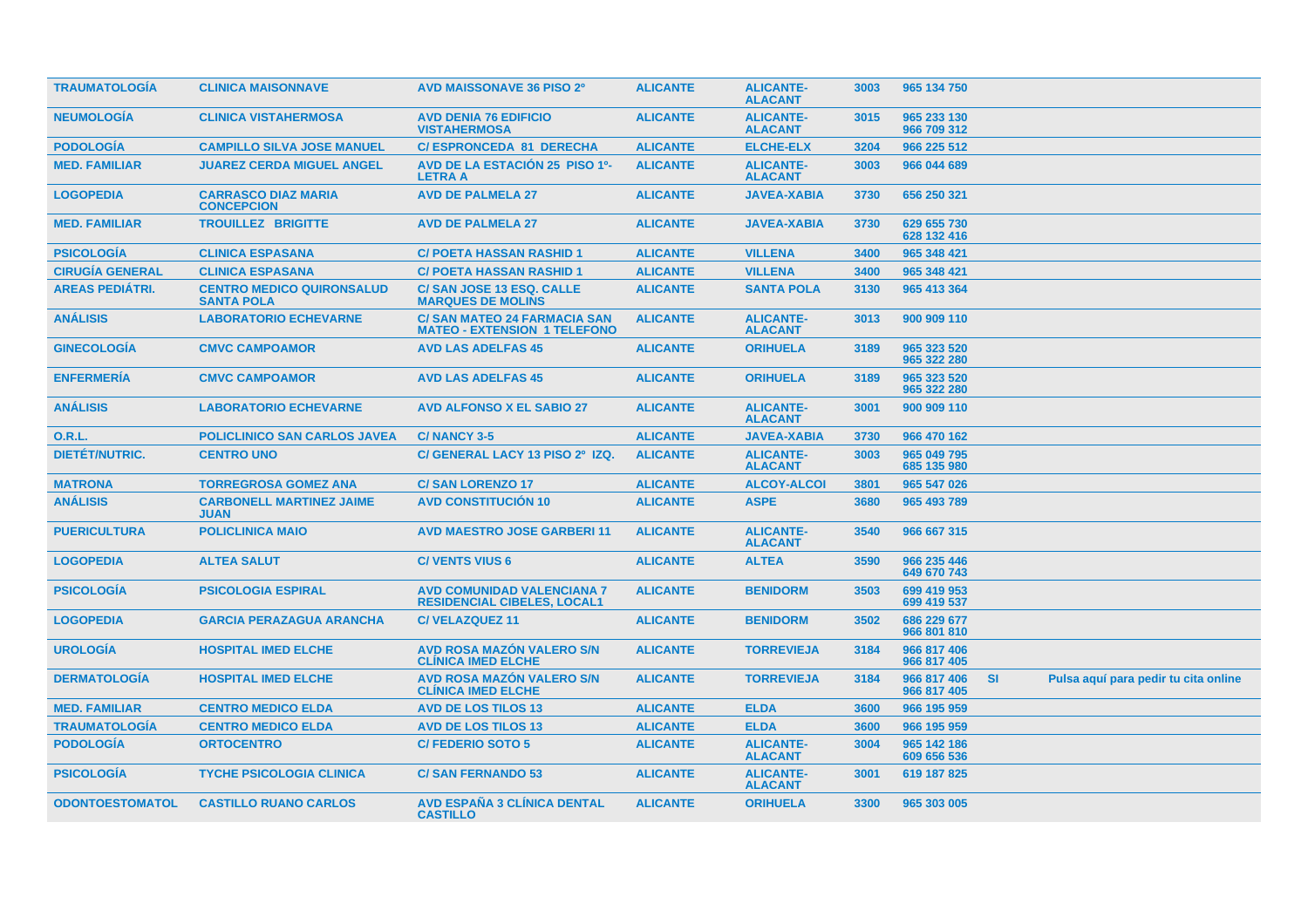| <b>FISIOTERAPIA</b>    | <b>CENTRE DE FISIOTERAPIA</b><br><b>FISIOMAR</b>           | <b>C/ MARQUES DE MOLINS 33</b>  | <b>ALICANTE</b> | <b>SANTA POLA</b>                  | 3130 | 966 691 460<br>617 001 920 |  |
|------------------------|------------------------------------------------------------|---------------------------------|-----------------|------------------------------------|------|----------------------------|--|
| <b>PODOLOGÍA</b>       | centro médico quironsalud alicante                         | <b>C/ CRUZ DE PIEDRA 4</b>      | <b>ALICANTE</b> | <b>ALICANTE-</b><br><b>ALACANT</b> | 3015 | 966 972 900                |  |
| <b>CARDIOLOGÍA</b>     | centro médico quironsalud alicante                         | <b>C/ CRUZ DE PIEDRA 4</b>      | <b>ALICANTE</b> | <b>ALICANTE-</b><br><b>ALACANT</b> | 3015 | 966 972 900<br>679 445 685 |  |
| <b>REUMATOLOGÍA</b>    | centro médico quironsalud alicante                         | <b>C/ CRUZ DE PIEDRA 4</b>      | <b>ALICANTE</b> | <b>ALICANTE-</b><br><b>ALACANT</b> | 3015 | 966 972 900                |  |
| <b>HEMATOLOGÍA</b>     | centro médico quironsalud alicante                         | <b>C/ CRUZ DE PIEDRA 4</b>      | <b>ALICANTE</b> | <b>ALICANTE-</b><br><b>ALACANT</b> | 3015 | 966 972 900<br>679 445 685 |  |
| <b>ANESTESIOLOGÍA</b>  | centro médico quironsalud alicante                         | <b>C/ CRUZ DE PIEDRA 4</b>      | <b>ALICANTE</b> | <b>ALICANTE-</b><br><b>ALACANT</b> | 3015 | 966 972 900<br>679 445 685 |  |
| <b>NEUROFISIOLOGÍA</b> | centro médico quironsalud alicante                         | <b>C/ CRUZ DE PIEDRA 4</b>      | <b>ALICANTE</b> | <b>ALICANTE-</b><br><b>ALACANT</b> | 3015 | 966 972 900<br>679 445 685 |  |
| <b>TRAUMATOLOGIA</b>   | centro médico quironsalud alicante                         | <b>C/ CRUZ DE PIEDRA 4</b>      | <b>ALICANTE</b> | <b>ALICANTE-</b><br><b>ALACANT</b> | 3015 | 966 972 900                |  |
| <b>MED. FAMILIAR</b>   | <b>ILLUECA SANCHIS JUAN ALBERTO</b>                        | <b>C/ ALICANTE 5 BAJO</b>       | <b>ALICANTE</b> | <b>BENISSA</b>                     | 3720 | 644 741 735                |  |
| <b>FISIOTERAPIA</b>    | <b>INSTITUTO BAZAN S.L.</b>                                | <b>C/BARBERA Y COLLAR 20</b>    | <b>ALICANTE</b> | <b>ELDA</b>                        | 3600 | 965 380 655                |  |
| <b>ANÁLISIS</b>        | <b>LABORATORIO ECHEVARNE</b>                               | <b>C/NUEVE DE OCTUBRE 10</b>    | <b>ALICANTE</b> | <b>IBI</b>                         | 3440 | 900 909 110                |  |
| <b>CIRUGÍA GENERAL</b> | <b>MEDILASER, S.L.</b>                                     | <b>C/ JOAQUIN CORONEL 39</b>    | <b>ALICANTE</b> | <b>ELDA</b>                        | 3600 | 965 394 262                |  |
| <b>UROLOGÍA</b>        | <b>CENTRO MEDICO LOS ANGELES</b>                           | <b>C/ JOAQUIN CORONEL 39</b>    | <b>ALICANTE</b> | <b>ELDA</b>                        | 3600 | 965 394 262<br>965 395 106 |  |
| <b>TRAUMATOLOGÍA</b>   | <b>LOPEZ ARTACHO HECTOR</b><br><b>HORACIO</b>              | <b>AVD EUROPA 8</b>             | <b>ALICANTE</b> | <b>BENIDORM</b>                    | 3503 | 965 857 648<br>965 850 393 |  |
| <b>CARDIOLOGÍA</b>     | <b>CENTRO CLINICO DENIA, S.L.</b>                          | <b>C/BENIARMUT1</b>             | <b>ALICANTE</b> | <b>DENIA</b>                       | 3700 | 965 787 991<br>966 465 322 |  |
| <b>ALERGOLOGÍA</b>     | <b>SASTRE SASTRE ANGEL</b>                                 | <b>C/BENIARMUT1</b>             | <b>ALICANTE</b> | <b>DENIA</b>                       | 3700 | 966 465 322<br>966 435 322 |  |
| <b>GINECOLOGÍA</b>     | <b>VICENTA DOMENECH Y JOSE</b><br><b>MARIA JULIAN C.B.</b> | <b>C/BENIARMUT1</b>             | <b>ALICANTE</b> | <b>DENIA</b>                       | 3700 | 965 787 991<br>966 435 322 |  |
| <b>FISIOTERAPIA</b>    | <b>CENTRO CLINICO DENIA, S.L.</b>                          | <b>C/BENIARMUT1</b>             | <b>ALICANTE</b> | <b>DENIA</b>                       | 3700 | 966 435 322                |  |
| <b>MED. FAMILIAR</b>   | <b>CENTRO CLINICO DENIA, S.L.</b>                          | <b>C/BENIARMUT1</b>             | <b>ALICANTE</b> | <b>DENIA</b>                       | 3700 | 965 787 991<br>966 435 322 |  |
| <b>GINECOLOGÍA</b>     | <b>GARCIA FRAILE MATIAS</b>                                | <b>C/DOCTOR RAMÓN Y CAJAL 3</b> | <b>ALICANTE</b> | <b>ALICANTE-</b><br><b>ALACANT</b> | 3001 | 965 209 008                |  |
| <b>OFTALMOLOGÍA</b>    | <b>CLINICA OFTALMOLOGICA DRES.</b><br><b>ORTUÑO</b>        | <b>C/OBISPO ROCAMORA 6</b>      | <b>ALICANTE</b> | <b>ORIHUELA</b>                    | 3300 | 965 301 297                |  |
| <b>UROLOGÍA</b>        | <b>LLORET JIMENEZ BARTOLOME</b>                            | <b>AVD DENIA 78</b>             | <b>ALICANTE</b> | <b>ALICANTE-</b><br><b>ALACANT</b> | 3016 | 965 162 200                |  |
| <b>ENDOCRINOLOGÍA</b>  | <b>HOSPITAL VITHAS MEDIMAR</b><br><b>INTERNACIONAL</b>     | <b>AVD DENIA 78</b>             | <b>ALICANTE</b> | <b>ALICANTE-</b><br><b>ALACANT</b> | 3016 | 965 162 200                |  |
| <b>CIRUGÍA GENERAL</b> | <b>ROCAMORA SERRA JUAN</b>                                 | <b>AVD DENIA 78</b>             | <b>ALICANTE</b> | <b>ALICANTE-</b><br><b>ALACANT</b> | 3016 | 965 162 200                |  |
| <b>ENFERMERÍA</b>      | <b>HOSPITAL VITHAS MEDIMAR</b><br><b>INTERNACIONAL</b>     | <b>AVD DENIA 78</b>             | <b>ALICANTE</b> | <b>ALICANTE-</b><br><b>ALACANT</b> | 3016 | 965 162 200                |  |
| <b>UROLOGÍA</b>        | <b>SANCHEZ MARCOS, MANUEL</b>                              | <b>AVD DENIA 78</b>             | <b>ALICANTE</b> | <b>ALICANTE-</b><br><b>ALACANT</b> | 3016 | 965 162 200                |  |
| <b>TRAUMATOLOGÍA</b>   | <b>CALDERON ARNEDO, ANTONIO</b>                            | <b>AVD DENIA 78</b>             | <b>ALICANTE</b> | <b>ALICANTE-</b><br><b>ALACANT</b> | 3016 | 965 162 200                |  |
| <b>DIGESTIVO</b>       | <b>HOSPITAL VITHAS MEDIMAR</b><br><b>INTERNACIONAL</b>     | <b>AVD DENIA 78</b>             | <b>ALICANTE</b> | <b>ALICANTE-</b><br><b>ALACANT</b> | 3016 | 965 162 200                |  |
|                        |                                                            |                                 |                 |                                    |      |                            |  |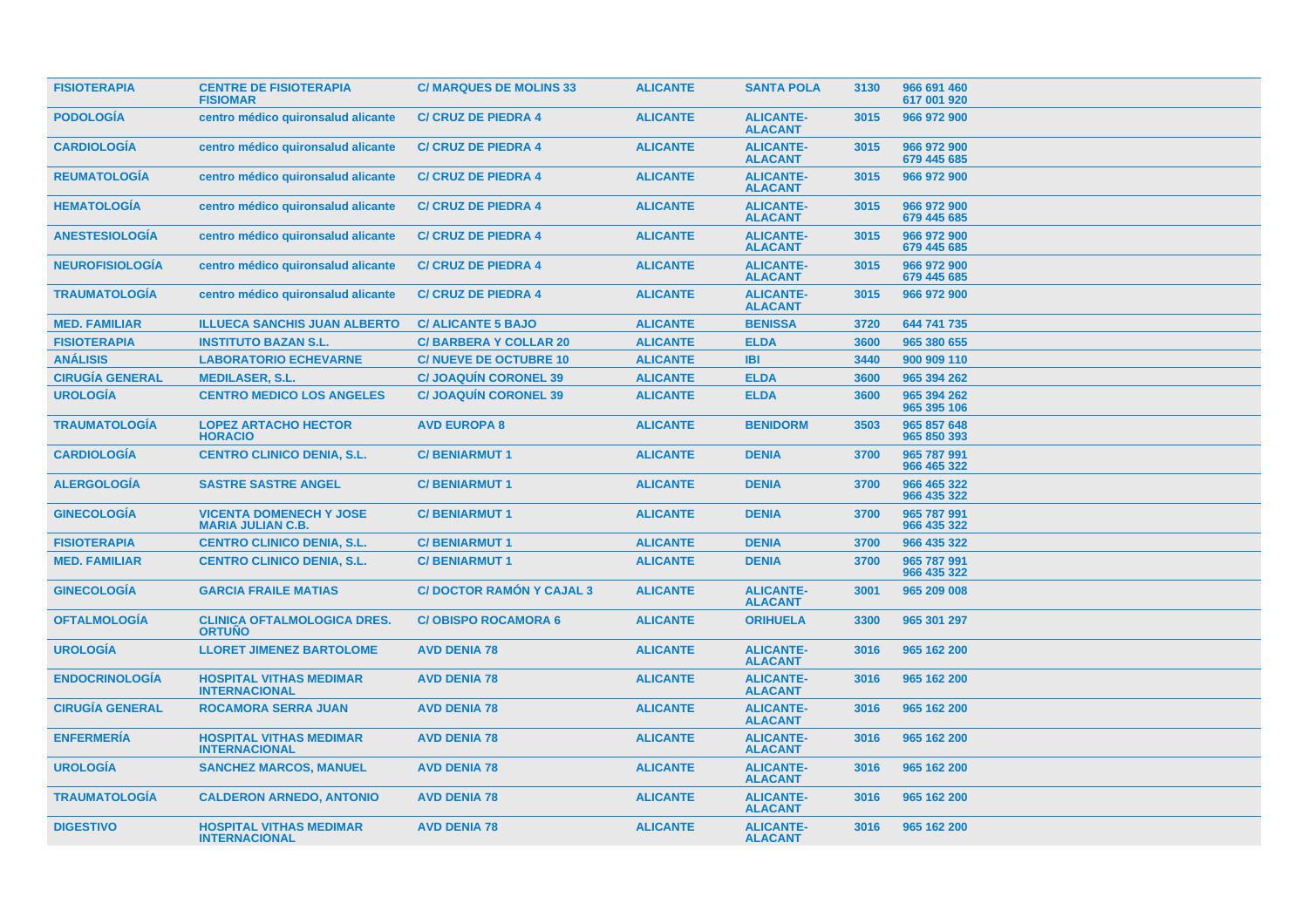| <b>MED. FAMILIAR</b>   | <b>FENOY SORIANO ANGEL</b>                                 | <b>C/AZORIN16</b>                                | <b>ALICANTE</b> | <b>TORREVIEJA</b>                  | 3180 | 965 710 776                |
|------------------------|------------------------------------------------------------|--------------------------------------------------|-----------------|------------------------------------|------|----------------------------|
| <b>PSIQUIATRÍA</b>     | <b>ANA PURA S.L.</b>                                       | <b>AVD TEODOMIRO 1</b>                           | <b>ALICANTE</b> | <b>ORIHUELA</b>                    | 3300 | 966 343 345<br>965 986 829 |
| <b>ENFERMERÍA</b>      | <b>VIDAL AGULLO ANDREA</b>                                 | <b>C/MAYOR 12</b>                                | <b>ALICANTE</b> | <b>SANTA POLA</b>                  | 3130 | 965 415 242                |
| <b>ANÁLISIS</b>        | <b>LABORATORIO ROSA POLO</b>                               | <b>AVD NOVELDA 56</b>                            | <b>ALICANTE</b> | <b>ALICANTE-</b><br><b>ALACANT</b> | 3010 | 965 253 434                |
| <b>REUMATOLOGÍA</b>    | <b>RUIZ DE LA TORRE TROS DE</b><br><b>ILARDUYA RICARDO</b> | <b>C/OLIVER 55 SANATORIO SAN</b><br><b>JORGE</b> | <b>ALICANTE</b> | <b>ALCOY-ALCOI</b>                 | 3802 | 965 330 400                |
| <b>ANÁLISIS</b>        | <b>CARBONELL MARTINEZ JAIME</b><br><b>JUAN</b>             | <b>AVD REI JAUME 138</b>                         | <b>ALICANTE</b> | <b>BENIDORM</b>                    | 3500 | 965 865 750                |
| <b>ENDOCRINOLOGÍA</b>  | <b>RODRIGUEZ SELLES FRANCISCO</b><br><b>JOSE</b>           | <b>C/BISBE ORBERA 12</b>                         | <b>ALICANTE</b> | <b>ALCOY-ALCOI</b>                 | 3801 | 965 545 222                |
| <b>MED. FAMILIAR</b>   | <b>BENACLINIC</b>                                          | <b>PLZ NAVARRO RODRIGO 12</b>                    | <b>ALICANTE</b> | <b>ALICANTE-</b><br><b>ALACANT</b> | 3007 | 965 920 703<br>965 133 400 |
| <b>ODONTOESTOMATOL</b> | <b>FRANCISCO ASENSIO MIRA</b>                              | <b>C/NUESTRA SEÑORA DE LA FE 21</b>              | <b>ALICANTE</b> | <b>NOVELDA</b>                     | 3660 | 965 605 387                |
| <b>ENDOCRINOLOGIA</b>  | <b>VENCES BENITO LUIS FERNANDO</b>                         | <b>AVD TEODOMIRO 14</b>                          | <b>ALICANTE</b> | <b>ORIHUELA</b>                    | 3300 | 965 302 839                |
| <b>URGENCIAS</b>       | <b>SANATORIO SAN JORGE</b>                                 | C/OLIVER 55                                      | <b>ALICANTE</b> | <b>ALCOY-ALCOI</b>                 | 3802 | 965 330 400<br>965 330 480 |
| <b>OFTALMOLOGÍA</b>    | <b>GONZALEZ CANTOS OBDULIO</b>                             | <b>C/OLIVER 55</b>                               | <b>ALICANTE</b> | <b>ALCOY-ALCOI</b>                 | 3802 | 625 663 001<br>965 330 400 |
| <b>ANESTESIOLOGIA</b>  | <b>CENTRO MEDICO SALUS</b><br><b>BALEARES, S.L.</b>        | <b>PLZ DOCTOR GOMEZ ULLA 15</b>                  | <b>ALICANTE</b> | <b>ALICANTE-</b><br><b>ALACANT</b> | 3013 | 965 134 750<br>965 201 100 |
| <b>UROLOGÍA</b>        | <b>HOSPITAL VITHAS PERPETUO</b><br><b>INTERNACIONAL</b>    | <b>PLZ DOCTOR GÓMEZ ULLA 15</b>                  | <b>ALICANTE</b> | <b>ALICANTE-</b><br><b>ALACANT</b> | 3013 | 965 201 100<br>965 230 200 |
| <b>C. CARDIOVASC.</b>  | <b>HOSPITAL VITHAS PERPETUO</b><br><b>INTERNACIONAL</b>    | <b>PLZ DOCTOR GÓMEZ ULLA 15</b>                  | <b>ALICANTE</b> | <b>ALICANTE-</b><br><b>ALACANT</b> | 3013 | 965 201 100<br>965 230 200 |
| <b>ANESTESIOLOGIA</b>  | <b>SERVICIOS ANESTESICOS</b><br><b>ALICANTE</b>            | <b>PLZ DOCTOR GÓMEZ ULLA 15</b>                  | <b>ALICANTE</b> | <b>ALICANTE-</b><br><b>ALACANT</b> | 3013 | 965 230 300<br>965 201 100 |
| <b>TRAUMATOLOGÍA</b>   | <b>GIMENO ABAD JOSE IGNACIO</b>                            | <b>PLZ DOCTOR GÓMEZ ULLA 15</b>                  | <b>ALICANTE</b> | <b>ALICANTE-</b><br><b>ALACANT</b> | 3013 | 965 134 750<br>965 201 100 |
| RADIODIAGNÓST.         | <b>HOSPITAL VITHAS PERPETUO</b><br><b>INTERNACIONAL</b>    | <b>PLZ DOCTOR GÓMEZ ULLA 15</b>                  | <b>ALICANTE</b> | <b>ALICANTE-</b><br><b>ALACANT</b> | 3013 | 965 201 100                |
| <b>UROLOGÍA</b>        | <b>HOSPITAL VITHAS PERPETUO</b><br><b>INTERNACIONAL</b>    | <b>PLZ DOCTOR GÓMEZ ULLA 15</b>                  | <b>ALICANTE</b> | <b>ALICANTE-</b><br><b>ALACANT</b> | 3013 | 965 201 100                |
| <b>ANESTESIOLOGÍA</b>  | <b>ARRARTE AYUSO PAULA</b>                                 | <b>PLZ DOCTOR GÓMEZ ULLA 15</b>                  | <b>ALICANTE</b> | <b>ALICANTE-</b><br><b>ALACANT</b> | 3013 | 965 201 100                |
| <b>AREAS PEDIÁTRI.</b> | <b>HOSPITAL VITHAS PERPETUO</b><br><b>INTERNACIONAL</b>    | <b>PLZ DOCTOR GOMEZ ULLA 15</b>                  | <b>ALICANTE</b> | <b>ALICANTE-</b><br><b>ALACANT</b> | 3013 | 965 144 890<br>965 201 100 |
| <b>C. PEDIÁTRICA</b>   | <b>MIRA NAVARRO JESUS</b>                                  | <b>PLZ DOCTOR GOMEZ ULLA 15</b>                  | <b>ALICANTE</b> | <b>ALICANTE-</b><br><b>ALACANT</b> | 3013 | 965 134 750<br>965 201 100 |
| <b>TRAUMATOLOGÍA</b>   | <b>ALCALA SANTAELLA ORIA DE</b><br><b>RUEDA RAFAEL</b>     | <b>PLZ DOCTOR GÓMEZ ULLA 15</b>                  | <b>ALICANTE</b> | <b>ALICANTE-</b><br><b>ALACANT</b> | 3013 | 965 134 750<br>965 201 100 |
| <b>URGENCIAS</b>       | <b>POLICLINICO SAN CARLOS</b>                              | C/ LES MADRIGUERES SUD S/N A-14 ALICANTE         |                 | <b>DENIA</b>                       | 3700 | 965 781 550                |
| <b>O.R.L.</b>          | <b>POLICLINICO SAN CARLOS</b>                              | C/ LES MADRIGUERES SUD S/N A-14 ALICANTE         |                 | <b>DENIA</b>                       | 3700 | 965 781 550                |
| <b>ANESTESIOLOGÍA</b>  | <b>POLICLINICO SAN CARLOS</b>                              | C/ LES MADRIGUERES SUD S/N A-14 ALICANTE         |                 | <b>DENIA</b>                       | 3700 | 965 781 550                |
| <b>C. VASCULAR</b>     | <b>POLICLINICO SAN CARLOS</b>                              | C/ LES MADRIGUERES SUD S/N A-14 ALICANTE         |                 | <b>DENIA</b>                       | 3700 | 965 781 550                |
| <b>ENFERMERÍA</b>      | <b>CENTRO CLINICO EL PLA</b>                               | <b>C/ GABRIEL MIRÓ 25</b>                        | <b>ALICANTE</b> | <b>ELCHE-ELX</b>                   | 3201 | 966 672 219<br>965 443 133 |
| <b>GINECOLOGIA</b>     | <b>LOPEZ MOLINA JUAN BAUTISTA</b>                          | <b>RBL MÉNDEZ NÚÑEZ 43</b>                       | <b>ALICANTE</b> | <b>ALICANTE-</b><br><b>ALACANT</b> | 3002 | 965 215 890                |
|                        |                                                            |                                                  |                 |                                    |      |                            |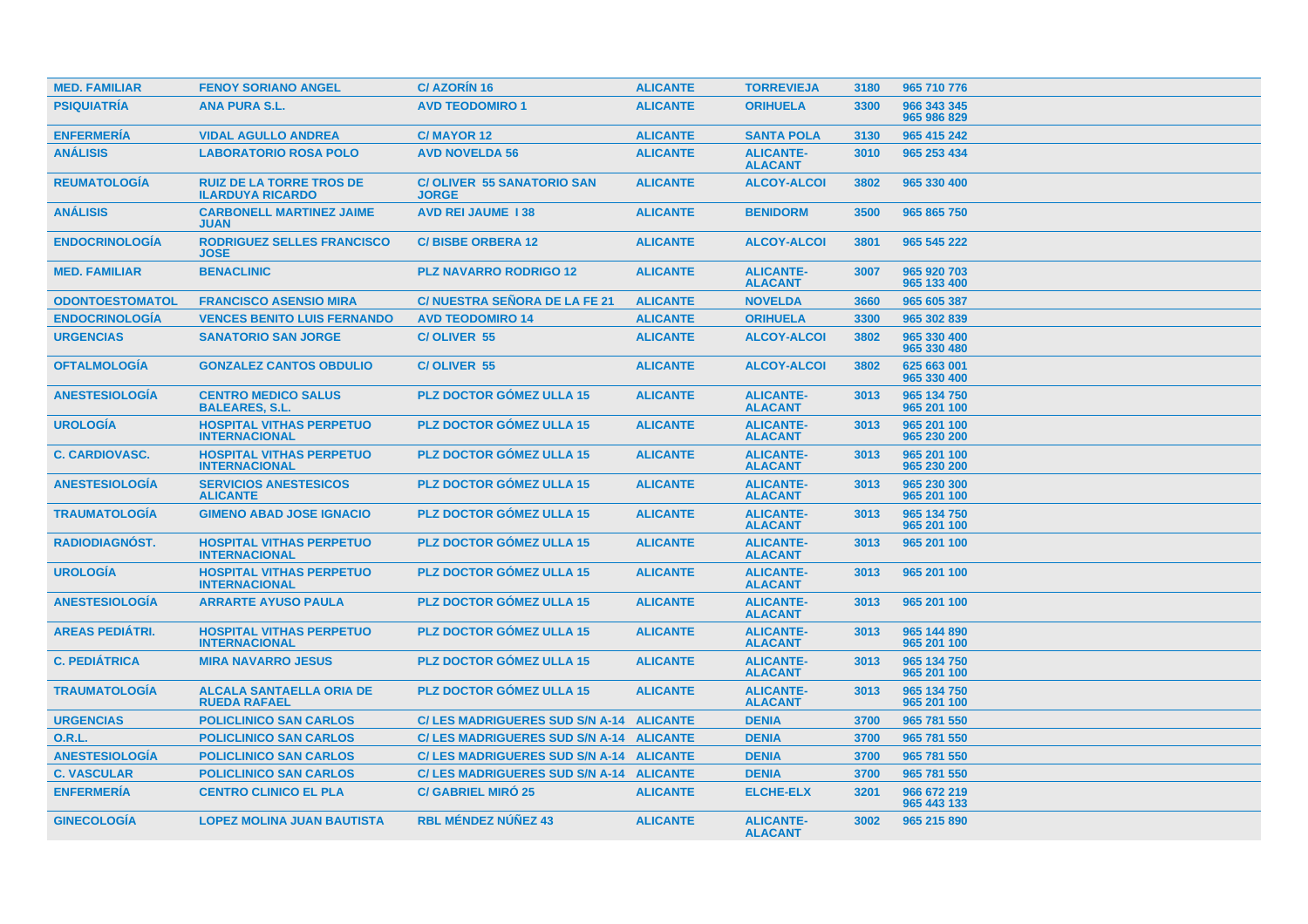| <b>MED. FAMILIAR</b>  | <b>CLINICA CENTRO ALCOY</b>                                   | <b>C/ POETA JOAN VALLS 21</b>     | <b>ALICANTE</b> | <b>ALCOY-ALCOI</b>                           | 3803 | 966 332 005<br>622 144 009 |           |                                      |
|-----------------------|---------------------------------------------------------------|-----------------------------------|-----------------|----------------------------------------------|------|----------------------------|-----------|--------------------------------------|
| <b>ANÁLISIS</b>       | <b>HOSPITAL QUIRONSALUD</b><br><b>TORREVIEJA</b>              | POL PARTIDA DE LA LOMA S/N        | <b>ALICANTE</b> | <b>TORREVIEJA</b>                            | 3184 | 966 921 313                |           |                                      |
| <b>REUMATOLOGIA</b>   | <b>HOSPITAL QUIRONSALUD</b><br><b>TORREVIEJA</b>              | <b>POL PARTIDA DE LA LOMA S/N</b> | <b>ALICANTE</b> | <b>TORREVIEJA</b>                            | 3184 | 966 921 313                |           |                                      |
| <b>MED. FAMILIAR</b>  | POLICLINICA MUTXAMEL, S.L.                                    | <b>AVD CARLOS SOLER 10</b>        | <b>ALICANTE</b> | <b>ALICANTE-</b><br><b>ALACANT</b>           | 3110 | 965 952 361                |           |                                      |
| <b>ENFERMERIA</b>     | <b>POLICLINICA MUTXAMEL, S.L.</b>                             | <b>AVD CARLOS SOLER 10</b>        | <b>ALICANTE</b> | <b>ALICANTE-</b><br><b>ALACANT</b>           | 3110 | 965 952 361                |           |                                      |
| <b>ANÁLISIS</b>       | <b>CARBONELL MARTINEZ JAIME</b><br><b>JUAN</b>                | <b>AVD CARLOS SOLER 10</b>        | <b>ALICANTE</b> | <b>ALICANTE-</b><br><b>ALACANT</b>           | 3110 | 965 952 361                |           |                                      |
| <b>PSICOLOGÍA</b>     | <b>CENTRO MEDICO SALUS</b><br><b>BALEARES, S.L.</b>           | <b>AVD ALFONSO PUCHADES 8</b>     | <b>ALICANTE</b> | <b>BENIDORM</b>                              | 3501 | 607 974 931<br>965 844 533 |           |                                      |
| <b>NEUMOLOGIA</b>     | <b>CENTRO MEDICO SALUS</b><br><b>BALEARES, S.L.</b>           | <b>AVD ALFONSO PUCHADES 8</b>     | <b>ALICANTE</b> | <b>BENIDORM</b>                              | 3501 | 607 974 931<br>965 162 315 |           |                                      |
| <b>CARDIOLOGÍA</b>    | <b>CENTRO MEDICO SALUS</b><br><b>BALEARES, S.L.</b>           | <b>AVD ALFONSO PUCHADES 8</b>     | <b>ALICANTE</b> | <b>BENIDORM</b>                              | 3501 | 607 974 931<br>965 162 315 |           |                                      |
| <b>ONCOLOGIA</b>      | <b>CENTRO MEDICO SALUS</b><br><b>BALEARES, S.L.</b>           | <b>AVD ALFONSO PUCHADES 8</b>     | <b>ALICANTE</b> | <b>BENIDORM</b>                              | 3501 | 607 974 931<br>965 162 315 | <b>SI</b> | Pulsa aquí para pedir tu cita online |
| <b>GINECOLOGÍA</b>    | <b>5STARCLINIC - VAN HARMELEN,</b><br><b>SLP</b>              | <b>AVD ALFONSO PUCHADES 8</b>     | <b>ALICANTE</b> | <b>BENIDORM</b>                              | 3501 | 965 853 850                |           |                                      |
| <b>UROLOGÍA</b>       | <b>CENTRO MEDICO SALUS</b><br><b>BALEARES, S.L.</b>           | <b>AVD ALFONSO PUCHADES 8</b>     | <b>ALICANTE</b> | <b>BENIDORM</b>                              | 3501 | 607 974 931<br>965 162 315 | <b>SI</b> | Pulsa aquí para pedir tu cita online |
| <b>C. VASCULAR</b>    | <b>CENTRO MEDICO SALUS</b><br><b>BALEARES, S.L.</b>           | <b>AVD ALFONSO PUCHADES 8</b>     | <b>ALICANTE</b> | <b>BENIDORM</b>                              | 3501 | 965 844 533                |           |                                      |
| <b>FISIOTERAPIA</b>   | <b>CLINICA FISIOTERAPIA ATHENEA</b>                           | <b>C/ REYES CATOLICOS 2</b>       | <b>ALICANTE</b> | <b>ALICANTE-</b><br><b>ALACANT</b>           | 3003 | 965 924 054                |           |                                      |
| <b>MED. FAMILIAR</b>  | <b>FENOY SORIANO ANGEL</b>                                    | <b>AVD PAÍS VALENCIANO 29</b>     | <b>ALICANTE</b> | <b>GUARDAMAR</b><br><b>DEL SEGURA</b>        | 3140 | 966 727 520                |           |                                      |
| <b>O.R.L.</b>         | <b>CENTRO MEDICO LA CREUETA, S.L.</b>                         | <b>AVD JUAN CARLOS 15 BAJO</b>    | <b>ALICANTE</b> | <b>VILLAJOYOSA-</b><br><b>LA VILA JOIOSA</b> | 3570 | 965 894 827                |           |                                      |
| <b>MED. FAMILIAR</b>  | CENTRO MEDICO LA CREUETA, S.L. AVD JUAN CARLOS 15 BAJO        |                                   | <b>ALICANTE</b> | <b>VILLAJOYOSA-</b><br><b>LA VILA JOIOSA</b> | 3570 | 965 894 827                |           |                                      |
| <b>RADIODIAGNOST.</b> | CENTRO MEDICO LA CREUETA, S.L. AVD JUAN CARLOS 15 BAJO        |                                   | <b>ALICANTE</b> | <b>VILLAJOYOSA-</b><br><b>LA VILA JOIOSA</b> | 3570 | 965 894 827                |           |                                      |
| DIETÉT/NUTRIC.        | CENTRO MEDICO LA CREUETA, S.L. AVD JUAN CARLOS 15 BAJO        |                                   | <b>ALICANTE</b> | <b>VILLAJOYOSA-</b><br><b>LA VILA JOIOSA</b> | 3570 | 965 894 827                |           |                                      |
| <b>PSICOLOGÍA</b>     | <b>CENTRO MEDICO LA CREUETA, S.L. AVD JUAN CARLOS 15 BAJO</b> |                                   | <b>ALICANTE</b> | <b>VILLAJOYOSA-</b><br><b>LA VILA JOIOSA</b> | 3570 | 965 894 827                |           |                                      |
| <b>ANATOMOPATOLO.</b> | <b>ANDIMED</b>                                                | <b>AVD JUAN CARLOS 15 BAJO</b>    | <b>ALICANTE</b> | <b>VILLAJOYOSA-</b><br><b>LA VILA JOIOSA</b> | 3570 | 900 906 820                |           |                                      |
| <b>ENFERMERÍA</b>     | <b>CENTRO CLINICO DENIA, S.L.</b>                             | <b>AVD AMANECER 37</b>            | <b>ALICANTE</b> | <b>JAVEA-XABIA</b>                           | 3730 | 966 435 322                |           |                                      |
| <b>ANÁLISIS</b>       | <b>CENTRO MEDICO GANDIA</b>                                   | <b>AVD AMANECER 37</b>            | <b>ALICANTE</b> | <b>JAVEA-XABIA</b>                           | 3730 | 966 435 322                |           |                                      |
| <b>GINECOLOGÍA</b>    | <b>CENTRO CLINICO DENIA, S.L.</b>                             | <b>AVD AMANECER 37</b>            | <b>ALICANTE</b> | <b>JAVEA-XABIA</b>                           | 3730 | 966 435 322                |           |                                      |
| <b>UROLOGÍA</b>       | <b>CENTRO CLINICO DENIA, S.L.</b>                             | <b>AVD AMANECER 37</b>            | <b>ALICANTE</b> | <b>JAVEA-XABIA</b>                           | 3730 | 966 435 322                |           |                                      |
| <b>ENFERMERÍA</b>     | <b>CENTRO CLINICO DENIA, S.L.</b>                             | C/ MASNOU 36 BAJO-LOCAL 5         | <b>ALICANTE</b> | <b>CALP</b>                                  | 3710 | 966 420 162                |           |                                      |
| <b>PSICOLOGÍA</b>     | <b>GABINETE CETA</b>                                          | <b>AVD ALAMEDA 82</b>             | <b>ALICANTE</b> | <b>ALCOY-ALCOI</b>                           | 3803 | 965 336 184<br>676 141 571 |           |                                      |
| <b>MATRONA</b>        | <b>CLINICA MATERNUM</b>                                       | <b>C/SAN VICENTE 10</b>           | <b>ALICANTE</b> | <b>ELCHE-ELX</b>                             | 3202 | 657 261 534<br>965 981 558 |           |                                      |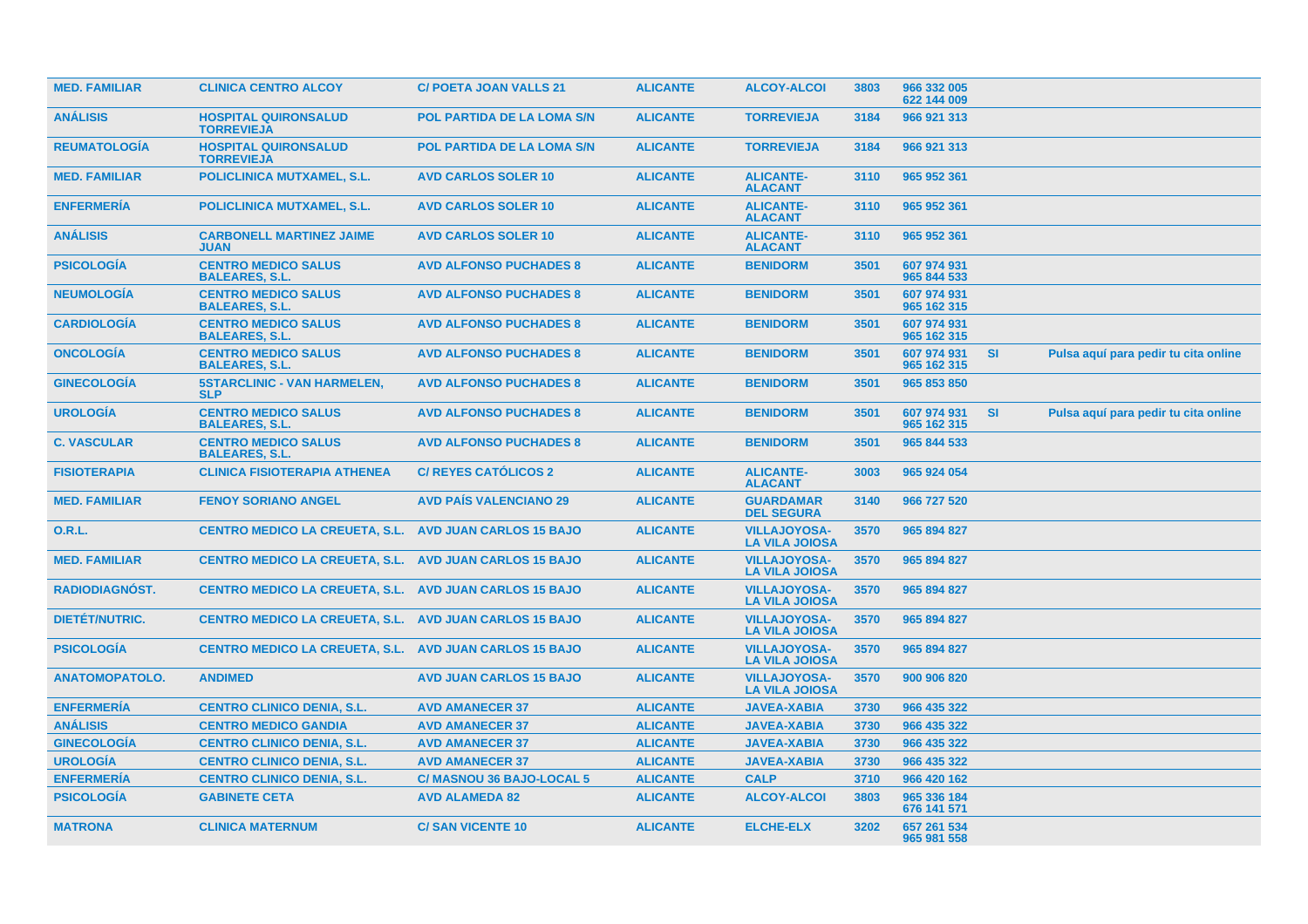| <b>FISIOTERAPIA</b>    | <b>ALONSO BARRANCO MARTA</b>                                  | C/ PI Y MARGALL 100 ELDA                                                    | <b>ALICANTE</b> | <b>ELDA</b>                          | 3600 | 966 982 188<br>660 596 941 |
|------------------------|---------------------------------------------------------------|-----------------------------------------------------------------------------|-----------------|--------------------------------------|------|----------------------------|
| <b>PODOLOGÍA</b>       | <b>CANO ARRIBI SANTIAGO</b>                                   | <b>C/SAN BARTOLOMÉ 90</b>                                                   | <b>ALICANTE</b> | <b>EL CAMPELLO</b>                   | 3560 | 966 372 428<br>660 174 260 |
| <b>LOGOPEDIA</b>       | <b>LOPEZ MORA GLORIA</b>                                      | <b>C/JOAQUIN CHAPAPRIETA 71</b>                                             | <b>ALICANTE</b> | <b>TORREVIEJA</b>                    | 3181 | 615 025 299<br>696 062 031 |
| <b>DIGESTIVO</b>       | <b>DE CARDENAS PLA RAMON</b>                                  | C/ POLICLINICO SAN CARLOS PTDA. ALICANTE<br><b>MADRIQUERES SUD A-14 S/N</b> |                 | <b>DENIA</b>                         | 3700 | 965 781 550                |
| <b>TRAUMATOLOGÍA</b>   | <b>ALCALA SANTAELLA ORIA DE</b><br><b>RUEDA RAFAEL</b>        | <b>C/ GENERAL ODONELL 16</b>                                                | <b>ALICANTE</b> | <b>ALICANTE-</b><br><b>ALACANT</b>   | 3003 | 965 212 947                |
| <b>FISIOTERAPIA</b>    | <b>FISIOTERAPIA Y REHABILITACION</b><br><b>CAMPELLO, S.L.</b> | <b>PLZ GARCÍA LORCA 2 LOCAL 1</b>                                           | <b>ALICANTE</b> | <b>EL CAMPELLO</b>                   | 3560 | 965 636 354                |
| <b>FISIOTERAPIA</b>    | <b>CLINICA OSTEOMEDIC</b>                                     | <b>C/ COMPARSA MOROS NUEVOS 4</b><br><b>BAJO</b>                            | <b>ALICANTE</b> | <b>PETRER</b>                        | 3610 | 966 311 697                |
| <b>MED. FAMILIAR</b>   | <b>POLICLINICA LA VEGA S.L.</b>                               | <b>C/OBISPO ROCAMORA 12</b>                                                 | <b>ALICANTE</b> | <b>ORIHUELA</b>                      | 3300 | 966 342 646                |
| <b>GINECOLOGÍA</b>     | <b>DR RAFAEL FRAILE PEREZ-</b><br><b>CUADRADO</b>             | <b>AVD DENIA 103</b>                                                        | <b>ALICANTE</b> | <b>ALICANTE-</b><br><b>ALACANT</b>   | 3015 | 965 248 558                |
| <b>MED. INTERNA</b>    | <b>CLINICA VISTAHERMOSA</b>                                   | <b>AVD DENIA 103</b>                                                        | <b>ALICANTE</b> | <b>ALICANTE-</b><br><b>ALACANT</b>   | 3015 | 965 268 000<br>965 264 200 |
| <b>C. PEDIÁTRICA</b>   | <b>CLINICA VISTAHERMOSA</b>                                   | <b>AVD DENIA 103</b>                                                        | <b>ALICANTE</b> | <b>ALICANTE-</b><br><b>ALACANT</b>   | 3015 | 965 268 000<br>965 264 200 |
| <b>UROLOGIA</b>        | <b>CLINICA VISTAHERMOSA</b>                                   | <b>AVD DENIA 103</b>                                                        | <b>ALICANTE</b> | <b>ALICANTE-</b><br><b>ALACANT</b>   | 3015 | 965 268 000<br>965 264 200 |
| <b>CIRUGÍA GENERAL</b> | <b>MARTINEZ ZARAGOZA JESUS</b>                                | <b>AVD DENIA 103</b>                                                        | <b>ALICANTE</b> | <b>ALICANTE-</b><br><b>ALACANT</b>   | 3015 | 966 709 312                |
| <b>CARDIOLOGIA</b>     | RODRIGUEZ ARGÜESO FRANCISCO<br><b>JAVIER</b>                  | <b>C/PINTOR CABRERA 8 CENTRO</b><br><b>MEDICO ESTACION</b>                  | <b>ALICANTE</b> | <b>ALICANTE-</b><br><b>ALACANT</b>   | 3003 | 965 125 500                |
| <b>PSIQUIATRIA</b>     | <b>HOSPITAL IMED ELCHE</b>                                    | <b>C/ MAX PLANCK S/N SECTOR 10</b>                                          | <b>ALICANTE</b> | <b>ELCHE-ELX</b>                     | 3203 | 965 503 030<br>966 915 151 |
| <b>ANATOMOPATOLO.</b>  | <b>CITOPATOLOGIA 2012 SLP</b>                                 | <b>PLZ SAN CRISTOBAL 7 ENTLO.</b>                                           | <b>ALICANTE</b> | <b>ALICANTE-</b><br><b>ALACANT</b>   | 3002 | 965 459 207<br>966 610 709 |
| <b>ODONTOESTOMATOL</b> | <b>ORTUÑO RODRIGUEZ JAIME</b>                                 | <b>C/ RONDA COLON 6</b>                                                     | <b>ALICANTE</b> | <b>JAVEA-XABIA</b>                   | 3730 | 966 461 306                |
| <b>PODOLOGÍA</b>       | <b>CLINICA MAISONNAVE</b>                                     | <b>AVD MAISSONAVE 36 PISO 2º</b>                                            | <b>ALICANTE</b> | <b>ALICANTE-</b><br><b>ALACANT</b>   | 3003 | 965 134 750                |
| <b>AREAS PEDIÁTRI.</b> | <b>CLINICA VISTAHERMOSA</b>                                   | <b>AVD DENIA 76 EDIFICIO</b><br><b>VISTAHERMOSA</b>                         | <b>ALICANTE</b> | <b>ALICANTE-</b><br><b>ALACANT</b>   | 3015 | 965 233 130<br>966 709 312 |
| <b>GINECOLOGIA</b>     | <b>GONZALEZ PICO GERARDO</b>                                  | <b>C/ GRANJA DE ROCAMORA 6</b>                                              | <b>ALICANTE</b> | <b>ALICANTE-</b><br><b>ALACANT</b>   | 3015 | 965 145 972<br>965 141 612 |
| <b>GINECOLOGÍA</b>     | <b>SANCHEZ MAESTRO ANGEL</b>                                  | <b>C/ GRANJA DE ROCAMORA 6</b>                                              | <b>ALICANTE</b> | <b>ALICANTE-</b><br><b>ALACANT</b>   | 3015 | 965 145 972<br>965 141 612 |
| <b>MATRONA</b>         | <b>CLINICA ESPASANA</b>                                       | <b>C/ POETA HASSAN RASHID 1</b>                                             | <b>ALICANTE</b> | <b>VILLENA</b>                       | 3400 | 965 348 421                |
| <b>DERMATOLOGÍA</b>    | <b>CLINICA ESPASANA</b>                                       | <b>C/ POETA HASSAN RASHID 1</b>                                             | <b>ALICANTE</b> | <b>VILLENA</b>                       | 3400 | 965 348 421                |
| <b>PSIQUIATRÍA</b>     | <b>CENTRO UNO</b>                                             | C/ GENERAL LACY 13 PISO 2º IZQ.                                             | <b>ALICANTE</b> | <b>ALICANTE-</b><br><b>ALACANT</b>   | 3003 | 965 049 795<br>685 135 980 |
| <b>ANÁLISIS</b>        | <b>CENTRO INMUNOLOGICO DE</b><br><b>ALICANTE</b>              | <b>C/ CRISTO DE LA PAZ 36-38</b>                                            | <b>ALICANTE</b> | <b>SANT JOAN</b><br><b>D'ALACANT</b> | 3550 | 965 943 133<br>636 968 402 |
| <b>CARDIOLOGIA</b>     | <b>CENTRO MEDICO SALUS</b><br><b>BALEARES, S.L.</b>           | <b>AVD DIPUTACION 49 HCB CALPE</b><br><b>INTERNACIONAL</b>                  | <b>ALICANTE</b> | <b>CALP</b>                          | 3710 | 966 072 737                |
| <b>DERMATOLOGÍA</b>    | <b>CENTRO MEDICO SALUS</b><br><b>BALEARES, S.L.</b>           | <b>AVD DIPUTACION 49 HCB CALPE</b><br><b>INTERNACIONAL</b>                  | <b>ALICANTE</b> | <b>CALP</b>                          | 3710 | 966 072 737                |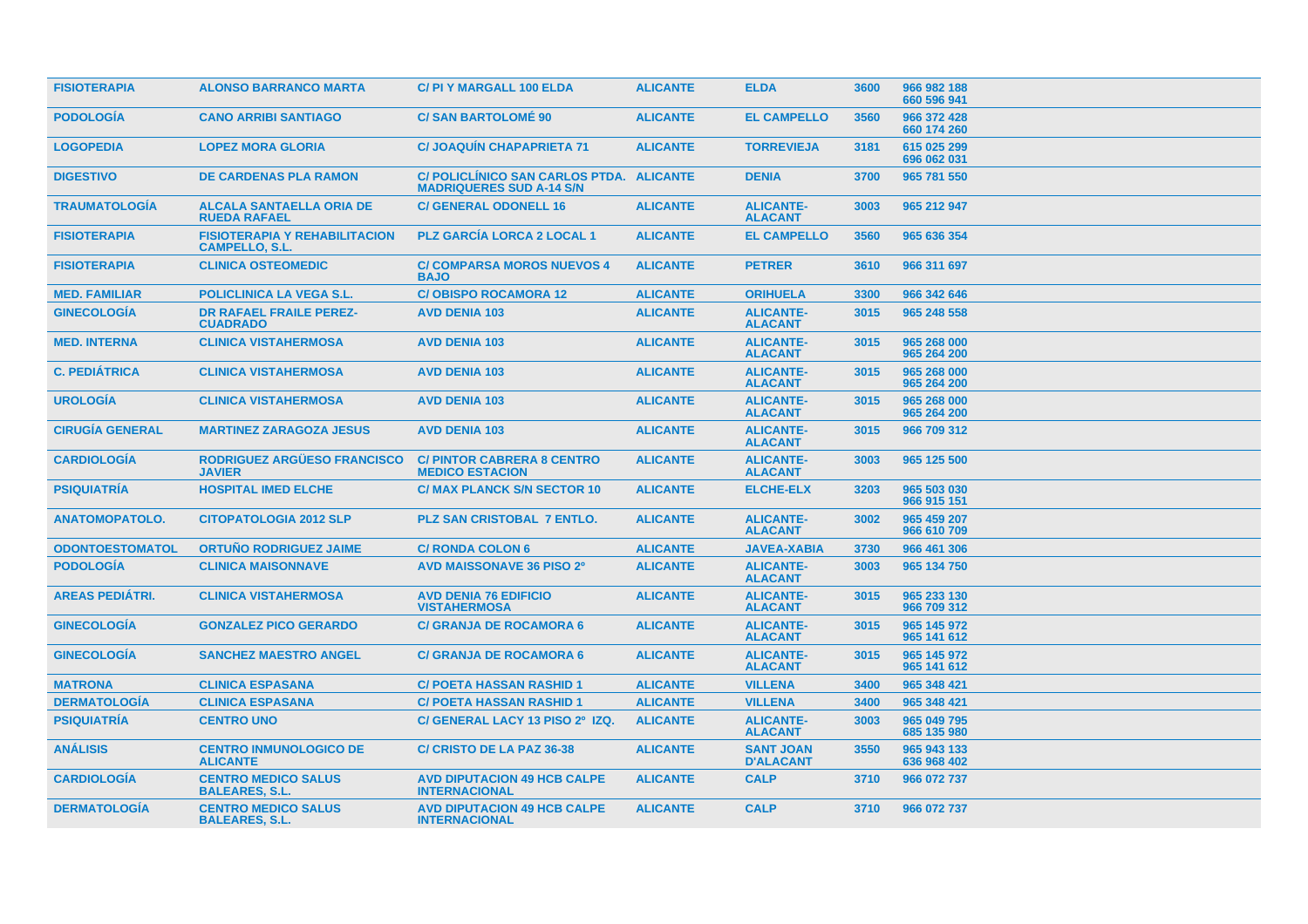| <b>ENFERMERÍA</b>      | <b>CENTRO MEDICO SALUS</b><br><b>BALEARES, S.L.</b>      | <b>AVD DIPUTACION 49 HCB CALPE</b><br><b>INTERNACIONAL</b>               | <b>ALICANTE</b> | <b>CALP</b>                                                        | 3710 | 966 072 737                |
|------------------------|----------------------------------------------------------|--------------------------------------------------------------------------|-----------------|--------------------------------------------------------------------|------|----------------------------|
| <b>UROLOGIA</b>        | <b>CENTRO MEDICO SALUS</b><br><b>BALEARES, S.L.</b>      | <b>AVD DIPUTACION 49 HCB CALPE</b><br><b>INTERNACIONAL</b>               | <b>ALICANTE</b> | <b>CALP</b>                                                        | 3710 | 966 072 737                |
| <b>GINECOLOGIA</b>     | <b>CENTRO MEDICO QUIRONSALUD</b><br><b>ORIHUELA</b>      | <b>C/EXTREMADURA 4</b>                                                   | <b>ALICANTE</b> | <b>ORIHUELA</b>                                                    | 3300 | 965 300 034                |
| <b>MED. FAMILIAR</b>   | <b>CENTRO MEDICO QUIRONSALUD</b><br><b>ORIHUELA</b>      | <b>C/EXTREMADURA 4</b>                                                   | <b>ALICANTE</b> | <b>ORIHUELA</b>                                                    | 3300 | 965 300 034                |
| <b>FISIOTERAPIA</b>    | <b>FISIOQI</b>                                           | <b>AVD VILLAJOYOSA 21 EDF CALA</b><br><b>NYAS LOCAL 13-14</b>            | <b>ALICANTE</b> | <b>BENIDORM</b>                                                    | 3502 | 966 801 987<br>616 052 886 |
| <b>NEUROLOGÍA</b>      | clinica casaverde murcia                                 | <b>C/ ANGEL LOZANO 13 ENTLO</b>                                          | <b>ALICANTE</b> | <b>ALICANTE-</b><br><b>ALACANT</b>                                 | 3001 | 965 049 601                |
| <b>FISIOTERAPIA</b>    | <b>CENTRO MEDICO ELDA</b>                                | <b>AVD DE LOS TILOS 13</b>                                               | <b>ALICANTE</b> | <b>ELDA</b>                                                        | 3600 | 966 195 959                |
| <b>DERMATOLOGÍA</b>    | <b>CENTRO MEDICO ELDA</b>                                | <b>AVD DE LOS TILOS 13</b>                                               | <b>ALICANTE</b> | <b>ELDA</b>                                                        | 3600 | 966 195 959                |
| <b>PODOLOGÍA</b>       | <b>CANALES RIZO JAIME</b>                                | <b>C/ISABEL LA CATÓLICA 31</b>                                           | <b>ALICANTE</b> | <b>SANTA POLA</b>                                                  | 3130 | 656 937 235<br>966 930 006 |
| <b>ODONTOESTOMATOL</b> | <b>CLINICA SAN MAGNO</b>                                 | C/ CALLE LA TELLA 4 LOCAL 14<br><b>SARA VELEZ</b>                        | <b>ALICANTE</b> | <b>ALTEA</b>                                                       | 3590 | 965 507 259<br>664 307 605 |
| <b>FISIOTERAPIA</b>    | <b>ABAD TORREGROSA LIDIA</b>                             | <b>C/ MARIA CRISTINA 64-66</b>                                           | <b>ALICANTE</b> | <b>NOVELDA</b>                                                     | 3660 | 673 943 138<br>965 607 740 |
| <b>FISIOTERAPIA</b>    | <b>CEFIRAM fisioterapia</b>                              | <b>C/ AAIUN 21 LOCAL12</b>                                               | <b>ALICANTE</b> | <b>ALICANTE-</b><br><b>ALACANT</b>                                 | 3010 | 623 018 503<br>966 048 546 |
| <b>NEUMOLOGÍA</b>      | centro médico quironsalud alicante                       | <b>C/ CRUZ DE PIEDRA 4</b>                                               | <b>ALICANTE</b> | <b>ALICANTE-</b><br><b>ALACANT</b>                                 | 3015 | 966 972 900<br>679 445 685 |
| <b>MED. FAMILIAR</b>   | centro médico quironsalud alicante                       | <b>C/ CRUZ DE PIEDRA 4</b>                                               | <b>ALICANTE</b> | <b>ALICANTE-</b><br><b>ALACANT</b>                                 | 3015 | 966 972 900                |
| <b>DERMATOLOGÍA</b>    | centro médico quironsalud alicante                       | <b>C/ CRUZ DE PIEDRA 4</b>                                               | <b>ALICANTE</b> | <b>ALICANTE-</b><br><b>ALACANT</b>                                 | 3015 | 966 972 900<br>679 445 685 |
| <b>CARDIOLOGÍA</b>     | centro médico quironsalud alicante                       | <b>C/ CRUZ DE PIEDRA 4</b>                                               | <b>ALICANTE</b> | <b>ALICANTE-</b><br><b>ALACANT</b>                                 | 3015 | 966 972 900                |
| <b>FISIOTERAPIA</b>    | centro médico quironsalud alicante                       | <b>C/ CRUZ DE PIEDRA 4</b>                                               | <b>ALICANTE</b> | <b>ALICANTE-</b><br><b>ALACANT</b>                                 | 3015 | 966 972 900                |
| <b>O.R.L.</b>          | centro médico quironsalud alicante                       | <b>C/ CRUZ DE PIEDRA 4</b>                                               | <b>ALICANTE</b> | <b>ALICANTE-</b><br><b>ALACANT</b>                                 | 3015 | 966 972 900<br>679 445 685 |
| <b>MED. FAMILIAR</b>   | <b>POLICLINICA OMEGA</b>                                 | <b>AVD AVENIDA GENERALITAT 57</b>                                        | <b>ALICANTE</b> | <b>EL CAMPELLO</b>                                                 | 3560 | 966 283 899<br>641 407 960 |
| <b>PODOLOGÍA</b>       | <b>RODELGO GOMEZ EDUARDO</b>                             | <b>C/DOCTOR FLEMING 28 LOCAL 3</b>                                       | <b>ALICANTE</b> | <b>SAN VICENTE</b><br><b>RASPEIG-SANT</b><br><b>VICENT RASPEIG</b> | 3690 | 644 161 389                |
| <b>PODOLOGÍA</b>       | <b>LUCIA PARRONDO GEMA PRISCILA</b>                      | <b>C/ PINTOR VELAZQUEZ 4 CLINICA</b><br><b>PODOLÓGICA PRISCILA LUCÍA</b> | <b>ALICANTE</b> | <b>ALICANTE-</b><br><b>ALACANT</b>                                 | 3004 | 611 670 546                |
| <b>FISIOTERAPIA</b>    | <b>SANCHEZ FUENTES TRINIDAD</b>                          | <b>C/BAZAN6</b>                                                          | <b>ALICANTE</b> | <b>TORREVIEJA</b>                                                  | 3184 | 966 721 687                |
| <b>AREAS PEDIATRI.</b> | <b>HOSPITAL VITHAS MEDIMAR</b><br><b>INTERNACIONAL</b>   | <b>C/ PADRE ARRUPE 20</b>                                                | <b>ALICANTE</b> | <b>ALICANTE-</b><br><b>ALACANT</b>                                 | 3016 | 965 162 200                |
| <b>GINECOLOGIA</b>     | <b>HOSPITAL VITHAS MEDIMAR</b><br><b>INTERNACIONAL</b>   | <b>C/PADRE ARRUPE 20</b>                                                 | <b>ALICANTE</b> | <b>ALICANTE-</b><br><b>ALACANT</b>                                 | 3016 | 965 162 200                |
| <b>ANÁLISIS</b>        | <b>LABORATORIO DE ANALISIS</b><br><b>CLINICOS QUILES</b> | <b>C/DONADORES 14</b>                                                    | <b>ALICANTE</b> | <b>ALMORADI</b>                                                    | 3160 | 965 701 998                |
| <b>MED. FAMILIAR</b>   | <b>NOVACLINICA</b>                                       | <b>C/NUEVE DE OCTUBRE 10</b>                                             | <b>ALICANTE</b> | <b>IBI</b>                                                         | 3440 | 965 554 110                |
| <b>ENFERMERÍA</b>      | <b>URGEN</b>                                             | <b>AVD ALAMEDA 57</b>                                                    | <b>ALICANTE</b> | <b>ALCOY-ALCOI</b>                                                 | 3803 | 965 339 729                |
|                        |                                                          |                                                                          |                 |                                                                    |      |                            |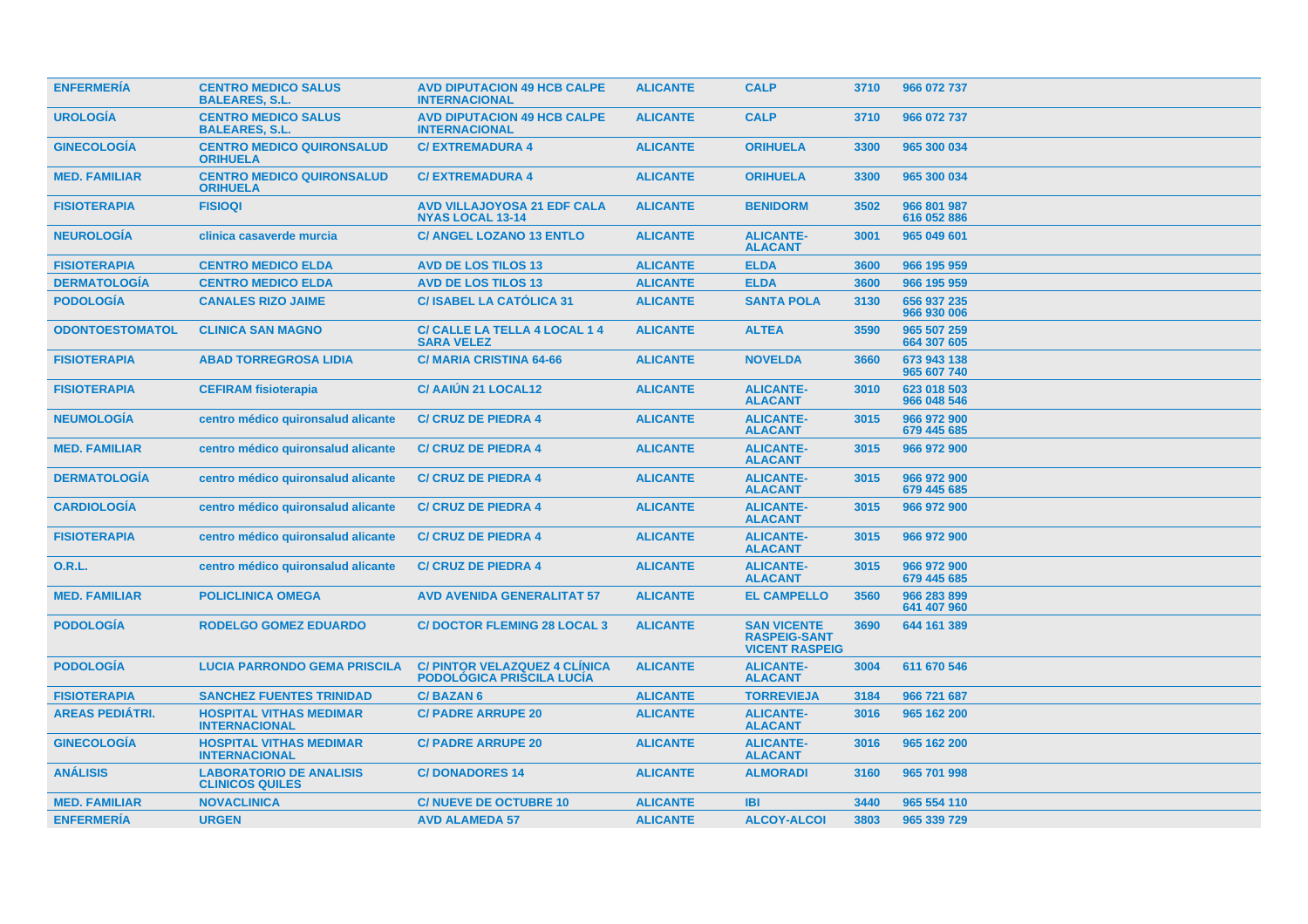| <b>ENFERMERIA</b>      | <b>CENTRO MEDICO LOS ANGELES</b>                                                | <b>C/ JOAQUIN CORONEL 39</b>      | <b>ALICANTE</b> | <b>ELDA</b>                        | 3600 | 965 394 262<br>965 395 106 |
|------------------------|---------------------------------------------------------------------------------|-----------------------------------|-----------------|------------------------------------|------|----------------------------|
| <b>AREAS PEDIATRI.</b> | <b>CENTRO MEDICO LOS ANGELES</b>                                                | <b>C/ JOAQUIN CORONEL 39</b>      | <b>ALICANTE</b> | <b>ELDA</b>                        | 3600 | 965 394 262<br>965 395 106 |
| <b>RADIODIAGNOST.</b>  | <b>CENTRO MEDICO LOS ANGELES</b>                                                | <b>C/ JOAQUIN CORONEL 39</b>      | <b>ALICANTE</b> | <b>ELDA</b>                        | 3600 | 965 394 262<br>965 395 106 |
| <b>GINECOLOGÍA</b>     | <b>BERNABEU EGEA CARMEN</b><br><b>INMACULADA</b>                                | <b>AVD EUROPA 8</b>               | <b>ALICANTE</b> | <b>BENIDORM</b>                    | 3503 | 965 857 648<br>965 850 393 |
| <b>UROLOGÍA</b>        | <b>CENTRO CLINICO EUROPA</b>                                                    | <b>AVD EUROPA 8</b>               | <b>ALICANTE</b> | <b>BENIDORM</b>                    | 3503 | 965 857 648                |
| <b>GINECOLOGÍA</b>     | <b>CENTRO CLINICO DENIA, S.L.</b>                                               | <b>C/BENIARMUT1</b>               | <b>ALICANTE</b> | <b>DENIA</b>                       | 3700 | 965 787 991<br>966 465 322 |
| <b>ANÁLISIS</b>        | <b>LABORATORIO ECHEVARNE</b>                                                    | <b>C/BENIARMUT1</b>               | <b>ALICANTE</b> | <b>DENIA</b>                       | 3700 | 900 909 110                |
| <b>URGENCIAS</b>       | <b>CENTRO CLINICO DENIA, S.L.</b>                                               | <b>C/BENIARMUT1</b>               | <b>ALICANTE</b> | <b>DENIA</b>                       | 3700 | 965 787 991<br>966 465 322 |
| <b>ANATOMOPATOLO.</b>  | <b>HERNANDEZ AZNAR JOSE</b><br><b>FERNANDO</b>                                  | <b>PLZ ROYO 5</b>                 | <b>ALICANTE</b> | <b>VILLENA</b>                     | 3400 | 965 807 345                |
| <b>MED. FAMILIAR</b>   | <b>CENTRO MEDICO DELFOS</b>                                                     | <b>PLZ ROYO 5</b>                 | <b>ALICANTE</b> | <b>VILLENA</b>                     | 3400 | 965 807 345                |
| <b>ANESTESIOLOGÍA</b>  | <b>ARRARTE AYUSO PAULA</b>                                                      | <b>AVD DENIA 103</b>              | <b>ALICANTE</b> | <b>ALICANTE-</b><br><b>ALACANT</b> | 3015 | 965 268 000                |
| <b>GINECOLOGÍA</b>     | <b>TOMAS MARIN ENRIQUE</b>                                                      | <b>AVD DENIA 78</b>               | <b>ALICANTE</b> | <b>ALICANTE-</b><br><b>ALACANT</b> | 3016 | 965 162 200<br>965 248 558 |
| <b>ENFERMERÍA</b>      | <b>GALIANA GAZQUEZ CARLOS</b>                                                   | <b>AVD DENIA 78</b>               | <b>ALICANTE</b> | <b>ALICANTE-</b><br><b>ALACANT</b> | 3016 | 965 162 200                |
| <b>OFTALMOLOGÍA</b>    | <b>OFTALICA DR ENRIQUE CHIPONT</b>                                              | <b>AVD DENIA 78</b>               | <b>ALICANTE</b> | <b>ALICANTE-</b><br><b>ALACANT</b> | 3016 | 965 162 200                |
| <b>O.R.L.</b>          | <b>HOSPITAL MEDIMAR- DR. FEDERICO AVD DENIA 78</b><br><b>MANGADA - OTORRINO</b> |                                   | <b>ALICANTE</b> | <b>ALICANTE-</b><br><b>ALACANT</b> | 3016 |                            |
| <b>DERMATOLOGIA</b>    | <b>ORTUNO GIL CAROLINA</b>                                                      | <b>AVD DENIA 78</b>               | <b>ALICANTE</b> | <b>ALICANTE-</b><br><b>ALACANT</b> | 3016 | 965 162 200                |
| <b>GINECOLOGIA</b>     | <b>GARAULET RODRIGUEZ JOSE</b><br><b>VICENTE</b>                                | <b>AVD DENIA 78</b>               | <b>ALICANTE</b> | <b>ALICANTE-</b><br><b>ALACANT</b> | 3016 | 965 162 200                |
| 0.R.L.                 | <b>HOSPITAL VITHAS MEDIMAR</b><br><b>INTERNACIONAL</b>                          | <b>AVD DENIA 78</b>               | <b>ALICANTE</b> | <b>ALICANTE-</b><br><b>ALACANT</b> | 3016 | 965 162 200                |
| <b>GINECOLOGÍA</b>     | <b>DR RAFAEL FRAILE PEREZ-</b><br><b>CUADRADO</b>                               | <b>AVD DENIA 78</b>               | <b>ALICANTE</b> | <b>ALICANTE-</b><br><b>ALACANT</b> | 3016 | 965 248 558                |
| <b>CIRUGÍA GENERAL</b> | <b>ESCRIVA ESCRIVA CARLOS</b>                                                   | C/ L' ALAMEDA 82                  | <b>ALICANTE</b> | <b>ALCOY-ALCOI</b>                 | 3803 | 965 338 333                |
| <b>LOGOPEDIA</b>       | <b>CENTRO ESPECIALIDADES</b><br><b>CRECIENDO</b>                                | <b>AVD DENIA 68</b>               | <b>ALICANTE</b> | <b>ALICANTE-</b><br><b>ALACANT</b> | 3016 | 965 271 111                |
| <b>CARDIOLOGÍA</b>     | <b>QUILES LLORENS JUAN ANTONIO</b>                                              | <b>C/GENERAL O'DONNELL 5</b>      | <b>ALICANTE</b> | <b>ALICANTE-</b><br><b>ALACANT</b> | 3003 | 965 131 140                |
| <b>O.R.L.</b>          | <b>ARACIL MONTESINOS ALFONSO</b>                                                | <b>C/ CALDERON DE LA BARCA 10</b> | <b>ALICANTE</b> | <b>ALICANTE-</b><br><b>ALACANT</b> | 3004 | 965 217 024                |
| <b>ANÁLISIS</b>        | <b>LABORATORIO ECHEVARNE</b>                                                    | <b>AVD NOVELDA 56</b>             | <b>ALICANTE</b> | <b>ALICANTE-</b><br><b>ALACANT</b> | 3010 | 900 909 110                |
| <b>MED. FAMILIAR</b>   | <b>CLIMENT BRAVO JOSE ANTONIO</b>                                               | C/ PERU 40                        | <b>ALICANTE</b> | <b>ALCOY-ALCOI</b>                 | 3803 | 965 524 008                |
| <b>ENFERMERÍA</b>      | <b>BENACLINIC</b>                                                               | <b>PLZ NAVARRO RODRIGO 12</b>     | <b>ALICANTE</b> | <b>ALICANTE-</b><br><b>ALACANT</b> | 3007 | 965 920 703<br>965 133 400 |
| <b>MED. FAMILIAR</b>   | <b>MONTESINOS FRANCES SALVADOR</b><br><b>MANUEL</b>                             | <b>C/ MAJOR DE LA VILA 2</b>      | <b>ALICANTE</b> | <b>ELCHE-ELX</b>                   | 3202 | 965 452 137                |
| <b>ODONTOESTOMATOL</b> | <b>ARENAS DALLA-VECCHIA REGINO</b>                                              | <b>C/ RDA, ESTACIÓN 2</b>         | <b>ALICANTE</b> | <b>VILLENA</b>                     | 3400 | 965 804 810                |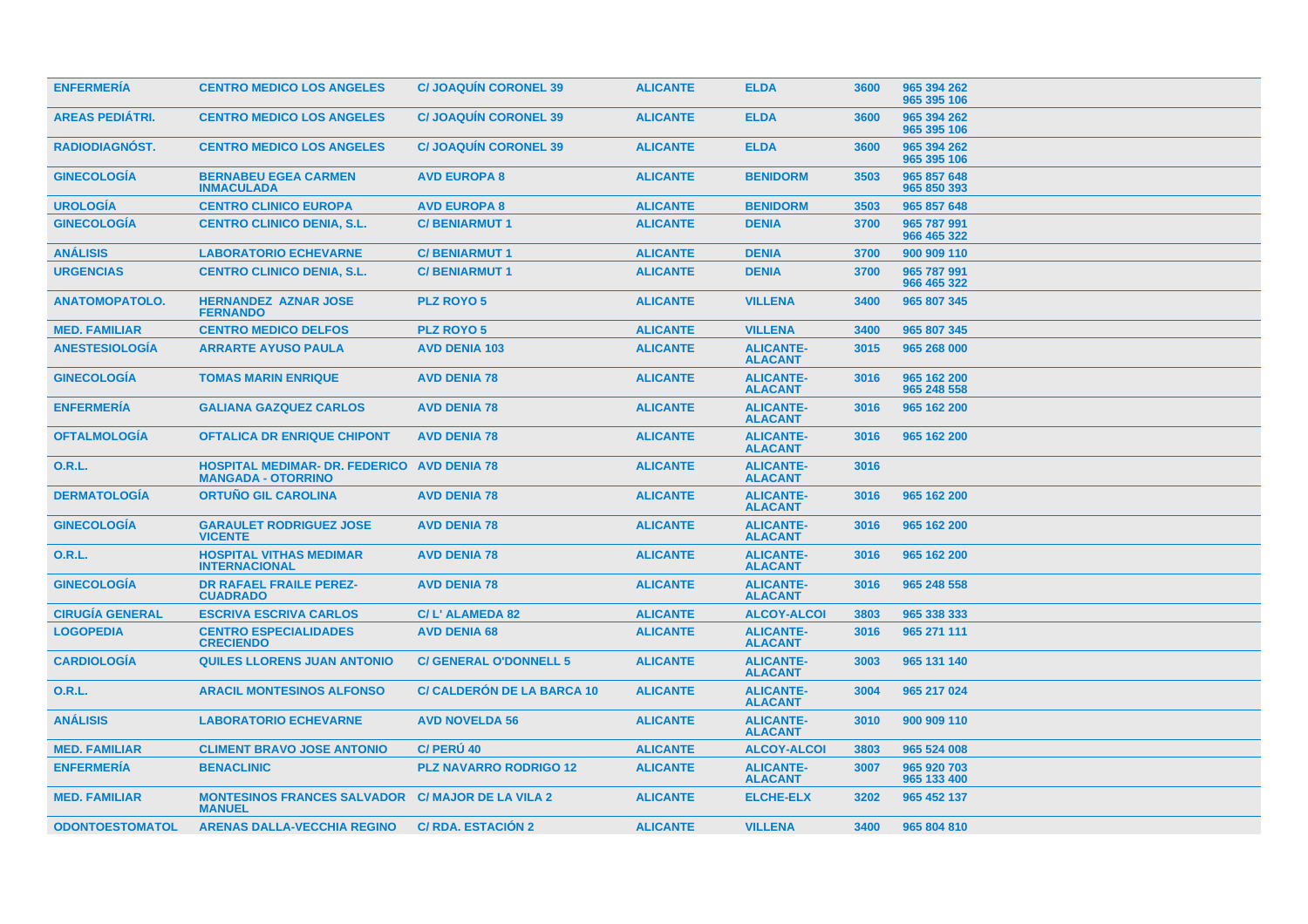| <b>GINECOLOGIA</b>     | <b>POLICLINICA SAN JUAN</b>                             | <b>C/TOMAS CAPELO 1</b>                  | <b>ALICANTE</b> | <b>SANT JOAN</b><br><b>D'ALACANT</b>  | 3550 | 965 656 648                |
|------------------------|---------------------------------------------------------|------------------------------------------|-----------------|---------------------------------------|------|----------------------------|
| <b>MED. FAMILIAR</b>   | <b>MAS CALVO FRANCISCO</b>                              | <b>C/TOMÁS CAPELO 1</b>                  | <b>ALICANTE</b> | <b>SANT JOAN</b><br><b>D'ALACANT</b>  | 3550 | 965 656 648                |
| <b>ANÁLISIS</b>        | <b>LTS Salud</b>                                        | <b>AVD TEODOMIRO 14</b>                  | <b>ALICANTE</b> | <b>ORIHUELA</b>                       | 3300 | 965 302 839                |
| <b>TRAUMATOLOGÍA</b>   | <b>VIDAL CATALA JUAN</b>                                | C/OLIVER 55                              | <b>ALICANTE</b> | <b>ALCOY-ALCOI</b>                    | 3802 | 625 663 001<br>965 330 400 |
| 0.R.L.                 | <b>HOSPITAL VITHAS PERPETUO</b><br><b>INTERNACIONAL</b> | <b>PLZ DOCTOR GOMEZ ULLA 15</b>          | <b>ALICANTE</b> | <b>ALICANTE-</b><br><b>ALACANT</b>    | 3013 | 965 201 100                |
| <b>GINECOLOGÍA</b>     | <b>IN VITAM</b>                                         | <b>PLZ DOCTOR GÓMEZ ULLA 15</b>          | <b>ALICANTE</b> | <b>ALICANTE-</b><br><b>ALACANT</b>    | 3013 | 965 134 750<br>965 201 100 |
| <b>NEUROLOGÍA</b>      | <b>LAJO GARRIDO JOSE LUIS</b>                           | <b>PLZ DOCTOR GOMEZ ULLA 15</b>          | <b>ALICANTE</b> | <b>ALICANTE-</b><br><b>ALACANT</b>    | 3013 |                            |
| <b>TRAUMATOLOGÍA</b>   | <b>JORDA SOLER RAFAEL</b>                               | <b>PLZ DOCTOR GÓMEZ ULLA 15</b>          | <b>ALICANTE</b> | <b>ALICANTE-</b><br><b>ALACANT</b>    | 3013 | 965 927 770                |
| <b>ONCOLOGIA</b>       | <b>MORAL GONZALEZ FERNANDO DEL</b>                      | <b>PLZ DOCTOR GÓMEZ ULLA 15</b>          | <b>ALICANTE</b> | <b>ALICANTE-</b><br><b>ALACANT</b>    | 3013 | 965 201 100<br>965 230 200 |
| <b>CIRUGÍA GENERAL</b> | <b>HOSPITAL VITHAS PERPETUO</b><br><b>INTERNACIONAL</b> | <b>PLZ DOCTOR GÓMEZ ULLA 15</b>          | <b>ALICANTE</b> | <b>ALICANTE-</b><br><b>ALACANT</b>    | 3013 | 965 201 100                |
| <b>MED. INTERNA</b>    | <b>HOSPITAL VITHAS PERPETUO</b><br><b>INTERNACIONAL</b> | <b>PLZ DOCTOR GÓMEZ ULLA 15</b>          | <b>ALICANTE</b> | <b>ALICANTE-</b><br><b>ALACANT</b>    | 3013 | 965 230 200<br>965 201 100 |
| <b>GINECOLOGÍA</b>     | <b>CANDELA HIDALGO AMPARO</b>                           | <b>PLZ DOCTOR GÓMEZ ULLA 15</b>          | <b>ALICANTE</b> | <b>ALICANTE-</b><br><b>ALACANT</b>    | 3013 | 965 201 100                |
| <b>CARDIOLOGIA</b>     | <b>HOSPITAL VITHAS PERPETUO</b><br><b>INTERNACIONAL</b> | <b>PLZ DOCTOR GÓMEZ ULLA 15</b>          | <b>ALICANTE</b> | <b>ALICANTE-</b><br><b>ALACANT</b>    | 3013 | 965 230 200<br>965 201 100 |
| <b>UROLOGÍA</b>        | <b>IN VITAM</b>                                         | <b>PLZ DOCTOR GÓMEZ ULLA 15</b>          | <b>ALICANTE</b> | <b>ALICANTE-</b><br><b>ALACANT</b>    | 3013 | 965 134 750<br>965 201 100 |
| <b>GINECOLOGIA</b>     | <b>ROMERO ACEÑA FRANCISCO LUIS</b>                      | C/ LES MADRIGUERES SUD S/N A-14 ALICANTE |                 | <b>DENIA</b>                          | 3700 | 965 781 550                |
| <b>GINECOLOGÍA</b>     | <b>POLICLINICO SAN CARLOS</b>                           | C/LES MADRIGUERES SUD S/N A-14 ALICANTE  |                 | <b>DENIA</b>                          | 3700 | 965 781 550                |
| <b>UROLOGÍA</b>        | <b>POLICLINICO SAN CARLOS</b>                           | C/ LES MADRIGUERES SUD S/N A-14 ALICANTE |                 | <b>DENIA</b>                          | 3700 | 965 781 550                |
| <b>NEUROLOGÍA</b>      | <b>POLICLINICO SAN CARLOS</b>                           | C/ LES MADRIGUERES SUD S/N A-14 ALICANTE |                 | <b>DENIA</b>                          | 3700 | 965 781 550                |
| <b>HOSP. GENERAL</b>   | <b>POLICLINICO SAN CARLOS</b>                           | C/ LES MADRIGUERES SUD S/N A-14 ALICANTE |                 | <b>DENIA</b>                          | 3700 | 965 781 550                |
| <b>MED. FAMILIAR</b>   | <b>CENTRO MEDICO CONDE</b><br><b>LUMIARES, S.L.</b>     | <b>AVD CONDE LUMIARES 37</b>             | <b>ALICANTE</b> | <b>ALICANTE-</b><br><b>ALACANT</b>    | 3010 | 965 254 612                |
| <b>AREAS PEDIÁTRI.</b> | <b>CENTRO CLINICO EL PLA</b>                            | <b>C/ GABRIEL MIRO 25</b>                | <b>ALICANTE</b> | <b>ELCHE-ELX</b>                      | 3201 | 966 672 219<br>965 443 133 |
| <b>FISIOTERAPIA</b>    | <b>FISIOTERAPIA LAS ROCAS, S.L.</b>                     | <b>C/GUMERSINDO 49</b>                   | <b>ALICANTE</b> | <b>TORREVIEJA</b>                     | 3180 | 965 703 075                |
| <b>DERMATOLOGÍA</b>    | <b>NAVAS RAMIREZ JESUS</b>                              | <b>AVD MAISONNAVE 36</b>                 | <b>ALICANTE</b> | <b>ALICANTE-</b><br><b>ALACANT</b>    | 3003 | 609 017 294<br>965 134 750 |
| <b>ENDOCRINOLOGIA</b>  | <b>RODRIGUEZ SELLES FRANCISCO</b><br><b>JOSE</b>        | <b>AVD MAISONNAVE 36</b>                 | <b>ALICANTE</b> | <b>ALICANTE-</b><br><b>ALACANT</b>    | 3003 | 965 134 750                |
| <b>O.R.L.</b>          | <b>ALEMAN LOPEZ OSCAR VICENTE</b>                       | <b>AVD MAISONNAVE 36</b>                 | <b>ALICANTE</b> | <b>ALICANTE-</b><br><b>ALACANT</b>    | 3003 | 965 134 750                |
| <b>TRAUMATOLOGÍA</b>   | <b>JORDA GISBERT FERNANDO</b>                           | <b>C/HILARION ESLAVA 17</b>              | <b>ALICANTE</b> | <b>ELDA</b>                           | 3600 | 965 391 764                |
| <b>MED. FAMILIAR</b>   | <b>CLINICA VIRGEN DEL PILAR</b>                         | <b>C/TRIANA 14</b>                       | <b>ALICANTE</b> | <b>PILAR DE LA</b><br><b>HORADADA</b> | 3190 | 966 766 160                |
| 0.R.L.                 | <b>DE GRADO PALOMARES FEDERICO</b>                      | <b>C/ISABEL LA CATÓLICA 22</b>           | <b>ALICANTE</b> | <b>ALCOY-ALCOI</b>                    | 3803 | 965 334 726                |
| <b>GINECOLOGÍA</b>     | <b>CENTRO MEDICO MATOSES</b>                            | <b>C/ VIRGEN DESAMPARADOS 8</b>          | <b>ALICANTE</b> | <b>IBI</b>                            | 3440 | 965 551 094<br>615 288 438 |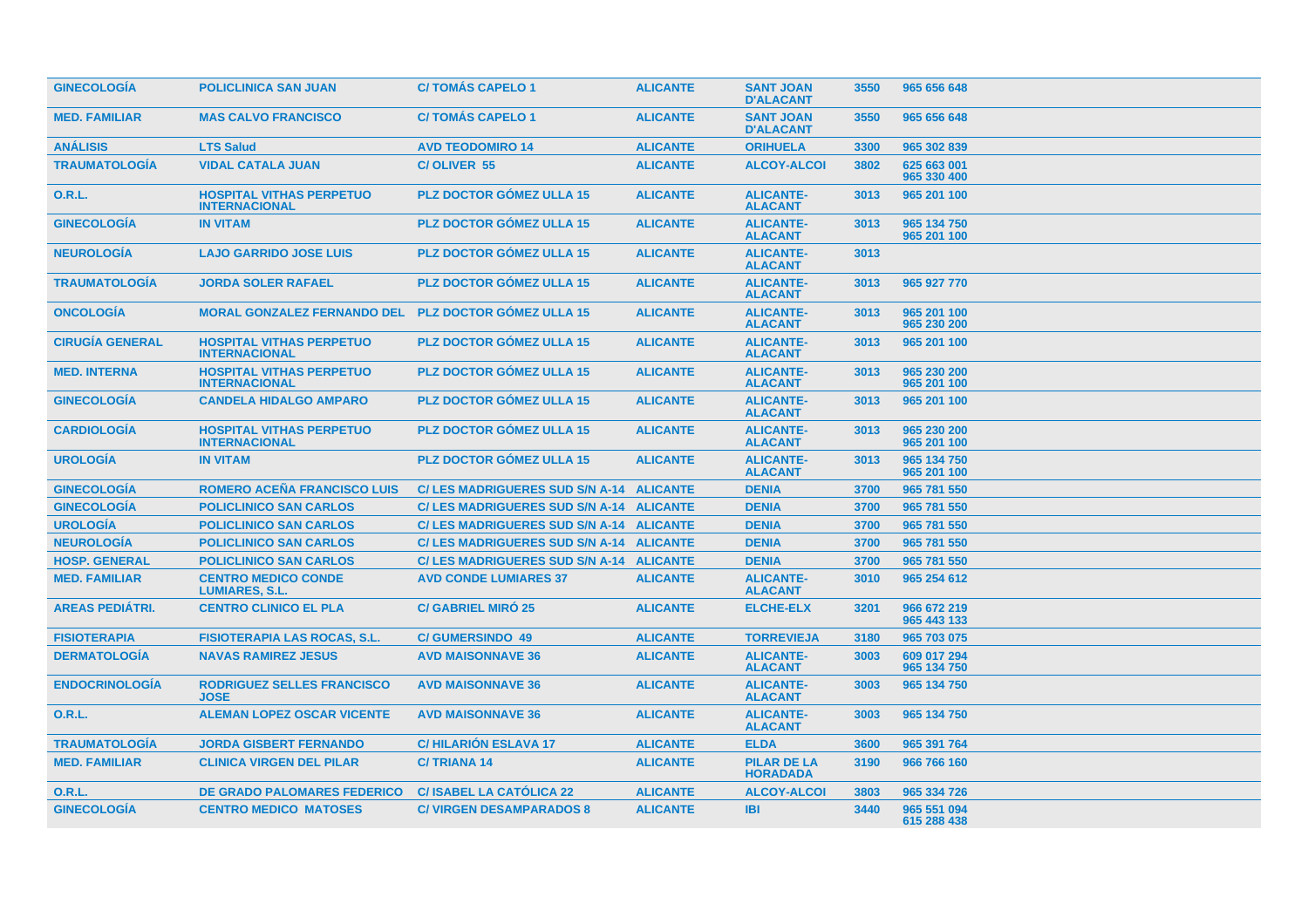| <b>NEUROCIRUGÍA</b>   | <b>HOSPITAL QUIRONSALUD</b><br><b>TORREVIEJA</b>                 | <b>POL PARTIDA DE LA LOMA S/N</b>                            | <b>ALICANTE</b> | <b>TORREVIEJA</b>                            | 3184 | 966 921 313                |           |                                      |  |
|-----------------------|------------------------------------------------------------------|--------------------------------------------------------------|-----------------|----------------------------------------------|------|----------------------------|-----------|--------------------------------------|--|
| <b>URGENCIAS</b>      | <b>HOSPITAL QUIRONSALUD</b><br><b>TORREVIEJA</b>                 | <b>POL PARTIDA DE LA LOMA S/N</b>                            | <b>ALICANTE</b> | <b>TORREVIEJA</b>                            | 3184 | 966 921 313                |           |                                      |  |
| <b>NEUROLOGIA</b>     | <b>HOSPITAL QUIRONSALUD</b><br><b>TORREVIEJA</b>                 | POL PARTIDA DE LA LOMA S/N                                   | <b>ALICANTE</b> | <b>TORREVIEJA</b>                            | 3184 | 966 921 313                |           |                                      |  |
| <b>O.R.L.</b>         | <b>MONERRIS GARCIA ENRIQUE</b>                                   | <b>C/FILET DE FORA 50</b>                                    | <b>ALICANTE</b> | <b>ELCHE-ELX</b>                             | 3203 | 965 425 592                |           |                                      |  |
| <b>TRANSPORTE</b>     | AMBUMED, S.L.                                                    | <b>AVD DENIA 59</b>                                          | <b>ALICANTE</b> | <b>ALICANTE-</b><br><b>ALACANT</b>           | 3013 | 965 153 333                |           |                                      |  |
| <b>MED. INTERNA</b>   | <b>CENTRO MEDICO SALUS</b><br><b>BALEARES, S.L.</b>              | <b>AVD ALFONSO PUCHADES 8</b>                                | <b>ALICANTE</b> | <b>BENIDORM</b>                              | 3501 | 607 974 931<br>965 162 315 |           |                                      |  |
| <b>NEUROLOGÍA</b>     | <b>CENTRO MEDICO SALUS</b><br><b>BALEARES, S.L.</b>              | <b>AVD ALFONSO PUCHADES 8</b>                                | <b>ALICANTE</b> | <b>BENIDORM</b>                              | 3501 | 607 974 931<br>965 162 315 |           |                                      |  |
| <b>NEUMOLOGIA</b>     | <b>CENTRO MEDICO SALUS</b><br><b>BALEARES, S.L.</b>              | <b>AVD ALFONSO PUCHADES 8</b>                                | <b>ALICANTE</b> | <b>BENIDORM</b>                              | 3501 | 965 853 850<br>965 844 533 |           |                                      |  |
| <b>TRAUMATOLOGÍA</b>  | <b>CENTRO MEDICO SALUS</b><br><b>BALEARES, S.L.</b>              | <b>AVD ALFONSO PUCHADES 8</b>                                | <b>ALICANTE</b> | <b>BENIDORM</b>                              | 3501 | 965 853 850                | <b>SI</b> | Pulsa aquí para pedir tu cita online |  |
| <b>TRAUMATOLOGÍA</b>  | <b>CENTRO MEDICO SALUS</b><br><b>BALEARES, S.L.</b>              | <b>AVD ALFONSO PUCHADES 8</b>                                | <b>ALICANTE</b> | <b>BENIDORM</b>                              | 3501 | 607 974 931<br>965 162 315 | <b>SI</b> | Pulsa aquí para pedir tu cita online |  |
| RADIODIAGNÓST.        | <b>CENTRO MEDICO SALUS</b><br><b>BALEARES, S.L.</b>              | <b>AVD ALFONSO PUCHADES 8</b>                                | <b>ALICANTE</b> | <b>BENIDORM</b>                              | 3501 | 607 974 931<br>965 162 315 |           |                                      |  |
| <b>PSIQUIATRÍA</b>    | <b>CENTRO MEDICO SALUS</b><br><b>BALEARES, S.L.</b>              | <b>AVD ALFONSO PUCHADES 8</b>                                | <b>ALICANTE</b> | <b>BENIDORM</b>                              | 3501 | 607 974 931<br>965 853 850 |           |                                      |  |
| <b>ANATOMOPATOLO.</b> | <b>CENTRO MEDICO SALUS</b><br><b>BALEARES, S.L.</b>              | <b>AVD ALFONSO PUCHADES 8</b>                                | <b>ALICANTE</b> | <b>BENIDORM</b>                              | 3501 | 965 853 850                |           |                                      |  |
| <b>ENFERMERÍA</b>     | <b>CLINICA UME, S.L.</b>                                         | C/ ATENCIÓN A DOMICILIO.                                     | <b>ALICANTE</b> | <b>ALICANTE-</b><br><b>ALACANT</b>           | 3001 | 965 144 633<br>654 344 026 |           |                                      |  |
| <b>MED. FAMILIAR</b>  | <b>CLINICA UME, S.L.</b>                                         | C/ ATENCIÓN A DOMICILIO.                                     | <b>ALICANTE</b> | <b>ALICANTE-</b><br><b>ALACANT</b>           | 3001 | 965 144 633<br>654 344 026 |           |                                      |  |
| <b>ANALISIS</b>       | <b>CARBONELL MARTINEZ JAIME</b><br><b>JUAN</b>                   | <b>AVD DOCTOR GADEA 18</b>                                   | <b>ALICANTE</b> | <b>ALICANTE-</b><br><b>ALACANT</b>           | 3001 | 965 219 424                |           |                                      |  |
| <b>MED. FAMILIAR</b>  | <b>RODRIGUEZ NIETO ADOLFO</b>                                    | <b>C/LOS PINOS 2</b>                                         | <b>ALICANTE</b> | <b>GUARDAMAR</b><br><b>DEL SEGURA</b>        | 3140 | 965 728 463                |           |                                      |  |
| <b>MED. FAMILIAR</b>  | <b>INSTITUTO MONOGRAFICO DE</b><br><b>TECNICAS MEDICAS, S.L.</b> | <b>AVD PADRE ESPLÁ (ESQ. C/ RÍO</b><br><b>SECO 1) 58</b>     | <b>ALICANTE</b> | <b>ALICANTE-</b><br><b>ALACANT</b>           | 3013 | 965 151 700                |           |                                      |  |
| <b>OFTALMOLOGÍA</b>   | <b>OFTALICA DR ENRIQUE CHIPONT</b>                               | AVD PADRE ESPLÁ (ESQ. C/ RÍO<br><b>SECO 1) 58</b>            | <b>ALICANTE</b> | <b>ALICANTE-</b><br><b>ALACANT</b>           | 3013 | 966 378 620                |           |                                      |  |
| <b>RADIOTERAPIA</b>   | <b>INSTITUTO MULTIDISCIPLINAR DE</b><br><b>ONCOLOGIA, S.A</b>    | <b>C/VÁZQUEZ DE MELLA 26</b>                                 | <b>ALICANTE</b> | <b>ALICANTE-</b><br><b>ALACANT</b>           | 3013 | 965 210 055                |           |                                      |  |
| <b>MATRONA</b>        | <b>DR RAFAEL FRAILE PEREZ-</b><br><b>CUADRADO</b>                | <b>PLZ ALCALDE AGATANGELO</b><br>SOLER 4 ESC 2 PISO 1º PTA H | <b>ALICANTE</b> | <b>ALICANTE-</b><br><b>ALACANT</b>           | 3015 | 965 151 391<br>965 248 558 |           |                                      |  |
| <b>PODOLOGÍA</b>      | <b>PERTUSA SANCHEZ MARTA</b>                                     | <b>AVD PAIS VALENCIANO 29</b>                                | <b>ALICANTE</b> | <b>GUARDAMAR</b><br><b>DEL SEGURA</b>        | 3140 | 966 727 520<br>630 611 990 |           |                                      |  |
| <b>MED. FAMILIAR</b>  | <b>CLINICA MORAIRA</b>                                           | <b>CRA MORAIRA-TEULADA 42 BAJO</b>                           | <b>ALICANTE</b> | <b>TEULADA</b>                               | 3724 | 966 490 707                |           |                                      |  |
| <b>FISIOTERAPIA</b>   | <b>CENTRO MEDICO LA CREUETA, S.L.</b>                            | <b>AVD JUAN CARLOS 15 BAJO</b>                               | <b>ALICANTE</b> | <b>VILLAJOYOSA-</b><br><b>LA VILA JOIOSA</b> | 3570 | 966 852 141<br>965 894 827 |           |                                      |  |
| <b>MATRONA</b>        | CENTRO MEDICO LA CREUETA, S.L. AVD JUAN CARLOS 15 BAJO           |                                                              | <b>ALICANTE</b> | <b>VILLAJOYOSA-</b><br><b>LA VILA JOIOSA</b> | 3570 | 965 894 827                |           |                                      |  |
| <b>ANÁLISIS</b>       | <b>CARBONELL MARTINEZ JAIME</b><br><b>JUAN</b>                   | <b>AVD JUAN CARLOS 15 BAJO</b>                               | <b>ALICANTE</b> | <b>VILLAJOYOSA-</b><br><b>LA VILA JOIOSA</b> | 3570 | 965 894 827                |           |                                      |  |
|                       |                                                                  |                                                              |                 |                                              |      |                            |           |                                      |  |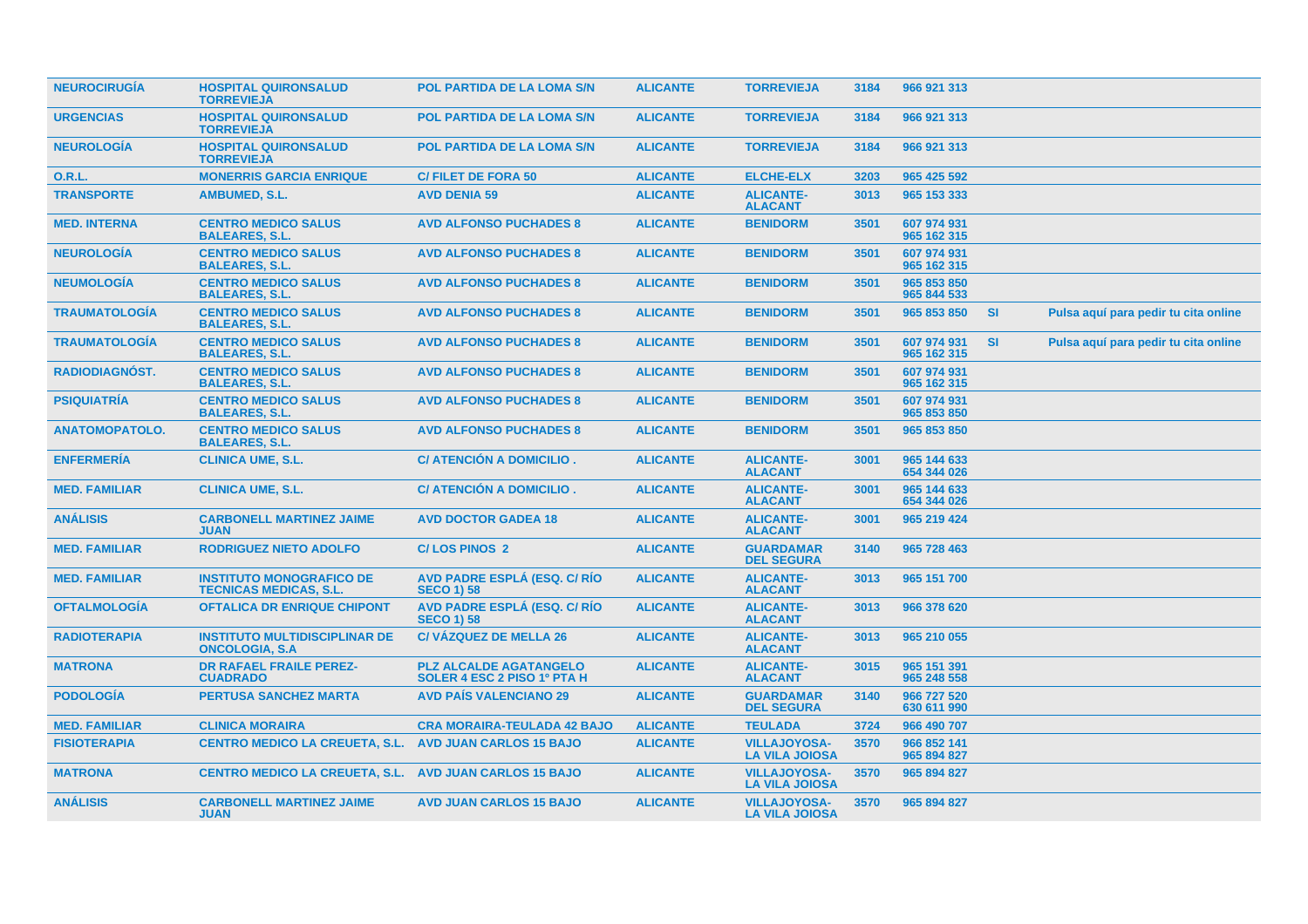| <b>ANÁLISIS</b>        | <b>CENTRO MEDICO LA CREUETA, S.L. AVD JUAN CARLOS 15 BAJO</b>                  |                                                             | <b>ALICANTE</b> | <b>VILLAJOYOSA-</b><br><b>LA VILA JOIOSA</b> | 3570 | 966 852 141<br>965 894 827 |           |                                      |  |
|------------------------|--------------------------------------------------------------------------------|-------------------------------------------------------------|-----------------|----------------------------------------------|------|----------------------------|-----------|--------------------------------------|--|
| <b>FISIOTERAPIA</b>    | <b>FISIOTERAPIA HIDRASALUD (DÑA</b><br><b>BEATRIZ JUAN LOPEZ)</b>              | <b>C/ JUAN XXIII 2 PISO BAJO</b>                            | <b>ALICANTE</b> | <b>DOLORES</b>                               | 3150 | 667 731 565<br>966 710 114 |           |                                      |  |
| <b>PODOLOGIA</b>       | <b>CABRERA BLASCO MARIA</b>                                                    | <b>C/ ANGEL 33 PISO BAJO</b>                                | <b>ALICANTE</b> | <b>ELCHE-ELX</b>                             | 3203 | 965 459 498                |           |                                      |  |
| <b>FISIOTERAPIA</b>    | <b>CELDRAN ANIORTE CELIA</b>                                                   | <b>AVD LIBERTAD 74 PISO BAJO</b>                            | <b>ALICANTE</b> | <b>PILAR DE LA</b><br><b>HORADADA</b>        | 3190 | 965 351 972                |           |                                      |  |
| <b>MED. FAMILIAR</b>   | <b>CASES PEREZ EUGENIO PEDRO</b>                                               | <b>C/SANTA ISABEL 2</b>                                     | <b>ALICANTE</b> | <b>SANTA POLA</b>                            | 3130 | 965 416 571                |           |                                      |  |
| <b>FISIOTERAPIA</b>    | <b>ARIÑO CANCHO ALBERTO</b>                                                    | <b>C/OLIVER 25</b>                                          | <b>ALICANTE</b> | <b>ALCOY-ALCOI</b>                           | 3802 | 696 187 568<br>965 334 536 |           |                                      |  |
| <b>MED. FAMILIAR</b>   | <b>CLINICA SERVIMED</b>                                                        | C/ ALCALDE PEDRO SANTIAGO BOX ALICANTE<br><b>BERNA7</b>     |                 | <b>ALBATERA</b>                              | 3340 | 965 487 828<br>965 486 583 |           |                                      |  |
| <b>GINECOLOGÍA</b>     | <b>IN VITAM</b>                                                                | <b>AVD DE LA UNIVERSIDAD 24</b>                             | <b>ALICANTE</b> | <b>ELCHE-ELX</b>                             | 3202 | 966 091 666                |           |                                      |  |
| <b>UROLOGÍA</b>        | <b>IN VITAM</b>                                                                | <b>AVD DE LA UNIVERSIDAD 24</b>                             | <b>ALICANTE</b> | <b>ELCHE-ELX</b>                             | 3202 | 966 091 666                |           |                                      |  |
| <b>FISIOTERAPIA</b>    | <b>CLINICA DE FISIOTERAPIA Y</b><br><b>OSTEOPATIA ENTREMARES S.L.</b>          | <b>C/JOAQUIN CHAPAPRIETA 71</b>                             | <b>ALICANTE</b> | <b>TORREVIEJA</b>                            | 3181 | 966 702 301<br>647 945 858 |           |                                      |  |
| <b>MED. FAMILIAR</b>   | <b>CENCERRADO TARRAGA MARIA</b><br><b>JOSE</b>                                 | <b>C/SANTA ISABEL 13</b>                                    | <b>ALICANTE</b> | <b>SANTA POLA</b>                            | 3130 | 966 693 571                |           |                                      |  |
| <b>PODOLOGIA</b>       | <b>CLINICA OSTEOMEDIC</b>                                                      | <b>C/ COMPARSA MOROS NUEVOS 4</b><br><b>BAJO</b>            | <b>ALICANTE</b> | <b>PETRER</b>                                | 3610 | 966 311 697                |           |                                      |  |
| RADIODIAGNÓST.         | <b>POLICLINICA LA VEGA S.L.</b>                                                | <b>C/OBISPO ROCAMORA 12</b>                                 | <b>ALICANTE</b> | <b>ORIHUELA</b>                              | 3300 | 966 342 646                |           |                                      |  |
| <b>PSICOLOGÍA</b>      | POLICLINICA LA VEGA S.L.                                                       | <b>C/OBISPO ROCAMORA 12</b>                                 | <b>ALICANTE</b> | <b>ORIHUELA</b>                              | 3300 | 966 342 646                |           |                                      |  |
| <b>OFTALMOLOGÍA</b>    | <b>SALAMA SALEM ASHRAF</b><br><b>MOHAMED</b>                                   | <b>AVD DENIA 103</b>                                        | <b>ALICANTE</b> | <b>ALICANTE-</b><br><b>ALACANT</b>           | 3015 | 965 268 000<br>915 858 369 |           |                                      |  |
| <b>AREAS PEDIÁTRI.</b> | <b>CLINICA VISTAHERMOSA</b>                                                    | <b>AVD DENIA 103</b>                                        | <b>ALICANTE</b> | <b>ALICANTE-</b><br><b>ALACANT</b>           | 3015 | 965 268 000<br>965 264 200 |           |                                      |  |
| <b>GINECOLOGÍA</b>     | <b>TOMAS MARIN ENRIQUE</b>                                                     | <b>AVD DENIA 103</b>                                        | <b>ALICANTE</b> | <b>ALICANTE-</b><br><b>ALACANT</b>           | 3015 | 965 268 000<br>915 858 369 |           |                                      |  |
| <b>MED. FAMILIAR</b>   | <b>PADILLO BELLIDO MANUEL</b>                                                  | <b>C/ PINTOR CABRERA 8 CENTRO</b><br><b>MEDICO ESTACION</b> | <b>ALICANTE</b> | <b>ALICANTE-</b><br><b>ALACANT</b>           | 3003 | 965 125 500                |           |                                      |  |
| <b>CIRUGÍA GENERAL</b> | <b>HOSPITAL IMED ELCHE</b>                                                     | <b>C/ MAX PLANCK S/N SECTOR 10</b>                          | <b>ALICANTE</b> | <b>ELCHE-ELX</b>                             | 3203 | 965 503 030<br>966 915 151 | <b>SI</b> | Pulsa aquí para pedir tu cita online |  |
| <b>TRAUMATOLOGIA</b>   | <b>FERRERO BORONAT JOSE VICENTE</b>                                            | <b>C/OLIVER 55</b>                                          | <b>ALICANTE</b> | <b>ALCOY-ALCOI</b>                           | 3802 | 965 330 400                |           |                                      |  |
| <b>FISIOTERAPIA</b>    | <b>SANCHEZ FUENTES TRINIDAD</b>                                                | <b>C/ CABALLERO DE RODAS 27 PISO</b><br>3º - PUERTA D       | <b>ALICANTE</b> | <b>TORREVIEJA</b>                            | 3181 | 966 706 100                |           |                                      |  |
| <b>FISIOTERAPIA</b>    | <b>CENTRO DE FISIOT.</b><br><b>ESPECIALIZADA FCO. LLEDO</b><br><b>BENIDORM</b> | <b>AVD DR. SEVERO OCHOA 18</b>                              | <b>ALICANTE</b> | <b>BENIDORM</b>                              | 3503 | 965 861 503                |           |                                      |  |
| <b>GINECOLOGÍA</b>     | <b>CENTRO DOPPLER GONZALO</b>                                                  | <b>C/ GRANJA DE ROCAMORA 6</b>                              | <b>ALICANTE</b> | <b>ALICANTE-</b><br><b>ALACANT</b>           | 3015 | 965 145 972<br>965 141 612 |           |                                      |  |
| <b>PODOLOGÍA</b>       | <b>CLINICA ESPASANA</b>                                                        | <b>C/ POETA HASSAN RASHID 1</b>                             | <b>ALICANTE</b> | <b>VILLENA</b>                               | 3400 | 965 348 421                |           |                                      |  |
| <b>RADIODIAGNÓST.</b>  | <b>CLINICA ESPASANA</b>                                                        | <b>C/ POETA HASSAN RASHID 1</b>                             | <b>ALICANTE</b> | <b>VILLENA</b>                               | 3400 | 965 348 421                |           |                                      |  |
| <b>ENFERMERÍA</b>      | <b>CLINICA ESPASANA</b>                                                        | <b>C/ POETA HASSAN RASHID 1</b>                             | <b>ALICANTE</b> | <b>VILLENA</b>                               | 3400 | 965 348 421                |           |                                      |  |
| <b>PSICOLOGÍA</b>      | <b>CENTRO MEDICO QUIRONSALUD</b><br><b>SANTA POLA</b>                          | C/ SAN JOSE 13 ESQ. CALLE<br><b>MARQUES DE MOLINS</b>       | <b>ALICANTE</b> | <b>SANTA POLA</b>                            | 3130 | 965 413 364                |           |                                      |  |
| <b>TRAUMATOLOGIA</b>   | <b>CENTRO MEDICO QUIRONSALUD</b><br><b>SANTA POLA</b>                          | C/ SAN JOSE 13 ESQ. CALLE<br><b>MARQUES DE MOLINS</b>       | <b>ALICANTE</b> | <b>SANTA POLA</b>                            | 3130 | 965 413 364                |           |                                      |  |
| <b>TRAUMATOLOGIA</b>   | <b>CMVC CAMPOAMOR</b>                                                          | <b>AVD LAS ADELFAS 45</b>                                   | <b>ALICANTE</b> | <b>ORIHUELA</b>                              | 3189 | 965 323 520<br>965 322 280 |           |                                      |  |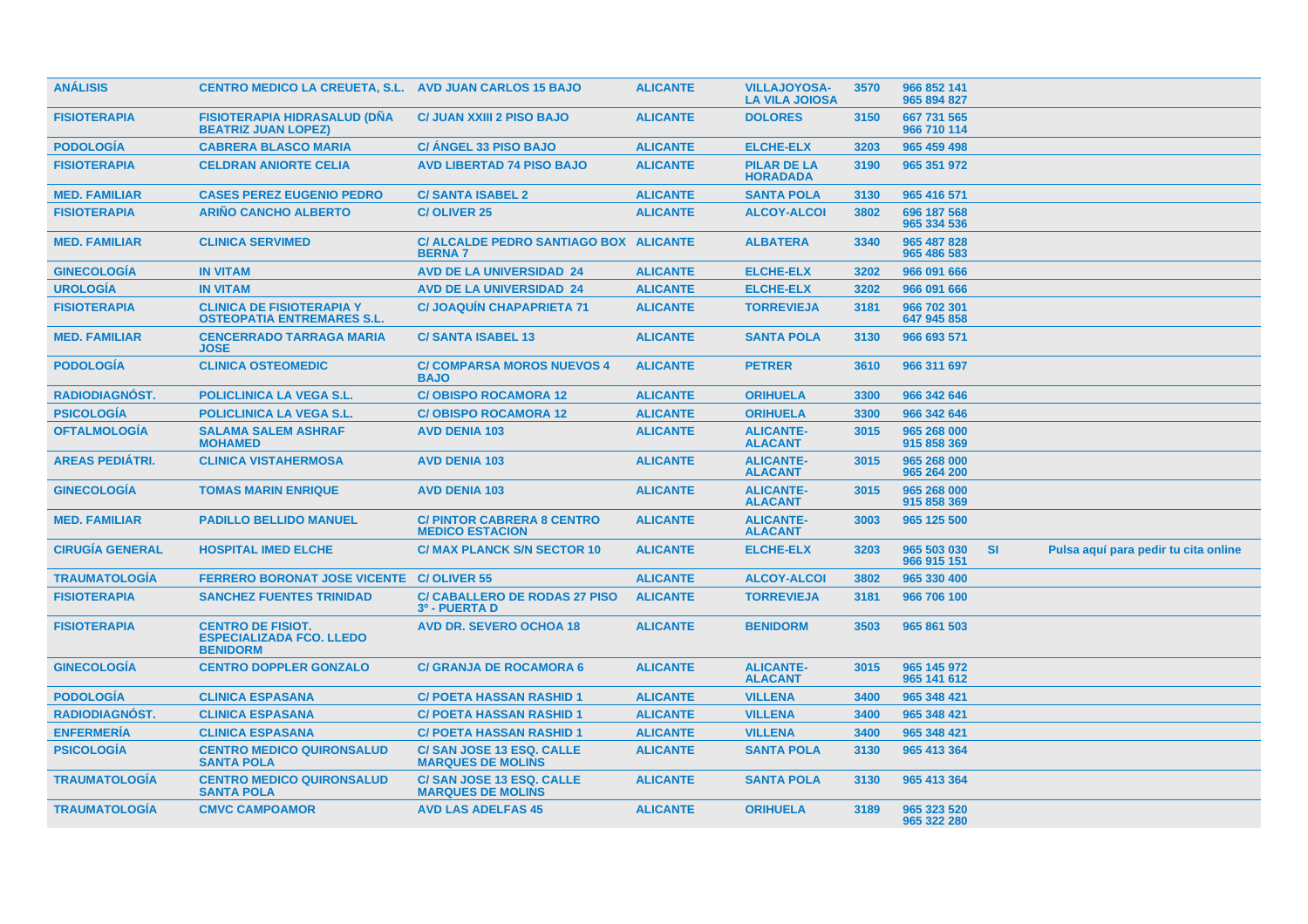| <b>DERMATOLOGIA</b>    | <b>CMVC CAMPOAMOR</b>                                  | <b>AVD LAS ADELFAS 45</b>                                                                                 | <b>ALICANTE</b> | <b>ORIHUELA</b>                       | 3189 | 965 323 520<br>965 322 280 |           |                                      |
|------------------------|--------------------------------------------------------|-----------------------------------------------------------------------------------------------------------|-----------------|---------------------------------------|------|----------------------------|-----------|--------------------------------------|
| <b>ANÁLISIS</b>        | <b>CENTRO MEDICO SALUS</b><br><b>BALEARES, S.L.</b>    | <b>AVD DIPUTACION 49 HCB CALPE</b><br><b>INTERNACIONAL</b>                                                | <b>ALICANTE</b> | <b>CALP</b>                           | 3710 | 966 072 737                |           |                                      |
| <b>AREAS PEDIÁTRI.</b> | <b>CENTRO MEDICO QUIRONSALUD</b><br><b>ORIHUELA</b>    | <b>C/EXTREMADURA 4</b>                                                                                    | <b>ALICANTE</b> | <b>ORIHUELA</b>                       | 3300 | 965 300 034                |           |                                      |
| <b>MED. FAMILIAR</b>   | <b>ROMERO PEREZ ENRIQUE MARIO</b>                      | C/ AVDA, LA GOLETA 25 LOCAL 3                                                                             | <b>ALICANTE</b> | <b>SANT JOAN</b><br><b>D'ALACANT</b>  | 3550 | 965 161 096                |           |                                      |
| <b>MED. FAMILIAR</b>   | <b>POLICLINICA MAIO</b>                                | <b>AVD MAESTRO JOSE GARBERI 11</b>                                                                        | <b>ALICANTE</b> | <b>ALICANTE-</b><br><b>ALACANT</b>    | 3540 | 966 667 315                | <b>SI</b> | Pulsa aquí para pedir tu cita online |
| DIETÉT/NUTRIC.         | <b>DIAZ SANCHEZ MARIA DEL</b><br><b>CARMEN</b>         | <b>C/ ALCAZAR DE TOLEDO 16</b>                                                                            | <b>ALICANTE</b> | <b>VILLENA</b>                        | 3400 | 635 612 607                |           |                                      |
| <b>NEUROLOGÍA</b>      | <b>LECANDA GARAMENDI EUGENIO</b>                       | <b>C/ PADRE ARRUPE 20</b>                                                                                 | <b>ALICANTE</b> | <b>ALICANTE-</b><br><b>ALACANT</b>    | 3016 | 965 162 200<br>644 336 624 |           |                                      |
| <b>PSIQUIATRÍA</b>     | <b>ANA PURA S.L.</b>                                   | <b>C/PINTOR AGRASOT 3</b>                                                                                 | <b>ALICANTE</b> | <b>ALICANTE-</b><br><b>ALACANT</b>    | 3001 | 965 986 829                |           |                                      |
| <b>CARDIOLOGÍA</b>     | <b>HOSPITAL IMED ELCHE</b>                             | <b>AVD ROSA MAZÓN VALERO S/N</b><br><b>CLINICA IMED ELCHE</b>                                             | <b>ALICANTE</b> | <b>TORREVIEJA</b>                     | 3184 | 966 817 406<br>966 817 405 | <b>SI</b> | Pulsa aquí para pedir tu cita online |
| <b>PSICOLOGÍA</b>      | <b>HOSPITAL IMED ELCHE</b>                             | AVD ROSA MAZÓN VALERO S/N<br><b>CLINICA IMED ELCHE</b>                                                    | <b>ALICANTE</b> | <b>TORREVIEJA</b>                     | 3184 | 966 817 406<br>966 817 405 | <b>SI</b> | Pulsa aquí para pedir tu cita online |
| <b>ENFERMERÍA</b>      | <b>HOSPITAL IMED ELCHE</b>                             | <b>AVD ROSA MAZÓN VALERO S/N</b><br><b>CLINICA IMED ELCHE</b>                                             | <b>ALICANTE</b> | <b>TORREVIEJA</b>                     | 3184 | 966 817 406<br>966 817 405 |           |                                      |
| <b>RADIODIAGNOST.</b>  | <b>HOSPITAL IMED ELCHE</b>                             | <b>AVD ROSA MAZÓN VALERO S/N</b><br><b>CLÍNICA IMED ELCHE</b>                                             | <b>ALICANTE</b> | <b>TORREVIEJA</b>                     | 3184 | 966 817 406<br>966 817 405 |           |                                      |
| <b>FISIOTERAPIA</b>    | <b>CENTRO MEDICO SALUS</b><br><b>BALEARES, S.L.</b>    | <b>AVD L AIGÜERA 13</b>                                                                                   | <b>ALICANTE</b> | <b>BENIDORM</b>                       | 3502 | 965 853 850                |           |                                      |
| <b>PSICOLOGIA</b>      | <b>EVANS SANCHEZ TANIA</b>                             | TRV SAN JUAN 1 LOCAL FRENTE A<br><b>LA IGLESIA DE SAN JUAN</b>                                            | <b>ALICANTE</b> | <b>ELCHE-ELX</b>                      | 3203 | 633 303 351                |           |                                      |
| <b>MED. FAMILIAR</b>   | <b>REMEDIOS MAS 2009 SLU</b>                           | <b>C/ PARDO GIMENO 23 CONSULTA</b><br><b>SITUADA EN EL LABORATORIO DE</b><br><b>ANALISIS CLINICOS</b>     | <b>ALICANTE</b> | <b>ALICANTE-</b><br><b>ALACANT</b>    | 3007 | 687 664 351                |           |                                      |
| <b>C. VASCULAR</b>     | centro médico quironsalud alicante                     | <b>C/ CRUZ DE PIEDRA 4</b>                                                                                | <b>ALICANTE</b> | <b>ALICANTE-</b><br><b>ALACANT</b>    | 3015 | 966 972 900<br>679 445 685 |           |                                      |
| <b>DERMATOLOGÍA</b>    | centro médico quironsalud alicante                     | <b>C/ CRUZ DE PIEDRA 4</b>                                                                                | <b>ALICANTE</b> | <b>ALICANTE-</b><br><b>ALACANT</b>    | 3015 |                            |           |                                      |
| <b>ANATOMOPATOLO.</b>  | centro médico quironsalud alicante                     | <b>C/ CRUZ DE PIEDRA 4</b>                                                                                | <b>ALICANTE</b> | <b>ALICANTE-</b><br><b>ALACANT</b>    | 3015 | 966 972 900                |           |                                      |
| <b>AREAS PEDIÁTRI.</b> | centro médico quironsalud alicante                     | <b>C/ CRUZ DE PIEDRA 4</b>                                                                                | <b>ALICANTE</b> | <b>ALICANTE-</b><br><b>ALACANT</b>    | 3015 | 966 972 900<br>679 445 685 |           |                                      |
| <b>C. MAXILOFACIAL</b> | centro médico quironsalud alicante                     | <b>C/ CRUZ DE PIEDRA 4</b>                                                                                | <b>ALICANTE</b> | <b>ALICANTE-</b><br><b>ALACANT</b>    | 3015 | 966 972 900<br>679 445 685 |           |                                      |
| <b>PSICOLOGIA</b>      | centro médico quironsalud alicante                     | <b>C/ CRUZ DE PIEDRA 4</b>                                                                                | <b>ALICANTE</b> | <b>ALICANTE-</b><br><b>ALACANT</b>    | 3015 | 966 972 900                |           |                                      |
| <b>DERMATOLOGÍA</b>    | <b>CLINICA GUARDAMAR</b>                               | <b>C/INGENIERO MIRA 12</b>                                                                                | <b>ALICANTE</b> | <b>GUARDAMAR</b><br><b>DEL SEGURA</b> | 3140 | 662 127 202<br>965 728 463 |           |                                      |
| <b>ANÁLISIS</b>        | <b>HOSPITAL VITHAS MEDIMAR</b><br><b>INTERNACIONAL</b> | <b>C/ PADRE ARRUPE 20</b><br><b>EXTRACCIONES, PREOPERATORIOS</b><br><b>CURAS, INYECTABLES Y ELECTROS,</b> | <b>ALICANTE</b> | <b>ALICANTE-</b><br><b>ALACANT</b>    | 3016 | 965 162 200                |           |                                      |
| <b>ANÁLISIS</b>        | <b>CARBONELL MARTINEZ JAIME</b><br><b>JUAN</b>         | <b>AVD ALAMEDA 57</b>                                                                                     | <b>ALICANTE</b> | <b>ALCOY-ALCOI</b>                    | 3803 | 965 339 729                |           |                                      |
| <b>TRAUMATOLOGÍA</b>   | <b>CENTRO CLINICO EUROPA</b>                           | <b>AVD EUROPA 8</b>                                                                                       | <b>ALICANTE</b> | <b>BENIDORM</b>                       | 3503 | 965 857 648                |           |                                      |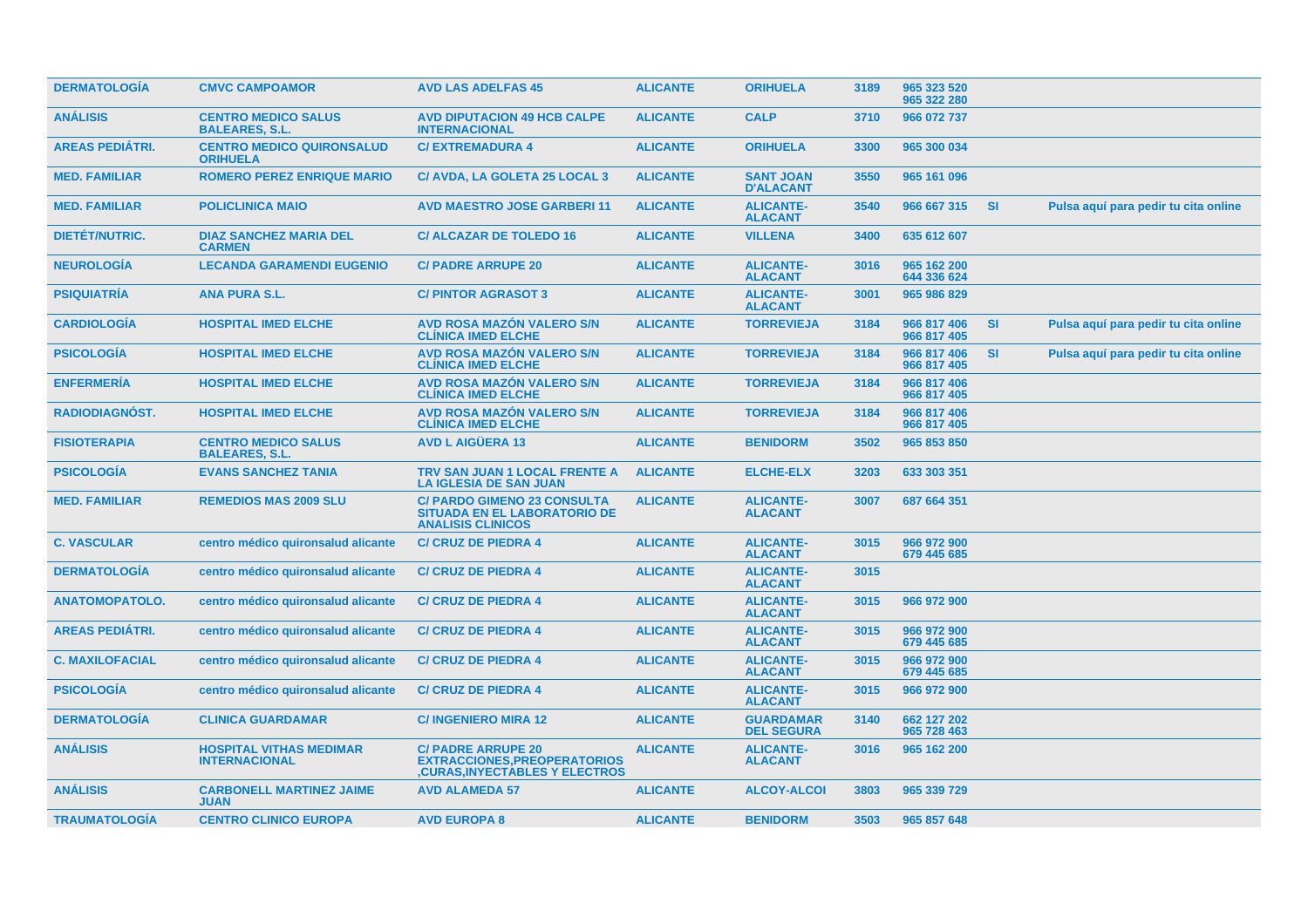| <b>ALERGOLOGIA</b>     | <b>SASTRE SASTRE ANGEL</b>                               | <b>C/BENIARMUT1</b>                                  | <b>ALICANTE</b> | <b>DENIA</b>                       | 3700 | 965 787 991<br>966 465 322 |
|------------------------|----------------------------------------------------------|------------------------------------------------------|-----------------|------------------------------------|------|----------------------------|
| <b>TRAUMATOLOGÍA</b>   | <b>CENTRO CLINICO DENIA, S.L.</b>                        | <b>C/BENIARMUT1</b>                                  | <b>ALICANTE</b> | <b>DENIA</b>                       | 3700 | 966 435 322                |
| <b>ENFERMERÍA</b>      | <b>CENTRO CLINICO DENIA, S.L.</b>                        | <b>C/BENIARMUT1</b>                                  | <b>ALICANTE</b> | <b>DENIA</b>                       | 3700 | 966 435 322                |
| <b>URGENCIAS</b>       | <b>CENTRO CLINICO DENIA, S.L.</b>                        | <b>C/BENIARMUT1</b>                                  | <b>ALICANTE</b> | <b>DENIA</b>                       | 3700 | 966 435 322                |
| <b>ANÁLISIS</b>        | <b>LABORATORIO ROSA POLO</b>                             | <b>C/ ALEJO BONMATI 2</b>                            | <b>ALICANTE</b> | <b>SANTA POLA</b>                  | 3130 | 965 414 771                |
| <b>OFTALMOLOGÍA</b>    | <b>OFTALICA DR ENRIQUE CHIPONT</b>                       | <b>AVD DENIA 103</b>                                 | <b>ALICANTE</b> | <b>ALICANTE-</b><br><b>ALACANT</b> | 3015 | 965 268 000<br>965 235 100 |
| <b>NEUROCIRUGÍA</b>    | <b>NEUROKLINIK - NEUROCIRUGIA Y</b><br><b>NEUROLOGIA</b> | <b>AVD DENIA 103</b>                                 | <b>ALICANTE</b> | <b>ALICANTE-</b><br><b>ALACANT</b> | 3015 | 965 235 100                |
| <b>C. TORÁCICA</b>     | <b>CITMIA</b>                                            | <b>AVD DENIA 78</b>                                  | <b>ALICANTE</b> | <b>ALICANTE-</b><br><b>ALACANT</b> | 3016 | 965 162 200                |
| <b>TRAUMATOLOGÍA</b>   | <b>CALDERON ARNEDO, ANTONIO</b>                          | <b>AVD DENIA 78</b>                                  | <b>ALICANTE</b> | <b>ALICANTE-</b><br><b>ALACANT</b> | 3016 | 965 162 200<br>637 787 394 |
| <b>TRAUMATOLOGIA</b>   | <b>MUR MARIN JAVIER</b>                                  | <b>AVD DENIA 78</b>                                  | <b>ALICANTE</b> | <b>ALICANTE-</b><br><b>ALACANT</b> | 3016 | 609 633 372<br>648 163 502 |
| <b>ANATOMOPATOLO.</b>  | <b>HOSPITAL VITHAS MEDIMAR</b><br><b>INTERNACIONAL</b>   | <b>AVD DENIA 78</b>                                  | <b>ALICANTE</b> | <b>ALICANTE-</b><br><b>ALACANT</b> | 3016 | 965 162 200                |
| <b>GINECOLOGÍA</b>     | <b>GONZALEZ PICO GERARDO</b>                             | <b>AVD DENIA 78</b>                                  | <b>ALICANTE</b> | <b>ALICANTE-</b><br><b>ALACANT</b> | 3016 | 965 162 200                |
| <b>OFTALMOLOGIA</b>    | <b>SALAMA SALEM ASHRAF</b><br><b>MOHAMED</b>             | <b>AVD LIMONES 4</b>                                 | <b>ALICANTE</b> | <b>BENIDORM</b>                    | 3501 | 966 800 949<br>965 857 600 |
| <b>RADIODIAGNÓST.</b>  | <b>CLINICA UME, S.L.</b>                                 | <b>PLZ CALVO SOTELO 1</b>                            | <b>ALICANTE</b> | <b>ALICANTE-</b><br><b>ALACANT</b> | 3001 | 965 210 687<br>965 144 633 |
| <b>ENFERMERÍA</b>      | <b>TEJERO ANTON MARCELO</b>                              | <b>AVD NOVELDA 56</b>                                | <b>ALICANTE</b> | <b>ALICANTE-</b><br><b>ALACANT</b> | 3010 | 965 253 434                |
| <b>DERMATOLOGÍA</b>    | <b>DEVESA IVORRA JOSE PEDRO</b>                          | <b>C/ POETA CARMELO CALVO 4</b>                      | <b>ALICANTE</b> | <b>ALICANTE-</b><br><b>ALACANT</b> | 3004 | 965 215 369                |
| <b>OFTALMOLOGIA</b>    | <b>SEMPERE ENRIQUE JUAN IGNACIO</b>                      | <b>C/OLIVER 14</b>                                   | <b>ALICANTE</b> | <b>ALCOY-ALCOI</b>                 | 3802 | 965 521 416                |
| <b>MED. FAMILIAR</b>   | <b>SALINAS BALLESTER MANUEL</b><br><b>JULIAN</b>         | <b>AVD NACIONES (URB.CIUDAD</b><br><b>QUESADA) 4</b> | <b>ALICANTE</b> | <b>ROJALES</b>                     | 3170 | 966 718 916                |
| <b>GINECOLOGIA</b>     | <b>ZAPLANA ASENSIO FRANCISCO</b><br><b>MANUEL</b>        | <b>C/ MAJOR DE LA VILA 9 BAJO</b>                    | <b>ALICANTE</b> | <b>ELCHE-ELX</b>                   | 3202 | 965 441 250<br>965 452 529 |
| <b>TERAPIAS RESPIR</b> | LINDE MEDICA, S.L.U.                                     | <b>CRA DE OCAÑA 31</b>                               | <b>ALICANTE</b> | <b>ALICANTE-</b><br><b>ALACANT</b> | 3006 | 916 354 436<br>900 777 123 |
| <b>HOSP. DE DÍA</b>    | <b>INSTITUTO MEDICO ALICANTE - IMA</b>                   | C/RIO SECO 1                                         | <b>ALICANTE</b> | <b>ALICANTE-</b><br><b>ALACANT</b> | 3013 | 966 375 995                |
| <b>HEMATOLOGÍA</b>     | <b>HOSPITAL VITHAS PERPETUO</b><br><b>INTERNACIONAL</b>  | PLZ DOCTOR GÓMEZ ULLA 15                             | <b>ALICANTE</b> | <b>ALICANTE-</b><br><b>ALACANT</b> | 3013 | 965 230 200<br>965 201 100 |
| <b>NEFROLOGÍA</b>      | <b>PASTOR MESTRE JOSE MARIA</b>                          | <b>PLZ DOCTOR GOMEZ ULLA 15</b>                      | <b>ALICANTE</b> | <b>ALICANTE-</b><br><b>ALACANT</b> | 3013 |                            |
| <b>URGENCIAS</b>       | <b>HOSPITAL VITHAS PERPETUO</b><br><b>INTERNACIONAL</b>  | <b>PLZ DOCTOR GÓMEZ ULLA 15</b>                      | <b>ALICANTE</b> | <b>ALICANTE-</b><br><b>ALACANT</b> | 3013 | 965 201 100                |
| <b>GINECOLOGÍA</b>     | <b>LOPEZ MOLINA JUAN BAUTISTA</b>                        | <b>PLZ DOCTOR GÓMEZ ULLA 15</b>                      | <b>ALICANTE</b> | <b>ALICANTE-</b><br><b>ALACANT</b> | 3013 | 965 201 100<br>965 230 200 |
| <b>TRAUMATOLOGIA</b>   | <b>POLICLINICO SAN CARLOS</b>                            | C/LES MADRIGUERES SUD S/N A-14 ALICANTE              |                 | <b>DENIA</b>                       | 3700 | 965 781 550                |
| <b>MED. FAMILIAR</b>   | <b>CENTRO CLINICO EL PLA</b>                             | <b>C/ GABRIEL MIRO 25</b>                            | <b>ALICANTE</b> | <b>ELCHE-ELX</b>                   | 3201 | 966 672 219<br>965 443 133 |
| <b>ANÁLISIS</b>        | <b>LABORATORIO ECHEVARNE</b>                             | <b>C/ NAVARRO RODRIGO 2</b>                          | <b>ALICANTE</b> | <b>ALICANTE-</b><br><b>ALACANT</b> | 3007 | 900 909 110                |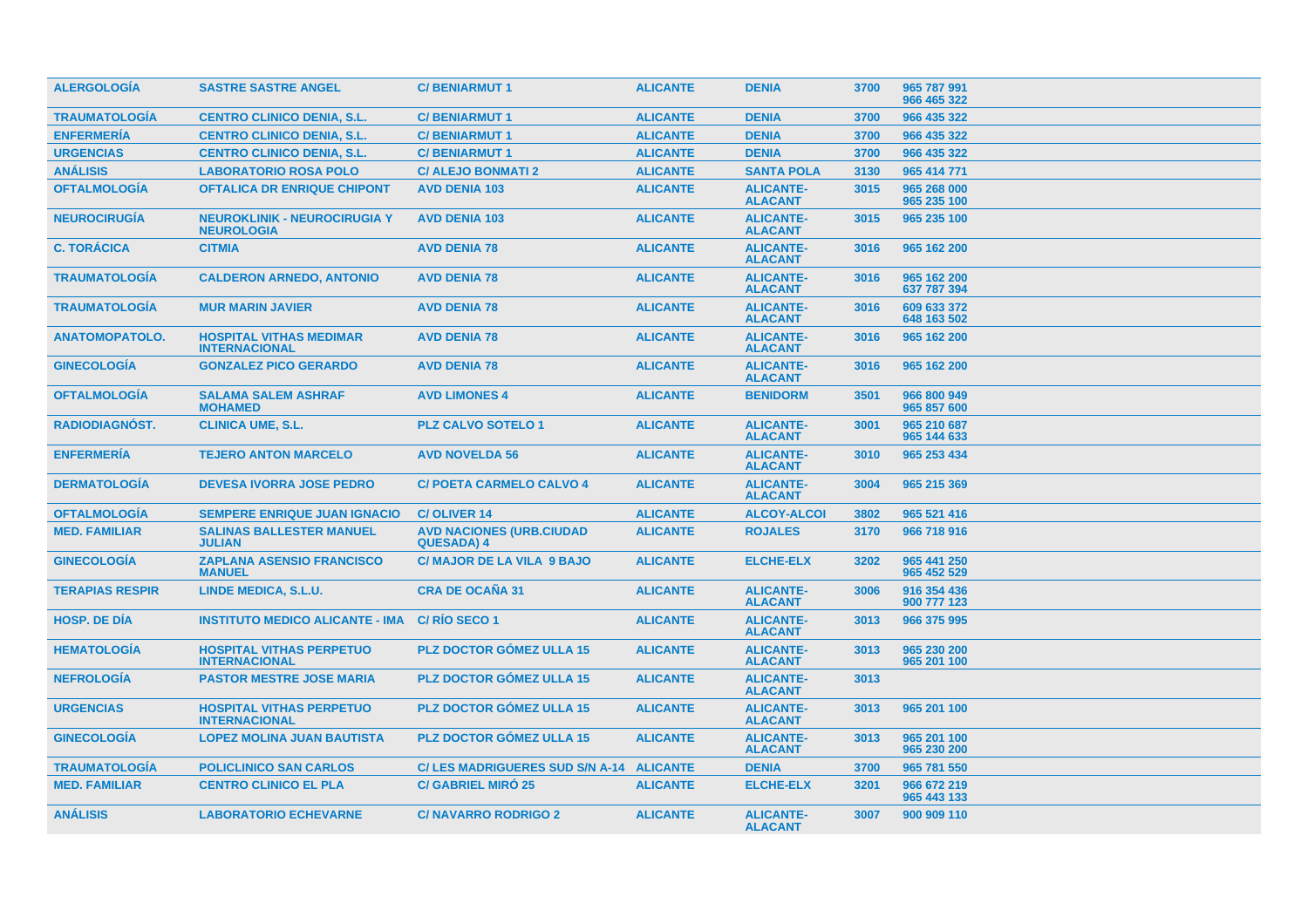| <b>MED. FAMILIAR</b>   | <b>PEREZ VERDU JUAN</b>                                         | <b>C/BENITO PÉREZ GALDÓS 39</b>    | <b>ALICANTE</b> | <b>ALICANTE-</b><br><b>ALACANT</b>                                 | 3004 | 954 450 125                |           |                                      |  |
|------------------------|-----------------------------------------------------------------|------------------------------------|-----------------|--------------------------------------------------------------------|------|----------------------------|-----------|--------------------------------------|--|
| <b>MED. FAMILIAR</b>   | <b>CENTRO MEDICO MATOSES</b>                                    | <b>C/ VIRGEN DESAMPARADOS 8</b>    | <b>ALICANTE</b> | <b>IBI</b>                                                         | 3440 | 965 551 094<br>615 288 438 |           |                                      |  |
| <b>ENFERMERIA</b>      | <b>GUARDIOLA SANCHIS GABRIEL</b><br><b>ANTONIO</b>              | <b>C/SAN FRANCISCO 13</b>          | <b>ALICANTE</b> | <b>CALLOSA D'EN</b><br><b>SARRIA</b>                               | 3510 | 965 881 004                |           |                                      |  |
| <b>O.R.L.</b>          | <b>CENTRO MEDICO QUIRONSALUD</b><br><b>SANTA POLA</b>           | POL PARTIDA DE LA LOMA S/N         | <b>ALICANTE</b> | <b>TORREVIEJA</b>                                                  | 3184 | 966 926 282<br>966 921 313 |           |                                      |  |
| <b>GINECOLOGÍA</b>     | <b>HOSPITAL QUIRONSALUD</b><br><b>TORREVIEJA</b>                | <b>POL PARTIDA DE LA LOMA S/N</b>  | <b>ALICANTE</b> | <b>TORREVIEJA</b>                                                  | 3184 | 966 921 313                |           |                                      |  |
| <b>ENDOCRINOLOGIA</b>  | <b>CENTRO MEDICO SALUS</b><br><b>BALEARES, S.L.</b>             | <b>AVD ALFONSO PUCHADES 8</b>      | <b>ALICANTE</b> | <b>BENIDORM</b>                                                    | 3501 | 607 974 931<br>965 162 315 |           |                                      |  |
| <b>HOSP. GENERAL</b>   | <b>CENTRO MEDICO SALUS</b><br><b>BALEARES, S.L.</b>             | <b>AVD ALFONSO PUCHADES 8</b>      | <b>ALICANTE</b> | <b>BENIDORM</b>                                                    | 3501 | 965 853 850                |           |                                      |  |
| <b>ANESTESIOLOGIA</b>  | <b>BOLAÑOS HURTADO OTTO</b><br><b>ALBERTO</b>                   | <b>AVD ALFONSO PUCHADES 8</b>      | <b>ALICANTE</b> | <b>BENIDORM</b>                                                    | 3501 | 965 853 850                |           |                                      |  |
| <b>ENDOCRINOLOGIA</b>  | <b>CENTRO MEDICO SALUS</b><br><b>BALEARES, S.L.</b>             | <b>AVD ALFONSO PUCHADES 8</b>      | <b>ALICANTE</b> | <b>BENIDORM</b>                                                    | 3501 | 965 853 850<br>965 844 533 |           |                                      |  |
| <b>PLAN DE SALUD</b>   | <b>CENTRO MEDICO SALUS</b><br><b>BALEARES, S.L.</b>             | <b>AVD ALFONSO PUCHADES 8</b>      | <b>ALICANTE</b> | <b>BENIDORM</b>                                                    | 3501 | 965 853 850                |           |                                      |  |
| <b>ANÁLISIS</b>        | <b>CENTRO MEDICO SALUS</b><br><b>BALEARES, S.L.</b>             | <b>AVD ALFONSO PUCHADES 8</b>      | <b>ALICANTE</b> | <b>BENIDORM</b>                                                    | 3501 | 607 974 931<br>965 844 533 |           |                                      |  |
| <b>OFTALMOLOGIA</b>    | <b>CENTRO MEDICO SALUS</b><br><b>BALEARES, S.L.</b>             | <b>AVD ALFONSO PUCHADES 8</b>      | <b>ALICANTE</b> | <b>BENIDORM</b>                                                    | 3501 | 607 974 931<br>965 844 533 |           |                                      |  |
| <b>HEMATOLOGIA</b>     | <b>CENTRO MEDICO SALUS</b><br><b>BALEARES, S.L.</b>             | <b>AVD ALFONSO PUCHADES 8</b>      | <b>ALICANTE</b> | <b>BENIDORM</b>                                                    | 3501 | 607 974 931<br>965 162 315 |           |                                      |  |
| <b>OFTALMOLOGIA</b>    | <b>CENTRO MEDICO SALUS</b><br><b>BALEARES, S.L.</b>             | <b>AVD ALFONSO PUCHADES 8</b>      | <b>ALICANTE</b> | <b>BENIDORM</b>                                                    | 3501 | 965 853 850                |           |                                      |  |
| <b>RADIODIAGNÓST.</b>  | <b>CENTRO MEDICO SALUS</b><br><b>BALEARES, S.L.</b>             | <b>AVD ALFONSO PUCHADES 8</b>      | <b>ALICANTE</b> | <b>BENIDORM</b>                                                    | 3501 | 965 853 850<br>965 844 533 |           |                                      |  |
| <b>DERMATOLOGIA</b>    | <b>CENTRO MEDICO SALUS</b><br><b>BALEARES, S.L.</b>             | <b>AVD ALFONSO PUCHADES 8</b>      | <b>ALICANTE</b> | <b>BENIDORM</b>                                                    | 3501 | 607 974 931<br>965 844 533 | <b>SI</b> | Pulsa aquí para pedir tu cita online |  |
| <b>MED. NUCLEAR</b>    | <b>CENTRO MEDICO SALUS</b><br><b>BALEARES, S.L.</b>             | <b>AVD ALFONSO PUCHADES 8</b>      | <b>ALICANTE</b> | <b>BENIDORM</b>                                                    | 3501 | 607 974 931<br>965 162 315 |           |                                      |  |
| <b>CARDIOLOGIA</b>     | <b>CENTRO MEDICO SALUS</b><br><b>BALEARES, S.L.</b>             | <b>AVD ALFONSO PUCHADES 8</b>      | <b>ALICANTE</b> | <b>BENIDORM</b>                                                    | 3501 | 965 853 850                |           |                                      |  |
| <b>ANÁLISIS</b>        | <b>CENTRO MEDICO SALUS</b><br><b>BALEARES, S.L.</b>             | <b>AVD ALFONSO PUCHADES 8</b>      | <b>ALICANTE</b> | <b>BENIDORM</b>                                                    | 3501 | 965 853 850                |           |                                      |  |
| <b>CIRUGÍA GENERAL</b> | <b>CENTRO MEDICO SALUS</b><br><b>BALEARES, S.L.</b>             | <b>AVD ALFONSO PUCHADES 8</b>      | <b>ALICANTE</b> | <b>BENIDORM</b>                                                    | 3501 | 965 853 850                | <b>SI</b> | Pulsa aquí para pedir tu cita online |  |
| <b>FISIOTERAPIA</b>    | <b>VILAPLANA FERRER FRANCISCO</b>                               | C/EL CID 10                        | <b>ALICANTE</b> | <b>ALCOY-ALCOI</b>                                                 | 3803 | 965 335 121                |           |                                      |  |
| <b>FISIOTERAPIA</b>    | <b>VICENTE TOLEDO, S.L.</b>                                     | <b>C/ CERVANTES 24</b>             | <b>ALICANTE</b> | <b>SAN VICENTE</b><br><b>RASPEIG-SANT</b><br><b>VICENT RASPEIG</b> | 3690 | 965 673 691                |           |                                      |  |
| <b>MED. FAMILIAR</b>   | <b>ASMED MEDICAL, S.L.U.</b>                                    | <b>C/ ATENCION A DOMICILIO S/N</b> | <b>ALICANTE</b> | <b>ALICANTE-</b><br><b>ALACANT</b>                                 | 3001 | 911 289 040                |           |                                      |  |
| <b>PSICOLOGIA</b>      | <b>GRUPO INTERVENCION Y</b><br><b>ASESORAMIENTO PSICOLOGICO</b> | <b>AVD DE LA CONSTITUCION 16</b>   | <b>ALICANTE</b> | <b>ALICANTE-</b><br><b>ALACANT</b>                                 | 3002 | 965 207 481                |           |                                      |  |
| <b>REUMATOLOGIA</b>    | <b>CENTRO MEDICO LA CREUETA, S.L.</b>                           | <b>AVD JUAN CARLOS 15 BAJO</b>     | <b>ALICANTE</b> | <b>VILLAJOYOSA-</b><br><b>LA VILA JOIOSA</b>                       | 3570 | 965 894 827                |           |                                      |  |
| <b>TRAUMATOLOGIA</b>   | <b>CENTRO MEDICO LA CREUETA, S.L. AVD JUAN CARLOS 15 BAJO</b>   |                                    | <b>ALICANTE</b> | <b>VILLAJOYOSA-</b><br><b>LA VILA JOIOSA</b>                       | 3570 | 965 894 827                |           |                                      |  |
|                        |                                                                 |                                    |                 |                                                                    |      |                            |           |                                      |  |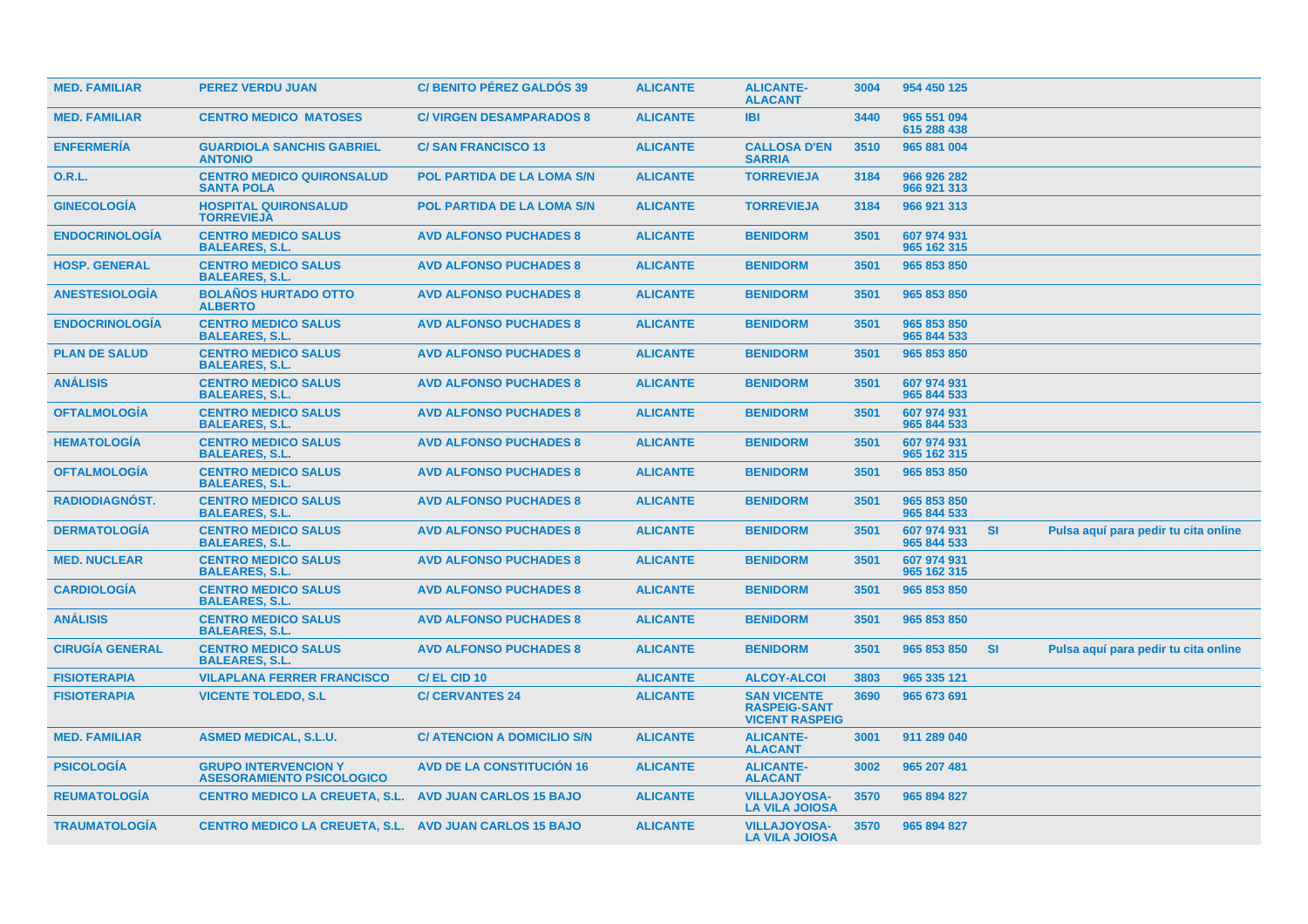| <b>RADIODIAGNOST.</b>  | <b>CENTRO CLINICO DENIA, S.L.</b>                                  | <b>AVD AMANECER 37</b>             | <b>ALICANTE</b> | <b>JAVEA-XABIA</b>                 | 3730 | 966 435 322                |
|------------------------|--------------------------------------------------------------------|------------------------------------|-----------------|------------------------------------|------|----------------------------|
| <b>FISIOTERAPIA</b>    | <b>CENTRO CLINICO DENIA, S.L.</b>                                  | <b>AVD AMANECER 37</b>             | <b>ALICANTE</b> | <b>JAVEA-XABIA</b>                 | 3730 | 966 435 322                |
| <b>AREAS PEDIÁTRI.</b> | <b>VARGAS DAVALOS JAVIER</b><br><b>ALCIDES</b>                     | <b>AVD REY JAIME I 8 PISO 4º D</b> | <b>ALICANTE</b> | <b>ALTEA</b>                       | 3590 | 965 842 725                |
| <b>C. REPARADORA</b>   | <b>SILFID CIRUGIA PLASTICA</b><br><b>RECONSTRUCTIVA Y ESTETICA</b> | <b>AVD DENIA 103</b>               | <b>ALICANTE</b> | <b>ALICANTE-</b><br><b>ALACANT</b> | 3016 | 652 528 650                |
| <b>ANÁLISIS</b>        | <b>LABORATORIO ECHEVARNE</b>                                       | <b>C/ MASNOU 36 BAJO-LOCAL 5</b>   | <b>ALICANTE</b> | <b>CALP</b>                        | 3710 | 900 909 110                |
| <b>FISIOTERAPIA</b>    | <b>BARCELO GUEZ DIANA</b>                                          | <b>AVD FEDERICO SOTO 16</b>        | <b>ALICANTE</b> | <b>ALICANTE-</b><br><b>ALACANT</b> | 3001 | 965 208 071                |
| <b>PSICOLOGIA</b>      | <b>PEREZ BEDMAR BOLARIN MARIA</b><br><b>ANGELES</b>                | <b>C/ CAMILO FLAMARIÓN 35</b>      | <b>ALICANTE</b> | <b>ELCHE-ELX</b>                   | 3201 | 965 436 757                |
| <b>MED. FAMILIAR</b>   | <b>DR. CARLOS BOTELLA ESTRADA -</b><br><b>NOVELDASALUD SL</b>      | <b>C/ CERVANTES 23</b>             | <b>ALICANTE</b> | <b>NOVELDA</b>                     | 3660 | 965 626 962<br>606 372 845 |
| <b>FISIOTERAPIA</b>    | <b>BARBERA ESTEBAN MARIA NIEVES</b>                                | <b>C/XALOC 8 LA CALETA</b>         | <b>ALICANTE</b> | <b>CALP</b>                        | 3710 | 965 835 115<br>965 833 918 |
| <b>PODOLOGIA</b>       | <b>RUIZ BORRAS JAVIER</b>                                          | <b>PSO RUPERTO CHAPI 14</b>        | <b>ALICANTE</b> | <b>VILLENA</b>                     | 3400 | 687 740 548                |
| <b>NEUROLOGÍA</b>      | <b>CLINICA VISTAHERMOSA</b>                                        | <b>AVD DENIA 103</b>               | <b>ALICANTE</b> | <b>ALICANTE-</b><br><b>ALACANT</b> | 3015 | 965 268 000<br>965 264 200 |
| <b>TRAUMATOLOGÍA</b>   | <b>CLINICA ESPASANA</b>                                            | <b>AVD DENIA 103</b>               | <b>ALICANTE</b> | <b>ALICANTE-</b><br><b>ALACANT</b> | 3015 | 965 264 200                |
| <b>TRAUMATOLOGIA</b>   | <b>MUR MARIN JAVIER</b>                                            | <b>AVD DENIA 103</b>               | <b>ALICANTE</b> | <b>ALICANTE-</b><br><b>ALACANT</b> | 3015 | 660 408 764<br>966 709 312 |
| <b>GINECOLOGIA</b>     | <b>DR RAFAEL FRAILE PEREZ-</b><br><b>CUADRADO</b>                  | <b>AVD DENIA 103</b>               | <b>ALICANTE</b> | <b>ALICANTE-</b><br><b>ALACANT</b> | 3015 | 965 264 200                |
| <b>HOSP. GENERAL</b>   | <b>CLINICA VISTAHERMOSA</b>                                        | <b>AVD DENIA 103</b>               | <b>ALICANTE</b> | <b>ALICANTE-</b><br><b>ALACANT</b> | 3015 | 965 268 000<br>965 264 200 |
| <b>NEUROFISIOLOGÍA</b> | <b>HOSPITAL IMED ELCHE</b>                                         | <b>C/ MAX PLANCK S/N SECTOR 10</b> | <b>ALICANTE</b> | <b>ELCHE-ELX</b>                   | 3203 | 965 503 030<br>966 915 151 |
| <b>C. MAXILOFACIAL</b> | <b>HOSPITAL IMED ELCHE</b>                                         | <b>C/ MAX PLANCK S/N SECTOR 10</b> | <b>ALICANTE</b> | <b>ELCHE-ELX</b>                   | 3203 | 965 503 030<br>966 915 151 |
| <b>CIRUGIA GENERAL</b> | <b>CLINICA ESPASANA</b>                                            | <b>C/ MAX PLANCK S/N SECTOR 10</b> | <b>ALICANTE</b> | <b>ELCHE-ELX</b>                   | 3203 | 965 348 421                |
| <b>C. TORÁCICA</b>     | <b>CITMIA</b>                                                      | <b>C/ MAX PLANCK S/N SECTOR 10</b> | <b>ALICANTE</b> | <b>ELCHE-ELX</b>                   | 3203 | 965 503 030<br>966 915 151 |
| <b>ENFERMERIA</b>      | <b>HOSPITAL IMED ELCHE</b>                                         | <b>C/ MAX PLANCK S/N SECTOR 10</b> | <b>ALICANTE</b> | <b>ELCHE-ELX</b>                   | 3203 | 965 503 030<br>966 915 151 |
| <b>FISIOTERAPIA</b>    | <b>HOSPITAL IMED ELCHE</b>                                         | <b>C/ MAX PLANCK S/N SECTOR 10</b> | <b>ALICANTE</b> | <b>ELCHE-ELX</b>                   | 3203 | 965 503 030<br>966 915 151 |
| <b>UROLOGÍA</b>        | <b>HOSPITAL IMED ELCHE</b>                                         | <b>C/ MAX PLANCK S/N SECTOR 10</b> | <b>ALICANTE</b> | <b>ELCHE-ELX</b>                   | 3203 | 965 503 030<br>966 915 151 |
| <b>C. VASCULAR</b>     | <b>DR. ANTONIO BALLESTER</b><br><b>RABASCO</b>                     | <b>C/ MAX PLANCK S/N SECTOR 10</b> | <b>ALICANTE</b> | <b>ELCHE-ELX</b>                   | 3203 | 965 503 030<br>966 915 151 |
| <b>MED. FAMILIAR</b>   | <b>BERNABEU SANTONJA GINES</b>                                     | <b>C/ CAPITAN SEGARRA 1</b>        | <b>ALICANTE</b> | <b>ALICANTE-</b><br><b>ALACANT</b> | 3004 | 965 210 756                |
| <b>RADIODIAGNOST.</b>  | <b>CLINICA MAISONNAVE</b>                                          | <b>AVD MAISSONAVE 36 PISO 2º</b>   | <b>ALICANTE</b> | <b>ALICANTE-</b><br><b>ALACANT</b> | 3003 | 965 134 750                |
| <b>CIRUGÍA GENERAL</b> | <b>CLINICA MAISONNAVE</b>                                          | <b>AVD MAISSONAVE 36 PISO 2º</b>   | <b>ALICANTE</b> | <b>ALICANTE-</b><br><b>ALACANT</b> | 3003 | 965 134 750                |
| <b>OFTALMOLOGIA</b>    | <b>CLINICA DE OJOS</b>                                             | <b>C/SANTO DOMINGO 9</b>           | <b>ALICANTE</b> | <b>PEGO</b>                        | 3780 | 965 571 847                |
| <b>TRAUMATOLOGIA</b>   | <b>GIMENO ABAD JOSE IGNACIO</b>                                    | <b>AVD PADRE ESPLA 57 BAJO</b>     | <b>ALICANTE</b> | <b>ALICANTE-</b><br><b>ALACANT</b> | 3013 | 965 151 700                |
|                        |                                                                    |                                    |                 |                                    |      |                            |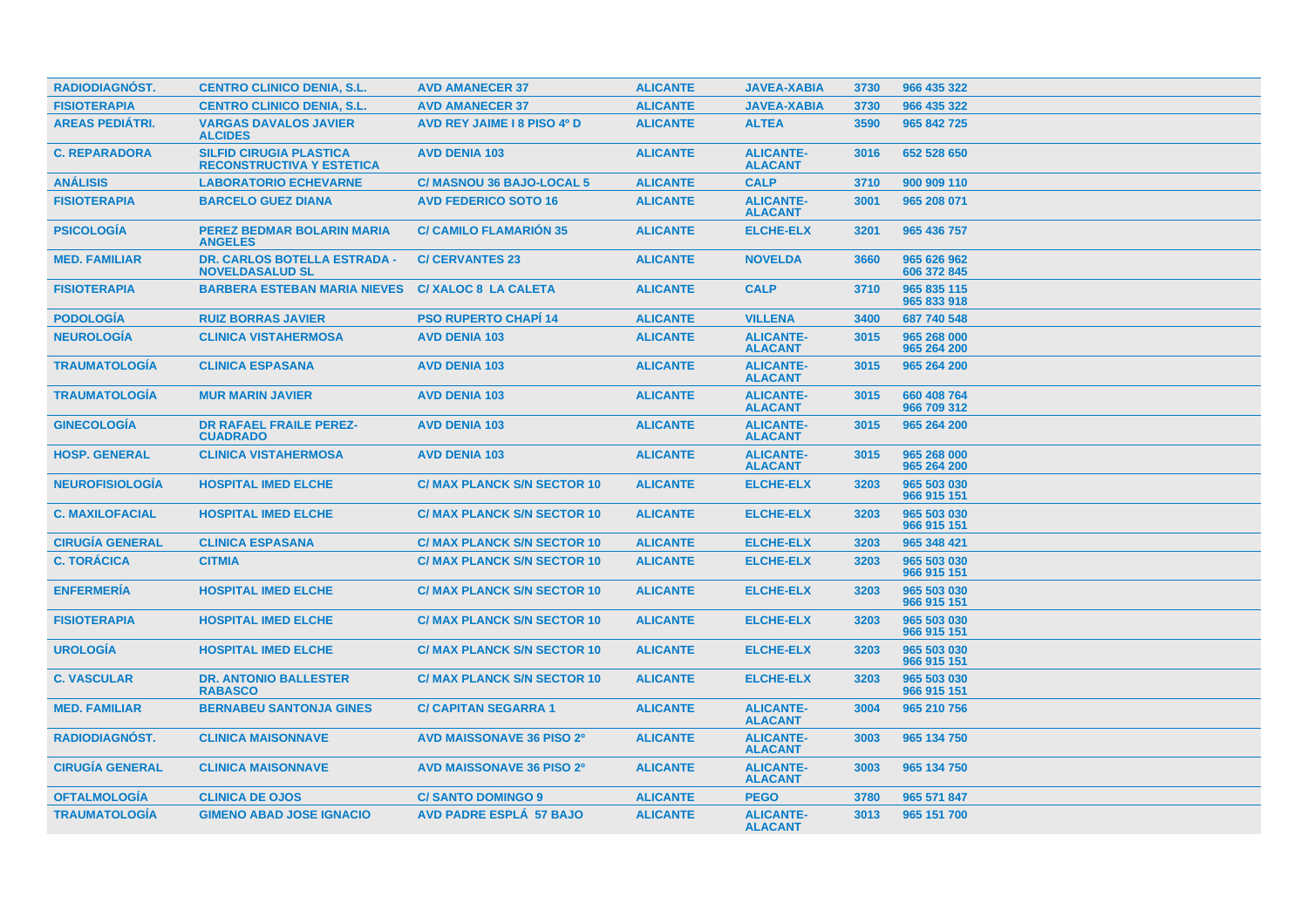| <b>GINECOLOGIA</b>     | <b>TOMAS MARIN ENRIQUE</b>                                         | <b>C/ GRANJA DE ROCAMORA 6</b>                                                                          | <b>ALICANTE</b> | <b>ALICANTE-</b><br><b>ALACANT</b>    | 3015 | 965 145 972<br>609 850 401 |           |                                      |
|------------------------|--------------------------------------------------------------------|---------------------------------------------------------------------------------------------------------|-----------------|---------------------------------------|------|----------------------------|-----------|--------------------------------------|
| <b>ENDOCRINOLOGIA</b>  | <b>DRA.MARIA TERESA LAIN ALONSO</b>                                | <b>C/ PINTOR CABRERA 8 CENTRO</b><br><b>MÉDICO ESTACIÓN</b>                                             | <b>ALICANTE</b> | <b>ALICANTE-</b><br><b>ALACANT</b>    | 3005 | 965 125 500<br>965 125 501 |           |                                      |
| <b>AREAS PEDIATRI.</b> | <b>CLINICA ESPASANA</b>                                            | <b>C/ POETA HASSAN RASHID 1</b>                                                                         | <b>ALICANTE</b> | <b>VILLENA</b>                        | 3400 | 965 348 421                |           |                                      |
| <b>NEUROLOGÍA</b>      | <b>LECANDA GARAMENDI EUGENIO</b>                                   | <b>C/ PADRE ARRUPE 20 NUEVO</b><br><b>EDIFICIO DE ESPECIALIDADES, 2ª</b><br><b>PLANTA HOSP. MEDIMAR</b> | <b>ALICANTE</b> | <b>ALICANTE-</b><br><b>ALACANT</b>    | 3016 | 965 162 200<br>644 336 624 |           |                                      |
| <b>PSICOLOGIA</b>      | <b>CENTRO UNO</b>                                                  | C/ GENERAL LACY 13 PISO 2º IZQ.                                                                         | <b>ALICANTE</b> | <b>ALICANTE-</b><br><b>ALACANT</b>    | 3003 | 965 049 795<br>685 135 980 |           |                                      |
| <b>GINECOLOGIA</b>     | <b>CENTRO MEDICO SALUS</b><br><b>BALEARES, S.L.</b>                | <b>AVD DIPUTACION 49 HCB CALPE</b><br><b>INTERNACIONAL</b>                                              | <b>ALICANTE</b> | <b>CALP</b>                           | 3710 | 966 072 737                | <b>SI</b> | Pulsa aquí para pedir tu cita online |
| <b>ANÁLISIS</b>        | <b>CENTRO MEDICO SALUS</b><br><b>BALEARES, S.L.</b>                | <b>C/DE LOS MONTESINOS 1</b>                                                                            | <b>ALICANTE</b> | <b>ALICANTE-</b><br><b>ALACANT</b>    | 3015 | 900 202 420<br>965 240 197 |           |                                      |
| 0.R.L.                 | <b>IZQUIERDO LUZON JULIAN</b>                                      | <b>C/ PABLO IGLESIAS 43 CLINICA LA</b><br><b>FERIA</b>                                                  | <b>ALICANTE</b> | <b>ELDA</b>                           | 3600 | 966 980 153                |           |                                      |
| 0.R.L.                 | <b>CENTRO MEDICO QUIRONSALUD</b><br><b>ORIHUELA</b>                | <b>C/EXTREMADURA 4</b>                                                                                  | <b>ALICANTE</b> | <b>ORIHUELA</b>                       | 3300 | 965 300 034                |           |                                      |
| <b>DIETÉT/NUTRIC.</b>  | <b>CHECA MONTERO ANA MARIA</b>                                     | <b>AVD MADRID 60</b>                                                                                    | <b>ALICANTE</b> | <b>PETRER</b>                         | 3610 | 699 258 728                |           |                                      |
| <b>ANÁLISIS</b>        | <b>RODRIGUEZ NIETO JULIAN</b>                                      | <b>C/ PABLO NERUDA 5</b>                                                                                | <b>ALICANTE</b> | <b>GUARDAMAR</b><br><b>DEL SEGURA</b> | 3140 | 616 437 486<br>966 726 306 |           |                                      |
| <b>ODONTOESTOMATOL</b> | <b>CLINICA DENTAL VILASECA</b><br><b>SEGURA</b>                    | <b>AVD MALLORCA 4 JUSTO FRENTE</b><br><b>AL EDF COBLANCA 41</b>                                         | <b>ALICANTE</b> | <b>BENIDORM</b>                       | 3503 | 965 855 969<br>676 644 239 |           |                                      |
| <b>FISIOTERAPIA</b>    | <b>CAÑIZARES SANCHEZ IRENE</b>                                     | <b>C/ COX 8 IRENE CANIZARES</b><br><b>FISIOTERAPEUTA</b>                                                | <b>ALICANTE</b> | <b>CALLOSA DE</b><br><b>SEGURA</b>    | 3360 | 865 669 830                |           |                                      |
| <b>C. REPARADORA</b>   | <b>SILFID CIRUGIA PLASTICA</b><br><b>RECONSTRUCTIVA Y ESTETICA</b> | <b>AVD DENIA S/N</b>                                                                                    | <b>ALICANTE</b> | <b>ALICANTE-</b><br><b>ALACANT</b>    | 3001 | 965 233 135<br>652 528 650 |           |                                      |
| <b>DERMATOLOGIA</b>    | <b>POLICLINICA MAIO</b>                                            | <b>AVD MAESTRO JOSE GARBERI 11</b>                                                                      | <b>ALICANTE</b> | <b>ALICANTE-</b><br><b>ALACANT</b>    | 3540 | 966 667 315                |           |                                      |
| <b>PSICOLOGÍA</b>      | <b>POLICLINICA MAIO</b>                                            | <b>AVD MAESTRO JOSE GARBERI 11</b>                                                                      | <b>ALICANTE</b> | <b>ALICANTE-</b><br><b>ALACANT</b>    | 3540 | 966 667 315                |           |                                      |
| <b>GINECOLOGÍA</b>     | <b>POLICLINICA MAIO</b>                                            | <b>AVD MAESTRO JOSE GARBERI11</b>                                                                       | <b>ALICANTE</b> | <b>ALICANTE-</b><br><b>ALACANT</b>    | 3540 | 966 667 315                |           |                                      |
| <b>ENDOCRINOLOGÍA</b>  | <b>POLICLINICA MAIO</b>                                            | <b>AVD MAESTRO JOSE GARBERI11</b>                                                                       | <b>ALICANTE</b> | <b>ALICANTE-</b><br><b>ALACANT</b>    | 3540 | 966 667 315                |           |                                      |
| <b>FISIOTERAPIA</b>    | <b>HOSPITAL IMED ELCHE</b>                                         | <b>AVD ROSA MAZÓN VALERO S/N</b><br><b>CLINICA IMED ELCHE</b>                                           | <b>ALICANTE</b> | <b>TORREVIEJA</b>                     | 3184 | 966 817 406<br>966 817 405 |           |                                      |
| <b>PSIQUIATRÍA</b>     | <b>HOSPITAL IMED ELCHE</b>                                         | <b>AVD ROSA MAZÓN VALERO S/N</b><br><b>CLINICA IMED ELCHE</b>                                           | <b>ALICANTE</b> | <b>TORREVIEJA</b>                     | 3184 | 966 817 406<br>966 817 405 |           |                                      |
| <b>AREAS PEDIATRI.</b> | <b>HOSPITAL IMED ELCHE</b>                                         | <b>AVD ROSA MAZÓN VALERO S/N</b><br><b>CLINICA IMED ELCHE</b>                                           | <b>ALICANTE</b> | <b>TORREVIEJA</b>                     | 3184 | 966 817 406<br>966 817 405 | <b>SI</b> | Pulsa aquí para pedir tu cita online |
| <b>CIRUGÍA GENERAL</b> | <b>HOSPITAL IMED ELCHE</b>                                         | <b>AVD ROSA MAZÓN VALERO S/N</b><br><b>CLINICA IMED ELCHE</b>                                           | <b>ALICANTE</b> | <b>TORREVIEJA</b>                     | 3184 | 966 817 406<br>966 817 405 | <b>SI</b> | Pulsa aquí para pedir tu cita online |
| RADIODIAGNÓST.         | <b>INSCANNER</b>                                                   | <b>C/SAN PEDRO POVEDA 10</b>                                                                            | <b>ALICANTE</b> | <b>ALICANTE-</b><br><b>ALACANT</b>    | 3010 | 900 202 420<br>965 240 197 |           |                                      |
| <b>ODONTOESTOMATOL</b> | <b>Clinica el Campet</b>                                           | <b>C/ COMPARSA ESTUDIANTES 3</b>                                                                        | <b>ALICANTE</b> | <b>PETRER</b>                         | 3610 | 965 372 322                |           |                                      |
| <b>PSICOLOGIA</b>      | <b>CENTRO MEDICO ELDA</b>                                          | <b>AVD DE LOS TILOS 13</b>                                                                              | <b>ALICANTE</b> | <b>ELDA</b>                           | 3600 | 966 195 959                |           |                                      |
| <b>FISIOTERAPIA</b>    | <b>CENTRO DE FISIOTERAPIA ITALIA 4</b>                             | <b>AVD OSCAR ESPLA 23</b>                                                                               | <b>ALICANTE</b> | <b>ALICANTE-</b><br><b>ALACANT</b>    | 3007 | 966 084 861<br>966 141 988 |           |                                      |
| <b>OFTALMOLOGÍA</b>    | <b>OFTALVIST</b>                                                   | <b>C/JUAN CARLOS 14</b>                                                                                 | <b>ALICANTE</b> | <b>ELDA</b>                           | 3600 | 965 141 500                |           |                                      |
|                        |                                                                    |                                                                                                         |                 |                                       |      |                            |           |                                      |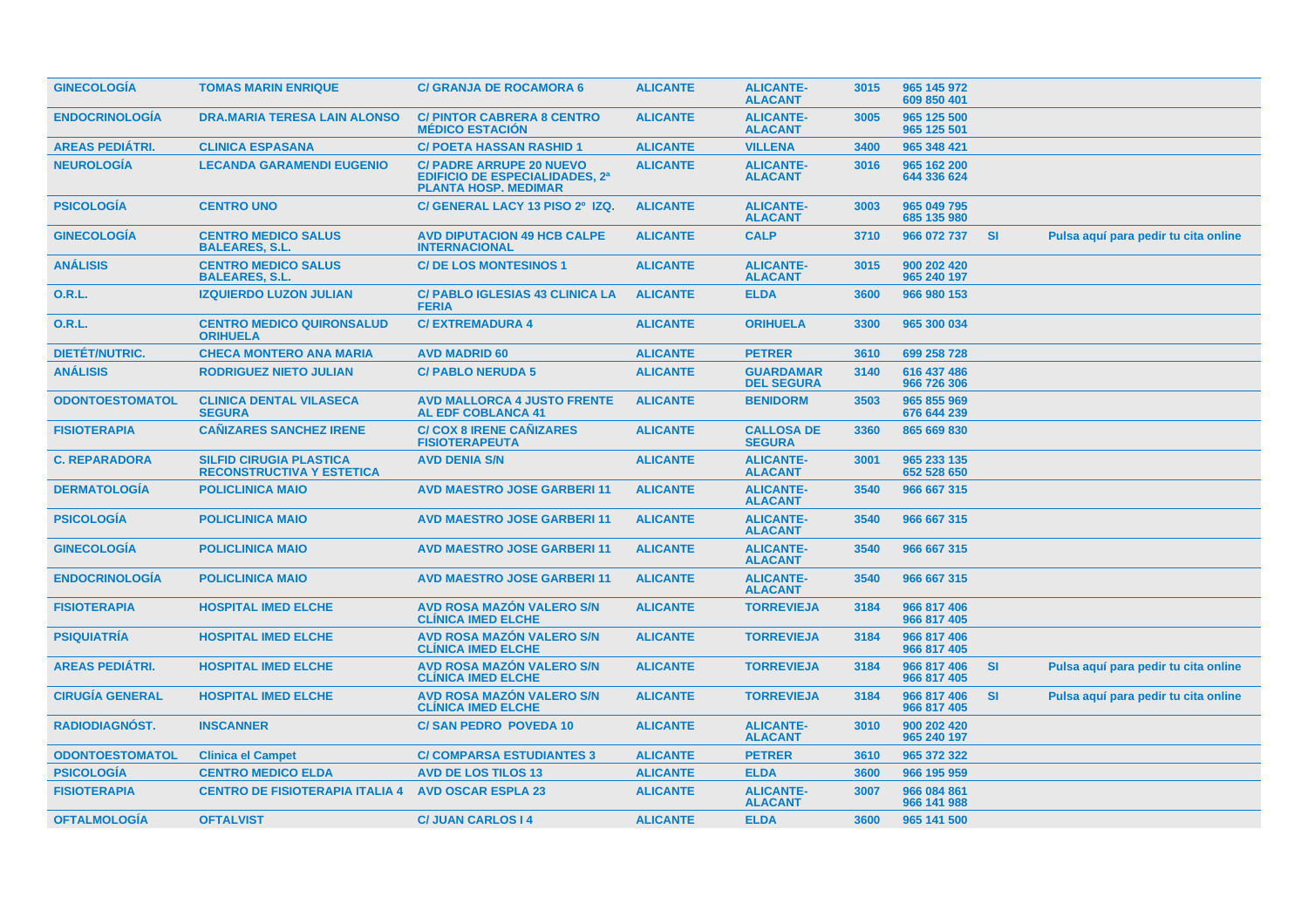| <b>UROLOGÍA</b>       | centro médico quironsalud alicante                     | <b>C/ CRUZ DE PIEDRA 4</b>                              | <b>ALICANTE</b> | <b>ALICANTE-</b><br><b>ALACANT</b> | 3015 | 966 972 900<br>679 445 685 |  |
|-----------------------|--------------------------------------------------------|---------------------------------------------------------|-----------------|------------------------------------|------|----------------------------|--|
| <b>NEUROCIRUGÍA</b>   | centro médico quironsalud alicante                     | <b>C/ CRUZ DE PIEDRA 4</b>                              | <b>ALICANTE</b> | <b>ALICANTE-</b><br><b>ALACANT</b> | 3015 | 966 972 900                |  |
| <b>LOGOPEDIA</b>      | centro médico quironsalud alicante                     | <b>C/ CRUZ DE PIEDRA 4</b>                              | <b>ALICANTE</b> | <b>ALICANTE-</b><br><b>ALACANT</b> | 3015 |                            |  |
| 0.R.L.                | centro médico quironsalud alicante                     | <b>C/ CRUZ DE PIEDRA 4</b>                              | <b>ALICANTE</b> | <b>ALICANTE-</b><br><b>ALACANT</b> | 3015 | 966 972 900                |  |
| RADIODIAGNÓST.        | centro médico quironsalud alicante                     | <b>C/ CRUZ DE PIEDRA 4</b>                              | <b>ALICANTE</b> | <b>ALICANTE-</b><br><b>ALACANT</b> | 3015 | 966 972 900                |  |
| <b>URGENCIAS</b>      | centro médico quironsalud alicante                     | <b>C/ CRUZ DE PIEDRA 4</b>                              | <b>ALICANTE</b> | <b>ALICANTE-</b><br><b>ALACANT</b> | 3015 | 966 972 900                |  |
| <b>REUMATOLOGÍA</b>   | <b>TOVAR BELTRAN JUAN VICTOR</b>                       | <b>AVD DE ALICANTE 86 CLINICA</b><br><b>ALTABIX</b>     | <b>ALICANTE</b> | <b>ELCHE-ELX</b>                   | 3203 | 965 428 048<br>695 454 177 |  |
| <b>C. VASCULAR</b>    | <b>DR. ANTONIO BALLESTER</b><br><b>RABASCO</b>         | <b>AVD DE ALICANTE 86 CLINICA</b><br><b>ALTABIX</b>     | <b>ALICANTE</b> | <b>ELCHE-ELX</b>                   | 3203 | 965 428 048<br>955 425 743 |  |
| <b>ANÁLISIS</b>       | <b>NIMGENETICS GENOMICA Y</b><br><b>MEDICINA, S.L.</b> | <b>C/ ATENCIÓN TELEFÓNICA</b><br><b>NIMGENETICS S/N</b> | <b>ALICANTE</b> | <b>ALICANTE-</b><br><b>ALACANT</b> | 3001 | 652 893 953                |  |
| <b>MED. FAMILIAR</b>  | <b>LOPEZ GONZALEZ-MORO PEDRO</b>                       | C/ PERÚ 14                                              | <b>ALICANTE</b> | <b>ALICANTE-</b><br><b>ALACANT</b> | 3008 | 965 286 206                |  |
| <b>RADIODIAGNÓST.</b> | <b>DANIEL ERADES MARTINEZ.</b><br><b>S.L.N.E.</b>      | <b>C/ CALDERÓN DE LA BARCA 4</b>                        | <b>ALICANTE</b> | <b>ALICANTE-</b><br><b>ALACANT</b> | 3004 | 965 212 637<br>965 212 741 |  |
| <b>MED. FAMILIAR</b>  | <b>CENTRO MEDICO LOS ANGELES</b>                       | <b>C/JOAQUÍN CORONEL 39</b>                             | <b>ALICANTE</b> | <b>ELDA</b>                        | 3600 | 965 394 262<br>965 395 106 |  |
| <b>RADIODIAGNÓST.</b> | <b>CENTRO CLINICO EUROPA</b>                           | <b>AVD EUROPA 8</b>                                     | <b>ALICANTE</b> | <b>BENIDORM</b>                    | 3503 | 965 857 648                |  |
| <b>MED. FAMILIAR</b>  | <b>CENTRO CLINICO EUROPA</b>                           | <b>AVD EUROPA 8</b>                                     | <b>ALICANTE</b> | <b>BENIDORM</b>                    | 3503 | 965 857 648                |  |
| <b>OFTALMOLOGÍA</b>   | <b>SALAMA SALEM ASHRAF</b><br><b>MOHAMED</b>           | <b>AVD EUROPA 8</b>                                     | <b>ALICANTE</b> | <b>BENIDORM</b>                    | 3503 | 965 857 648                |  |
| <b>DERMATOLOGÍA</b>   | <b>GENAOUI HAKIME BOUTROS</b><br><b>MICHEL</b>         | <b>AVD EUROPA 8</b>                                     | <b>ALICANTE</b> | <b>BENIDORM</b>                    | 3503 | 965 857 648                |  |
| <b>TRAUMATOLOGÍA</b>  | <b>CENTRO CLINICO DENIA, S.L.</b>                      | <b>C/BENIARMUT1</b>                                     | <b>ALICANTE</b> | <b>DENIA</b>                       | 3700 | 965 787 991<br>966 465 322 |  |
| <b>UROLOGÍA</b>       | <b>CENTRO CLINICO DENIA, S.L.</b>                      | <b>C/BENIARMUT1</b>                                     | <b>ALICANTE</b> | <b>DENIA</b>                       | 3700 | 966 435 322                |  |
| <b>HOSP. GENERAL</b>  | <b>CENTRO CLINICO DENIA, S.L.</b>                      | <b>C/BENIARMUT1</b>                                     | <b>ALICANTE</b> | <b>DENIA</b>                       | 3700 | 966 435 322                |  |
| <b>ANESTESIOLOGÍA</b> | <b>MASOT PEREZ JAIME MANUEL</b>                        | <b>AVD DENIA 103</b>                                    | <b>ALICANTE</b> | <b>ALICANTE-</b><br><b>ALACANT</b> | 3015 | 965 153 796                |  |
| <b>GINECOLOGÍA</b>    | <b>SANMARTIN MORENO MARIA DEL</b><br><b>MAR</b>        | <b>AVD DENIA 103</b>                                    | <b>ALICANTE</b> | <b>ALICANTE-</b><br><b>ALACANT</b> | 3015 | 965 268 000<br>965 264 200 |  |
| <b>RADIODIAGNOST.</b> | <b>HOSPITAL VITHAS MEDIMAR</b><br><b>INTERNACIONAL</b> | <b>AVD DENIA 78</b>                                     | <b>ALICANTE</b> | <b>ALICANTE-</b><br><b>ALACANT</b> | 3016 | 965 162 200                |  |
| <b>DERMATOLOGÍA</b>   | <b>NAVAS RAMIREZ JESUS</b>                             | <b>AVD DENIA 78</b>                                     | <b>ALICANTE</b> | <b>ALICANTE-</b><br><b>ALACANT</b> | 3016 | 965 162 200<br>965 248 558 |  |
| <b>ANESTESIOLOGÍA</b> | <b>MASOT PEREZ JAIME MANUEL</b>                        | <b>AVD DENIA 78</b>                                     | <b>ALICANTE</b> | <b>ALICANTE-</b><br><b>ALACANT</b> | 3016 | 965 162 200                |  |
| <b>DERMATOLOGÍA</b>   | <b>ANIZ MONTES ELFIDIA</b>                             | <b>AVD DENIA 78</b>                                     | <b>ALICANTE</b> | <b>ALICANTE-</b><br><b>ALACANT</b> | 3016 | 965 162 200<br>965 248 558 |  |
| <b>ONCOLOGÍA</b>      | <b>MORAL GONZALEZ FERNANDO DEL</b>                     | <b>AVD DENIA 78</b>                                     | <b>ALICANTE</b> | <b>ALICANTE-</b><br><b>ALACANT</b> | 3016 | 965 162 200<br>646 336 556 |  |
| <b>GINECOLOGIA</b>    | <b>DR RAFAEL FRAILE PEREZ-</b><br><b>CUADRADO</b>      | <b>AVD DENIA 78</b>                                     | <b>ALICANTE</b> | <b>ALICANTE-</b><br><b>ALACANT</b> | 3016 | 965 162 200                |  |
|                       |                                                        |                                                         |                 |                                    |      |                            |  |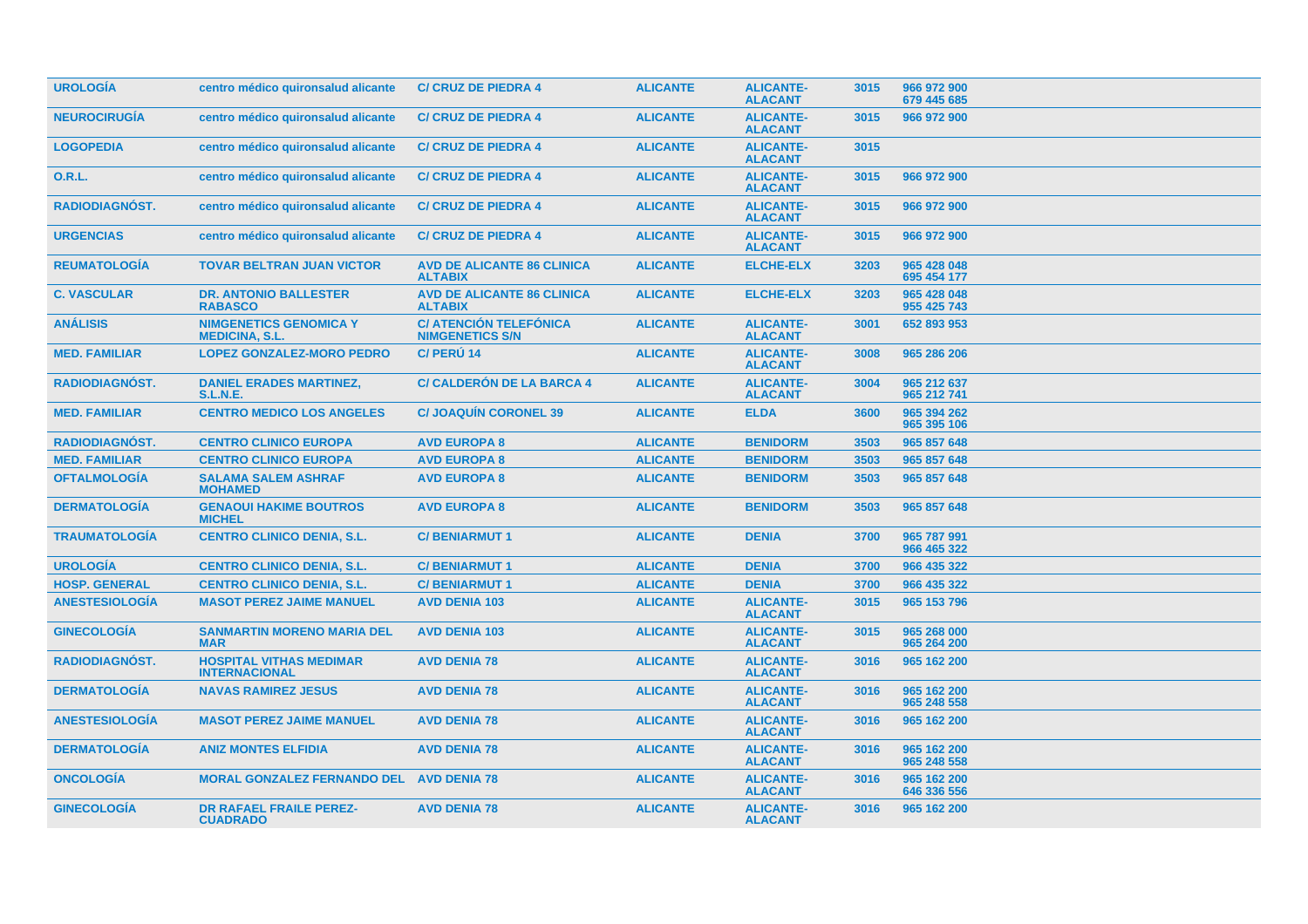| <b>MED. FAMILIAR</b>   | <b>VERDU JORDA IGNACIO ANTONIO</b>                             | <b>AVD DENIA 78</b>                                            | <b>ALICANTE</b> | <b>ALICANTE-</b><br><b>ALACANT</b>   | 3016 | 965 162 200                |
|------------------------|----------------------------------------------------------------|----------------------------------------------------------------|-----------------|--------------------------------------|------|----------------------------|
| <b>ANÁLISIS</b>        | <b>LABORATORIO ECHEVARNE</b>                                   | <b>C/SAN FRANCISCO 2 ESQUINA C/</b><br><b>TRINIDAD NUM. 16</b> | <b>ALICANTE</b> | <b>VILLENA</b>                       | 3400 | 900 909 110                |
| <b>ANÁLISIS</b>        | <b>CLINICA UME, S.L.</b>                                       | <b>PLZ CALVO SOTELO 1</b>                                      | <b>ALICANTE</b> | <b>ALICANTE-</b><br><b>ALACANT</b>   | 3001 | 965 144 633<br>965 210 687 |
| <b>MED. FAMILIAR</b>   | <b>LLOBELL BERTOMEU VICENTE</b>                                | <b>C/ABDET 7</b>                                               | <b>ALICANTE</b> | <b>CALLOSA D'EN</b><br><b>SARRIA</b> | 3510 | 965 881 908                |
| <b>MED. FAMILIAR</b>   | <b>SANTONJA SANZ JORGE</b>                                     | C/ PERU 40                                                     | <b>ALICANTE</b> | <b>ALCOY-ALCOI</b>                   | 3803 | 965 524 008                |
| <b>MED. FAMILIAR</b>   | <b>GONZALEZ MOLINERO JOSE</b><br><b>RAMON</b>                  | <b>PLZ CONSTITUCIÓN 10</b>                                     | <b>ALICANTE</b> | <b>TORREVIEJA</b>                    | 3181 | 965 714 268                |
| <b>ANÁLISIS</b>        | <b>RUBIRA ROMEO JESUS</b>                                      | <b>C/TOMÁS CAPELO 1</b>                                        | <b>ALICANTE</b> | <b>SANT JOAN</b><br><b>D'ALACANT</b> | 3550 | 965 656 648                |
| 0.R.L.                 | <b>SANCHEZ ABAD DIEGO</b>                                      | C/LIMON (EDIF. COVIMEC) S/N                                    | <b>ALICANTE</b> | <b>ORIHUELA</b>                      | 3300 | 965 304 595                |
| <b>MED. FAMILIAR</b>   | <b>CARTAGENA GARCIA JERONIMO</b>                               | <b>C/DOCTOR MARAÑÓN 5</b>                                      | <b>ALICANTE</b> | <b>ALMORADI</b>                      | 3160 | 965 700 276                |
| <b>ANESTESIOLOGÍA</b>  | <b>RUIZ CASADO SANTIAGO MIGUEL</b>                             | C/OLIVER 55                                                    | <b>ALICANTE</b> | <b>ALCOY-ALCOI</b>                   | 3802 | 625 663 001<br>965 330 400 |
| <b>TRAUMATOLOGÍA</b>   | <b>FERRERO BORONAT JOSE VICENTE C/OLIVER 55</b>                |                                                                | <b>ALICANTE</b> | <b>ALCOY-ALCOI</b>                   | 3802 |                            |
| <b>DIGESTIVO</b>       | <b>MARTINEZ RAMIREZ RAMON ELIAS</b>                            | C/OLIVER 55                                                    | <b>ALICANTE</b> | <b>ALCOY-ALCOI</b>                   | 3802 | 965 330 400                |
| <b>CARDIOLOGÍA</b>     | <b>SANATORIO SAN JORGE</b>                                     | <b>C/OLIVER 55</b>                                             | <b>ALICANTE</b> | <b>ALCOY-ALCOI</b>                   | 3802 | 965 330 400<br>965 330 480 |
| <b>HEMATOLOGÍA</b>     | <b>HOSPITAL VITHAS PERPETUO</b><br><b>INTERNACIONAL</b>        | <b>PLZ DOCTOR GÓMEZ ULLA 15</b>                                | <b>ALICANTE</b> | <b>ALICANTE-</b><br><b>ALACANT</b>   | 3013 | 965 230 200<br>965 201 177 |
| <b>C. MAXILOFACIAL</b> | <b>CLINICA KRANION, S.L.</b>                                   | <b>PLZ DOCTOR GÓMEZ ULLA 15</b>                                | <b>ALICANTE</b> | <b>ALICANTE-</b><br><b>ALACANT</b>   | 3013 |                            |
| <b>RADIOTERAPIA</b>    | <b>INSTITUTO MULTIDISCIPLINAR DE</b><br><b>ONCOLOGIA, S.A.</b> | <b>PLZ DOCTOR GÓMEZ ULLA 15</b>                                | <b>ALICANTE</b> | <b>ALICANTE-</b><br><b>ALACANT</b>   | 3013 | 965 134 750<br>965 201 100 |
| <b>DERMATOLOGIA</b>    | <b>DEVESA IVORRA JOSE PEDRO</b>                                | <b>PLZ DOCTOR GOMEZ ULLA 15</b>                                | <b>ALICANTE</b> | <b>ALICANTE-</b><br><b>ALACANT</b>   | 3013 | 965 201 100<br>965 230 200 |
| <b>CIRUGÍA GENERAL</b> | <b>CLINICA MAISONNAVE</b>                                      | <b>PLZ DOCTOR GÓMEZ ULLA 15</b>                                | <b>ALICANTE</b> | <b>ALICANTE-</b><br><b>ALACANT</b>   | 3013 | 965 134 750<br>965 201 100 |
| <b>AREAS PEDIÁTRI.</b> | <b>HOSPITAL VITHAS PERPETUO</b><br><b>INTERNACIONAL</b>        | PLZ DOCTOR GÓMEZ ULLA 15                                       | <b>ALICANTE</b> | <b>ALICANTE-</b><br><b>ALACANT</b>   | 3013 | 965 201 100                |
| <b>MED. INTERNA</b>    | <b>POLICLINICO SAN CARLOS</b>                                  | C/LES MADRIGUERES SUD S/N A-14 ALICANTE                        |                 | <b>DENIA</b>                         | 3700 | 965 781 550                |
| <b>DIGESTIVO</b>       | <b>DE CARDENAS PLA RAMON</b>                                   | C/LES MADRIGUERES SUD S/N A-14 ALICANTE                        |                 | <b>DENIA</b>                         | 3700 | 965 205 911<br>965 781 550 |
| <b>RADIODIAGNÓST.</b>  | <b>POLICLINICO SAN CARLOS</b>                                  | C/ LES MADRIGUERES SUD S/N A-14 ALICANTE                       |                 | <b>DENIA</b>                         | 3700 | 965 781 550                |
| <b>GINECOLOGÍA</b>     | <b>VICENTA DOMENECH Y JOSE</b><br><b>MARIA JULIAN C.B.</b>     | C/ LES MADRIGUERES SUD S/N A-14 ALICANTE                       |                 | <b>DENIA</b>                         | 3700 | 965 205 911<br>965 781 550 |
| <b>ENFERMERÍA</b>      | <b>CENTRO MEDICO CONDE</b><br><b>LUMIARES, S.L.</b>            | <b>AVD CONDE LUMIARES 37</b>                                   | <b>ALICANTE</b> | <b>ALICANTE-</b><br><b>ALACANT</b>   | 3010 | 965 254 612                |
| <b>PODOLOGÍA</b>       | <b>CENTRO MEDICO CONDE</b><br><b>LUMIARES, S.L.</b>            | <b>AVD CONDE LUMIARES 37</b>                                   | <b>ALICANTE</b> | <b>ALICANTE-</b><br><b>ALACANT</b>   | 3010 | 965 254 612                |
| <b>MED. FAMILIAR</b>   | <b>PINTO VARELA ANTONIO</b>                                    | <b>AVD CONDE LUMIARES 37</b>                                   | <b>ALICANTE</b> | <b>ALICANTE-</b><br><b>ALACANT</b>   | 3010 | 965 254 612                |
| <b>CIRUGIA GENERAL</b> | <b>FERRER RIQUELME RAFAEL LUIS</b>                             | <b>AVD MAISONNAVE 36</b>                                       | <b>ALICANTE</b> | <b>ALICANTE-</b><br><b>ALACANT</b>   | 3003 | 965 134 750                |
| <b>MED. FAMILIAR</b>   | <b>TROUILLEZ BRIGITTE</b>                                      | <b>AVD JUAN CARLOS I 45</b>                                    | <b>ALICANTE</b> | <b>JAVEA-XABIA</b>                   | 3730 | 966 460 721<br>629 655 730 |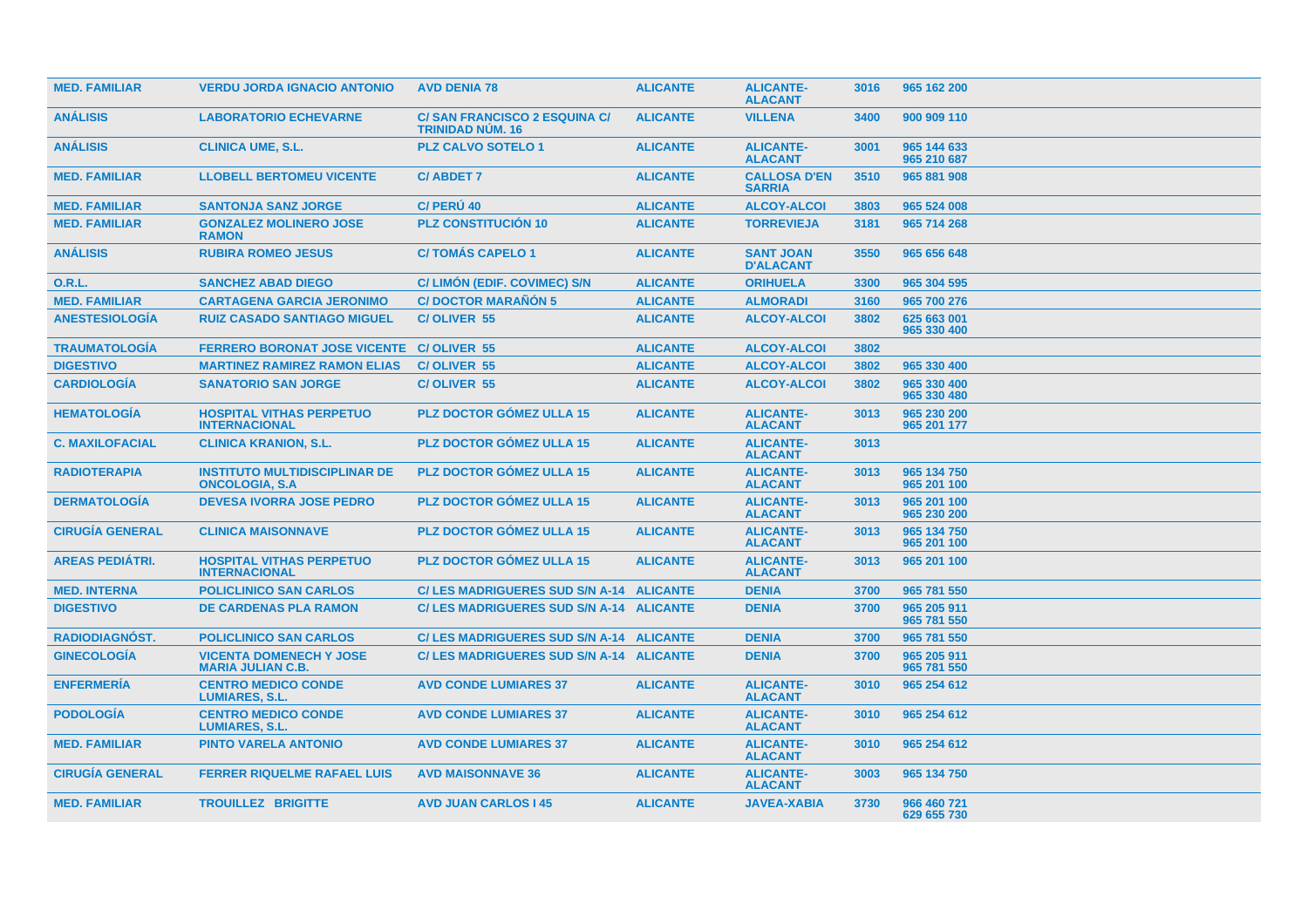| <b>ENDOCRINOLOGIA</b>  | <b>HOSPITAL QUIRONSALUD</b><br><b>TORREVIEJA</b>       | <b>POL PARTIDA DE LA LOMA S/N</b>                                                                  | <b>ALICANTE</b> | <b>TORREVIEJA</b>                  | 3184 | 966 921 313                |           |                                      |  |
|------------------------|--------------------------------------------------------|----------------------------------------------------------------------------------------------------|-----------------|------------------------------------|------|----------------------------|-----------|--------------------------------------|--|
| <b>AREAS PEDIÁTRI.</b> | <b>CENTRO MEDICO QUIRONSALUD</b><br><b>ORIHUELA</b>    | <b>POL PARTIDA DE LA LOMA S/N</b>                                                                  | <b>ALICANTE</b> | <b>TORREVIEJA</b>                  | 3184 | 966 926 282<br>966 921 313 |           |                                      |  |
| O.R.L.                 | <b>CENTRO MEDICO QUIRONSALUD</b><br><b>ORIHUELA</b>    | <b>POL PARTIDA DE LA LOMA S/N</b>                                                                  | <b>ALICANTE</b> | <b>TORREVIEJA</b>                  | 3184 | 966 926 282<br>966 921 313 |           |                                      |  |
| <b>PSICOLOGÍA</b>      | <b>HOSPITAL QUIRONSALUD</b><br><b>TORREVIEJA</b>       | <b>POL PARTIDA DE LA LOMA S/N</b>                                                                  | <b>ALICANTE</b> | <b>TORREVIEJA</b>                  | 3184 | 966 921 313                |           |                                      |  |
| <b>MED. FAMILIAR</b>   | <b>HOSPITAL QUIRONSALUD</b><br><b>TORREVIEJA</b>       | <b>POL PARTIDA DE LA LOMA S/N</b>                                                                  | <b>ALICANTE</b> | <b>TORREVIEJA</b>                  | 3184 | 966 921 313                |           |                                      |  |
| <b>OFTALMOLOGIA</b>    | <b>VISSUM ALICANTE</b>                                 | <b>C/ PEDRO LORCA 6</b>                                                                            | <b>ALICANTE</b> | <b>TORREVIEJA</b>                  | 3180 | 965 154 062                |           |                                      |  |
| <b>PODOLOGIA</b>       | <b>VICENTE PEREZ E HIJO, S.C.</b>                      | <b>C/BLAS VALERO 51</b>                                                                            | <b>ALICANTE</b> | <b>ELCHE-ELX</b>                   | 3201 | 965 443 151                |           |                                      |  |
| <b>NEUROFISIOLOGIA</b> | <b>CENTRO MEDICO SALUS</b><br><b>BALEARES, S.L.</b>    | <b>AVD ALFONSO PUCHADES 8</b>                                                                      | <b>ALICANTE</b> | <b>BENIDORM</b>                    | 3501 | 965 853 850                |           |                                      |  |
| <b>C. MAXILOFACIAL</b> | <b>CENTRO MEDICO SALUS</b><br><b>BALEARES, S.L.</b>    | <b>AVD ALFONSO PUCHADES 8</b>                                                                      | <b>ALICANTE</b> | <b>BENIDORM</b>                    | 3501 | 965 853 850<br>965 844 533 |           |                                      |  |
| <b>CIRUGIA GENERAL</b> | <b>CENTRO MEDICO SALUS</b><br><b>BALEARES, S.L.</b>    | <b>AVD ALFONSO PUCHADES 8</b>                                                                      | <b>ALICANTE</b> | <b>BENIDORM</b>                    | 3501 | 607 974 931<br>965 162 315 | <b>SI</b> | Pulsa aquí para pedir tu cita online |  |
| <b>O.R.L.</b>          | <b>CENTRO MEDICO SALUS</b><br><b>BALEARES, S.L.</b>    | <b>AVD ALFONSO PUCHADES 8</b>                                                                      | <b>ALICANTE</b> | <b>BENIDORM</b>                    | 3501 | 965 844 533<br>965 853 850 |           |                                      |  |
| O.R.L.                 | <b>GARCIA RUIZ JESUS</b>                               | <b>AVD ALFONSO PUCHADES 8</b>                                                                      | <b>ALICANTE</b> | <b>BENIDORM</b>                    | 3501 | 965 844 533<br>966 072 727 |           |                                      |  |
| <b>C. CARDIOVASC.</b>  | <b>CENTRO MEDICO SALUS</b><br><b>BALEARES, S.L.</b>    | <b>AVD ALFONSO PUCHADES 8</b>                                                                      | <b>ALICANTE</b> | <b>BENIDORM</b>                    | 3501 | 965 853 850                |           |                                      |  |
| <b>ANÁLISIS</b>        | <b>LABORATORIOS JAIME</b><br><b>CARBONELL</b>          | <b>AVD DOCTOR GADEA 18</b>                                                                         | <b>ALICANTE</b> | <b>ALICANTE-</b><br><b>ALACANT</b> | 3001 | 966 813 017                |           |                                      |  |
| <b>PODOLOGÍA</b>       | <b>PEREZ CLEMENTE LOURDES</b>                          | <b>C/ ANTONIO MACHADO 8</b>                                                                        | <b>ALICANTE</b> | <b>BENEJUZAR</b>                   | 3390 | 675 125 535                |           |                                      |  |
| <b>ANÁLISIS</b>        | <b>MIRALLES ZAMORA JOSE LUIS</b>                       | <b>C/HILARION ESLAVA 15</b>                                                                        | <b>ALICANTE</b> | <b>ELDA</b>                        | 3600 | 965 388 982                |           |                                      |  |
| <b>GINECOLOGÍA</b>     | <b>CENTRO CLINICO DENIA, S.L.</b>                      | <b>C/ MASNOU 36 BAJO-LOCAL 5</b>                                                                   | <b>ALICANTE</b> | <b>CALP</b>                        | 3710 | 966 420 162                |           |                                      |  |
| <b>CIRUGÍA GENERAL</b> | <b>CENTRO CLINICO DENIA, S.L.</b>                      | <b>C/ MASNOU 36 BAJO-LOCAL 5</b>                                                                   | <b>ALICANTE</b> | <b>CALP</b>                        | 3710 | 966 420 162                |           |                                      |  |
| <b>FISIOTERAPIA</b>    | <b>CLINICA MATERNUM</b>                                | <b>AVD DE LA ESTACION 5 EDIF.</b><br><b>MARISTAS.ACCESO C/ GRAL.</b><br><b>O<sub>i</sub>DONELL</b> | <b>ALICANTE</b> | <b>ALICANTE-</b><br><b>ALACANT</b> | 3005 | 657 261 534<br>965 981 558 |           |                                      |  |
| <b>PODOLOGÍA</b>       | <b>GOMIS BORRAS MARIA PILAR</b>                        | <b>AVD ESTACIÓN 5 LOCAL 38-C.C.</b><br><b>BULEVAR PLAZA-</b>                                       | <b>ALICANTE</b> | <b>ALICANTE-</b><br><b>ALACANT</b> | 3003 | 615 095 282                |           |                                      |  |
| <b>ODONTOESTOMATOL</b> | <b>CENTRO MEDICO DENTAL</b><br><b>BENALUA</b>          | <b>C/ CANÓNIGO MANUEL CAYUELAS</b><br><b>BALLESTA 23</b>                                           | <b>ALICANTE</b> | <b>CALLOSA DE</b><br><b>SEGURA</b> | 3360 | 966 756 900                |           |                                      |  |
| <b>MED. FAMILIAR</b>   | <b>CLINICA OSTEOMEDIC</b>                              | <b>C/ COMPARSA MOROS NUEVOS 4</b><br><b>BAJO</b>                                                   | <b>ALICANTE</b> | <b>PETRER</b>                      | 3610 | 966 311 697                |           |                                      |  |
| <b>ODONTOESTOMATOL</b> | <b>CLINICA DENTAL ROYO</b>                             | <b>AVD BANET ESQ. RAMON Y CAJAL</b><br>s/n BAJO                                                    | <b>ALICANTE</b> | <b>ALMORADI</b>                    | 3160 | 966 783 133<br>620 471 393 |           |                                      |  |
| <b>ANATOMOPATOLO.</b>  | <b>CLINICA VISTAHERMOSA</b>                            | <b>AVD DENIA 103</b>                                                                               | <b>ALICANTE</b> | <b>ALICANTE-</b><br><b>ALACANT</b> | 3015 | 965 264 200                |           |                                      |  |
| <b>O.R.L.</b>          | <b>ARACIL MONTESINOS ALFONSO</b>                       | <b>AVD DENIA 103</b>                                                                               | <b>ALICANTE</b> | <b>ALICANTE-</b><br><b>ALACANT</b> | 3015 | 965 268 000<br>915 858 369 |           |                                      |  |
| <b>GINECOLOGÍA</b>     | <b>CLINICA VISTAHERMOSA</b>                            | <b>AVD DENIA 103</b>                                                                               | <b>ALICANTE</b> | <b>ALICANTE-</b><br><b>ALACANT</b> | 3015 | 965 268 000<br>965 264 200 |           |                                      |  |
| <b>TRAUMATOLOGIA</b>   | <b>ALCALA SANTAELLA ORIA DE</b><br><b>RUEDA RAFAEL</b> | <b>AVD DENIA 103</b>                                                                               | <b>ALICANTE</b> | <b>ALICANTE-</b><br><b>ALACANT</b> | 3015 | 965 268 000<br>965 264 200 |           |                                      |  |
| <b>TRAUMATOLOGIA</b>   | <b>PLANELLES GOMIS JOSE</b>                            | <b>C/ PINTOR CABRERA 8 CENTRO</b><br><b>MEDICO ESTACION</b>                                        | <b>ALICANTE</b> | <b>ALICANTE-</b><br><b>ALACANT</b> | 3003 | 965 125 500<br>965 125 501 |           |                                      |  |
|                        |                                                        |                                                                                                    |                 |                                    |      |                            |           |                                      |  |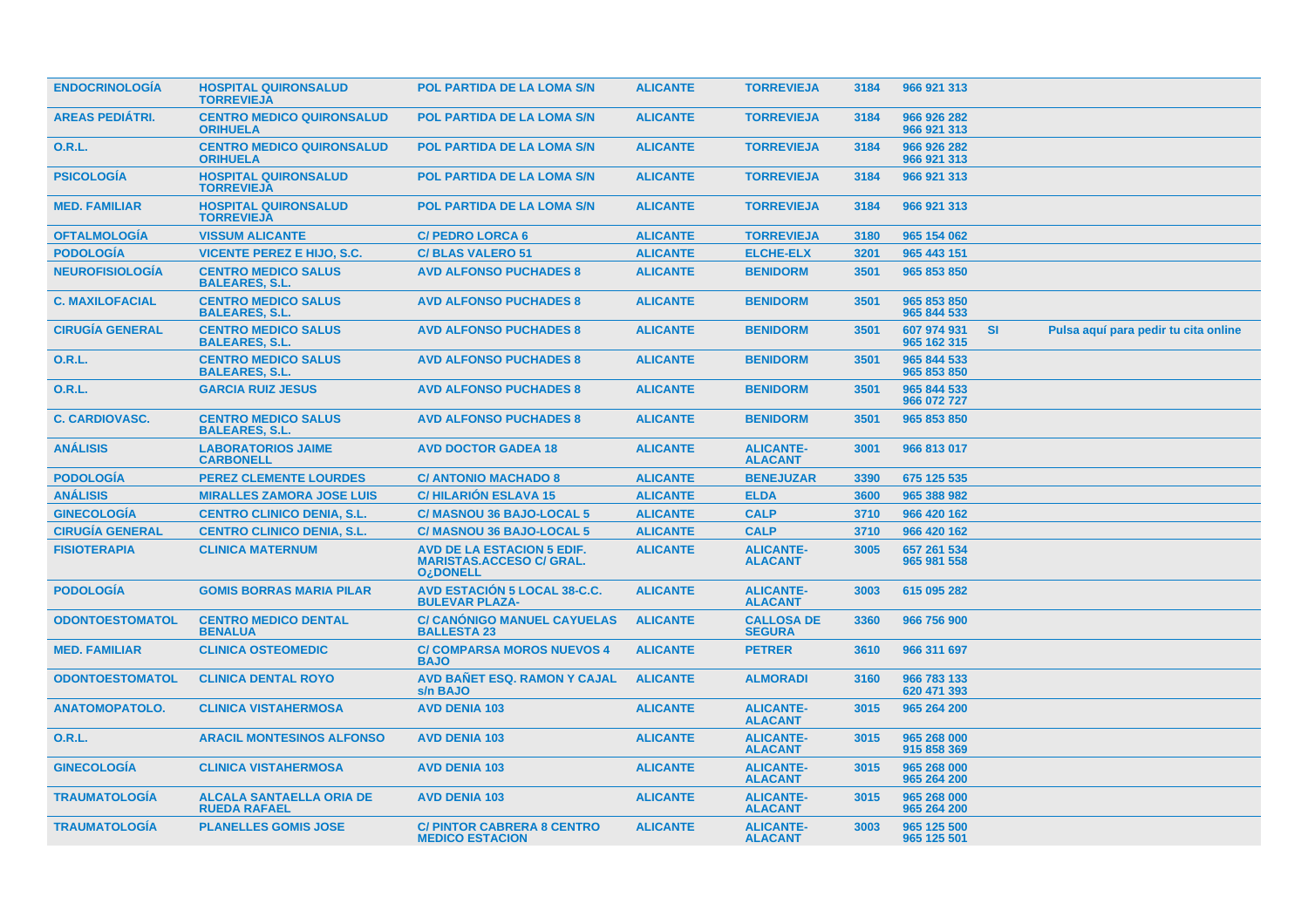| <b>TRAUMATOLOGIA</b>   | <b>GIMENO ABAD JOSE IGNACIO</b>                          | <b>C/PINTOR CABRERA 8 CENTRO</b><br><b>MEDICO ESTACION</b>                         | <b>ALICANTE</b> | <b>ALICANTE-</b><br><b>ALACANT</b> | 3003 | 965 125 500                |
|------------------------|----------------------------------------------------------|------------------------------------------------------------------------------------|-----------------|------------------------------------|------|----------------------------|
| <b>ODONTOESTOMATOL</b> | <b>CLINICA DENTAL L'AIGÜERA</b>                          | <b>AVD L'AIGÜERA 5 LOCAL 4</b>                                                     | <b>ALICANTE</b> | <b>BENIDORM</b>                    | 3501 | 966 889 858                |
| <b>NEFROLOGÍA</b>      | <b>CENTRO MEDICO SALUS</b><br><b>BALEARES, S.L.</b>      | <b>AVD ALFONSO PUCHADES 6</b>                                                      | <b>ALICANTE</b> | <b>BENIDORM</b>                    | 3501 | 965 853 850                |
| <b>ANATOMOPATOLO.</b>  | <b>ANDIMED</b>                                           | <b>C/L'ALAMEDA 28 BAJO</b>                                                         | <b>ALICANTE</b> | <b>ALCOY-ALCOI</b>                 | 3803 | 900 906 820                |
| <b>PSIQUIATRÍA</b>     | <b>CLINICA MAISONNAVE</b>                                | <b>AVD MAISSONAVE 36 PISO 2º</b>                                                   | <b>ALICANTE</b> | <b>ALICANTE-</b><br><b>ALACANT</b> | 3003 | 965 134 750                |
| DIETÉT/NUTRIC.         | <b>DIAZ SANCHEZ MARIA DEL</b><br><b>CARMEN</b>           | <b>AVD MAISSONAVE 36 PISO 2º</b>                                                   | <b>ALICANTE</b> | <b>ALICANTE-</b><br><b>ALACANT</b> | 3003 | 965 134 750                |
| <b>TRAUMATOLOGÍA</b>   | <b>RUIZ VALIENTE FERNANDO</b>                            | AVD OSCAR ESPLA 23 ENTLO. A                                                        | <b>ALICANTE</b> | <b>ALICANTE-</b><br><b>ALACANT</b> | 3001 | 685 453 484<br>966 084 861 |
| <b>MED. FAMILIAR</b>   | <b>PAZ FAJARDO JOSE MANUEL</b>                           | <b>C/ FRANCISCO ATIENZA</b><br><b>FERRANDEZ 47 URB. JARDIN DEL</b><br><b>MARII</b> | <b>ALICANTE</b> | <b>TORREVIEJA</b>                  | 3184 | 966 706 950                |
| <b>MED. FAMILIAR</b>   | <b>CENTRO MEDICO HELIKE</b>                              | <b>C/ MANUEL LOPEZ QUEREDA 18</b><br><b>PISO BAJO</b>                              | <b>ALICANTE</b> | <b>ELCHE-ELX</b>                   | 3204 | 966 631 530                |
| <b>TRAUMATOLOGÍA</b>   | <b>VIDAL CATALA JUAN</b>                                 | <b>C/OLIVER 55</b>                                                                 | <b>ALICANTE</b> | <b>ALCOY-ALCOI</b>                 | 3802 | 965 330 400                |
| <b>GINECOLOGÍA</b>     | <b>OBSTETRICIA Y GINECOLOGIA -</b><br><b>EQUIPO AYUD</b> | <b>C/ GRANJA DE ROCAMORA 6</b>                                                     | <b>ALICANTE</b> | <b>ALICANTE-</b><br><b>ALACANT</b> | 3015 | 965 145 972                |
| <b>MED. FAMILIAR</b>   | <b>CLINICA SALVUM</b>                                    | C/ MONTE DE SANTA POLA 15 URB. ALICANTE<br><b>GRAN ALACANT</b>                     |                 | <b>SANTA POLA</b>                  | 3130 | 966 695 374                |
| <b>MED. FAMILIAR</b>   | <b>CLINICA ESPASANA</b>                                  | <b>C/ POETA HASSAN RASHID 1</b>                                                    | <b>ALICANTE</b> | <b>VILLENA</b>                     | 3400 | 965 348 421                |
| <b>O.R.L.</b>          | <b>CENTRO MEDICO QUIRONSALUD</b><br><b>SANTA POLA</b>    | <b>C/SAN JOSE 13 ESQ. CALLE</b><br><b>MARQUES DE MOLINS</b>                        | <b>ALICANTE</b> | <b>SANTA POLA</b>                  | 3130 | 965 413 364                |
| <b>ANÁLISIS</b>        | <b>LABORATORIO ECHEVARNE</b>                             | <b>C/MAYOR 3</b>                                                                   | <b>ALICANTE</b> | <b>ALMORADI</b>                    | 3160 | 900 909 110                |
| <b>MED. FAMILIAR</b>   | <b>CMVC CAMPOAMOR</b>                                    | <b>AVD LAS ADELFAS 45</b>                                                          | <b>ALICANTE</b> | <b>ORIHUELA</b>                    | 3189 | 965 323 520<br>965 322 280 |
| <b>MED. FAMILIAR</b>   | <b>POLICLINICO SAN CARLOS JAVEA</b>                      | <b>C/NANCY 3-5</b>                                                                 | <b>ALICANTE</b> | <b>JAVEA-XABIA</b>                 | 3730 | 966 470 162                |
| <b>TRAUMATOLOGÍA</b>   | <b>CENTRO MEDICO SALUS</b><br><b>BALEARES, S.L.</b>      | <b>AVD DIPUTACION 49 HCB CALPE</b><br><b>INTERNACIONAL</b>                         | <b>ALICANTE</b> | <b>CALP</b>                        | 3710 | 966 072 737                |
| RADIODIAGNÓST.         | <b>CENTRO MEDICO SALUS</b><br><b>BALEARES, S.L.</b>      | <b>AVD DIPUTACION 49 HCB CALPE</b><br><b>INTERNACIONAL</b>                         | <b>ALICANTE</b> | <b>CALP</b>                        | 3710 | 966 072 737                |
| <b>MED. FAMILIAR</b>   | <b>CENTRO MEDICO SALUS</b><br><b>BALEARES, S.L.</b>      | <b>AVD DIPUTACION 49 HCB CALPE</b><br><b>INTERNACIONAL</b>                         | <b>ALICANTE</b> | <b>CALP</b>                        | 3710 | 966 072 737                |
| <b>PSIQUIATRÍA</b>     | <b>PSICOLOGIA ESPIRAL</b>                                | <b>AVD COMUNIDAD VALENCIANA 7</b><br><b>RESIDENCIAL CIBELES, LOCAL1</b>            | <b>ALICANTE</b> | <b>BENIDORM</b>                    | 3503 | 699 419 953<br>699 419 537 |
| <b>ANÁLISIS</b>        | <b>HOSPITAL IMED ELCHE</b>                               | AVD ROSA MAZÓN VALERO S/N<br><b>CLINICA IMED ELCHE</b>                             | <b>ALICANTE</b> | <b>TORREVIEJA</b>                  | 3184 | 966 817 406<br>966 817 405 |
| <b>TRAUMATOLOGÍA</b>   | <b>HOSPITAL IMED ELCHE</b>                               | <b>AVD ROSA MAZÓN VALERO S/N</b><br><b>CLÍNICA IMED ELCHE</b>                      | <b>ALICANTE</b> | <b>TORREVIEJA</b>                  | 3184 | 966 817 406<br>966 817 405 |
| <b>MATRONA</b>         | <b>CENTRO MEDICO ELDA</b>                                | <b>AVD DE LOS TILOS 13</b>                                                         | <b>ALICANTE</b> | <b>ELDA</b>                        | 3600 | 966 195 959                |
| <b>PSICOLOGIA</b>      | <b>CENTRO ESPECIALIDADES</b><br><b>CRECIENDO</b>         | <b>AVD DENIA 64</b>                                                                | <b>ALICANTE</b> | <b>ALICANTE-</b><br><b>ALACANT</b> | 3013 | 965 271 111                |
| <b>C. MAXILOFACIAL</b> | <b>MARTINEZ GARRIDO ANDRES</b>                           | <b>AVD ALBUFERETA 47</b>                                                           | <b>ALICANTE</b> | <b>ALICANTE-</b><br><b>ALACANT</b> | 3016 | 965 218 027                |
| <b>FISIOTERAPIA</b>    | <b>CLINICA UME, S.L.</b>                                 | <b>C/AZORIN 50</b>                                                                 | <b>ALICANTE</b> | <b>ALICANTE-</b><br><b>ALACANT</b> | 3007 | 965 210 687<br>965 218 484 |
| <b>HOSP, DE DIA</b>    | centro médico quironsalud alicante                       | <b>C/ CRUZ DE PIEDRA 4</b>                                                         | <b>ALICANTE</b> | <b>ALICANTE-</b><br><b>ALACANT</b> | 3015 | 966 972 900                |
|                        |                                                          |                                                                                    |                 |                                    |      |                            |